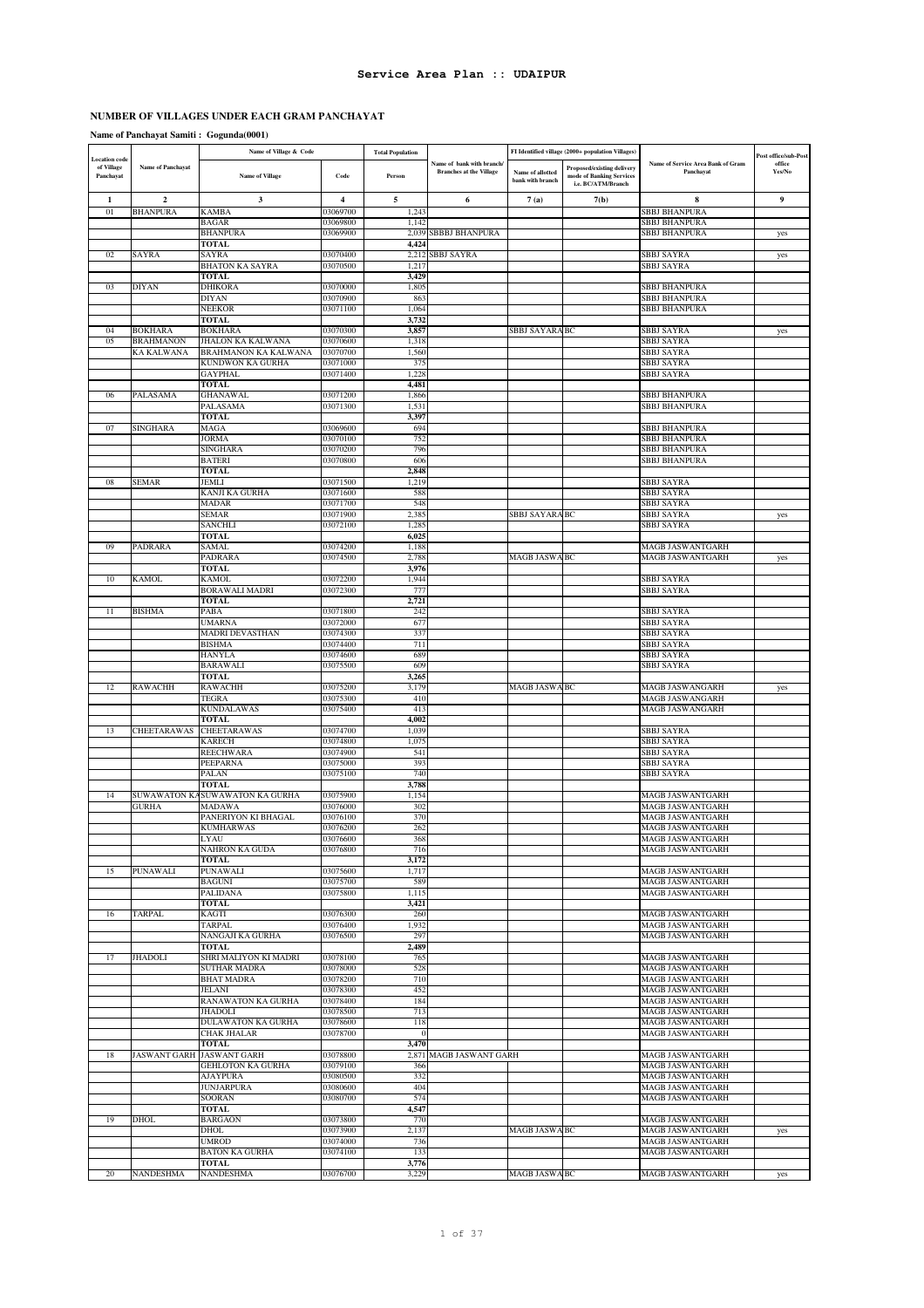## **Name of Panchayat Samiti : Gogunda(0001)**

|                                                 |                                     | Name of Village & Code                         |                      | <b>Total Population</b> |                                                             |                                      | FI Identified village (2000+ population Villages)                            |                                                | Post office/sub-Post |
|-------------------------------------------------|-------------------------------------|------------------------------------------------|----------------------|-------------------------|-------------------------------------------------------------|--------------------------------------|------------------------------------------------------------------------------|------------------------------------------------|----------------------|
| <b>Location</b> code<br>of Village<br>Panchayat | <b>Name of Panchayat</b>            | <b>Name of Village</b>                         | Code                 | Person                  | Name of bank with branch/<br><b>Branches at the Village</b> | Name of allotted<br>bank with branch | Proposed/existing delivery<br>mode of Banking Services<br>i.e. BC/ATM/Branch | Name of Service Area Bank of Gram<br>Panchavat | office<br>Yes/No     |
| 1                                               | $\overline{\mathbf{2}}$             | 3                                              | $\overline{4}$       | 5                       | 6                                                           | 7(a)                                 | 7(b)                                                                         | 8                                              | 9                    |
|                                                 |                                     | <b>SHOBHAWAS</b>                               | 03077900             | 408                     |                                                             |                                      |                                                                              | <b>MAGB JASWANTGARH</b>                        |                      |
|                                                 |                                     | <b>BERKI BHAGAL</b><br><b>TOTAL</b>            | 03078900             | 333<br>3,970            |                                                             |                                      |                                                                              | <b>MAGB JASWANTGARH</b>                        |                      |
| 21                                              | <b>OBRA KALAN</b>                   | <b>CHALWA</b>                                  | 03079000             | 452                     |                                                             |                                      |                                                                              | <b>SBI GOGUNDA</b>                             |                      |
|                                                 |                                     | <b>OBRA KHURD</b>                              | 03079200             | 1,220                   |                                                             |                                      |                                                                              | <b>SBI GOGUNDA</b>                             |                      |
|                                                 |                                     | <b>OBRA KALAN</b><br><b>TOTAL</b>              | 03079300             | 1,535<br>3,207          |                                                             |                                      |                                                                              | <b>SBI GOGUNDA</b>                             |                      |
| 22                                              | <b>MAJAWARI</b>                     | <b>SEMTAL</b>                                  | 03079400             | 1,234                   |                                                             |                                      |                                                                              | <b>SBI GOGUNDA</b>                             |                      |
|                                                 |                                     | DHEERJI KA GURHA                               | 03080100             | 233                     |                                                             |                                      |                                                                              | <b>SBI GOGUNDA</b>                             |                      |
|                                                 |                                     | <b>MAJAWARI</b><br><b>KHAKHRI</b>              | 03080200<br>03080400 | 1,240<br>715            |                                                             |                                      |                                                                              | <b>SBI GOGUNDA</b><br><b>SBI GOGUNDA</b>       |                      |
|                                                 |                                     | TOTAL                                          |                      | 3,422                   |                                                             |                                      |                                                                              |                                                |                      |
| 23                                              | <b>DADIYA</b>                       | <b>DADIYA</b>                                  | 03080300             | 1,714                   |                                                             |                                      |                                                                              | <b>SBI GOGUNDA</b>                             |                      |
|                                                 |                                     | <b>SEEWARIYA</b><br>UNDRI                      | 03080800<br>03080900 | 1,106<br>221            |                                                             |                                      |                                                                              | <b>SBI GOGUNDA</b><br><b>SBI GOGUNDA</b>       |                      |
|                                                 |                                     | <b>BEHRA</b>                                   | 03081000             | 216                     |                                                             |                                      |                                                                              | <b>SBI GOGUNDA</b>                             |                      |
|                                                 |                                     | KALJI KA GURHA                                 | 03081100             | 154                     |                                                             |                                      |                                                                              | <b>SBI GOGUNDA</b>                             |                      |
|                                                 |                                     | <b>TOTAL</b>                                   |                      | 3,411                   |                                                             |                                      |                                                                              |                                                |                      |
| 24<br>25                                        | <b>GOGUNDA</b><br><b>CHOR BAORI</b> | <b>GOGUNDA</b><br><b>CHOR BAORI</b>            | 03080000<br>03084000 | 451                     | 7,581 SBI/SBBJ/MAGB/ GOUNDA                                 |                                      |                                                                              | <b>SBBJ GOGUNDA</b><br>SBBJ GOGUNDA            | yes                  |
|                                                 |                                     | <b>BANSRA</b>                                  | 03083800             | 334                     |                                                             |                                      |                                                                              | <b>SBBJ GOGUNDA</b>                            |                      |
|                                                 |                                     | SUWAWATON KA GURHA                             | 03084100             | 391                     |                                                             |                                      |                                                                              | <b>SBBJ GOGUNDA</b>                            |                      |
|                                                 |                                     | <b>MADARDA</b><br><b>BHADWI GURHA</b>          | 03084200<br>03084300 | 1,715<br>670            |                                                             |                                      |                                                                              | SBBJ GOGUNDA<br><b>SBBJ GOGUNDA</b>            |                      |
|                                                 |                                     | <b>TOTAL</b>                                   |                      | 3,561                   |                                                             |                                      |                                                                              |                                                |                      |
| 26                                              | <b>CHATIYA KHERI</b>                | <b>PHUTIYA</b>                                 | 03079800             | 393                     |                                                             |                                      |                                                                              | <b>SBBJ GOGUNDA</b>                            |                      |
|                                                 |                                     | CHATIYA KHERI                                  | 03079900             | 839                     |                                                             |                                      |                                                                              | <b>SBBJ GOGUNDA</b>                            |                      |
|                                                 |                                     | MOKHI<br>NAL                                   | 03081500<br>03081600 | 917<br>1,911            |                                                             |                                      |                                                                              | <b>SBBJ GOGUNDA</b><br><b>SBBJ GOGUNDA</b>     |                      |
|                                                 |                                     | NAYON KA GURHA                                 | 03083900             | 233                     |                                                             |                                      |                                                                              | <b>SBBJ GOGUNDA</b>                            |                      |
|                                                 |                                     | <b>TOTAL</b>                                   |                      | 4,293                   |                                                             |                                      |                                                                              |                                                |                      |
| 27                                              | <b>KACHHWA</b>                      | <b>RANAN</b><br><b>KACHHWA</b>                 | 03081200<br>03081300 | 1,155<br>1,082          |                                                             |                                      |                                                                              | SBBJ GOGUNDA<br><b>SBBJ GOGUNDA</b>            |                      |
|                                                 |                                     | <b>GATA</b>                                    | 03081400             | 877                     |                                                             |                                      |                                                                              | SBBJ GOGUNDA                                   |                      |
|                                                 |                                     | JOGIYON KA GURHA                               | 03083700             | 601                     |                                                             |                                      |                                                                              | SBBJ GOGUNDA                                   |                      |
|                                                 |                                     | <b>TOTAL</b>                                   |                      | 3,715                   |                                                             |                                      |                                                                              |                                                |                      |
| 28                                              | <b>BAGDUNDA</b>                     | <b>JOLAWAS</b><br><b>BAGDUNDA</b>              | 03083200<br>03083500 | 477<br>2,095            |                                                             | <b>SBBJ GOGUNI BC</b>                |                                                                              | SBBJ GOGUNDA<br><b>SBBJ GOGUNDA</b>            | yes                  |
|                                                 |                                     | <b>MAJAM</b>                                   | 03083600             | 1,050                   |                                                             |                                      |                                                                              | <b>SBBJ GOGUNDA</b>                            |                      |
|                                                 |                                     | <b>TOTAL</b>                                   |                      | 3,622                   |                                                             |                                      |                                                                              |                                                |                      |
| 29                                              | <b>MOKHAL</b>                       | DEORON KA KHERA<br><b>MOKHAL</b>               | 03081900<br>03082000 | 709<br>1,154            |                                                             |                                      |                                                                              | MAGB GOGUNDA<br><b>MAGB GOGUNDA</b>            |                      |
|                                                 |                                     | SOORAJGARH                                     | 03082100             | 1,629                   |                                                             |                                      |                                                                              | <b>MAGB GOGUNDA</b>                            |                      |
|                                                 |                                     | <b>SENWARA</b>                                 | 03082200             | 1,141                   |                                                             |                                      |                                                                              | <b>MAGB GOGUNDA</b>                            |                      |
|                                                 |                                     | TOTAL                                          |                      | 4,633                   |                                                             |                                      |                                                                              | <b>MAGB GOGUNDA</b>                            |                      |
| 30                                              | <b>MAJAWAD</b>                      | <b>BADOONDIYA</b><br><b>KURDAU</b>             | 03082900<br>03083000 | 713<br>443              |                                                             |                                      |                                                                              | <b>MAGB GOGUNDA</b>                            |                      |
|                                                 |                                     | <b>MAJAWAD</b>                                 | 03083100             | 1,664                   |                                                             |                                      |                                                                              | <b>MAGB GOGUNDA</b>                            |                      |
|                                                 |                                     | JEERAI                                         | 03083300             | 307                     |                                                             |                                      |                                                                              | <b>MAGB GOGUNDA</b>                            |                      |
| 31                                              | <b>PATIYAN</b>                      | <b>TOTAL</b><br><b>PATIYAN</b>                 | 03081700             | 3,127<br>1,463          |                                                             |                                      |                                                                              | <b>SBBJ GOGUNDA</b>                            |                      |
|                                                 |                                     | <b>MORWA</b>                                   | 03081800             | 807                     |                                                             |                                      |                                                                              | <b>SBBJ GOGUNDA</b>                            |                      |
|                                                 |                                     | <b>BHARODI</b>                                 | 03083400             | 721                     |                                                             |                                      |                                                                              | SBBJ GOGUNDA                                   |                      |
|                                                 |                                     | <b>TOTAL</b>                                   | 03077400             | 2,991<br>1,367          |                                                             |                                      |                                                                              | <b>SBBJ GOGUNDA</b>                            |                      |
| 32                                              | <b>MORI</b>                         | CHHEEPALA<br>WANI                              | 03079500             | 1,051                   |                                                             |                                      |                                                                              | <b>SBBJ GOGUNDA</b>                            |                      |
|                                                 |                                     | MORI                                           | 03079600             | 1,599                   |                                                             |                                      |                                                                              | SBBJ GOGUNDA                                   |                      |
|                                                 |                                     | <b>KAKAN KA GURHA</b>                          | 03079700             | 268                     |                                                             |                                      |                                                                              | SBBJ GOGUNDA                                   |                      |
| 33                                              | <b>RAWALIYA</b>                     | TOTAL<br>SAGDI KA GURHA                        | 03077500             | 4,285<br>292            |                                                             |                                      |                                                                              | SBBJ GOGUNDA                                   |                      |
|                                                 | KALAN                               | RAWALIYA KALAN                                 | 03077600             | 2,412                   |                                                             | SBBJ GOGUNI BC                       |                                                                              | SBBJ GOGUNDA                                   | yes                  |
|                                                 |                                     | TOTAL                                          |                      | 2,704                   |                                                             |                                      |                                                                              |                                                |                      |
| 34                                              | RAWLIYA KHURI DINGARI               |                                                | 03077000<br>03077300 | 534                     |                                                             |                                      |                                                                              | <b>SBI GOGUNDA</b>                             |                      |
|                                                 |                                     | AWANI<br>CHUNDAWATON KA GURHA                  | 03077700             | 489<br>231              |                                                             |                                      |                                                                              | <b>SBI GOGUNDA</b><br><b>SBI GOGUNDA</b>       |                      |
|                                                 |                                     | <b>RAWLIYA KHURD</b>                           | 03077800             | 1,859                   |                                                             |                                      |                                                                              | <b>SBI GOGUNDA</b>                             |                      |
|                                                 |                                     | <b>TOTAL</b>                                   |                      | 3,113                   |                                                             |                                      |                                                                              |                                                |                      |
| 35                                              | PANER                               | <b>HATHNIYAWAR</b><br><b>KHAKHRON KA GURHA</b> | 03073200<br>03073300 | 1,022<br>401            |                                                             |                                      |                                                                              | <b>SBBJ GOGUNDA</b><br><b>SBBJ GOGUNDA</b>     |                      |
|                                                 |                                     | <b>GODON KA GURHA</b>                          | 03073400             | 181                     |                                                             |                                      |                                                                              | <b>SBBJ GOGUNDA</b>                            |                      |
|                                                 |                                     | <b>PANER</b>                                   | 03073500             | 1,194                   |                                                             |                                      |                                                                              | SBBJ GOGUNDA                                   |                      |
|                                                 |                                     | ODONKA GUDA<br><b>BAGDA</b>                    | 03077100<br>03077200 | 486<br>454              |                                                             |                                      |                                                                              | SBBJ GOGUNDA<br>SBBJ GOGUNDA                   |                      |
|                                                 |                                     | <b>TOTAL</b>                                   |                      | 3,738                   |                                                             |                                      |                                                                              |                                                |                      |
| 36                                              | <b>TEEROL</b>                       | <b>TEEROL</b>                                  | 03073600             | 1,020                   |                                                             |                                      |                                                                              | <b>MAGB JASWANTGARH</b>                        |                      |
|                                                 |                                     | <b>GUMAN</b><br><b>BASLIYA</b>                 | 03073700             | 1,161<br>1,240          |                                                             |                                      |                                                                              | MAGB JASWANTGARH                               |                      |
|                                                 |                                     | TOTAL                                          | 03076900             | 3,421                   |                                                             |                                      |                                                                              | MAGB JASWANTGARH                               |                      |
| 37                                              | KARDA                               | <b>ROYDA</b>                                   | 03072400             | 1,455                   |                                                             |                                      |                                                                              | SBBJ GOGUNDA                                   |                      |
|                                                 |                                     | <b>KARDA</b>                                   | 03072800             | 2,508                   |                                                             | SBBJ GOGUNI BC                       |                                                                              | <b>SBBJ GOGUNDA</b>                            | yes                  |
| 38                                              | <b>GUNDALI</b>                      | TOTAL<br><b>GUNDALI</b>                        | 03072500             | 3,963<br>1,699          |                                                             |                                      |                                                                              | MAGB GOGUNDA                                   |                      |
|                                                 |                                     | PALCHH                                         | 03072600             | 1,126                   |                                                             |                                      |                                                                              | MAGB GOGUNDA                                   |                      |
|                                                 |                                     | <b>TOTAL</b>                                   |                      | 2,825                   |                                                             |                                      |                                                                              |                                                |                      |
| 39                                              | <b>DHOONDHI</b>                     | <b>BASNA</b>                                   | 03072700             | 326                     |                                                             |                                      |                                                                              | <b>MAGB GOGUNDA</b>                            |                      |
|                                                 |                                     | SADRA<br><b>BARWARA</b>                        | 03072900<br>03073000 | 1,211<br>1,208          |                                                             |                                      |                                                                              | MAGB GOGUNDA<br>MAGB GOGUNDA                   |                      |
|                                                 |                                     | <b>DHOONDHI</b>                                | 03073100             | 784                     |                                                             |                                      |                                                                              | MAGB GOGUNDA                                   |                      |
|                                                 |                                     | TOTAL                                          |                      | 3,529                   |                                                             |                                      |                                                                              |                                                |                      |
| 40                                              | <b>CHHALI</b>                       | <b>UNDITHAL</b><br><b>BHEORIYA</b>             | 03082300<br>03082400 | 1,519<br>259            |                                                             |                                      |                                                                              | <b>MAGB GOGUNDA</b><br><b>MAGB GOGUNDA</b>     |                      |
|                                                 |                                     | <b>CHHALI</b>                                  | 03082500             | 1,400                   |                                                             |                                      |                                                                              | <b>MAGB GOGUNDA</b>                            |                      |
|                                                 |                                     | MALARIYA KHURD(GOGUNDA)                        | 03082600             | 66                      |                                                             |                                      |                                                                              | <b>MAGB GOGUNDA</b>                            |                      |
|                                                 |                                     | MALARIYA KHURD(DELWARA)<br><b>MADA</b>         | 03082700<br>03082800 | 481<br>1,519            |                                                             |                                      |                                                                              | <b>MAGB GOGUNDA</b><br><b>MAGB GOGUNDA</b>     |                      |
|                                                 |                                     | <b>TOTAL</b>                                   |                      | 5,244                   |                                                             |                                      |                                                                              |                                                |                      |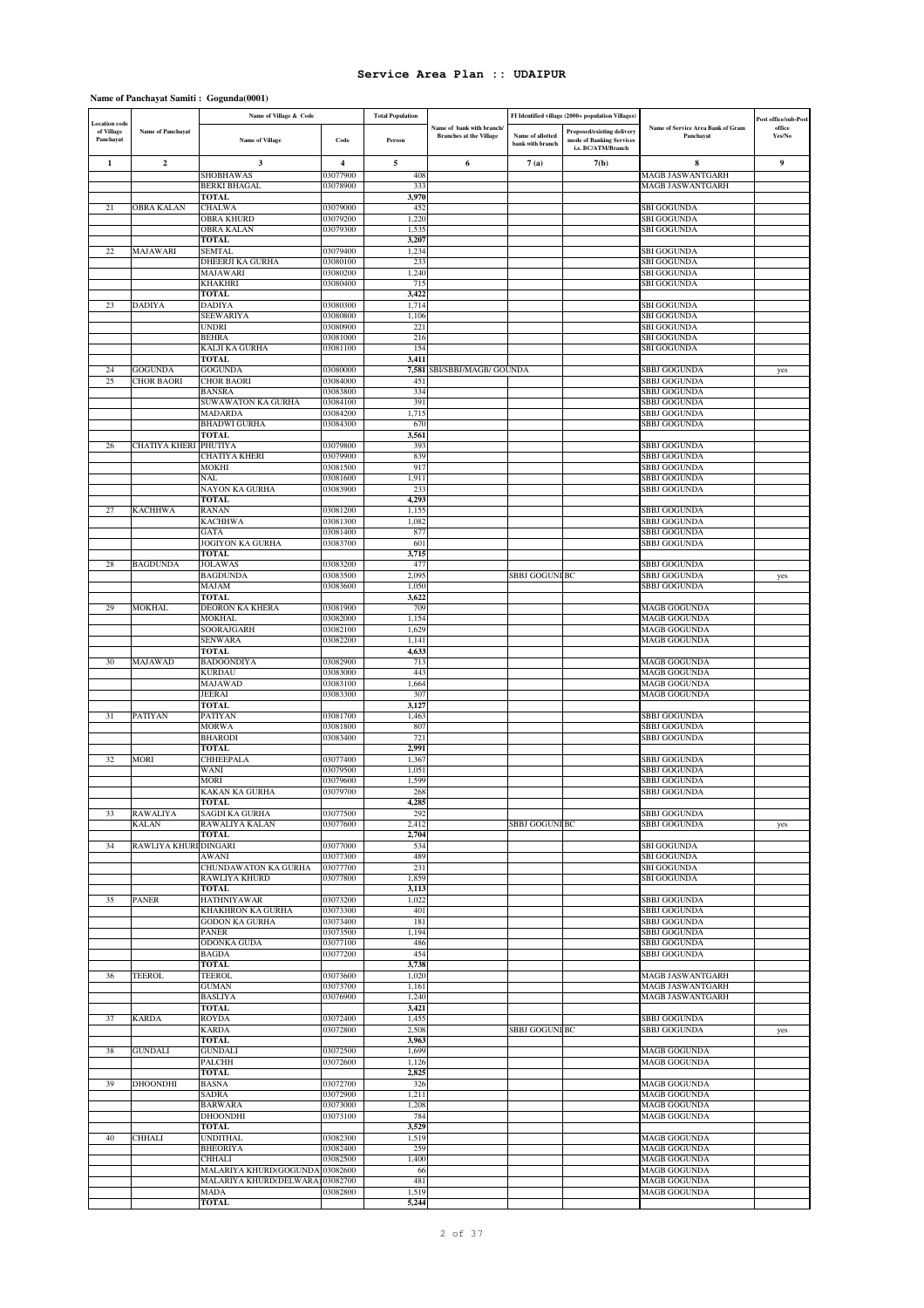# **NUMBER OF VILLAGES UNDER EACH GRAM PANCHAYAT**

**Name of Panchayat Samiti : Bargaon(0002)**

|               |                        | Name of Village & Code                        |                      | Total<br>Population |                                |                      | FI Identified village (2000+ population<br><b>Villages</b> ) |                                                       |                      |
|---------------|------------------------|-----------------------------------------------|----------------------|---------------------|--------------------------------|----------------------|--------------------------------------------------------------|-------------------------------------------------------|----------------------|
| Location code |                        |                                               |                      |                     | Name of bank with              |                      |                                                              |                                                       | Post office/sub-Post |
| of Village    | Name of<br>Panchayat   |                                               |                      |                     | branch/Branches at             | Name of allotted     | Proposed/existing<br>delivery mode of                        | <b>Name of Service Area Bank</b><br>of Gram Panchayat | office<br>Yes/No     |
| Panchayat     |                        | Name of Village                               | Code                 | Person              | the Village                    | bank with branch     | <b>Banking Services i.e.</b>                                 |                                                       |                      |
|               |                        |                                               |                      |                     |                                |                      | <b>BC/ATM/Branch</b>                                         |                                                       |                      |
|               |                        |                                               |                      |                     |                                |                      |                                                              |                                                       |                      |
| 1             | $\boldsymbol{2}$       | 3                                             | 4                    | 5                   | 6                              | 7(a)                 | 7(b)                                                         | 8                                                     | 9                    |
| 01            | <b>MADAR</b>           | RATHORAN KA GURHA                             | 03140600             | 224                 |                                |                      |                                                              | <b>SBI BADGAON</b>                                    |                      |
|               |                        | <b>KAYLON KA GURHA</b><br><b>GHORAN KHURD</b> | 03140700             | 821<br>356          |                                |                      |                                                              | <b>SBI BADGAON</b><br><b>SBI BADGAON</b>              |                      |
|               |                        | MADAR                                         | 03140800<br>03140900 | 2,436               |                                | SBI BADGAQBC         |                                                              | SBI BADGAON                                           |                      |
|               |                        | <b>BANDARWARA</b>                             | 03141000             | 231                 |                                |                      |                                                              | SBI BADGAON                                           | yes                  |
|               |                        | <b>BRAHMANON KI HUNDER</b>                    | 03141100             | 750                 |                                |                      |                                                              | <b>SBI BADGAON</b>                                    |                      |
|               |                        | <b>GHODAN KALAN</b>                           | 03155700             | 979                 |                                |                      |                                                              | SBI BADGAON                                           |                      |
|               |                        | <b>TOTAL</b>                                  |                      | 5,797               |                                |                      |                                                              |                                                       |                      |
| 02            | ISWAL                  | <b>KASNIYAWAD</b>                             | 03141600             | 371                 |                                |                      |                                                              | SBI BADGAON                                           |                      |
|               |                        | <b>KHUYANPURA</b>                             | 03141500             | 635                 |                                |                      |                                                              | <b>SBI BADGAON</b>                                    |                      |
|               |                        | <b>ISWAL</b>                                  | 03141700             | 1,571               |                                |                      |                                                              | SBI BADGAON                                           |                      |
|               |                        | <b>BASLIYA</b>                                | 03141800             | 323                 |                                |                      |                                                              | SBI BADGAON                                           |                      |
|               |                        | <b>SELOO</b>                                  | 03141900             | 816                 |                                |                      |                                                              | <b>SBI BADGAON</b>                                    |                      |
|               |                        | JHALON KA GURHA                               | 03145000             | 424                 |                                |                      |                                                              | SBI BADGAON                                           |                      |
|               |                        | KUNDAL KA GURHA                               | 03145100             | 139                 |                                |                      |                                                              | SBI BADGAON                                           |                      |
|               |                        | <b>TOTAL</b>                                  |                      | 4,279               |                                |                      |                                                              |                                                       |                      |
| 03            | <b>KAILASHPUR RAYA</b> |                                               | 03145200             | 269                 |                                |                      |                                                              | BOB SUKHAR                                            |                      |
|               |                        | <b>MATHATHA</b>                               | 03145300             | 502                 |                                |                      |                                                              | BOB SUKHAR                                            |                      |
|               |                        | <b>KARAWARI</b>                               | 03145400             | 333                 |                                |                      |                                                              | <b>BOB SUKHAR</b>                                     |                      |
|               |                        | <b>NAGDA</b>                                  | 03145500             | 212                 |                                |                      |                                                              | <b>BOB SUKHAR</b>                                     |                      |
|               |                        | <b>KAILASHPURI</b>                            | 03145600             | 1,350               |                                |                      |                                                              | <b>BOB SUKHAR</b>                                     |                      |
|               |                        | <b>MUNWAS</b>                                 | 03145900             | 1,071               |                                |                      |                                                              | <b>BOB SUKHAR</b>                                     |                      |
|               |                        | <b>JHALON KA GURHA</b><br><b>TOTAL</b>        | 03146000             | 438<br>4,175        |                                |                      |                                                              | <b>BOB SUKHAR</b>                                     |                      |
| 04            |                        | SARE                                          | 03146100             | 1,715               |                                |                      |                                                              | <b>BOB SUKHAR</b>                                     |                      |
|               | CHEERWA                | <b>MOHANPURA</b>                              | 03146200             | 295                 |                                |                      |                                                              | <b>BOB SUKHAR</b>                                     |                      |
|               |                        | <b>CHEERWA</b>                                | 03146300             | 1,367               |                                |                      |                                                              | BOB SUKHAR                                            |                      |
|               |                        | <b>SHIVPURI</b>                               | 03146400             | 575                 |                                |                      |                                                              | BOB SUKHAR                                            |                      |
|               |                        | KARELON KA GURHA                              | 03146500             | 482                 |                                |                      |                                                              | BOB SUKHAR                                            |                      |
|               |                        | <b>TOTAL</b>                                  |                      | 4,434               |                                |                      |                                                              |                                                       |                      |
| 05            | <b>SAPETIYA</b>        | <b>BRAHMANON KA GURHA</b>                     | 03146700             | 383                 |                                |                      |                                                              | <b>BOB SUKHER</b>                                     |                      |
|               |                        | SABALPURA                                     | 03147900             | 1,104               |                                |                      |                                                              | <b>BOB SUKHER</b>                                     |                      |
|               |                        | <b>SAPETIYA</b>                               | 03148700             | 1,663               |                                |                      |                                                              | <b>BOB SUKHER</b>                                     |                      |
|               |                        | <b>SUKHER</b>                                 | 03148800             |                     | 2,172 BOB SUKHER               |                      |                                                              | BOB SUKHER                                            | yes                  |
|               |                        | <b>TOTAL</b>                                  |                      | 5,322               |                                |                      |                                                              |                                                       |                      |
| 06            | <b>AMBERI</b>          | <b>AMBERI</b>                                 | 03146600             | 2,792               |                                | <b>BOB SUKHA BC</b>  |                                                              | <b>BOB SUKHAR</b>                                     | yes                  |
|               |                        | <b>BHEELON KA BEDLA</b>                       | 03146800             | 485                 |                                |                      |                                                              | <b>BOB SUKHAR</b>                                     |                      |
|               |                        | OTON KA GURHA                                 | 03148000             | 206                 |                                |                      |                                                              | BOB SUKHAR                                            |                      |
|               |                        | PRATAPPURA                                    | 03148100             | 742                 |                                |                      |                                                              | BOB SUKHAR                                            |                      |
|               |                        | <b>TOTAL</b>                                  |                      | 4,225               |                                |                      |                                                              |                                                       |                      |
| 07            |                        | LAKHAWALI LAKHAWALI                           | 03146900             |                     | 2,762 SBBJ LAKHAWALI           |                      |                                                              | SBBJ LAKHAWAL                                         | yes                  |
|               |                        | <b>BHILWARA</b>                               | 03147000             | 1,580               |                                |                      |                                                              | SBBJ LAKHAWALI                                        |                      |
|               |                        | DAGIYON KA GURHA                              | 03147100             | 1,983               |                                |                      |                                                              | SBBJ LAKHAWALI                                        |                      |
|               | <b>BEDLA</b>           | <b>TOTAL</b>                                  |                      | 6,325               |                                |                      |                                                              |                                                       |                      |
| 08            |                        | <b>BEDLA</b><br><b>BEDLA KHURD</b>            | 03148500             | 2,931               | 4,478 ICICI BEDLA              | <b>ICICI BEDLABC</b> |                                                              | ICICI BEDLA<br><b>ICICI BEDLA</b>                     | yes                  |
|               |                        | TOTAL                                         | 03148600             | 7,409               |                                |                      |                                                              |                                                       | yes                  |
| 09            | <b>BHUWANA</b>         | <b>BHUWANA</b>                                | 03148400             |                     | 10,222 SBI BHUWANA             |                      |                                                              | <b>SBI BHUWANA</b>                                    | yes                  |
|               |                        | <b>ROOPNAGAR</b>                              | 03148900             | 1,223               |                                |                      |                                                              | SBI BHUWANA                                           |                      |
|               |                        | AYAD (RURAL)                                  | 03149000             | 348                 |                                |                      |                                                              | <b>SBI BHUWANA</b>                                    |                      |
|               |                        | <b>TOTAL</b>                                  |                      | 11,793              |                                |                      |                                                              |                                                       |                      |
| 10            | DHEEKLI                | <b>DHEEKLI</b>                                | 03149500             | 1,867               |                                |                      |                                                              | SBI BHUWANA                                           |                      |
|               |                        | <b>BADA</b>                                   | 03149600             | 1,666               |                                |                      |                                                              | <b>SBI BHUWANA</b>                                    |                      |
|               |                        | <b>TOTAL</b>                                  |                      | 3,533               |                                |                      |                                                              |                                                       |                      |
| 11            |                        | SHOBHAGPU RAGHUNATHPURA                       | 03148200             | 414                 |                                |                      |                                                              | SBI BHUWANA                                           |                      |
|               |                        | SHOBHAGPURA                                   | 03148300             | 3,482               |                                | SBI BHUWABC          |                                                              | <b>SBI BHUWANA</b>                                    | yes                  |
|               |                        | REBARIYON KA GURHA                            | 03149200             | 1,877               |                                |                      |                                                              | SBI BHUWANA                                           |                      |
|               |                        | DEWALI (RURAL)                                | 03154800             | 254                 |                                |                      |                                                              | SBI BHUWANA                                           |                      |
|               |                        | <b>TOTAL</b>                                  |                      | 6,027               |                                |                      |                                                              |                                                       |                      |
| 12            | <b>RAMA</b>            | <b>JHEENDOLI</b>                              | 03141400             | 720                 |                                |                      |                                                              | <b>SBI BADGAON</b>                                    |                      |
|               |                        | RAMA                                          | 03145700             | 3,530               |                                | <b>SBI BADGACBC</b>  |                                                              | <b>SBI BADGAON</b>                                    | yes                  |
|               |                        | PARAYA KI BHAGAL                              | 03145800             | 317                 |                                |                      |                                                              | <b>SBI BADGAON</b>                                    |                      |
|               |                        | <b>TOTAL</b>                                  |                      | 4,567               |                                |                      |                                                              |                                                       |                      |
| 13            | <b>THOOR</b>           | <b>THOOR</b>                                  | 03147500             |                     | 2,382 Branch MAGB SBI BADGACBC |                      |                                                              | SBI BADGAON                                           | yes                  |
|               |                        | PHERNIYON KA GURHA<br><b>TOTAL</b>            | 03147600             | 822                 |                                |                      |                                                              | SBI BADGAON                                           |                      |
| 14            | <b>KAVITA</b>          | <b>GHASIYAR</b>                               | 03141300             | 3,204<br>227        |                                |                      |                                                              | SBBJ LAKAWALI                                         |                      |
|               |                        | <b>BARODIYA</b>                               | 03141200             | 552                 |                                |                      |                                                              | SBBJ LAKAWALI                                         |                      |
|               |                        | <b>KAVITA</b>                                 | 03147300             | 1,672               |                                |                      |                                                              | SBBJ LAKAWALI                                         |                      |
|               |                        | DANGIYON KA HUNDAR                            | 03147400             | 910                 |                                |                      |                                                              | SBBJ LAKAWALI                                         |                      |
|               |                        | <b>TOTAL</b>                                  |                      | 3,361               |                                |                      |                                                              |                                                       |                      |
| 15            | <b>BARGAON</b>         | <b>BARGAON</b> (RURAL)                        | 03154900             |                     | 5,779 SBI/SBBJ BARGAON         |                      |                                                              | SBI BADGAON                                           | yes                  |
|               | (RURAL)                | PALRI                                         | 03155100             | 887                 |                                |                      |                                                              | <b>SBI BADGAON</b>                                    |                      |
|               |                        | <b>KATARA</b>                                 | 03155200             | 608                 |                                |                      |                                                              | SBI BADGAON                                           |                      |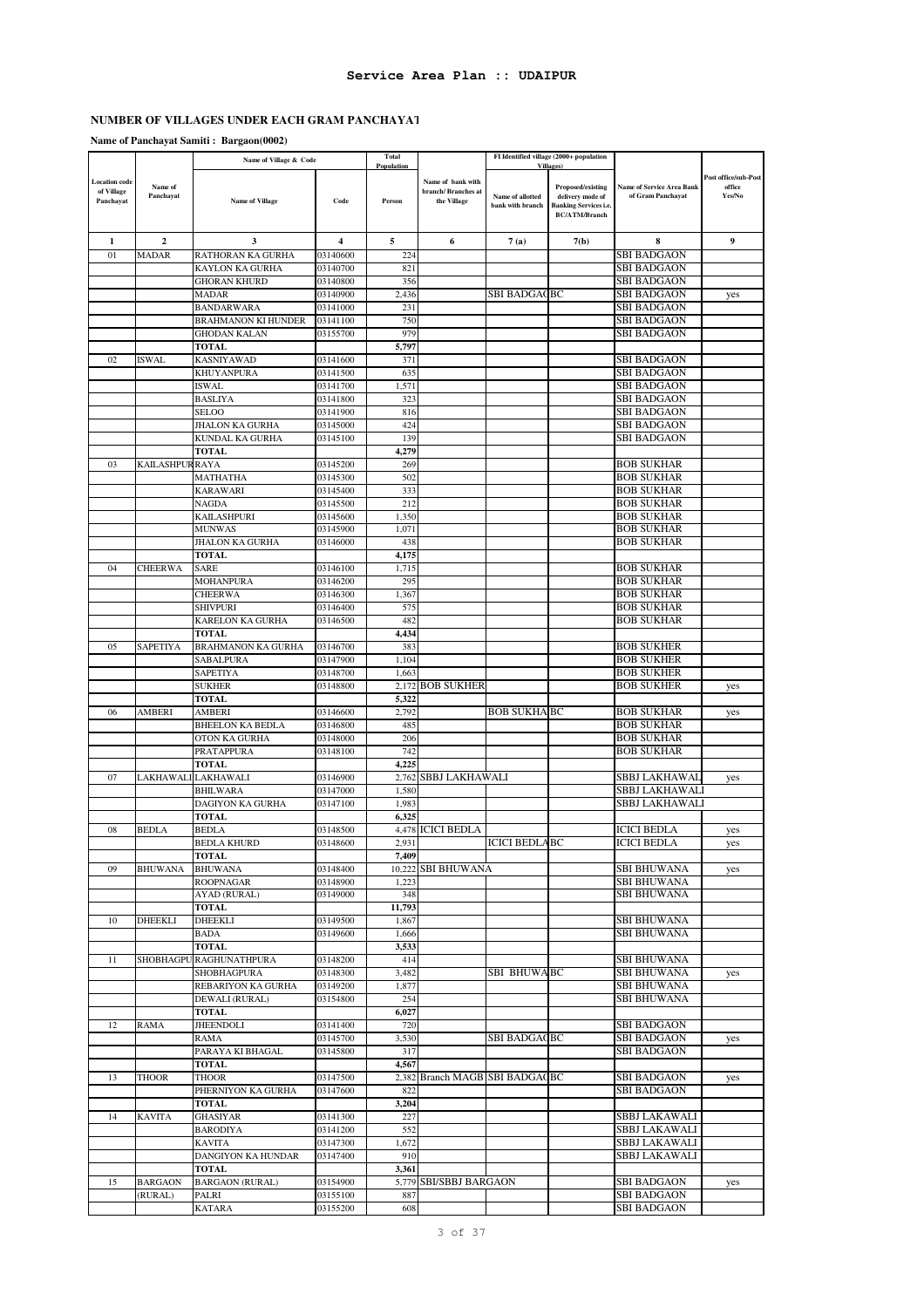### **Name of Panchayat Samiti : Bargaon(0002)**

|                                                 |                      | Name of Village & Code           |                      | Total                |                                                        |                                      | FI Identified village (2000+ population                                                                            |                                                       |                                          |
|-------------------------------------------------|----------------------|----------------------------------|----------------------|----------------------|--------------------------------------------------------|--------------------------------------|--------------------------------------------------------------------------------------------------------------------|-------------------------------------------------------|------------------------------------------|
| <b>Location</b> code<br>of Village<br>Panchayat | Name of<br>Panchayat | Name of Village                  | Code                 | Population<br>Person | Name of bank with<br>branch/Branches at<br>the Village | Name of allotted<br>bank with branch | <b>Villages</b> )<br>Proposed/existing<br>delivery mode of<br><b>Banking Services i.e.</b><br><b>BC/ATM/Branch</b> | <b>Name of Service Area Bank</b><br>of Gram Panchayat | Post office/sub-Post<br>office<br>Yes/No |
| 1                                               | $\boldsymbol{2}$     | 3                                | $\overline{4}$       | 5                    | 6                                                      | 7(a)                                 | 7(b)                                                                                                               | 8                                                     | 9                                        |
|                                                 |                      | <b>TOTAL</b>                     |                      | 7,274                |                                                        |                                      |                                                                                                                    |                                                       |                                          |
| 16                                              | LOYRA                | RATHARON KA GURHA                | 03147200             | 414                  |                                                        |                                      |                                                                                                                    | <b>SBBJ BADGAON</b>                                   |                                          |
|                                                 |                      | LOYRA                            | 03147700             | 1,803                |                                                        |                                      |                                                                                                                    | <b>SBBJ BADGAON</b>                                   |                                          |
|                                                 |                      | <b>CHIKALWAS</b>                 | 03147800             | 2,477                |                                                        | SBBJ BADGABC                         |                                                                                                                    | SBBJ BADGAON                                          | yes                                      |
|                                                 |                      | <b>TOTAL</b>                     |                      | 4,694                |                                                        |                                      |                                                                                                                    |                                                       |                                          |
| 17                                              | <b>BARI</b>          | <b>BARI</b>                      | 03154500             |                      | 2,929 SBBJ BARI                                        |                                      |                                                                                                                    | <b>SBBJ BADI</b>                                      | yes                                      |
|                                                 |                      | <b>HAWALA KALAN</b>              | 03154600             | 1,038                |                                                        |                                      |                                                                                                                    | <b>SBBJ BADI</b>                                      |                                          |
|                                                 |                      | <b>HAWALA KHURD</b>              | 03154700             | 829                  |                                                        |                                      |                                                                                                                    | <b>SBBJ BADI</b>                                      |                                          |
|                                                 |                      | LAI KA GURHA                     | 03155000             | 592                  |                                                        |                                      |                                                                                                                    | SBBJ BADI                                             |                                          |
|                                                 |                      | LIYO KA GURHA                    | 03155300             | 656                  |                                                        |                                      |                                                                                                                    | <b>SBBJ BADI</b>                                      |                                          |
|                                                 |                      | TOTAL                            |                      | 6,044                |                                                        |                                      |                                                                                                                    |                                                       |                                          |
| 18                                              | <b>BARDA</b>         | NATHWATON KA GURHA               | 03155400             | 537                  |                                                        |                                      |                                                                                                                    | SBBJ BADI                                             |                                          |
|                                                 |                      | <b>MORWANIYA</b>                 | 03155500             | 449                  |                                                        |                                      |                                                                                                                    | SBBJ BADI                                             |                                          |
|                                                 |                      | <b>BARDA</b>                     | 03155600             | 1,764                |                                                        |                                      |                                                                                                                    | SBBJ BADI                                             |                                          |
|                                                 |                      | <b>TOTAL</b>                     |                      | 2,750                |                                                        |                                      |                                                                                                                    |                                                       |                                          |
| 19                                              | <b>DHAR</b>          | <b>BANADIYA</b>                  | 03155800             | 982                  |                                                        |                                      |                                                                                                                    | <b>SBBJ BADI</b>                                      |                                          |
|                                                 |                      | <b>GAHLOTON KA BAS</b>           | 03155900             | 223                  |                                                        |                                      |                                                                                                                    | <b>SBBJ BADI</b>                                      |                                          |
|                                                 |                      | <b>BEEYAL</b>                    | 03156000             | 492                  |                                                        |                                      |                                                                                                                    | <b>SBBJ BADI</b>                                      |                                          |
|                                                 |                      | KUNDAL UBESHWARJI                | 03156100             | 557                  |                                                        |                                      |                                                                                                                    | SBBJ BADI                                             |                                          |
|                                                 |                      | <b>DHAR</b>                      | 03156200             | 1,118                |                                                        |                                      |                                                                                                                    | <b>SBBJ BADI</b>                                      |                                          |
|                                                 |                      | <b>BADANGA</b>                   | 03156300             | 963                  |                                                        |                                      |                                                                                                                    | <b>SBBJ BADI</b>                                      |                                          |
|                                                 |                      | <b>TOTAL</b>                     |                      | 4,335                |                                                        |                                      |                                                                                                                    |                                                       |                                          |
| 20                                              | WATI                 | WATI                             | 03144300             | 1,251                |                                                        |                                      |                                                                                                                    | MAGB LOSING                                           |                                          |
|                                                 |                      | JODHA KA TALAB                   | 03144100             | 857                  |                                                        |                                      |                                                                                                                    | MAGB LOSING                                           |                                          |
|                                                 |                      | TANKERA KI BHAGAL                | 03144200             | 226                  |                                                        |                                      |                                                                                                                    | <b>MAGB LOSING</b>                                    |                                          |
|                                                 |                      | <b>KALODA</b>                    | 03144400             | 1,220                |                                                        |                                      |                                                                                                                    | <b>MAGB LOSING</b>                                    |                                          |
|                                                 |                      | <b>TOTAL</b>                     |                      | 3,554                |                                                        |                                      |                                                                                                                    |                                                       |                                          |
| 21                                              | <b>LAUSEENG</b>      | NETAWATON KI BHAGAL              | 03142900             | 928                  |                                                        |                                      |                                                                                                                    | MAGB LOSING                                           |                                          |
|                                                 |                      | AMRAJI KA GURHA<br>PEEPAR        | 03143200<br>03144800 | 724<br>923           |                                                        |                                      |                                                                                                                    | MAGB LOSING<br><b>MAGB LOSING</b>                     |                                          |
|                                                 |                      | LAUSEENG                         | 03144900             | 2,221                | <b>MAGB LOOSING</b>                                    |                                      |                                                                                                                    | <b>MAGB LOSING</b>                                    |                                          |
|                                                 |                      | <b>TOTAL</b>                     |                      | 4,796                |                                                        |                                      |                                                                                                                    |                                                       | yes                                      |
| 22                                              | <b>KADMAL</b>        | <b>GADRIYA KA GURHA</b>          | 03143300             | 503                  |                                                        |                                      |                                                                                                                    | MAGB LOSING                                           |                                          |
|                                                 |                      | WAGELA KA GURHA                  | 03143400             | 695                  |                                                        |                                      |                                                                                                                    | MAGB LOSING                                           |                                          |
|                                                 |                      | <b>KADMAL</b>                    | 03144500             | 1,369                |                                                        |                                      |                                                                                                                    | <b>MAGB LOSING</b>                                    |                                          |
|                                                 |                      | KARANJI KA GURHA                 | 03144600             | 655                  |                                                        |                                      |                                                                                                                    | <b>MAGB LOSING</b>                                    |                                          |
|                                                 |                      | SANGATH                          | 03144700             | 584                  |                                                        |                                      |                                                                                                                    | <b>MAGB LOSING</b>                                    |                                          |
|                                                 |                      | <b>TOTAL</b>                     |                      | 3,806                |                                                        |                                      |                                                                                                                    |                                                       |                                          |
| 23                                              | <b>KATHAR</b>        | <b>MAROOWAS</b>                  | 03143600             | 1,074                |                                                        |                                      |                                                                                                                    | <b>MAGB LOSING</b>                                    |                                          |
|                                                 |                      | <b>KUNDAL</b>                    | 03143700             | 511                  |                                                        |                                      |                                                                                                                    | <b>MAGB LOSING</b>                                    |                                          |
|                                                 |                      | <b>PAWADIYA</b>                  | 03143800             | 223                  |                                                        |                                      |                                                                                                                    | <b>MAGB LOSING</b>                                    |                                          |
|                                                 |                      | <b>KATHAR</b>                    | 03143900             | 1,386                |                                                        |                                      |                                                                                                                    | MAGB LOSING                                           |                                          |
|                                                 |                      | <b>TOOLA</b>                     | 03144000             | 1,242                |                                                        |                                      |                                                                                                                    | <b>MAGB LOSING</b>                                    |                                          |
|                                                 |                      | TOTAL                            |                      | 4,436                |                                                        |                                      |                                                                                                                    |                                                       |                                          |
| 24                                              | <b>KADIYA</b>        | <b>MORIYON KI KARIYAN</b>        | 03142200             | 528                  |                                                        |                                      |                                                                                                                    | <b>MAGB LOSING</b>                                    |                                          |
|                                                 |                      | SHRI MALIYON KI KARIYAN 03142000 |                      | 1,328                |                                                        |                                      |                                                                                                                    | <b>MAGB LOSING</b>                                    |                                          |
|                                                 |                      | KUMAWATION KA GURHA 03142300     |                      | 570                  |                                                        |                                      |                                                                                                                    | MAGB LOSING                                           |                                          |
|                                                 |                      | MATAJI KA KHERA                  | 03142400             | 257                  |                                                        |                                      |                                                                                                                    | <b>MAGB LOSING</b>                                    |                                          |
|                                                 |                      | DOOLAWATON KA GURHA              | 03142500             | 1,115                |                                                        |                                      |                                                                                                                    | <b>MAGB LOSING</b>                                    |                                          |
|                                                 |                      | <b>TOTAL</b>                     |                      | 3,798                |                                                        |                                      |                                                                                                                    |                                                       |                                          |
| 25                                              | <b>BHOOTALA</b>      | PILANA KI BHAGAL                 | 03142100             | 232                  |                                                        |                                      |                                                                                                                    | <b>MAGB LOSING</b>                                    |                                          |
|                                                 |                      | HEERAWATON KI BHAGAL 03142600    |                      | 457                  |                                                        |                                      |                                                                                                                    | <b>MAGB LOSING</b>                                    |                                          |
|                                                 |                      | WAS                              | 03142700             | 546                  |                                                        |                                      |                                                                                                                    | <b>MAGB LOSING</b>                                    |                                          |
|                                                 |                      | PANCHAWATON KI BHAGAL 03142800   |                      | 631                  |                                                        |                                      |                                                                                                                    | <b>MAGB LOSING</b>                                    |                                          |
|                                                 |                      | <b>BHOOTALA</b>                  | 03143000             | 804                  |                                                        |                                      |                                                                                                                    | <b>MAGB LOSING</b>                                    |                                          |
|                                                 |                      | TER KA BHILWARA                  | 03143100             | 343                  |                                                        |                                      |                                                                                                                    | <b>MAGB LOSING</b>                                    |                                          |
|                                                 |                      | PELI BHAGAL                      | 03143500             | 416                  |                                                        |                                      |                                                                                                                    | <b>MAGB LOSING</b>                                    |                                          |
|                                                 |                      | <b>TOTAL</b>                     |                      | 3,429                |                                                        |                                      |                                                                                                                    |                                                       |                                          |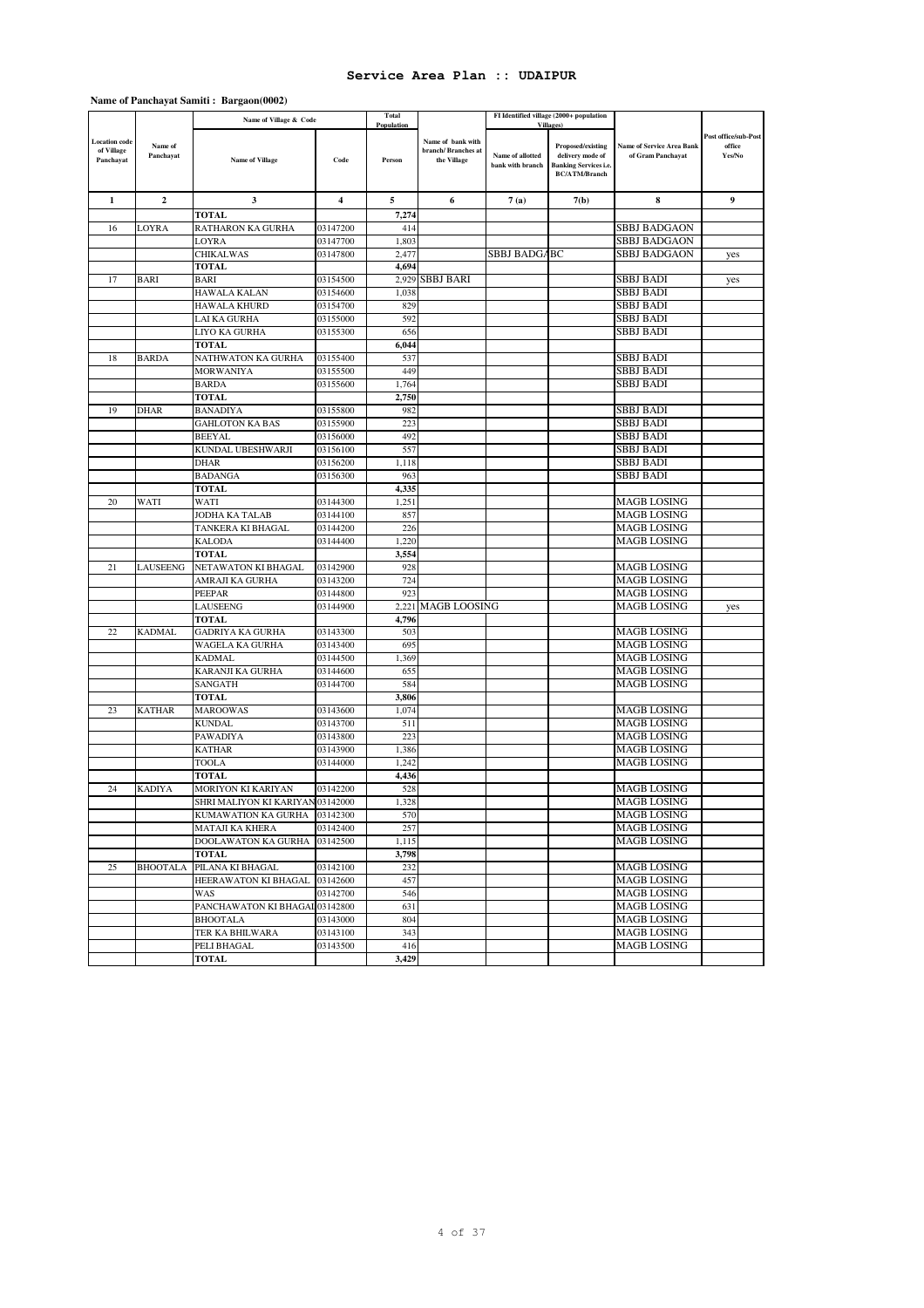#### **NUMBER OF VILLAGES UNDER EACH GRAM PANCHAYAT**

**Name of Panchayat Samiti : Mavli(0003)**

| <b>Location</b> code of<br><b>Village</b><br>Panchayat | Name of<br>Panchayat            | Name of Village & Code<br><b>Name of Village</b> | Code                 | <b>Total Population</b><br>Person | Name of bank with branch/ Branches<br>at the Village | Name of allotted bank with<br>branch | FI Identified village (2000+ population Villages)<br>Proposed/existing delivery mode of<br><b>Banking Services i.e. BC/ATM/Branch</b> | Name of Service Area Bank of<br><b>Gram Panchayat</b> | Post office/sub-Post<br>office<br>Yes/No |
|--------------------------------------------------------|---------------------------------|--------------------------------------------------|----------------------|-----------------------------------|------------------------------------------------------|--------------------------------------|---------------------------------------------------------------------------------------------------------------------------------------|-------------------------------------------------------|------------------------------------------|
| -1                                                     | $\overline{2}$                  | 3                                                | 4                    | 5                                 | 6                                                    | 7(a)                                 | 7(b)                                                                                                                                  | 8                                                     | 9                                        |
| 01                                                     | MAVLI                           | <b>MAVLI</b>                                     | 03059900             |                                   | 9,590 BOB/SBBJ/MAGB MAVLI                            |                                      |                                                                                                                                       | <b>SBBJ MAVLI</b>                                     | yes                                      |
| 02                                                     | <b>BARIYAR</b>                  | <b>MORDI</b>                                     | 03056700             | 1.005                             |                                                      |                                      |                                                                                                                                       | <b>SBBJ MAVLI</b>                                     |                                          |
|                                                        |                                 | <b>MARTARI</b>                                   | 03056800             | 466                               |                                                      |                                      |                                                                                                                                       | SBBJ MAVLI                                            |                                          |
|                                                        |                                 | <b>BARIYAR</b>                                   | 03057000             | 1,543                             |                                                      |                                      |                                                                                                                                       | SBBJ MAVLI                                            |                                          |
|                                                        |                                 | NAI KA DHANA<br><b>GADARIYAWAS</b>               | 03060000<br>03060100 | 271<br>522                        |                                                      |                                      |                                                                                                                                       | SBBJ MAVLI<br><b>SBBJ MAVLI</b>                       |                                          |
|                                                        |                                 | <b>BOR KA KUWAN</b>                              | 03060500             | 157                               |                                                      |                                      |                                                                                                                                       | SBBJ MAVLI                                            |                                          |
|                                                        |                                 | TOTAL                                            |                      | 3,964                             |                                                      |                                      |                                                                                                                                       |                                                       |                                          |
| 03                                                     | LOHARA                          | <b>SALERA KHURD</b>                              | 03056900             | 1,031                             |                                                      |                                      |                                                                                                                                       | <b>SBBJ MAVLI</b>                                     |                                          |
|                                                        |                                 | SAWANIYA                                         | 03059000             | 1,069                             |                                                      |                                      |                                                                                                                                       | <b>SBBJ MAVLI</b>                                     |                                          |
|                                                        |                                 | <b>LOPRA</b>                                     | 03059100             | 1,113                             |                                                      |                                      |                                                                                                                                       | SBBJ MAVLI                                            |                                          |
|                                                        |                                 | <b>BEER GHAS</b>                                 | 03059600             | 744                               |                                                      |                                      |                                                                                                                                       | SBBJ MAVLI                                            |                                          |
|                                                        |                                 | <b>SWAROOPPURA</b><br><b>TOTAL</b>               | 03059800             | 644<br>4,601                      |                                                      |                                      |                                                                                                                                       | <b>SBBJ MAVLI</b>                                     |                                          |
| 04                                                     |                                 | SALERA KAL SALERA KALAN                          | 03065000             | 2,688                             |                                                      | SBBJ NAHARMACBC                      |                                                                                                                                       | SBBJ NAHARMAGRA                                       | yes                                      |
| 05                                                     | NAMRI                           | SUWAWATON KA GU03064600                          |                      | 177                               |                                                      |                                      |                                                                                                                                       | SBBJ NAHARMAGRA                                       |                                          |
|                                                        |                                 | <b>GHANOLI</b>                                   | 03064700             | 2,115                             |                                                      | SBBJ NAHARMAC BC                     |                                                                                                                                       | SBBJ NAHARMAGRA                                       | yes                                      |
|                                                        |                                 | <b>NAMRI</b>                                     | 03064800             | 1,505                             |                                                      |                                      |                                                                                                                                       | SBBJ NAHARMAGRA                                       |                                          |
|                                                        |                                 | SHOBHJI KA KHERA                                 | 03065100             | 268                               |                                                      |                                      |                                                                                                                                       | SBBJ NAHARMAGRA                                       |                                          |
|                                                        |                                 | TOTAL                                            |                      | 4,065                             |                                                      |                                      |                                                                                                                                       |                                                       |                                          |
| 06                                                     | SANKRODA                        | <b>SANKRODA</b><br><b>BHAWALI</b>                | 03057100<br>03058800 | 1,921<br>1,022                    |                                                      |                                      |                                                                                                                                       | <b>MAGB MAVLI</b><br><b>MAGB MAVLI</b>                |                                          |
|                                                        |                                 | <b>RANI KHERA</b>                                | 03058900             | 128                               |                                                      |                                      |                                                                                                                                       | <b>MAGB MAVLI</b>                                     |                                          |
|                                                        |                                 | TOTAL                                            |                      | 3,071                             |                                                      |                                      |                                                                                                                                       |                                                       |                                          |
| 07                                                     | <b>JEWANA</b>                   | <b>JEWANA</b>                                    | 03057900             | 3,017                             |                                                      | <b>MAGB MAVLI</b>                    | BC                                                                                                                                    | <b>MAGB MAVLI</b>                                     | yes                                      |
| 08                                                     | PHALI CHAR KUNCHOLI             |                                                  | 03057200             | 889                               |                                                      |                                      |                                                                                                                                       | <b>MAGB MAVLI</b>                                     |                                          |
|                                                        |                                 | PHALI CHARA                                      | 03057300             | 1,525                             |                                                      |                                      |                                                                                                                                       | <b>MAGB MAVLI</b>                                     |                                          |
|                                                        |                                 | KHERI PHALICHARA                                 | 03057400             | 622<br>379                        |                                                      |                                      |                                                                                                                                       | <b>MAGB MAVLI</b><br><b>MAGB MAVLI</b>                |                                          |
|                                                        |                                 | DEOJI KA KHERA<br>CHAMARIYA KHERA                | 03057500<br>03057600 | 406                               |                                                      |                                      |                                                                                                                                       | <b>MAGB MAVLI</b>                                     |                                          |
|                                                        |                                 | SUPARIYA KHERA                                   | 03057700             | 147                               |                                                      |                                      |                                                                                                                                       | <b>MAGB MAVLI</b>                                     |                                          |
|                                                        |                                 | <b>TOTAL</b>                                     |                      | 3,968                             |                                                      |                                      |                                                                                                                                       |                                                       |                                          |
| 09                                                     | <b>INTALI</b>                   | <b>INTALI</b>                                    | 03069200             |                                   | 3,789 MAGB INTALI                                    |                                      |                                                                                                                                       | <b>MAGB INTALI</b>                                    | yes                                      |
|                                                        |                                 | CHAYLON KA KHER                                  | 403069300            | 1,146                             |                                                      |                                      |                                                                                                                                       | <b>MAGB INTALI</b>                                    |                                          |
|                                                        |                                 | <b>TOTAL</b>                                     |                      | 4,935                             |                                                      |                                      |                                                                                                                                       |                                                       |                                          |
| 10                                                     | <b>CHANGERI</b>                 | <b>CHANGERI</b>                                  | 03067800             | 3,397<br>826                      |                                                      | PNB FATCHNAGABC                      |                                                                                                                                       | PNB FATCHNAGAR                                        | yes                                      |
|                                                        |                                 | <b>BEEKA KHERA</b><br><b>DUDALIYA</b>            | 03067900<br>03068300 | 649                               |                                                      |                                      |                                                                                                                                       | PNB FATCHNAGAR<br>PNB FATCHNAGAR                      |                                          |
|                                                        |                                 | <b>TOTAL</b>                                     |                      | 4,872                             |                                                      |                                      |                                                                                                                                       |                                                       |                                          |
| 11                                                     |                                 | <b>BASANI KAL BASANI KALAN</b>                   | 03058500             | 1,243                             |                                                      |                                      |                                                                                                                                       | <b>SBI FATCHNAGAR</b>                                 |                                          |
|                                                        |                                 | SHIVSINGHJI KA KHI 03058600                      |                      | 188                               |                                                      |                                      |                                                                                                                                       | <b>SBI FATCHNAGAR</b>                                 |                                          |
|                                                        |                                 | PEEPALIYA                                        | 03058700             | 325                               |                                                      |                                      |                                                                                                                                       | <b>SBI FATCHNAGAR</b>                                 |                                          |
|                                                        |                                 | <b>WASNI KHURD</b>                               | 03059200             | 1,463<br>1,013                    |                                                      |                                      |                                                                                                                                       | <b>SBI FATCHNAGAR</b>                                 |                                          |
|                                                        |                                 | LADANA<br><b>TOTAL</b>                           | 03067700             | 4,232                             |                                                      |                                      |                                                                                                                                       | <b>SBI FATCHNAGAR</b>                                 |                                          |
| 12                                                     |                                 | KHARTANA DHANERIYA                               | 03057800             | 1,719                             |                                                      |                                      |                                                                                                                                       | PNB FATCHNAGAR                                        |                                          |
|                                                        |                                 | <b>KHARTANA</b>                                  | 03058000             | 2,530                             |                                                      | PNB FATCHNAGABC                      |                                                                                                                                       | PNB FATCHNAGAR                                        | yes                                      |
|                                                        |                                 | <b>TOTAL</b>                                     |                      | 4,249                             |                                                      |                                      |                                                                                                                                       |                                                       |                                          |
| 13                                                     |                                 | PALANA KHUPALANA KHURD                           | 03055700             | 2,344                             | <b>SBBJ PALANA KHURD</b>                             |                                      |                                                                                                                                       | SBBJ PALANA KHURD                                     | yes                                      |
|                                                        |                                 | <b>MANDAP</b>                                    | 03055800             | 770                               |                                                      |                                      |                                                                                                                                       | SBBJ PALANA KHURD                                     |                                          |
| 14                                                     | <b>NOORDA</b>                   | <b>TOTAL</b><br><b>RATHANA</b>                   | 03060600             | 3,114<br>1,281                    |                                                      |                                      |                                                                                                                                       | SBBJ PALANA KHURD                                     |                                          |
|                                                        |                                 | PEEPROLI                                         | 03060700             | 1,016                             |                                                      |                                      |                                                                                                                                       | SBBJ PALANA KHURD                                     |                                          |
|                                                        |                                 | <b>NOORDA</b>                                    | 03060800             | 1,996                             |                                                      |                                      |                                                                                                                                       | SBBJ PALANA KHURD                                     |                                          |
|                                                        |                                 | <b>TOTAL</b>                                     |                      | 4,293                             |                                                      |                                      |                                                                                                                                       |                                                       |                                          |
| 15                                                     |                                 | DHOLI MAGFGANESHPURA                             | 03061000             | 235                               |                                                      |                                      |                                                                                                                                       | <b>SBBJ PALANA KHURD</b>                              |                                          |
|                                                        |                                 | <b>KHERIGHASA</b>                                | 03061100             | 1,002                             |                                                      |                                      |                                                                                                                                       | SBBJ PALANA KHURD                                     |                                          |
|                                                        |                                 | <b>DHOLI MAGRI</b><br><b>TOTAL</b>               | 03061200             | 1,117<br>2,354                    |                                                      |                                      |                                                                                                                                       | SBBJ PALANA KHURD                                     |                                          |
| 16                                                     |                                 | PALANA KAI PALANA KALAN                          | 03055600             | 1,923                             |                                                      |                                      |                                                                                                                                       | SBBJ PALANA KHURD                                     |                                          |
|                                                        |                                 | PRAKASHPURA                                      | 03055900             | 393                               |                                                      |                                      |                                                                                                                                       | SBBJ PALANA KHURD                                     |                                          |
|                                                        |                                 | <b>TOTAL</b>                                     |                      | 2,316                             |                                                      |                                      |                                                                                                                                       |                                                       |                                          |
| 17                                                     | <b>MAHURA</b>                   | <b>CHHOTI KHERI</b>                              | 03054900             | 250                               |                                                      |                                      |                                                                                                                                       | SBBJ PALANA KHURD                                     |                                          |
|                                                        |                                 | <b>MOTI KHERI</b>                                | 03055000             | 698                               |                                                      |                                      |                                                                                                                                       | SBBJ PALANA KHURD                                     |                                          |
|                                                        |                                 | <b>MAHURA</b><br><b>DINGARKIYA</b>               | 03055400             | 1,110<br>552                      |                                                      |                                      |                                                                                                                                       | SBBJ PALANA KHURD<br>SBBJ PALANA KHURD                |                                          |
|                                                        |                                 | <b>TOTAL</b>                                     | 03055500             | 2,610                             |                                                      |                                      |                                                                                                                                       |                                                       |                                          |
| 18                                                     | <b>SINDHU</b>                   | <b>MANDUTHAL</b>                                 | 03055100             | 743                               |                                                      |                                      |                                                                                                                                       | SBBJ PALANA KHURD                                     |                                          |
|                                                        |                                 | <b>SINDHU</b>                                    | 03055300             | 2,108                             |                                                      | SBBJ PALANA KH BC                    |                                                                                                                                       | SBBJ PALANA KHURD                                     | yes                                      |
|                                                        |                                 | <b>TOTAL</b>                                     |                      | 2,851                             |                                                      |                                      |                                                                                                                                       |                                                       |                                          |
| 19                                                     | <b>BHANSOL</b>                  | <b>BHANSOL</b>                                   | 03054700             | 1,858                             |                                                      |                                      |                                                                                                                                       | <b>SBBJ THAMLA</b>                                    |                                          |
|                                                        |                                 | KHERA BHANSOL                                    | 03055200             | 1,239                             |                                                      |                                      |                                                                                                                                       | <b>SBBJ THAMLA</b>                                    |                                          |
|                                                        |                                 | <b>TOTAL</b>                                     |                      | 3,097                             | 6,020 ICICI GHASA                                    |                                      |                                                                                                                                       | <b>ICICI GHASA</b>                                    |                                          |
| 20<br>21                                               | <b>GHASA</b><br><b>MANGTHAL</b> | <b>GHASA</b><br><b>MANGTHALA</b>                 | 03060900<br>03061300 | 1,921                             |                                                      |                                      |                                                                                                                                       | <b>ICICI GHASA</b>                                    | yes                                      |
|                                                        |                                 | KHARWADON KA GU03061400                          |                      | 938                               |                                                      |                                      |                                                                                                                                       | <b>ICICI GHASA</b>                                    |                                          |
|                                                        |                                 | MANKYAWAS                                        | 03061500             | 1,396                             |                                                      |                                      |                                                                                                                                       | <b>ICICI GHASA</b>                                    |                                          |
|                                                        |                                 | <b>TOTAL</b>                                     |                      | 4,255                             |                                                      |                                      |                                                                                                                                       |                                                       |                                          |
| 22                                                     |                                 | RAKHYAWA KHAM KI MADRI                           | 03061600             | 1,654                             |                                                      |                                      |                                                                                                                                       | <b>ICICI GHASA</b>                                    |                                          |
|                                                        |                                 | <b>BITHOLI</b>                                   | 03061700             | 974                               |                                                      |                                      |                                                                                                                                       | <b>ICICI GHASA</b>                                    |                                          |
|                                                        |                                 | <b>RAKHYAWAL</b><br><b>TOTAL</b>                 | 03061800             | 1,690<br>4,318                    |                                                      |                                      |                                                                                                                                       | <b>ICICI GHASA</b>                                    |                                          |
|                                                        |                                 |                                                  |                      |                                   |                                                      |                                      |                                                                                                                                       |                                                       |                                          |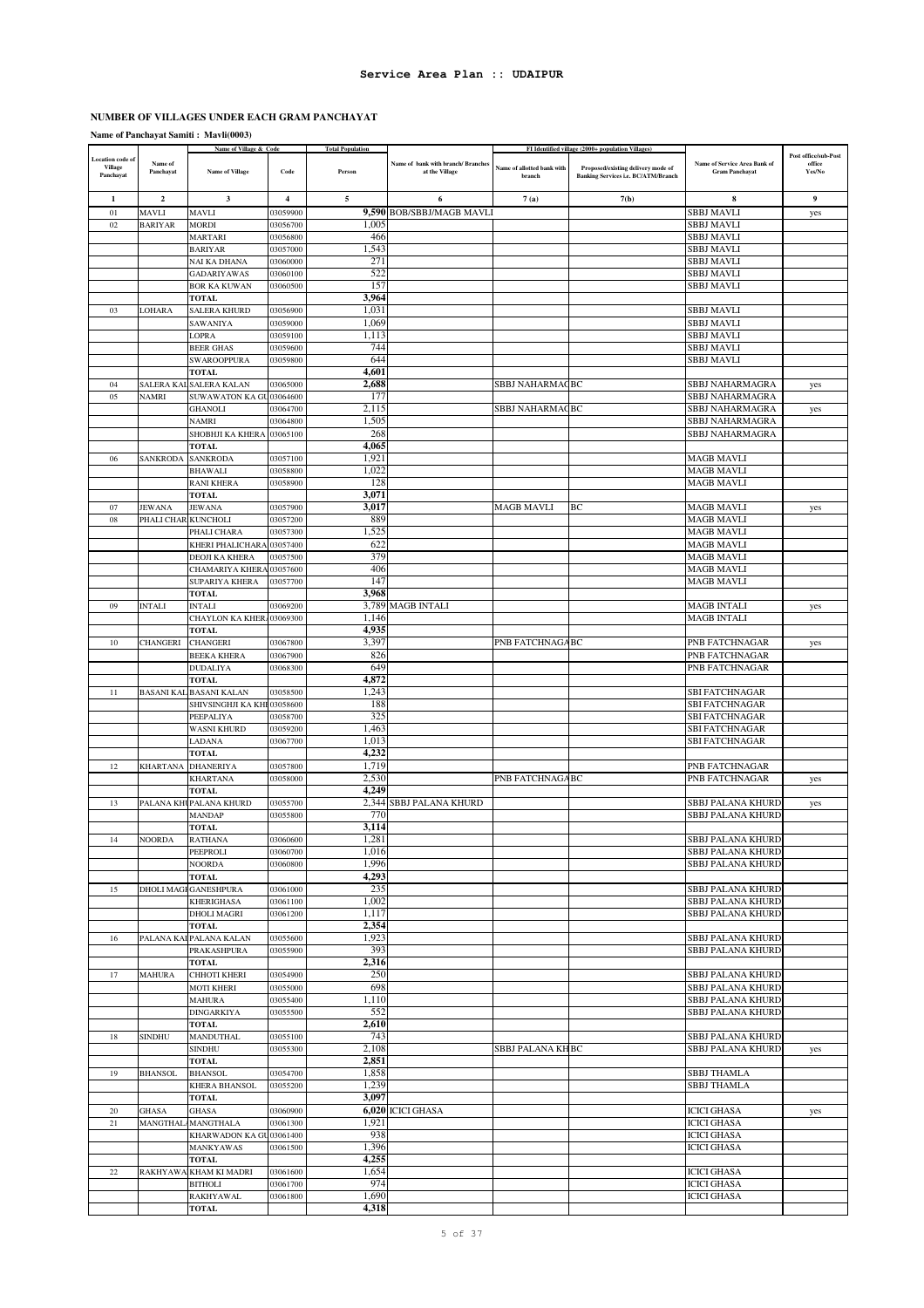### **Name of Panchayat Samiti : Mavli(0003)**

|                                           |                 | Name of Village & Code                   |                         | <b>Total Population</b> |                                    |                            | FI Identified village (2000+ population Villages) |                                                    | Post office/sub-Post |
|-------------------------------------------|-----------------|------------------------------------------|-------------------------|-------------------------|------------------------------------|----------------------------|---------------------------------------------------|----------------------------------------------------|----------------------|
| <b>Location</b> code of<br><b>Village</b> | Name of         |                                          |                         |                         | Name of bank with branch/ Branches | Name of allotted bank with | Proposed/existing delivery mode of                | Name of Service Area Bank of                       | office               |
| Panchayat                                 | Panchayat       | <b>Name of Village</b>                   | Code                    | Person                  | at the Village                     | branch                     | <b>Banking Services i.e. BC/ATM/Branch</b>        | <b>Gram Panchayat</b>                              | Yes/No               |
|                                           |                 |                                          |                         |                         |                                    |                            |                                                   |                                                    |                      |
| 1                                         | $\overline{2}$  | 3                                        | $\overline{\mathbf{4}}$ | 5                       | 6                                  | 7(a)                       | 7(b)                                              | 8                                                  | $\boldsymbol{9}$     |
| 23                                        |                 | VEER DHOLI VEER DHOLIYA                  | 03061900                | 1,693                   |                                    |                            |                                                   | <b>ICICI GHASA</b>                                 |                      |
|                                           |                 | <b>NAGON KA KHERA</b>                    | 03065600                | 532                     |                                    |                            |                                                   | <b>ICICI GHASA</b>                                 |                      |
|                                           |                 | PALWAS KALAN                             | 03065700                | 717                     |                                    |                            |                                                   | <b>ICICI GHASA</b>                                 |                      |
|                                           |                 | PALWAS KHURD                             | 03065800                | 385                     |                                    |                            |                                                   | <b>ICICI GHASA</b>                                 |                      |
|                                           |                 | TOTAL                                    |                         | 3,327                   |                                    |                            |                                                   |                                                    |                      |
| 24                                        | THAMLA          | THAMLA                                   | 03056300                |                         | 4,703 SBBJ THAMLA                  |                            |                                                   | <b>SBBJ THAMLA</b>                                 | yes                  |
| 25                                        | <b>JAWAR</b>    | <b>JAWAR</b>                             | 03054800                | 1,941                   |                                    |                            |                                                   | <b>SBBJ THAMLA</b>                                 |                      |
| 26                                        | WARNI           | RODI<br><b>BHARODI</b>                   | 03056000<br>03056100    | 579<br>576              |                                    |                            |                                                   | <b>SBBJ THAMLA</b><br><b>SBBJ THAMLA</b>           |                      |
|                                           |                 | WARNI                                    | 03056200                | 647                     |                                    |                            |                                                   | <b>SBBJ THAMLA</b>                                 |                      |
|                                           |                 | KHEMA KHERA                              | 03056400                | 146                     |                                    |                            |                                                   | <b>SBBJ THAMLA</b>                                 |                      |
|                                           |                 | MATH CHORANGIYA 03056500                 |                         | 139                     |                                    |                            |                                                   | <b>SBBJ THAMLA</b>                                 |                      |
|                                           |                 | <b>JAWADA</b>                            | 03056600                | 477                     |                                    |                            |                                                   | <b>SBBJ THAMLA</b>                                 |                      |
|                                           |                 | <b>TOTAL</b>                             |                         | 2,564                   |                                    |                            |                                                   |                                                    |                      |
| 27                                        | <b>DABOK</b>    | ORDI-A                                   | 03063300                | 1,508                   |                                    |                            |                                                   | <b>BOI DABOK</b>                                   |                      |
|                                           |                 | ORDI-B                                   | 03063400                | 167                     |                                    |                            |                                                   | <b>BOI DABOK</b>                                   |                      |
|                                           |                 | <b>DABOK</b>                             | 03063500                | 5,313                   | <b>SBBJ/BOI DABOK</b>              |                            | ВC                                                | <b>BOI DABOK</b>                                   | yes                  |
|                                           |                 | <b>TOTAL</b>                             |                         | 6,988                   |                                    |                            |                                                   |                                                    |                      |
| 28                                        | <b>MERTA</b>    | <b>GADWA</b>                             | 03063200                | 904                     |                                    |                            |                                                   | SBBJ DABOK                                         |                      |
|                                           |                 | <b>MERTA</b>                             | 03063600                | 2,751                   |                                    | <b>SBBJ DABOK</b>          |                                                   | <b>SBBJ DABOK</b>                                  | yes                  |
|                                           |                 | DHANI                                    | 03066700                | 415                     |                                    |                            |                                                   | <b>SBBJ DABOK</b>                                  |                      |
|                                           |                 | TOTAL                                    |                         | 4,070                   |                                    |                            |                                                   |                                                    |                      |
| 29                                        | <b>KHEMLI</b>   | <b>JOONAWAS</b>                          | 03063800                | 1,519                   | 2,261 UBI KHEMLI                   |                            |                                                   | <b>UBI KHEMLI</b>                                  |                      |
|                                           |                 | KHEMLI<br>JAJELA                         | 03063900<br>03064000    | 915                     |                                    |                            |                                                   | <b>UBI KHEMLI</b><br><b>UBI KHEMLI</b>             | yes                  |
|                                           |                 | <b>ASANA</b>                             | 03064100                | 1,692                   |                                    |                            |                                                   | <b>UBI KHEMLI</b>                                  |                      |
|                                           |                 | <b>TOTAL</b>                             |                         | 6,387                   |                                    |                            |                                                   |                                                    |                      |
| 30                                        | <b>GURLI</b>    | <b>ODWARIYA</b>                          | 03062800                | 1,732                   |                                    |                            |                                                   | <b>BOI DABOK</b>                                   |                      |
|                                           |                 | <b>GURLI</b>                             | 03062900                | 1,926                   |                                    |                            |                                                   | <b>BOI DABOK</b>                                   |                      |
|                                           |                 | <b>MOTI KHERA</b>                        | 03063000                | 1,199                   |                                    |                            |                                                   | <b>BOI DABOK</b>                                   |                      |
|                                           |                 | TULSIDAS JI KI SARA 03063100             |                         | 1,276                   |                                    |                            |                                                   | <b>BOI DABOK</b>                                   |                      |
|                                           |                 | <b>TOTAL</b>                             |                         | 7,033                   |                                    |                            |                                                   |                                                    |                      |
| 31                                        | SANGWA          | <b>SANGWA</b>                            | 03062000                |                         | 2,781 Branch ICICI                 | <b>UBI KHEMLI</b>          | Branch                                            | <b>UBI KHEMLI</b>                                  | yes                  |
|                                           |                 | GANDOLI                                  | 03062100                | 1,318                   |                                    |                            |                                                   | <b>UBI KHEMLI</b>                                  |                      |
|                                           |                 | <b>DEWALI</b>                            | 03064200                | 876                     |                                    |                            |                                                   | <b>UBI KHEMLI</b>                                  |                      |
|                                           |                 | <b>TOTAL</b>                             |                         | 4,975                   |                                    |                            |                                                   |                                                    |                      |
| 32                                        | <b>KHEMPUR</b>  | <b>GORDHANPURA</b>                       | 03067100                | 513                     |                                    |                            |                                                   | <b>MAGB FATCHNAGAR</b>                             |                      |
|                                           |                 | <b>DHARTA</b>                            | 03067400                | 791<br>237              |                                    |                            |                                                   | <b>MAGB FATCHNAGAR</b>                             |                      |
|                                           |                 | <b>GARDA KI BHAGAL</b><br><b>KHEMPUR</b> | 03067500<br>03067600    | 1,635                   |                                    |                            |                                                   | <b>MAGB FATCHNAGAR</b><br><b>MAGB FATCHNAGAR</b>   |                      |
|                                           |                 | <b>TOTAL</b>                             |                         | 3,176                   |                                    |                            |                                                   |                                                    |                      |
| 33                                        | AMLI            | BARI                                     | 03067300                | 381                     |                                    |                            |                                                   | <b>MAGB FATCHNAGAR</b>                             |                      |
|                                           |                 | <b>BHAGWANPURA</b>                       | 03068000                | 459                     |                                    |                            |                                                   | <b>MAGB FATCHNAGAR</b>                             |                      |
|                                           |                 | <b>BAWRIYA KHERA</b>                     | 03068100                | 182                     |                                    |                            |                                                   | <b>MAGB FATCHNAGAR</b>                             |                      |
|                                           |                 | <b>RAMPURA</b>                           | 03068200                | 735                     |                                    |                            |                                                   | <b>MAGB FATCHNAGAR</b>                             |                      |
|                                           |                 | AMLI                                     | 03068500                | 1,360                   |                                    |                            |                                                   | <b>MAGB FATCHNAGAR</b>                             |                      |
|                                           |                 | AKODRA                                   | 03068600                | 160                     |                                    |                            |                                                   | <b>MAGB FATCHNAGAR</b>                             |                      |
|                                           |                 | <b>TOTAL</b>                             |                         | 3,277                   |                                    |                            |                                                   |                                                    |                      |
| 34                                        | <b>GADOLI</b>   | <b>JAWANJI KA KHERA</b>                  | 03060200                | 362                     |                                    |                            |                                                   | <b>SBBJ MAVLI</b>                                  |                      |
|                                           |                 | <b>DHANA</b>                             | 03063700                | 197                     |                                    |                            |                                                   | SBBJ MAVLI                                         |                      |
|                                           |                 | TILORA<br><b>GADOLI</b>                  | 03066500<br>03066800    | 671<br>1,640            |                                    |                            |                                                   | <b>SBBJ MAVLI</b><br><b>SBBJ MAVLI</b>             |                      |
|                                           |                 | <b>TOTAL</b>                             |                         | 2,870                   |                                    |                            |                                                   |                                                    |                      |
| 35                                        | <b>GOLWARA</b>  | <b>WAJMIYA</b>                           | 03066400                | 1,038                   |                                    |                            |                                                   | <b>SBBJ MAVLI</b>                                  |                      |
|                                           |                 | <b>GOLWARA</b>                           | 03066900                | 1,082                   |                                    |                            |                                                   | <b>SBBJ MAVLI</b>                                  |                      |
|                                           |                 | RAHMI                                    | 03067000                | 487                     |                                    |                            |                                                   | <b>SBBJ MAVLI</b>                                  |                      |
|                                           |                 | CHEEPI KHERA                             | 03067200                | 836                     |                                    |                            |                                                   | <b>SBBJ MAVLI</b>                                  |                      |
|                                           |                 | <b>TOTAL</b>                             |                         | 3,443                   |                                    |                            |                                                   |                                                    |                      |
| 36                                        | <b>BARGAON</b>  | CHOONDAWAT KHEI 03068400                 |                         | 1,265                   |                                    |                            |                                                   | <b>MAGB INTALI</b>                                 |                      |
|                                           |                 | <b>BARGAON</b>                           | 03068700                | 2,453                   |                                    | <b>MAGB INTALI</b>         | ВC                                                | <b>MAGB INTALI</b>                                 | yes                  |
|                                           |                 | <b>JODHANA</b>                           | 03069000                | 196                     |                                    |                            |                                                   | <b>MAGB INTALI</b>                                 |                      |
|                                           |                 | <b>TOTAL</b>                             |                         | 3,914                   |                                    |                            |                                                   |                                                    |                      |
| 37                                        | <b>DHUNDIYA</b> | <b>UDAKHERA</b>                          | 03068800                | 890                     |                                    |                            |                                                   | <b>ICICI FATCHNAGAR</b>                            |                      |
|                                           |                 | <b>BHEELA KHERA</b><br><b>ROYDA</b>      | 03068900<br>03069100    | 560<br>308              |                                    |                            |                                                   | <b>ICICI FATCHNAGAR</b><br><b>ICICI FATCHNAGAR</b> |                      |
|                                           |                 | NANDOLI KHURD                            | 03069400                | 372                     |                                    |                            |                                                   | <b>ICICI FATCHNAGAR</b>                            |                      |
|                                           |                 | <b>DHUNDIYA</b>                          | 03069500                | 2,298                   |                                    | <b>ICICI FATCHNAG BC</b>   |                                                   | <b>ICICI FATCHNAGAR</b>                            | yes                  |
|                                           |                 | <b>TOTAL</b>                             |                         | 4,428                   |                                    |                            |                                                   |                                                    |                      |
| 38                                        | <b>MORATH</b>   | <b>MAN KHAND</b>                         | 03058100                | 1,114                   |                                    |                            |                                                   | <b>SBBJ SANWAR</b>                                 |                      |
|                                           |                 | <b>MORATH</b>                            | 03058200                | 1,019                   |                                    |                            |                                                   | <b>SBBJ SANWAR</b>                                 |                      |
|                                           |                 | <b>BHUMLAWAS</b>                         | 03058300                | 745                     |                                    |                            |                                                   | <b>SBBJ SANWAR</b>                                 |                      |
|                                           |                 | GIRDHARIPURA                             | 03058400                | 577                     |                                    |                            |                                                   | <b>SBBJ SANWAR</b>                                 |                      |
|                                           |                 | <b>TOTAL</b>                             |                         | 3,455                   |                                    |                            |                                                   |                                                    |                      |
| 39                                        | LADANI          | LADANI                                   | 03059300                | 1,746                   |                                    |                            |                                                   | <b>SBI FATCHNAGAR</b>                              |                      |
|                                           |                 | <b>VISHANPURA</b>                        | 03059400                | 654                     |                                    |                            |                                                   | <b>SBI FATCHNAGAR</b>                              |                      |
|                                           |                 | <b>GANDOLI KHERA</b>                     | 03059500                | 603                     |                                    |                            |                                                   | <b>SBI FATCHNAGAR</b>                              |                      |
|                                           |                 | DANGI KHERA @ FA103059700                |                         | 678                     |                                    |                            |                                                   | <b>SBI FATCHNAGAR</b>                              |                      |
| 40                                        | <b>BHIMAL</b>   | <b>TOTAL</b><br><b>BHIMAL</b>            | 03066000                | 3,681<br>1,250          |                                    |                            |                                                   | <b>BOB MAVLI</b>                                   |                      |
|                                           |                 | <b>GARHWARA</b>                          | 03066100                | 708                     |                                    |                            |                                                   | <b>BOB MAVLI</b>                                   |                      |
|                                           |                 | <b>WANGRODA</b>                          | 03066300                | 1,031                   |                                    |                            |                                                   | <b>BOB MAVLI</b>                                   |                      |
|                                           |                 | <b>TOTAL</b>                             |                         | 2,989                   |                                    |                            |                                                   |                                                    |                      |
| 41                                        | <b>BASLIYA</b>  | HOLI                                     | 03060300                | 772                     |                                    |                            |                                                   | <b>BOB MAVLI</b>                                   |                      |
|                                           |                 | <b>BASLIYA</b>                           | 03060400                | 1,268                   |                                    |                            |                                                   | <b>BOB MAVLI</b>                                   |                      |
|                                           |                 | REDIYA KHERI                             | 03066200                | 665                     |                                    |                            |                                                   | <b>BOB MAVLI</b>                                   |                      |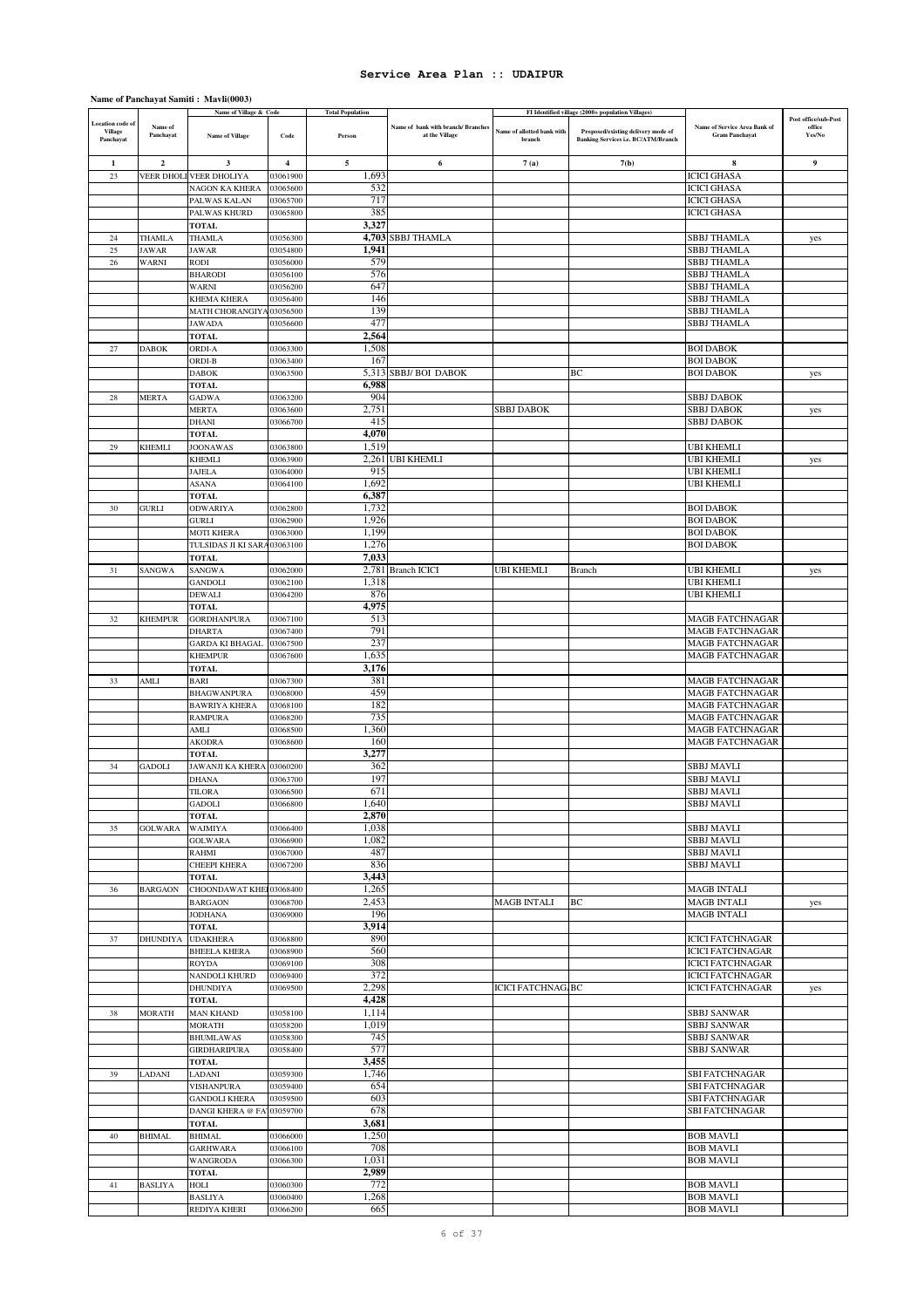### **Name of Panchayat Samiti : Mavli(0003)**

|                                          |                      | Name of Village & Code            |                       | <b>Total Population</b> |                                                     |                                      | FI Identified village (2000+ population Villages)                                |                                                       |                                          |
|------------------------------------------|----------------------|-----------------------------------|-----------------------|-------------------------|-----------------------------------------------------|--------------------------------------|----------------------------------------------------------------------------------|-------------------------------------------------------|------------------------------------------|
| Location code of<br>Village<br>Panchavat | Name of<br>Panchayat | <b>Name of Village</b>            | Code                  | Person                  | Name of bank with branch/Branches<br>at the Village | Name of allotted bank with<br>hranch | Proposed/existing delivery mode of<br><b>Banking Services i.e. BC/ATM/Branch</b> | Name of Service Area Bank of<br><b>Gram Panchayat</b> | Post office/sub-Post<br>office<br>Yes/No |
| 1                                        | $\mathbf{2}$         | 3                                 | $\boldsymbol{\Delta}$ | 5                       | 6                                                   | 7(a)                                 | 7(b)                                                                             | 8                                                     | $\boldsymbol{9}$                         |
|                                          |                      | <b>WANGRODI</b>                   | 03066600              | 286                     |                                                     |                                      |                                                                                  | <b>BOB MAVLI</b>                                      |                                          |
|                                          |                      | <b>TOTAL</b>                      |                       | 2.991                   |                                                     |                                      |                                                                                  |                                                       |                                          |
| 42                                       | <b>BOYNA</b>         | <b>BHOPAT KHERI</b>               | 03064300              | 237                     |                                                     |                                      |                                                                                  | <b>SBBJ NAHARMAGARA</b>                               |                                          |
|                                          |                      | <b>BOYNA</b>                      | 03065500              | 1,566                   |                                                     |                                      |                                                                                  | <b>SBBJ NAHARMAGARA</b>                               |                                          |
|                                          |                      | <b>MADRI ASHOLYAN</b>             | 03065900              | 1,373                   |                                                     |                                      |                                                                                  | <b>SBBJ NAHARMAGARA</b>                               |                                          |
|                                          |                      | <b>TOTAL</b>                      |                       | 3,176                   |                                                     |                                      |                                                                                  |                                                       |                                          |
| 43                                       |                      | SAKARIYA KBHEEMAL CHARNAN03064900 |                       | 692                     |                                                     |                                      |                                                                                  | <b>SBBJ NAHARMAGARA</b>                               |                                          |
|                                          |                      | <b>SAKARIYA KHERI</b>             | 03065200              | 1,383                   |                                                     |                                      |                                                                                  | <b>SBBJ NAHARMAGARA</b>                               |                                          |
|                                          |                      | <b>SUKHWARA</b>                   | 03065300              | 835                     |                                                     |                                      |                                                                                  | <b>SBBJ NAHARMAGARA</b>                               |                                          |
|                                          |                      | <b>PAWTA</b>                      | 03065400              | 355                     |                                                     |                                      |                                                                                  | <b>SBBJ NAHARMAGARA</b>                               |                                          |
|                                          |                      | <b>TOTAL</b>                      |                       | 3,265                   |                                                     |                                      |                                                                                  |                                                       |                                          |
| 44                                       | <b>NANDWEL</b>       | NANDWEL.                          | 03064400              | 2,175                   |                                                     | <b>UBI KHEMLI</b>                    | <b>BC</b>                                                                        | <b>SBBJ NAHARMAGRA</b>                                | yes                                      |
|                                          |                      | <b>NAHAR MAGRA</b>                | 03064500              |                         | 6.618 SBBJ NAHARMAGRA                               |                                      |                                                                                  | <b>SBBJ NAHARMAGRA</b>                                | yes                                      |
|                                          |                      | <b>TOTAL</b>                      |                       | 8,793                   |                                                     |                                      |                                                                                  |                                                       |                                          |
| 45                                       | <b>BIJANWAS</b>      | <b>BIJANWAS</b>                   | 03062200              | 2.602                   |                                                     | <b>UBI KHEMLI</b>                    | BC                                                                               | <b>UBI KHEMLI</b>                                     | yes                                      |
|                                          |                      | <b>BIKARNI</b>                    | 03062300              | 1,118                   |                                                     |                                      |                                                                                  | <b>UBI KHEMLI</b>                                     |                                          |
|                                          |                      | <b>TOTAL</b>                      |                       | 3,720                   |                                                     |                                      |                                                                                  |                                                       |                                          |
| 46                                       | <b>NAUWA</b>         | <b>MARUWAS</b>                    | 03062400              | 701                     |                                                     |                                      |                                                                                  | <b>UBI KHEMLI</b>                                     |                                          |
|                                          |                      | <b>NAUWA</b>                      | 03062500              | 1,751                   |                                                     |                                      |                                                                                  | <b>UBI KHEMLI</b>                                     |                                          |
|                                          |                      | RAIJI KA GURHA                    | 03062600              | 381                     |                                                     |                                      |                                                                                  | <b>UBI KHEMLI</b>                                     |                                          |
|                                          |                      | <b>TOTAL</b>                      |                       | 2,833                   |                                                     |                                      |                                                                                  |                                                       | yes                                      |
| 47                                       |                      | <b>CHANDESAR CHANDESARA</b>       | 03062700              | 3,069                   |                                                     | <b>UBI KHEMLI</b>                    | BC                                                                               | <b>UBI KHEMLI</b>                                     |                                          |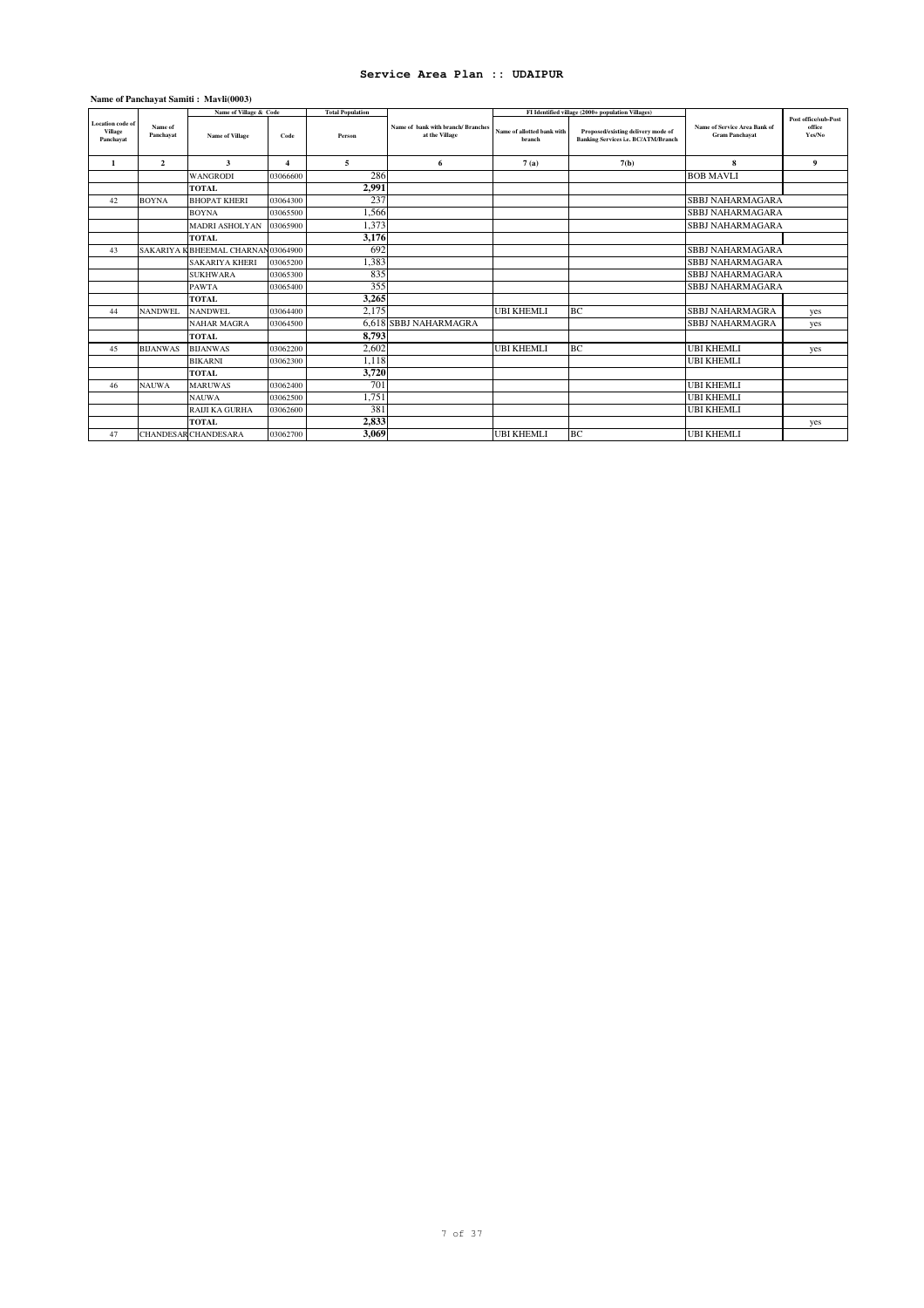### Name of Panchayat Samiti : Bhinder(0004)

|                                         |                          | Name of Village & Code                   |                      | <b>Total Population</b> |                                                            |                                      | FI Identified village (2000+ population Villages)                                |                                                              | Post office/sub-Post |
|-----------------------------------------|--------------------------|------------------------------------------|----------------------|-------------------------|------------------------------------------------------------|--------------------------------------|----------------------------------------------------------------------------------|--------------------------------------------------------------|----------------------|
| ocation code<br>of Village<br>Panchayat | <b>Name of Panchavat</b> | <b>Name of Village</b>                   | Code                 | Person                  | Name of bank with branch<br><b>Branches at the Village</b> | Name of allotted bank<br>with branch | Proposed/existing delivery mode of<br><b>Banking Services i.e. BC/ATM/Branch</b> | <b>Name of Service Area Bank of</b><br><b>Gram Panchayat</b> | office<br>Yes/No     |
| 1                                       | 2                        | 3                                        | 4                    | 5                       | 6                                                          | 7(a)                                 | 7(b)                                                                             | 8                                                            | 9                    |
| 01                                      | AKOLA                    | <b>KOODIYAN</b>                          | 03190100             | 97                      |                                                            |                                      |                                                                                  | CBI KANORE                                                   |                      |
|                                         |                          | <b>KHERI</b>                             | 03190200<br>03190300 | 349                     |                                                            |                                      |                                                                                  | CBI KANORE<br>CBI KANORE                                     |                      |
|                                         |                          | AKOLA<br>ROYAN PHALA                     | 03194100             | 1,524<br>232            |                                                            |                                      |                                                                                  | CBI KANORE                                                   |                      |
|                                         |                          | DEOLI                                    | 03194200             | 402                     |                                                            |                                      |                                                                                  | CBI KANORE                                                   |                      |
|                                         |                          | KHANDEORA                                | 03194300             | 130                     |                                                            |                                      |                                                                                  | <b>CBI KANORE</b>                                            |                      |
|                                         |                          | HARJIBOOJ KI BHAGAL                      | 03194400             | 102                     |                                                            |                                      |                                                                                  | CBI KANORE                                                   |                      |
|                                         |                          | <b>SURKHAND</b>                          | 03194500             | 461                     |                                                            |                                      |                                                                                  | CBI KANORE                                                   |                      |
|                                         |                          | <b>SEMAL KHURD</b>                       | 03194600<br>03194700 | 224<br>440              |                                                            |                                      |                                                                                  | CBI KANORE<br><b>CBI KANORE</b>                              |                      |
|                                         |                          | PEEPALWAS<br>TOTAL                       |                      | 3,961                   |                                                            |                                      |                                                                                  |                                                              |                      |
| 02                                      | MOTIDA                   | <b>DABKIYA</b>                           | 03186500             | 119                     |                                                            |                                      |                                                                                  | <b>ICICI BHINDER</b>                                         |                      |
|                                         |                          | <b>MAHURI KHERA</b>                      | 03186600             | 236                     |                                                            |                                      |                                                                                  | <b>ICICI BHINDER</b>                                         |                      |
|                                         |                          | DANGIYON KA KHERA                        | 03186700             | 302                     |                                                            |                                      |                                                                                  | <b>ICICI BHINDER</b>                                         |                      |
|                                         |                          | <b>CHOL</b>                              | 03186800             | 400                     |                                                            |                                      |                                                                                  | <b>ICICI BHINDER</b>                                         |                      |
|                                         |                          | <b>MOTIDA</b><br><b>VARNODA</b>          | 03190400             | 361<br>870              |                                                            |                                      |                                                                                  | <b>ICICI BHINDER</b><br><b>ICICI BHINDER</b>                 |                      |
|                                         |                          | <b>BEDWI</b>                             | 03190500<br>03190600 | 178                     |                                                            |                                      |                                                                                  | <b>ICICI BHINDER</b>                                         |                      |
|                                         |                          | PADWAL                                   | 03190700             | 212                     |                                                            |                                      |                                                                                  | <b>ICICI BHINDER</b>                                         |                      |
|                                         |                          | <b>ANGORA</b>                            | 03192800             | 365                     |                                                            |                                      |                                                                                  | <b>ICICI BHINDER</b>                                         |                      |
|                                         |                          | OPA KA KHERA                             | 03192900             | 127                     |                                                            |                                      |                                                                                  | <b>ICICI BHINDER</b>                                         |                      |
|                                         |                          | TOTAL                                    |                      | 3,170                   |                                                            |                                      |                                                                                  |                                                              |                      |
| 03                                      | SARANGPURA               | <b>DORKUWA</b>                           | 03186400             | 171                     |                                                            |                                      |                                                                                  | <b>ICICI BHINDER</b>                                         |                      |
|                                         | <b>BHINDER</b> )         | <b>AMLIYA</b><br><b>BHARDIYA</b>         | 03186900<br>03187000 | 320<br>232              |                                                            |                                      |                                                                                  | <b>ICICI BHINDER</b><br><b>ICICI BHINDER</b>                 |                      |
|                                         |                          | <b>MEDI KHERA</b>                        | 03187100             | 175                     |                                                            |                                      |                                                                                  | <b>ICICI BHINDER</b>                                         |                      |
|                                         |                          | <b>BORTALAI</b>                          | 03187200             | 1,058                   |                                                            |                                      |                                                                                  | <b>ICICI BHINDER</b>                                         |                      |
|                                         |                          | <b>BEJARDA</b>                           | 03187300             | 588                     |                                                            |                                      |                                                                                  | <b>ICICI BHINDER</b>                                         |                      |
|                                         |                          | SONIGAROH KA KHERA                       | 03187400             | 73                      |                                                            |                                      |                                                                                  | <b>ICICI BHINDER</b>                                         |                      |
|                                         |                          | <b>UMMEDPURA</b>                         | 03187500             | 471                     |                                                            |                                      |                                                                                  | <b>ICICI BHINDER</b>                                         |                      |
|                                         |                          | DABIYON KA KHERA<br><b>JAWATRA</b>       | 03187700<br>03187900 | 359<br>489              |                                                            |                                      |                                                                                  | <b>ICICI BHINDER</b><br><b>ICICI BHINDER</b>                 |                      |
|                                         |                          | SARANGPURA (BHINDER)                     | 03188000             | 503                     |                                                            |                                      |                                                                                  | <b>ICICI BHINDER</b>                                         |                      |
|                                         |                          | CHAMLAWADI                               | 03188100             | 120                     |                                                            |                                      |                                                                                  | <b>ICICI BHINDER</b>                                         |                      |
|                                         |                          | <b>KHETA KHERA</b>                       | 03188200             | 784                     |                                                            |                                      |                                                                                  | <b>ICICI BHINDER</b>                                         |                      |
|                                         |                          | TOTAL                                    |                      | 5,343                   |                                                            |                                      |                                                                                  |                                                              |                      |
| 04                                      | SALERA                   | <b>TELAN KHERI</b>                       | 03180000             | 600                     |                                                            |                                      |                                                                                  | <b>ICICI BHINER</b>                                          |                      |
|                                         |                          | <b>DAULATPURA</b><br><b>SALERA</b>       | 03180200<br>03180300 | 204<br>1,837            |                                                            |                                      |                                                                                  | <b>ICICI BHINER</b><br><b>ICICI BHINER</b>                   |                      |
|                                         |                          | PURSHOTTAM PURA                          | 03180400             | 28                      |                                                            |                                      |                                                                                  | <b>ICICI BHINER</b>                                          |                      |
|                                         |                          | WAJA KA KHERA                            | 03180500             | 169                     |                                                            |                                      |                                                                                  | ICICI BHINER                                                 |                      |
|                                         |                          | <b>TOTAL</b>                             |                      | 2,838                   |                                                            |                                      |                                                                                  |                                                              |                      |
| 05                                      | <b>DHARTA</b>            | <b>DHARTA</b>                            | 03180600             | 1,365                   |                                                            |                                      |                                                                                  | CBI HEETA                                                    |                      |
|                                         |                          | KHIMAWATON KA KHERA                      | 03180700             | 324                     |                                                            |                                      |                                                                                  | СВІ НЕЕТА                                                    |                      |
|                                         |                          | <b>BHIM KA KHERA</b><br><b>SURATPURA</b> | 03180800<br>03181600 | 502<br>318              |                                                            |                                      |                                                                                  | <b>CBI HEETA</b><br>CBI HEETA                                |                      |
|                                         |                          | <b>GOKAL JI KA KHERA</b>                 | 03181800             | 113                     |                                                            |                                      |                                                                                  | CBI HEETA                                                    |                      |
|                                         |                          | <b>JETPURA</b>                           | 03181900             | 559                     |                                                            |                                      |                                                                                  | СВІ НЕЕТА                                                    |                      |
|                                         |                          | GARHI                                    | 03187800             | 172                     |                                                            |                                      |                                                                                  | СВІ НЕЕТА                                                    |                      |
|                                         |                          | TOTAL                                    |                      | 3,353                   |                                                            |                                      |                                                                                  |                                                              |                      |
| 06                                      | <b>KEDARIYA</b>          | <b>KHERLI</b>                            | 03173500             | 662                     |                                                            |                                      |                                                                                  | <b>SBBJ BHINER</b>                                           |                      |
|                                         |                          | <b>KEDARIYA</b>                          | 03179200             | 1,247                   |                                                            |                                      |                                                                                  | <b>SBBJ BHINER</b>                                           |                      |
|                                         |                          | MOGJI KA KHERA<br>DODIYON KA KHERA       | 03179300<br>03179400 | 275<br>308              |                                                            |                                      |                                                                                  | <b>SBBJ BHINER</b><br><b>SBBJ BHINER</b>                     |                      |
|                                         |                          | <b>DABIYON KA KHERA</b>                  | 03179500             | 87                      |                                                            |                                      |                                                                                  | <b>SBBJ BHINER</b>                                           |                      |
|                                         |                          | <b>SUNDERPURA</b>                        | 03181300             | 347                     |                                                            |                                      |                                                                                  | SBBJ BHINER                                                  |                      |
|                                         |                          | TOTAL                                    |                      | 2,926                   |                                                            |                                      |                                                                                  |                                                              |                      |
| 07                                      | <b>BANSRA</b>            | <b>BAMANIYA</b>                          | 03179000             | 759                     |                                                            |                                      |                                                                                  | <b>ICICI BHINER</b>                                          |                      |
|                                         |                          | <b>BANSRA</b>                            | 03179100             | 2,932                   |                                                            | <b>ICICI BHINDER BC</b>              |                                                                                  | <b>ICICI BHINER</b>                                          | yes                  |
| 08                                      | VANA                     | <b>TOTAL</b><br><b>VANA</b>              | 03173400             | 3,691<br>2,557          |                                                            | <b>SBBJ MENAR</b>                    | BC                                                                               | <b>SBBJ MENAR</b>                                            | yes                  |
| 09                                      | <b>BARORIYA</b>          | <b>SHOPURA</b>                           | 03172900             | 730                     |                                                            |                                      |                                                                                  | <b>SBBJ RUNDRA</b>                                           |                      |
|                                         |                          | <b>KHADODA</b>                           | 03173000             | 701                     |                                                            |                                      |                                                                                  | <b>SBBJ RUNDRA</b>                                           |                      |
|                                         |                          | <b>AGORIYA</b>                           | 03173100             | 728                     |                                                            |                                      |                                                                                  | <b>SBBJ RUNDRA</b>                                           |                      |
|                                         |                          | <b>MENPURIYA</b>                         | 03173200             | 765                     |                                                            |                                      |                                                                                  | <b>SBBJ RUNDRA</b>                                           |                      |
|                                         |                          | <b>BARORIYA</b>                          | 03173300             | 1,247                   |                                                            |                                      |                                                                                  | <b>SBBJ RUNDRA</b>                                           |                      |
| 10                                      | PEETHAL PURA RAJPURA     | <b>TOTAL</b>                             | 03188300             | 4,171<br>1,674          |                                                            |                                      |                                                                                  | <b>MAGB KANORE</b>                                           |                      |
|                                         |                          | KARSO KA KHERA                           | 03188400             | 222                     |                                                            |                                      |                                                                                  | <b>MAGB KANORE</b>                                           |                      |
|                                         |                          | <b>SHAVPURA</b>                          | 03188500             | 177                     |                                                            |                                      |                                                                                  | <b>MAGB KANORE</b>                                           |                      |
|                                         |                          | PEETHAL PURA                             | 03188600             | 686                     |                                                            |                                      |                                                                                  | <b>MAGB KANORE</b>                                           |                      |
|                                         |                          | SARWANIYA                                | 03188700             | 456                     |                                                            |                                      |                                                                                  | <b>MAGB KANORE</b>                                           |                      |
|                                         |                          | MALKHEJRI                                | 03188800             | 261                     |                                                            |                                      |                                                                                  | <b>MAGB KANORE</b>                                           |                      |
|                                         |                          | <b>ARNIYA</b>                            | 03188900             | 605                     |                                                            |                                      |                                                                                  | <b>MAGB KANORE</b>                                           |                      |
|                                         |                          | TOTAL                                    |                      | 4,081                   |                                                            |                                      |                                                                                  | <b>SBBJ KANORE</b>                                           |                      |
| 11                                      | SARANGPURA<br>KANOR)     | <b>CHAINPURIYA</b><br><b>JASWANTPURA</b> | 03189400<br>03189500 | 245<br>380              |                                                            |                                      |                                                                                  | <b>SBBJ KANORE</b>                                           |                      |
|                                         |                          | NEEMRI (KANOR)                           | 03189600             | 545                     |                                                            |                                      |                                                                                  | <b>SBBJ KANORE</b>                                           |                      |
|                                         |                          | SARANGPURA (KANOR)                       | 03189700             | 908                     |                                                            |                                      |                                                                                  | <b>SBBJ KANORE</b>                                           |                      |
|                                         |                          | SALARMALA                                | 03189800             | 21                      |                                                            |                                      |                                                                                  | <b>SBBJ KANORE</b>                                           |                      |
|                                         |                          | <b>ACHLANA</b>                           | 03189900             | 644                     |                                                            |                                      |                                                                                  | <b>SBBJ KANORE</b>                                           |                      |
|                                         |                          | <b>GHORON KA KHERA</b>                   | 03190000             | 69                      |                                                            |                                      |                                                                                  | <b>SBBJ KANORE</b>                                           |                      |
|                                         |                          | <b>KERPURA</b><br><b>SEER</b>            | 03194800             | 397<br>697              |                                                            |                                      |                                                                                  | <b>SBBJ KANORE</b><br><b>SBBJ KANORE</b>                     |                      |
|                                         |                          |                                          | 03194900             |                         |                                                            |                                      |                                                                                  |                                                              |                      |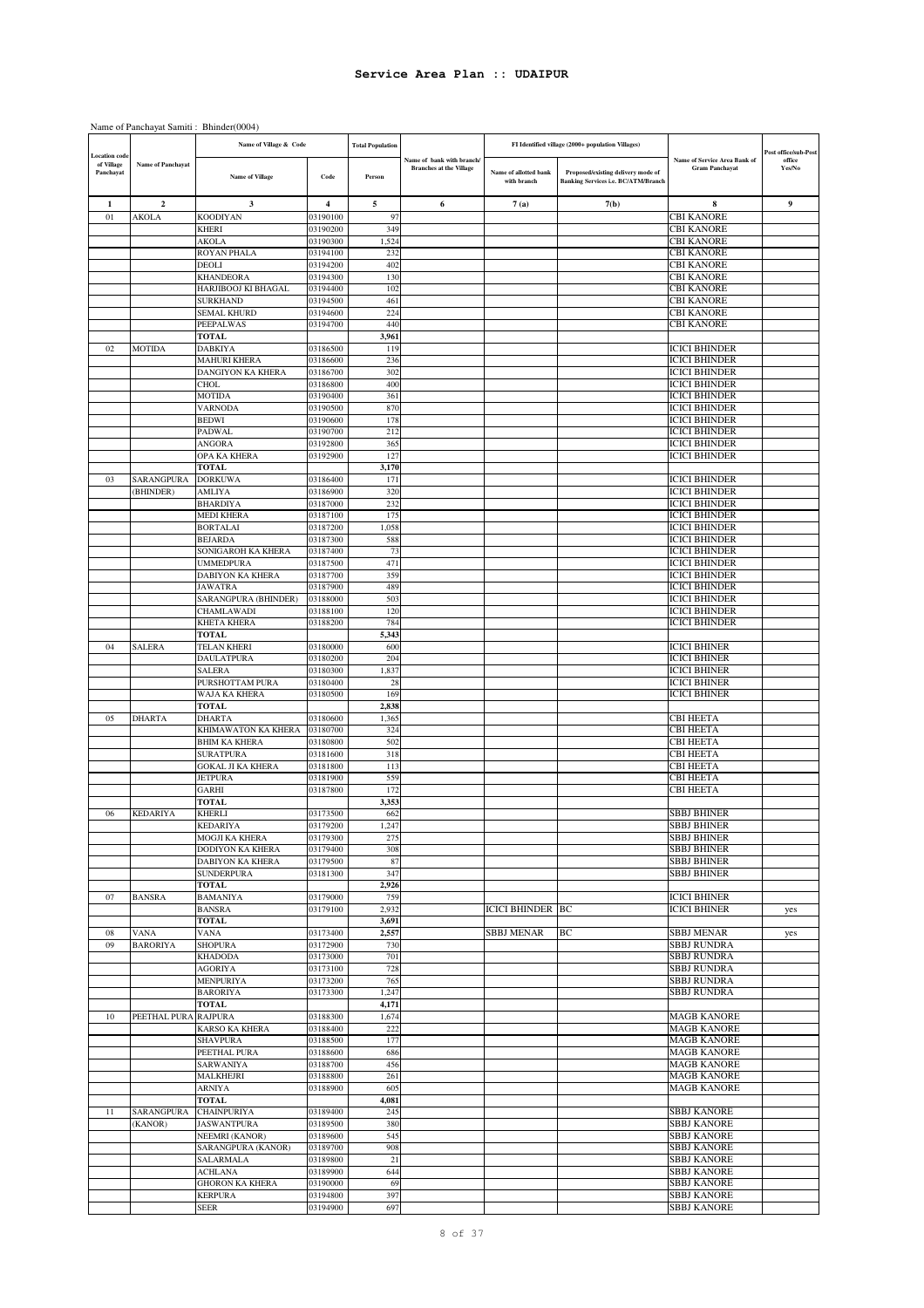|                         |                    | Name of Panchayat Samiti: Bhinder(0004)             |                      |                         |                                |                                      |                                                                                  |                                              |                                |
|-------------------------|--------------------|-----------------------------------------------------|----------------------|-------------------------|--------------------------------|--------------------------------------|----------------------------------------------------------------------------------|----------------------------------------------|--------------------------------|
| ocation code            |                    | Name of Village & Code                              |                      | <b>Total Population</b> | Name of bank with branch/      |                                      | FI Identified village (2000+ population Villages)                                | Name of Service Area Bank of                 | Post office/sub-Post<br>office |
| of Village<br>Panchayat | Name of Panchayat  | <b>Name of Village</b>                              | Code                 | Person                  | <b>Branches at the Village</b> | Name of allotted bank<br>with branch | Proposed/existing delivery mode of<br><b>Banking Services i.e. BC/ATM/Branch</b> | <b>Gram Panchayat</b>                        | Yes/No                         |
| 1                       | $\mathbf{2}$       | 3                                                   | 4                    | 5                       | 6                              | 7(a)                                 | 7(b)                                                                             | 8                                            | 9                              |
| 12                      | LOONANDA           | <b>TOTAL</b><br>PEETHAL PURA @ HAWELI 03189000      |                      | 3,906                   | 248 ICICI LUNDA                |                                      |                                                                                  | <b>ICICI LUNDA</b>                           |                                |
|                         |                    | PRITHVISINGH JI KA KHERA 03189100                   |                      | 153                     |                                |                                      |                                                                                  | <b>ICICI LUNDA</b>                           | yes                            |
|                         |                    | DHAKARON KA KHERA                                   | 03189200             | 776                     |                                |                                      |                                                                                  | <b>ICICI LUNDA</b>                           |                                |
|                         |                    | RANAWATON KA KHERA                                  | 03189300             | 116                     |                                |                                      |                                                                                  | <b>ICICI LUNDA</b>                           |                                |
|                         |                    | HARIYA KHERA<br><b>UDPURA</b>                       | 03195000             | 400                     |                                |                                      |                                                                                  | <b>ICICI LUNDA</b><br><b>ICICI LUNDA</b>     |                                |
|                         |                    | UMARON KA VELA                                      | 03195100<br>03195200 | 166<br>195              |                                |                                      |                                                                                  | <b>ICICI LUNDA</b>                           |                                |
|                         |                    | MOTA KHERA                                          | 03195300             | 132                     |                                |                                      |                                                                                  | <b>ICICI LUNDA</b>                           |                                |
|                         |                    | <b>BIRIYAN</b>                                      | 03195400             | 193                     |                                |                                      |                                                                                  | <b>ICICI LUNDA</b>                           |                                |
|                         |                    | MAGRI KA PHALA                                      | 03195600             | 427                     |                                |                                      |                                                                                  | <b>ICICI LUNDA</b>                           |                                |
|                         |                    | JHALON KA KHERA                                     | 03196100             | 36                      |                                |                                      |                                                                                  | <b>ICICI LUNDA</b>                           |                                |
|                         |                    | AMBA KA KUWA<br>SOLANKIYON KA KHERA                 | 03196300<br>03196400 | 244<br>56               |                                |                                      |                                                                                  | <b>ICICI LUNDA</b><br><b>ICICI LUNDA</b>     |                                |
|                         |                    | NANKIYA KA KHERA                                    | 03196500             | 111                     |                                |                                      |                                                                                  | <b>ICICI LUNDA</b>                           |                                |
|                         |                    | LOONANDA MAL                                        | 03196600             |                         |                                |                                      |                                                                                  | <b>ICICI LUNDA</b>                           |                                |
|                         |                    | LOONANDA                                            | 03196700             | 1,083                   |                                |                                      |                                                                                  | <b>ICICI LUNDA</b>                           |                                |
|                         |                    | SHAVPURA                                            | 03196800             | 288                     |                                |                                      |                                                                                  | <b>ICICI LUNDA</b>                           |                                |
|                         |                    | LILARIYANJI KA KHERA<br>TOTAL                       | 03197300             | 54<br>4,678             |                                |                                      |                                                                                  | <b>ICICI LUNDA</b>                           |                                |
| 13                      | <b>AMARPURA</b>    | <b>FATPURA</b>                                      | 03195500             | 111                     |                                |                                      |                                                                                  | <b>ICICI LUNDA</b>                           |                                |
|                         | <b>JAGEER</b>      | <b>BHAOPURA</b>                                     | 03195700             | 485                     |                                |                                      |                                                                                  | <b>ICICI LUNDA</b>                           |                                |
|                         |                    | <b>GOPA KI BHAGAL</b>                               | 03195800             | 452                     |                                |                                      |                                                                                  | <b>ICICI LUNDA</b>                           |                                |
|                         |                    | MANJI KA KHERA                                      | 03195900             |                         |                                |                                      |                                                                                  | <b>ICICI LUNDA</b>                           |                                |
|                         |                    | NAHARPURA<br>MALANAWAS                              | 03196000<br>03196200 | 608<br>41               |                                |                                      |                                                                                  | <b>ICICI LUNDA</b><br><b>ICICI LUNDA</b>     |                                |
|                         |                    | SANGRAMPURA                                         | 03196900             | 884                     |                                |                                      |                                                                                  | <b>ICICI LUNDA</b>                           |                                |
|                         |                    | JODHSINGH KI BHAGAL                                 | 03197000             | 35                      |                                |                                      |                                                                                  | <b>ICICI LUNDA</b>                           |                                |
|                         |                    | AMARPURA JAGEER                                     | 03197100             | 663                     |                                |                                      |                                                                                  | <b>ICICI LUNDA</b>                           |                                |
|                         |                    | <b>GARHPURA</b>                                     | 03197200             | 138                     |                                |                                      |                                                                                  | <b>ICICI LUNDA</b>                           |                                |
|                         |                    | SONIGARON KA KHERA<br><b>GULABPURA</b>              | 03197400<br>03197500 | 120                     |                                |                                      |                                                                                  | <b>ICICI LUNDA</b><br><b>ICICI LUNDA</b>     |                                |
|                         |                    | DORI MALNA WAS                                      | 03197600             | 5                       |                                |                                      |                                                                                  | <b>ICICI LUNDA</b>                           |                                |
|                         |                    | <b>TOTAL</b>                                        |                      | 3,542                   |                                |                                      |                                                                                  |                                              |                                |
| 14                      | CHARGADIYA         | <b>GADARIYAWAS</b>                                  | 03182000             | 230                     |                                |                                      |                                                                                  | <b>SBBJ BHINER</b>                           |                                |
|                         |                    | CHARGADIYA                                          | 03182100             | 1,149                   |                                |                                      |                                                                                  | SBBJ BHINER                                  |                                |
|                         |                    | <b>GOPALPURA</b><br>NEEMRI                          | 03182200<br>03182300 | 311<br>1,785            |                                |                                      |                                                                                  | <b>SBBJ BHINER</b><br><b>SBBJ BHINER</b>     |                                |
|                         |                    | FOUJWADALI                                          | 03187600             | 297                     |                                |                                      |                                                                                  | <b>SBBJ BHINER</b>                           |                                |
|                         |                    | TOTAL                                               |                      | 3,772                   |                                |                                      |                                                                                  |                                              |                                |
| 15                      | <b>KUNTWAS</b>     | <b>GADARIYAWAS</b>                                  | 03182400             | 461                     |                                |                                      |                                                                                  | <b>ICICI KHERODA</b>                         |                                |
|                         |                    | KUNTWAS                                             | 03184900             | 1,795                   |                                |                                      |                                                                                  | <b>ICICI KHERODA</b>                         |                                |
|                         |                    | DHAKARAWALA<br><b>TOTAL</b>                         | 03185000             | 377<br>2,633            |                                |                                      |                                                                                  | <b>ICICI KHERODA</b>                         |                                |
| 16                      | <b>DHAWARIYA</b>   | <b>KHERA PHALA</b>                                  | 03185100             | 515                     |                                |                                      |                                                                                  | <b>ICICI KHERODA</b>                         |                                |
|                         |                    | RANI DOONGLA                                        | 03184600             | 693                     |                                |                                      |                                                                                  | <b>ICICI KHERODA</b>                         |                                |
|                         |                    | <b>NAGALIYA</b>                                     | 03184700             | 675                     |                                |                                      |                                                                                  | <b>ICICI KHERODA</b>                         |                                |
|                         |                    | DHAWARIYA                                           | 03185200             | 1,434                   |                                |                                      |                                                                                  | <b>ICICI KHERODA</b>                         |                                |
|                         |                    | RANIYA<br><b>TOTAL</b>                              | 03185600             | 703<br>4,020            |                                |                                      |                                                                                  | <b>ICICI KHERODA</b>                         |                                |
| 17                      | <b>HEENTA</b>      | AYLON KI BHAGAL                                     | 03180900             | 137                     |                                |                                      |                                                                                  | <b>CBI HEETA</b>                             |                                |
|                         |                    | RAMA KI BHAGAL                                      | 03181000             | 119                     |                                |                                      |                                                                                  | <b>CBI HEETA</b>                             |                                |
|                         |                    | PRATAPPURA                                          | 03181100             | 10                      |                                |                                      |                                                                                  | <b>CBI HEETA</b>                             |                                |
|                         |                    | <b>HEENTA</b>                                       | 03181200             |                         | 2,848 CBI HEENTA               |                                      |                                                                                  | <b>CBI HEETA</b>                             | yes                            |
|                         |                    | <b>GADARIYAWAS</b><br>SHAKTAWATON KA KHERA 03181500 | 03181400             | 433<br>106              |                                |                                      |                                                                                  | <b>CBI HEETA</b><br><b>CBI HEETA</b>         |                                |
|                         |                    | <b>LALPURA</b>                                      | 03181700             | 448                     |                                |                                      |                                                                                  | CBI HEETA                                    |                                |
|                         |                    | <b>TOTAL</b>                                        |                      | 4,101                   |                                |                                      |                                                                                  |                                              |                                |
| 18                      | <b>BARGAON</b>     | <b>BARGAON</b>                                      | 03179600             | 1,861                   |                                |                                      |                                                                                  | CBI HEETA                                    |                                |
|                         |                    | <b>NARAYAN PURA</b>                                 | 03179700             | 1,546                   |                                |                                      |                                                                                  | <b>CBI HEETA</b>                             |                                |
| 19                      | <b>WARNI</b>       | <b>TOTAL</b><br><b>KIYA KHERA</b>                   | 03179800             | 3,407<br>484            |                                |                                      |                                                                                  | <b>CBI HEETA</b>                             |                                |
|                         |                    | WARNI                                               | 03179900             | 1,570                   |                                |                                      |                                                                                  | <b>CBI HEETA</b>                             |                                |
|                         |                    | <b>KALWAL</b>                                       | 03180100             | 947                     |                                |                                      |                                                                                  | CBI HEETA                                    |                                |
|                         |                    | TOTAL                                               |                      | 3,001                   |                                |                                      |                                                                                  |                                              |                                |
| 20                      | <b>AMARPURA</b>    | JAILAI                                              | 03178700             | 401                     |                                |                                      |                                                                                  | <b>ICICI KHERODA</b>                         |                                |
|                         |                    | PATIYA                                              | 03178800             | 288                     |                                |                                      |                                                                                  | <b>ICICI KHERODA</b><br><b>ICICI KHERODA</b> |                                |
|                         |                    | <b>AMARPURA</b><br><b>GAJPURA</b>                   | 03178900<br>03182700 | 2,207<br>251            |                                | <b>ICICI KHERODA BC</b>              |                                                                                  | <b>ICICI KHERODA</b>                         | yes                            |
|                         |                    | KAPARIYON KA KHERA                                  | 03183000             | 589                     |                                |                                      |                                                                                  | <b>ICICI KHERODA</b>                         |                                |
|                         |                    | <b>TOTAL</b>                                        |                      | 3,736                   |                                |                                      |                                                                                  |                                              |                                |
| 21                      | <b>BHOPA KHERA</b> | <b>HAMERPURA</b>                                    | 03182500             | 753                     |                                |                                      |                                                                                  | <b>ICICI KHERODA</b>                         |                                |
|                         |                    | <b>BHOPA KHERA</b>                                  | 03182600             | 627                     |                                |                                      |                                                                                  | <b>ICICI KHERODA</b>                         |                                |
|                         |                    | PHOOSARIYA<br><b>BERIPURA</b>                       | 03182800<br>03182900 | 972<br>266              |                                |                                      |                                                                                  | <b>ICICI KHERODA</b><br><b>ICICI KHERODA</b> |                                |
|                         |                    | RAYLA                                               | 03184800             | 463                     |                                |                                      |                                                                                  | <b>ICICI KHERODA</b>                         |                                |
|                         |                    | TOTAL                                               |                      | 3,081                   |                                |                                      |                                                                                  |                                              |                                |
| 22                      | <b>KUNDAI</b>      | NAHARPURA @ NARPURA                                 | 03185700             | 483                     |                                |                                      |                                                                                  | SBBJ BHINER                                  |                                |
|                         |                    | <b>BHAMELA</b>                                      | 03185800             | 604                     |                                |                                      |                                                                                  | <b>SBBJ BHINER</b>                           |                                |
|                         |                    | KUNDAI                                              | 03185900             | 792                     |                                |                                      |                                                                                  | <b>SBBJ BHINER</b>                           |                                |
|                         |                    | PADMAKHERA<br><b>GOTIPA</b>                         | 03186000<br>03186100 | 249<br>757              |                                |                                      |                                                                                  | <b>SBBJ BHINER</b><br>SBBJ BHINER            |                                |
|                         |                    | KANKARIYON KA KHERA                                 | 03186200             | 185                     |                                |                                      |                                                                                  | SBBJ BHINER                                  |                                |
|                         |                    | TOTAL                                               |                      | 3,070                   |                                |                                      |                                                                                  |                                              |                                |
| 23                      | <b>SINHAR</b>      | DERAWAD                                             | 03185500             | 218                     |                                |                                      |                                                                                  | UNION BANK KURABAD                           |                                |
|                         |                    | <b>MAND KALAN</b>                                   | 03191500             | 1,006                   |                                |                                      |                                                                                  | UNION BANK KURABAD                           |                                |
|                         |                    | MALO KA GURHA                                       | 03191600             | 214                     |                                |                                      |                                                                                  | UNION BANK KURABAD                           |                                |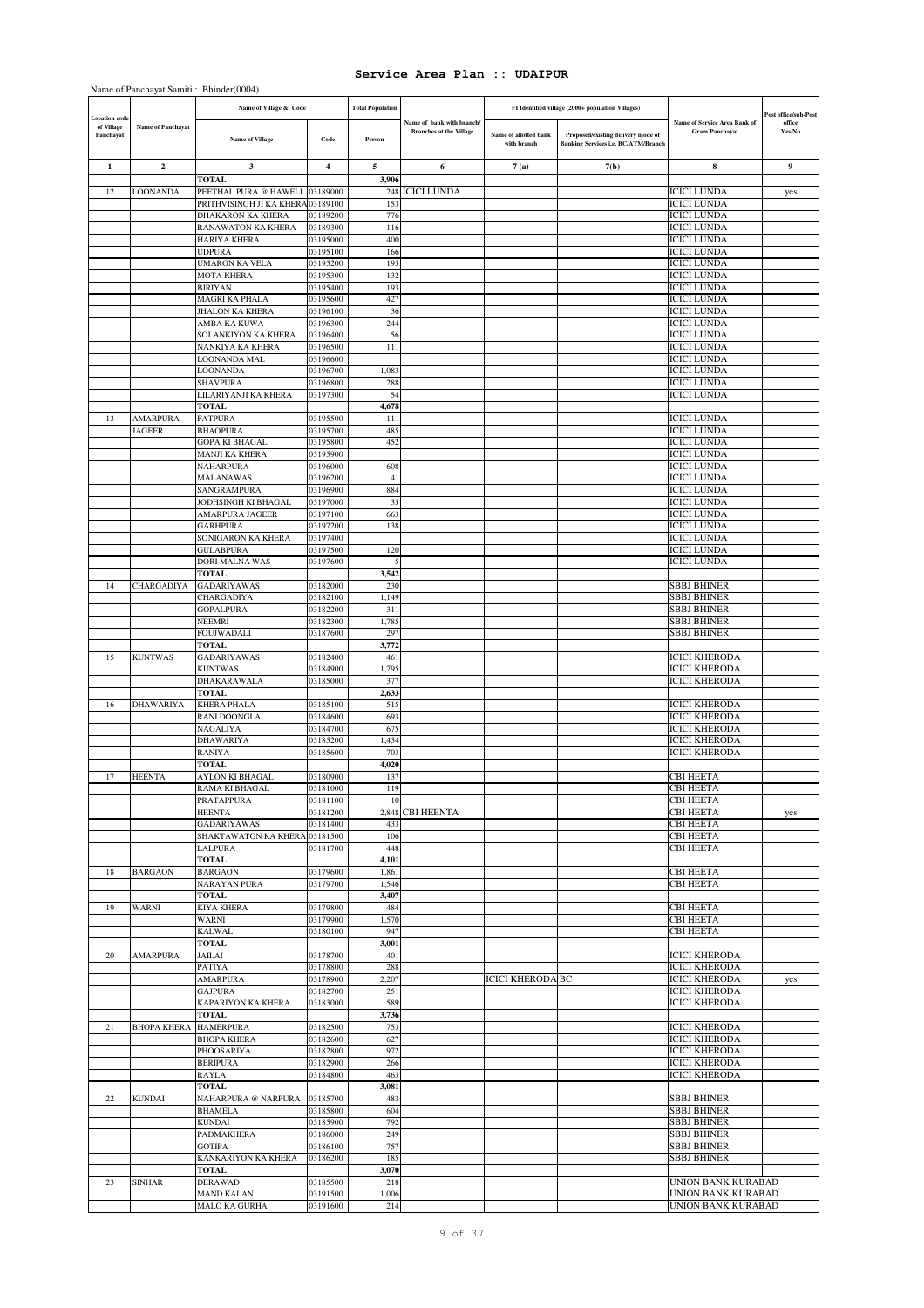|                                                 |                          | Name of Panchayat Samiti: Bhinder(0004)<br>Name of Village & Code |                      | <b>Total Population</b> |                                                             |                                      | FI Identified village (2000+ population Villages)                                |                                                              |                                          |
|-------------------------------------------------|--------------------------|-------------------------------------------------------------------|----------------------|-------------------------|-------------------------------------------------------------|--------------------------------------|----------------------------------------------------------------------------------|--------------------------------------------------------------|------------------------------------------|
| <b>Location</b> code<br>of Village<br>Panchayat | <b>Name of Panchayat</b> | <b>Name of Village</b>                                            | Code                 | Person                  | Name of bank with branch/<br><b>Branches at the Village</b> | Name of allotted bank<br>with branch | Proposed/existing delivery mode of<br><b>Banking Services i.e. BC/ATM/Branch</b> | <b>Name of Service Area Bank of</b><br><b>Gram Panchayat</b> | Post office/sub-Post<br>office<br>Yes/No |
| 1                                               | $\overline{2}$           | 3                                                                 | $\overline{4}$       | 5                       | 6                                                           | 7(a)                                 | 7(b)                                                                             | 8                                                            | 9                                        |
|                                                 |                          | <b>SINHAR</b>                                                     | 03191700             | 625                     |                                                             |                                      |                                                                                  | UNION BANK KURABAD                                           |                                          |
|                                                 |                          | <b>BORIYA</b><br>AMBA KA GURHA                                    | 03191800             | 292<br>313              |                                                             |                                      |                                                                                  | <b>UNION BANK KURABAD</b><br>UNION BANK KURABAD              |                                          |
|                                                 |                          | RATHORON KA GURHA                                                 | 03191900<br>03192000 | 134                     |                                                             |                                      |                                                                                  | UNION BANK KURABAD                                           |                                          |
|                                                 |                          | <b>CHAK WANAGARH</b>                                              | 03192100             | 29                      |                                                             |                                      |                                                                                  | UNION BANK KURABAD                                           |                                          |
|                                                 |                          | <b>TOTAL</b>                                                      |                      | 2,831                   |                                                             |                                      |                                                                                  |                                                              |                                          |
| 24                                              | <b>SAWNA</b>             | KHANA KA TALAB                                                    | 03191400             | 617                     |                                                             |                                      |                                                                                  | <b>SBBJ BHINER</b>                                           |                                          |
|                                                 |                          | <b>RAMELA</b><br><b>UPLA SEMALIYA</b>                             | 03192200<br>03192300 | 89<br>256               |                                                             |                                      |                                                                                  | <b>SBBJ BHINER</b><br><b>SBBJ BHINER</b>                     |                                          |
|                                                 |                          | NICHALA SEMALIYA                                                  | 03192400             | 183                     |                                                             |                                      |                                                                                  | SBBJ BHINER                                                  |                                          |
|                                                 |                          | <b>ALOO KHERA</b>                                                 | 03192500             | 743                     |                                                             |                                      |                                                                                  | <b>SBBJ BHINER</b>                                           |                                          |
|                                                 |                          | <b>SAWNA</b>                                                      | 03192600             | 1,190                   |                                                             |                                      |                                                                                  | <b>SBBJ BHINER</b>                                           |                                          |
|                                                 |                          | SISODIYON KA GURHA                                                | 03192700             | 391                     |                                                             |                                      |                                                                                  | <b>SBBJ BHINER</b>                                           |                                          |
|                                                 |                          | <b>SAMEL (KHURD)</b><br>CHAK PEMLAKUI                             | 03193000<br>03193300 | 76<br>76                |                                                             |                                      |                                                                                  | <b>SBBJ BHINER</b><br><b>SBBJ BHINER</b>                     |                                          |
|                                                 |                          | <b>SUNDARPURA</b>                                                 | 03193400             | 81                      |                                                             |                                      |                                                                                  | <b>SBBJ BHINER</b>                                           |                                          |
|                                                 |                          | <b>TOTAL</b>                                                      |                      | 3,702                   |                                                             |                                      |                                                                                  |                                                              |                                          |
| 25                                              | PANOOND                  | <b>BHAGGAR</b>                                                    | 03193100             | 109                     |                                                             |                                      |                                                                                  | <b>ICICI BHINER</b>                                          |                                          |
|                                                 |                          | <b>CHAK UMARNARA</b>                                              | 03193200             | 44                      |                                                             |                                      |                                                                                  | <b>ICICI BHINER</b>                                          |                                          |
|                                                 |                          | PEMLA KUI<br>PANOOND                                              | 03193500<br>03193600 | 164<br>1,302            |                                                             |                                      |                                                                                  | <b>ICICI BHINER</b><br><b>ICICI BHINER</b>                   |                                          |
|                                                 |                          | <b>DHEEMRA</b>                                                    | 03193700             | 85                      |                                                             |                                      |                                                                                  | <b>ICICI BHINER</b>                                          |                                          |
|                                                 |                          | <b>MOKALA TALAB</b>                                               | 03193800             | 134                     |                                                             |                                      |                                                                                  | <b>ICICI BHINER</b>                                          |                                          |
|                                                 |                          | BHEEKHAWANIYA                                                     | 03193900             | 782                     |                                                             |                                      |                                                                                  | <b>ICICI BHINER</b>                                          |                                          |
|                                                 |                          | PEEPLA PANI<br><b>TOTAL</b>                                       | 03194000             | 184<br>2,804            |                                                             |                                      |                                                                                  | <b>ICICI BHINER</b>                                          |                                          |
| 26                                              | VANIYA TALAI             | <b>KARECHA</b>                                                    | 03186300             | 657                     |                                                             |                                      |                                                                                  | <b>SBBJ BHINER</b>                                           |                                          |
|                                                 |                          | <b>GUNDALA</b>                                                    | 03190800             | 281                     |                                                             |                                      |                                                                                  | <b>SBBJ BHINER</b>                                           |                                          |
|                                                 |                          | <b>NARDA</b>                                                      | 03190900             | 245                     |                                                             |                                      |                                                                                  | <b>SBBJ BHINER</b>                                           |                                          |
|                                                 |                          | VANIYA TALAI                                                      | 03191000             | 650                     |                                                             |                                      |                                                                                  | <b>SBBJ BHINER</b>                                           |                                          |
|                                                 |                          | <b>SAGATPURA</b>                                                  | 03191100             | 726                     |                                                             |                                      |                                                                                  | <b>SBBJ BHINER</b>                                           |                                          |
|                                                 |                          | <b>GOGA KA GURHA</b><br><b>PHALADOR</b>                           | 03191200<br>03191300 | 336<br>401              |                                                             |                                      |                                                                                  | <b>SBBJ BHINER</b><br>SBBJ BHINER                            |                                          |
|                                                 |                          | <b>TOTAL</b>                                                      |                      | 3,296                   |                                                             |                                      |                                                                                  |                                                              |                                          |
| 27                                              | MAHARAJ                  | MAHARAJ KI KHERI                                                  | 03174600             | 2,078                   |                                                             | <b>SBBJ DABOK</b>                    | BС                                                                               | <b>SBBJ DABOK</b>                                            | yes                                      |
|                                                 | KI KHERI                 | <b>KATKAKUA</b>                                                   | 03174500             | 610                     |                                                             |                                      |                                                                                  | <b>SBBJ DABOK</b>                                            |                                          |
|                                                 |                          | <b>GADARIYAWAS</b><br><b>TOTAL</b>                                | 03174700             | 397<br>3,085            |                                                             |                                      |                                                                                  | <b>SBBJ DABOK</b>                                            |                                          |
| 28                                              | DAROLI                   | <b>DAROLI</b>                                                     | 03174800             | 2,602                   |                                                             | <b>ICICI KHERODA BC</b>              |                                                                                  | <b>ICICI KHERODA</b>                                         | yes                                      |
|                                                 |                          | <b>BHAMRASIYA</b>                                                 | 03174900             | 1,231                   |                                                             |                                      |                                                                                  | <b>ICICI KHERODA</b>                                         |                                          |
|                                                 |                          | <b>TOTAL</b>                                                      |                      | 3,833                   |                                                             |                                      |                                                                                  |                                                              |                                          |
| 29                                              | <b>GOONPARI</b>          | <b>MANDERIYA</b>                                                  | 03175600             | 882                     |                                                             |                                      |                                                                                  | <b>MAGB SAKROKA</b>                                          |                                          |
|                                                 |                          | CHAUHANON KA GURHA<br><b>GOONPARI</b>                             | 03176100<br>03176200 | 487<br>586              |                                                             |                                      |                                                                                  | <b>MAGB SAKROKA</b><br>MAGB SAKROKA                          |                                          |
|                                                 |                          | <b>GOONPARA</b>                                                   | 03176300             | 687                     |                                                             |                                      |                                                                                  | <b>MAGB SAKROKA</b>                                          |                                          |
|                                                 |                          | <b>JASPURA</b>                                                    | 03176400             | 550                     |                                                             |                                      |                                                                                  | <b>MAGB SAKROKA</b>                                          |                                          |
|                                                 |                          | <b>HARIYAO</b>                                                    | 03177100             | 284                     |                                                             |                                      |                                                                                  | <b>MAGB SAKROKA</b>                                          |                                          |
|                                                 |                          | <b>TOTAL</b>                                                      |                      | 3,476                   |                                                             |                                      |                                                                                  |                                                              |                                          |
| 30                                              | <b>MALKI TOOS</b>        | <b>MALKI TOOS</b><br><b>TANK</b>                                  | 03176500<br>03176700 | 1,732<br>1,372          |                                                             |                                      |                                                                                  | MAGB SAKROKA<br><b>MAGB SAKROKA</b>                          |                                          |
|                                                 |                          | PHALET                                                            | 03176900             | 294                     |                                                             |                                      |                                                                                  | MAGB SAKROKA                                                 |                                          |
|                                                 |                          | <b>GOWALA</b>                                                     | 03177000             | 592                     |                                                             |                                      |                                                                                  | <b>MAGB SAKROKA</b>                                          |                                          |
|                                                 |                          | <b>TOTAL</b>                                                      |                      | 3,990                   |                                                             |                                      |                                                                                  |                                                              |                                          |
| 31                                              |                          | TUS DANGIYAN MANDESAR KA GURHA                                    | 03175700             | 373                     |                                                             |                                      |                                                                                  | <b>SBBJ DABOK</b>                                            |                                          |
|                                                 |                          | <b>MANDESAR</b><br>TUS DANGIYAN                                   | 03175800<br>03175900 | 1,469<br>2,456          |                                                             | <b>SBBJ DABOK</b>                    | BС                                                                               | <b>SBBJ DABOK</b><br><b>SBBJ DABOK</b>                       |                                          |
|                                                 |                          | <b>TOTAL</b>                                                      |                      | 4,298                   |                                                             |                                      |                                                                                  |                                                              | yes                                      |
| 32                                              | <b>NANDWEL</b>           | <b>NANDWEL</b>                                                    | 03176000             | 2,203                   |                                                             | <b>SBBJ DABOK</b>                    | BС                                                                               | <b>SBBJ DABOK</b>                                            | yes                                      |
|                                                 |                          | <b>ASAWARA</b>                                                    | 03176600             | 935                     |                                                             |                                      |                                                                                  | <b>SBBJ DABOK</b>                                            |                                          |
|                                                 |                          | <b>RAJPURA</b><br><b>TOTAL</b>                                    | 03176800             | 275                     |                                                             |                                      |                                                                                  | SBBJ DABOK                                                   |                                          |
| 33                                              | <b>MAJAWARA</b>          | <b>LAXMAN PURA</b>                                                | 03175400             | 3,413<br>626            |                                                             |                                      |                                                                                  | <b>MAGB BHATWAR</b>                                          |                                          |
|                                                 |                          | <b>BICHHAWERA</b>                                                 | 03175500             | 1,415                   |                                                             |                                      |                                                                                  | <b>MAGB BHATWAR</b>                                          |                                          |
|                                                 |                          | <b>MAJAWARA</b>                                                   | 03177400             | 1,527                   |                                                             |                                      |                                                                                  | <b>MAGB BHATWAR</b>                                          |                                          |
|                                                 |                          | <b>GOKALPURA</b>                                                  | 03177600             |                         |                                                             |                                      |                                                                                  | <b>MAGB BHATWAR</b>                                          |                                          |
|                                                 |                          | <b>TOTAL</b>                                                      |                      | 3,568<br>593            |                                                             |                                      |                                                                                  | <b>ICICI KHERODA</b>                                         |                                          |
| 34                                              | MODI                     | <b>ROHI KHERA</b><br><b>BHOOTPURA</b>                             | 03175100<br>03175200 | 476                     |                                                             |                                      |                                                                                  | <b>ICICI KHERODA</b>                                         |                                          |
|                                                 |                          | MODI                                                              | 03175300             | 3,291                   |                                                             | <b>ICICI KHERODA BC</b>              |                                                                                  | <b>ICICI KHERODA</b>                                         | yes                                      |
|                                                 |                          | <b>BHACHARDI</b>                                                  | 03177500             | 468                     |                                                             |                                      |                                                                                  | <b>ICICI KHERODA</b>                                         |                                          |
|                                                 |                          | <b>TOTAL</b>                                                      |                      | 4,828                   |                                                             |                                      |                                                                                  |                                                              |                                          |
| 35                                              | <b>BAGAR</b>             | <b>MANOHAR PURA</b><br><b>RAWATPURA</b>                           | 03178100<br>03178200 | 269<br>231              |                                                             |                                      |                                                                                  | <b>ICICI KHERODA</b><br><b>ICICI KHERODA</b>                 |                                          |
|                                                 |                          | <b>KHUMANPURA</b>                                                 | 03178400             | 155                     |                                                             |                                      |                                                                                  | <b>ICICI KHERODA</b>                                         |                                          |
|                                                 |                          | <b>BAGAR</b>                                                      | 03178500             | 1,016                   |                                                             |                                      |                                                                                  | <b>ICICI KHERODA</b>                                         |                                          |
|                                                 |                          | TALAI                                                             | 03178600             | 272                     |                                                             |                                      |                                                                                  | <b>ICICI KHERODA</b>                                         |                                          |
|                                                 |                          | <b>HARKAWAS</b>                                                   | 03183100             | 412                     |                                                             |                                      |                                                                                  | <b>ICICI KHERODA</b>                                         |                                          |
|                                                 |                          | <b>WILKAWAS</b>                                                   | 03183200             | 238                     |                                                             |                                      |                                                                                  | <b>ICICI KHERODA</b>                                         |                                          |
|                                                 |                          | <b>MANSING PURA</b><br><b>TOTAL</b>                               | 03183500             | 874<br>3,467            |                                                             |                                      |                                                                                  | <b>ICICI KHERODA</b>                                         |                                          |
| 36                                              | <b>BATHARDA</b>          | SAKARIYA                                                          | 03177700             | 289                     |                                                             |                                      |                                                                                  | <b>MAGB BHATWAR</b>                                          |                                          |
|                                                 | <b>KHURD</b>             | <b>BATHARDA KHURD</b>                                             | 03177800             | 1,570                   |                                                             |                                      |                                                                                  | <b>MAGB BHATWAR</b>                                          |                                          |
|                                                 |                          | <b>GUDA</b>                                                       | 03178000             | 350                     |                                                             |                                      |                                                                                  | <b>MAGB BHATWAR</b>                                          |                                          |
|                                                 |                          | <b>DHANI</b>                                                      | 03183600             | 204                     |                                                             |                                      |                                                                                  | <b>MAGB BHATWAR</b>                                          |                                          |
|                                                 |                          | SATAWAL<br><b>TOTAL</b>                                           | 03183700             | 317<br>2,730            |                                                             |                                      |                                                                                  | MAGB BHATWAR                                                 |                                          |
| 37                                              | <b>ADINDA</b>            | PADMELA                                                           | 03183300             | 538                     |                                                             |                                      |                                                                                  | <b>UBI KURAWAR</b>                                           |                                          |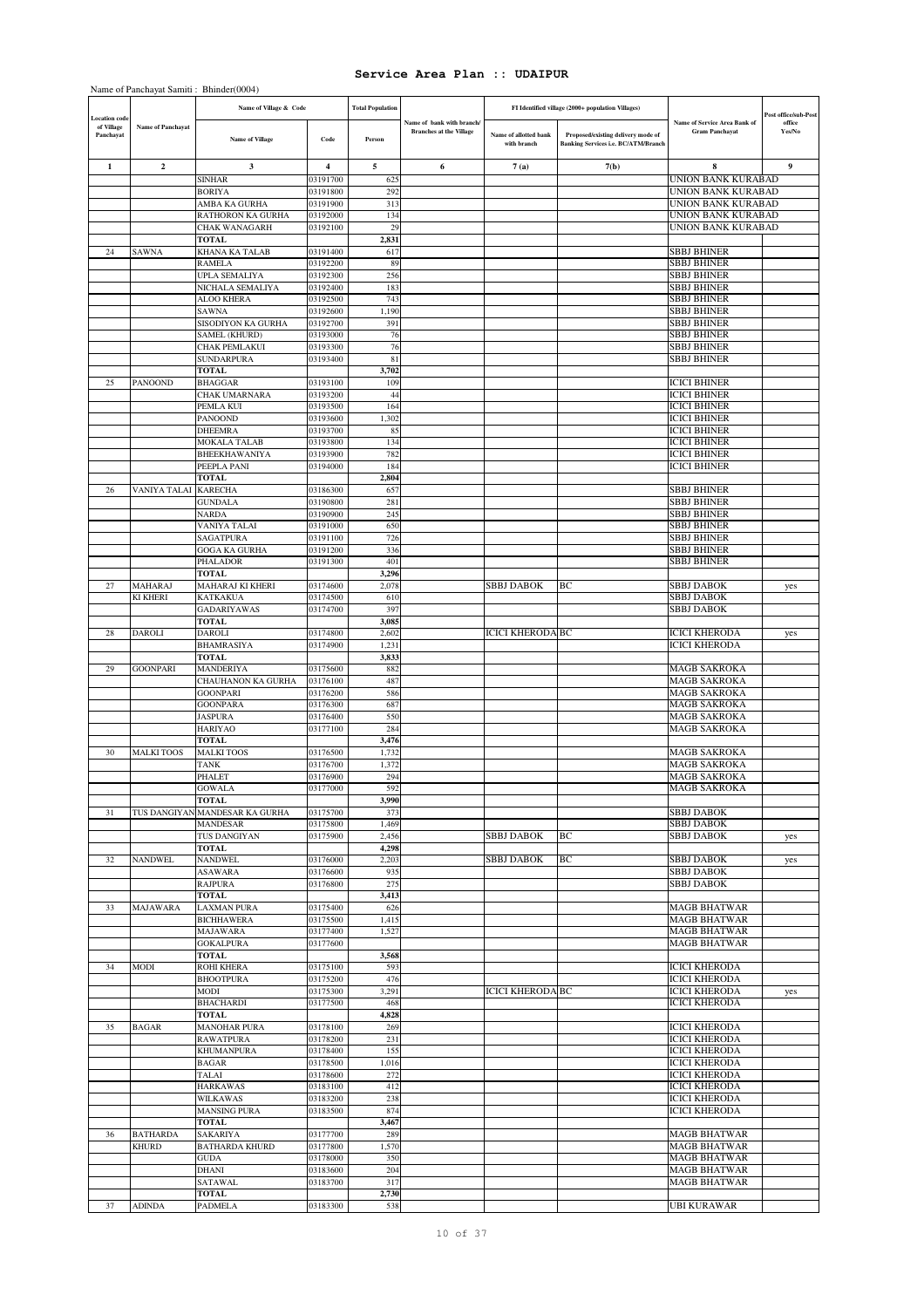|                         |                            | Name of Panchayat Samiti: Bhinder(0004)  |                      |                         |                                                             |                                      |                                                                                  |                                                       |                      |
|-------------------------|----------------------------|------------------------------------------|----------------------|-------------------------|-------------------------------------------------------------|--------------------------------------|----------------------------------------------------------------------------------|-------------------------------------------------------|----------------------|
| ocation code            |                            | Name of Village & Code                   |                      | <b>Total Population</b> |                                                             |                                      | FI Identified village (2000+ population Villages)                                |                                                       | Post office/sub-Post |
| of Village<br>Panchayat | Name of Panchayat          | <b>Name of Village</b>                   | Code                 | Person                  | Name of bank with branch/<br><b>Branches at the Village</b> | Name of allotted bank<br>with branch | Proposed/existing delivery mode of<br><b>Banking Services i.e. BC/ATM/Branch</b> | Name of Service Area Bank of<br><b>Gram Panchavat</b> | office<br>Yes/No     |
| 1                       | $\mathbf{2}$               | 3                                        | 4                    | 5                       | 6                                                           | 7(a)                                 | 7(b)                                                                             | 8                                                     | 9                    |
|                         |                            | <b>BHOPA SAGAR</b>                       | 03183400             | 492                     |                                                             |                                      |                                                                                  | <b>UBI KURAWAR</b>                                    |                      |
|                         |                            | ADINDA<br><b>RATARELA</b>                | 03184200<br>03184300 | 1,519<br>584            |                                                             |                                      |                                                                                  | <b>UBI KURAWAR</b><br><b>UBI KURAWAR</b>              |                      |
|                         |                            | PATAWATON KA LIMBAWA 03184400            |                      | 86                      |                                                             |                                      |                                                                                  | <b>UBI KURAWAR</b>                                    |                      |
|                         |                            | <b>GOOJARON KA LIMBAWAS</b>              | 03184500             | 184                     |                                                             |                                      |                                                                                  | <b>UBI KURAWAR</b>                                    |                      |
|                         |                            | KACHHER KI DHANI                         | 03185300             | 575                     |                                                             |                                      |                                                                                  | <b>UBI KURAWAR</b>                                    |                      |
|                         |                            | <b>KACHHER</b><br><b>TOTAL</b>           | 03185400             | 727<br>4,705            |                                                             |                                      |                                                                                  | <b>UBI KURAWAR</b>                                    |                      |
| 38                      | <b>BATHARDA</b>            | PINDOLIYA                                | 03177200             | 994                     |                                                             |                                      |                                                                                  | <b>ICICI KHERODA</b>                                  |                      |
|                         | <b>KALAN</b>               | CHORA                                    | 03177300             | 591                     |                                                             |                                      |                                                                                  | <b>ICICI KHERODA</b>                                  |                      |
|                         |                            | PATOLIYA                                 | 03183800             | 244                     |                                                             |                                      |                                                                                  | <b>ICICI KHERODA</b>                                  |                      |
|                         |                            | <b>BATHARDA KALAN</b>                    | 03183900             | 1,206                   |                                                             |                                      |                                                                                  | <b>ICICI KHERODA</b>                                  |                      |
|                         |                            | RACHKA KA KUWA<br>ONARSINGH JI KI BHAGAL | 03184000<br>03184100 | 383<br>522              |                                                             |                                      |                                                                                  | <b>ICICI KHERODA</b><br><b>ICICI KHERODA</b>          |                      |
|                         |                            | <b>TOTAL</b>                             |                      | 3,940                   |                                                             |                                      |                                                                                  |                                                       |                      |
| 39                      | <b>KHARSAN</b>             | <b>KHARSAN</b>                           | 03173800             | 2,754                   |                                                             | <b>ICICI KHERODA BC</b>              |                                                                                  | <b>ICICI KHERODA</b>                                  | yes                  |
|                         |                            | MAVLI DANGIYAN                           | 03177900             | 951                     |                                                             |                                      |                                                                                  | <b>ICICI KHERODA</b>                                  |                      |
|                         |                            | <b>MARDEENG PURA</b>                     | 03178300             | 317                     |                                                             |                                      |                                                                                  | <b>ICICI KHERODA</b>                                  |                      |
| 40                      | <b>BHATEWAR</b>            | <b>TOTAL</b><br>KHOKHARWAS               | 03172500             | 4,022<br>544            |                                                             |                                      |                                                                                  | <b>MAGB BHATWAR</b>                                   |                      |
|                         |                            | <b>BHATEWAR</b>                          | 03173900             | 3,182                   | <b>MAGB BHATWAR</b>                                         |                                      |                                                                                  | <b>MAGB BHATWAR</b>                                   | yes                  |
|                         |                            | <b>KHALATOR</b>                          | 03174000             | 686                     |                                                             |                                      |                                                                                  | <b>MAGB BHATWAR</b>                                   |                      |
|                         |                            | TOTAL                                    |                      | 4,412                   |                                                             |                                      |                                                                                  |                                                       |                      |
| 41                      | <b>DHAWA</b>               | SARAI<br>AKODARA                         | 03175000<br>03172100 | 767<br>152              |                                                             |                                      |                                                                                  | <b>MAGB BHATWAR</b><br><b>MAGB BHATWAR</b>            |                      |
|                         |                            | SARJANA                                  | 03172200             |                         |                                                             |                                      |                                                                                  | <b>MAGB BHATWAR</b>                                   |                      |
|                         |                            | <b>RANCHHORPURA</b>                      | 03172300             | 766                     |                                                             |                                      |                                                                                  | <b>MAGB BHATWAR</b>                                   |                      |
|                         |                            | <b>JORJI KA KHERA</b>                    | 03172400             | 326                     |                                                             |                                      |                                                                                  | <b>MAGB BHATWAR</b>                                   |                      |
|                         |                            | <b>BEEJANA</b>                           | 03174100             | 177                     |                                                             |                                      |                                                                                  | <b>MAGB BHATWAR</b>                                   |                      |
|                         |                            | <b>DHAWA</b><br>DHEEMRA                  | 03174200<br>03174300 | 462<br>826              |                                                             |                                      |                                                                                  | <b>MAGB BHATWAR</b><br><b>MAGB BHATWAR</b>            |                      |
|                         |                            | <b>PHACHAR</b>                           | 03174400             | 356                     |                                                             |                                      |                                                                                  | <b>MAGB BHATWAR</b>                                   |                      |
|                         |                            | <b>TOTAL</b>                             |                      | 3,832                   |                                                             |                                      |                                                                                  |                                                       |                      |
| 42                      | <b>KHERODA</b>             | <b>KHERODA</b>                           | 03173700             |                         | 5,871 ICICI KHERODA                                         |                                      |                                                                                  | <b>ICICI KHERODA</b>                                  | yes                  |
| 43<br>44                | <b>MENAR</b>               | MENAR<br><b>RUNDERA</b>                  | 03173600<br>03172800 | 5,791                   | 5,190 SBBJ MENAR<br><b>SBBJ RUNDRA</b>                      |                                      |                                                                                  | <b>SBBJ MENAR</b><br><b>SBBJ RUNDRA</b>               | yes                  |
| 45                      | <b>RUNDERA</b><br>NAWANIYA | NAWANIYA                                 | 03172600             |                         | 4,230 MAGB NAYANIYA                                         |                                      |                                                                                  | MAGB NAYANIYA                                         | yes<br>yes           |
| 46                      | VALLABH NAGAGUMANPURA      |                                          | 03171200             | 692                     |                                                             |                                      |                                                                                  | SBBJ VALLABNAGAR                                      |                      |
|                         |                            | <b>KALI PAHARI</b>                       | 03171300             | 420                     |                                                             |                                      |                                                                                  | SBBJ VALLABNAGAR                                      |                      |
|                         |                            | VALLABH NAGAR                            | 03171400             | 7,721                   | MAGB/SBBJ/BOBVALLABNAGAR                                    |                                      |                                                                                  | SBBJ VALLABNAGAF                                      | yes                  |
|                         |                            | <b>UDA KHERA</b><br><b>TOTAL</b>         | 03171500             | 800<br>9,633            |                                                             |                                      |                                                                                  | SBBJ VALLABNAGAR                                      |                      |
| 47                      | <b>KARANPUR</b>            | <b>KARANPUR</b>                          | 03171900             | 3,763                   |                                                             | SBBJ VALLABN/BC                      |                                                                                  | SBBJ VALLABNAGAI                                      | yes                  |
|                         |                            | RATANPUR KI SARAI                        | 03171800             | 645                     |                                                             |                                      |                                                                                  | SBBJ VALLABNAGAR                                      |                      |
|                         |                            | <b>BANSLIYA</b>                          | 03172000             | 177                     |                                                             |                                      |                                                                                  | SBBJ VALLABNAGAR                                      |                      |
| 48                      | <b>GOTIPA</b>              | <b>TOTAL</b><br><b>VAJMIYA</b>           | 03169300             | 4,585<br>932            |                                                             |                                      |                                                                                  | <b>BOB VALLABNAGAR</b>                                |                      |
|                         |                            | MUNDOL                                   | 03169400             | 655                     |                                                             |                                      |                                                                                  | <b>BOB VALLABNAGAR</b>                                |                      |
|                         |                            | <b>GOTIPA</b>                            | 03171600             | 1,325                   |                                                             |                                      |                                                                                  | <b>BOB VALLABNAGAR</b>                                |                      |
|                         |                            | <b>RANA KUI</b>                          | 03171700             | 341                     |                                                             |                                      |                                                                                  | <b>BOB VALLABNAGAR</b>                                |                      |
|                         |                            | <b>TOTAL</b>                             |                      | 3,253                   |                                                             |                                      |                                                                                  |                                                       |                      |
| 49                      | <b>BALATHAL</b>            | PURIYA KHERI<br><b>BALATHAL</b>          | 03169500<br>03169600 | 597<br>535              |                                                             |                                      |                                                                                  | <b>MAGB VALLABNAGAR</b><br><b>MAGB VALLABNAGAR</b>    |                      |
|                         |                            | <b>BADLIYA</b>                           | 03169700             | 501                     |                                                             |                                      |                                                                                  | <b>MAGB VALLABNAGAR</b>                               |                      |
|                         |                            | <b>VIJAIPURA</b>                         | 03169800             | 221                     |                                                             |                                      |                                                                                  | MAGB VALLABNAGAR                                      |                      |
|                         |                            | <b>BARGAON</b>                           | 03169900             | 1,058                   |                                                             |                                      |                                                                                  | MAGB VALLABNAGAR                                      |                      |
| 50                      | <b>DHAMANIYA</b>           | <b>TOTAL</b><br>SHAMBHOO PURA            | 03170000             | 2,912<br>468            |                                                             |                                      |                                                                                  | <b>BOB VALLABNAGAR</b>                                |                      |
|                         |                            | <b>DHAMANIYA</b>                         | 03170100             | 1,537                   |                                                             |                                      |                                                                                  | <b>BOB VALLABNAGAR</b>                                | yes                  |
|                         |                            | <b>BANJARI</b>                           | 03170200             | 240                     |                                                             |                                      |                                                                                  | <b>BOB VALLABNAGAR</b>                                |                      |
|                         |                            | <b>BAGTHAL</b>                           | 03170900             | 748                     |                                                             |                                      |                                                                                  | <b>BOB VALLABNAGAR</b>                                |                      |
|                         |                            | <b>ROOPAWALI</b><br>TOTAL                | 03171100             | 556                     |                                                             |                                      |                                                                                  | <b>BOB VALLABNAGAR</b>                                |                      |
| 51                      | TARAWAT                    | NARIYA KHERI                             | 03170300             | 3,549<br>258            |                                                             |                                      |                                                                                  | <b>MAGB NAVANIA</b>                                   |                      |
|                         |                            | <b>MURDIYA</b>                           | 03170400             | 704                     |                                                             |                                      |                                                                                  | <b>MAGB NAVANIA</b>                                   |                      |
|                         |                            | <b>TARAWAT</b>                           | 03170800             | 1,727                   |                                                             |                                      |                                                                                  | <b>MAGB NAVANIA</b>                                   | yes                  |
|                         |                            | SIYA KHERI                               | 03171000             | 602                     |                                                             |                                      |                                                                                  | <b>MAGB NAVANIA</b>                                   |                      |
| 52                      | <b>KEEKAWAS</b>            | TOTAL<br>MORJAI                          | 03170500             | 3,291<br>1,054          |                                                             |                                      |                                                                                  | <b>MAGB NAWANIA</b>                                   |                      |
|                         |                            | <b>RAITHER</b>                           | 03170600             | 503                     |                                                             |                                      |                                                                                  | <b>MAGB NAWANIA</b>                                   |                      |
|                         |                            | NETAWALA                                 | 03170700             | 806                     |                                                             |                                      |                                                                                  | <b>MAGB NAWANIA</b>                                   |                      |
|                         |                            | <b>KEEKAWAS</b>                          | 03172700             | 1,894                   |                                                             |                                      |                                                                                  | <b>MAGB NAWANIA</b>                                   |                      |
|                         |                            | TOTAL                                    |                      | 4,257                   |                                                             |                                      |                                                                                  |                                                       |                      |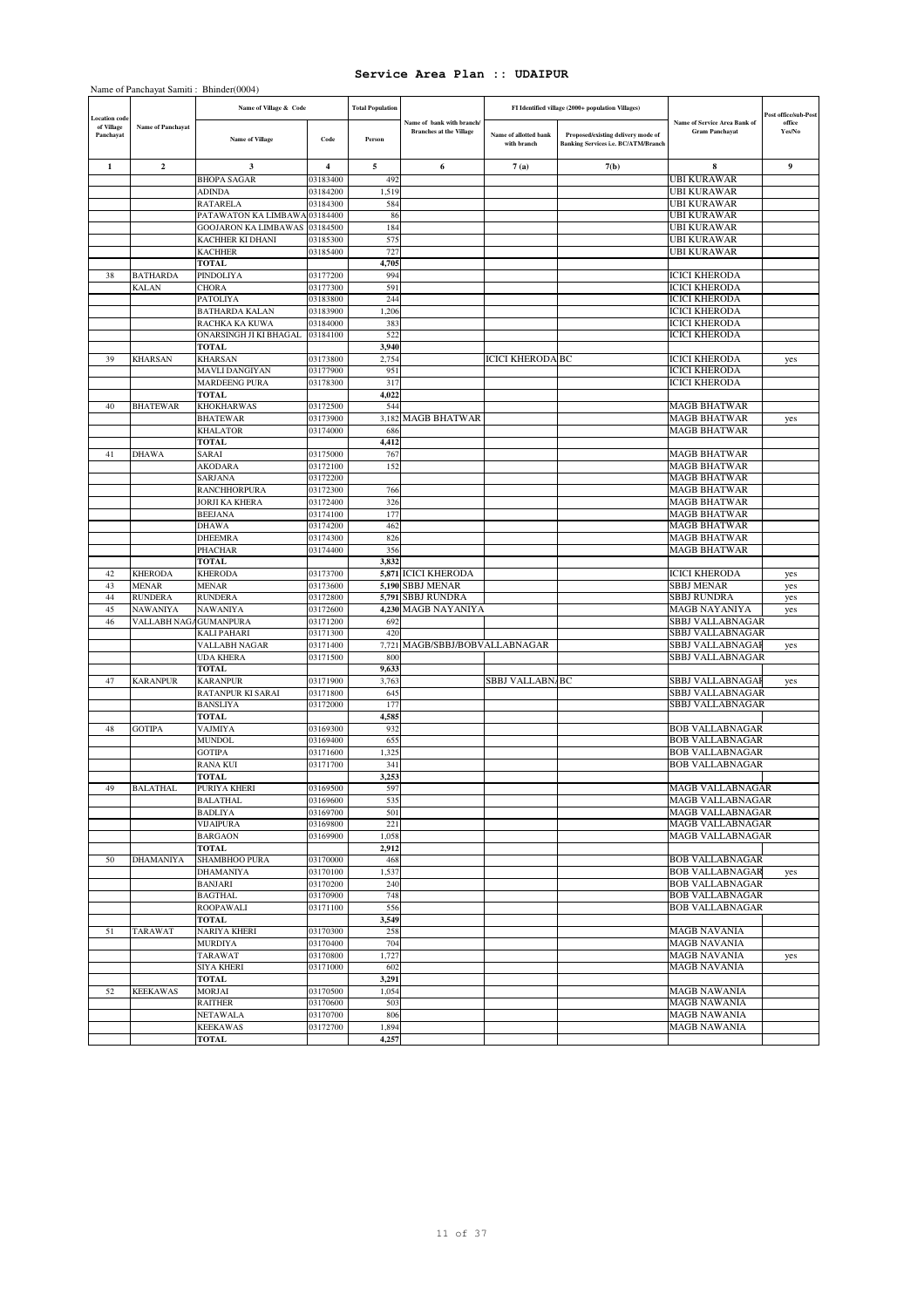# **NUMBER OF VILLAGES UNDER EACH GRAM PANCHAYAT**

# **Name of Panchayat Samiti : Girwa(0005)**

|                                    |                    | Name of Village & Code          |                      | <b>Total Population</b> |                                          |                                      | FI Identified village (2000+ population Villages) |                                          | Post office/sub- |
|------------------------------------|--------------------|---------------------------------|----------------------|-------------------------|------------------------------------------|--------------------------------------|---------------------------------------------------|------------------------------------------|------------------|
| <b>Location</b> code<br>of Village | Name of Panchayat  |                                 |                      |                         | Name of bank with<br>branch/ Branches at |                                      | Proposed/existing delivery                        | <b>Name of Service Area Bank</b>         | Post office      |
| Panchayat                          |                    | <b>Name of Village</b>          | Code                 | Person                  | the Village                              | Name of allotted<br>bank with branch | mode of Banking Services                          | of Gram Panchayat                        | Yes/No           |
|                                    |                    |                                 |                      |                         |                                          |                                      | i.e. BC/ATM/Branch                                |                                          |                  |
| 1                                  | $\boldsymbol{2}$   | 3                               | 4                    | 5                       | 6                                        | 7(a)                                 | 7(b)                                              | 8                                        | 9                |
| 01                                 | <b>BUJRA</b>       | <b>BUJRA</b>                    | 03154300             | 2,136                   |                                          | ALL BANK NBC                         |                                                   | ALL BANK NAI                             | yes              |
|                                    |                    | NAYA GURHA                      | 03157400             | 2.145                   |                                          |                                      |                                                   | ALL BANK NAI                             |                  |
|                                    |                    | <b>TOTAL</b>                    |                      | 4,281                   |                                          |                                      |                                                   |                                          |                  |
| 02                                 | <b>SEESARAM</b>    | <b>SEESARAM (RURAL)</b>         | 03153800             | 3,099                   |                                          | ALL BANK NBC                         |                                                   | ALL BANK NAI                             | yes              |
|                                    | (RURAL)            | <b>GOURELA</b>                  | 03153900             | 1,255                   |                                          |                                      |                                                   | ALL BANK NAI                             |                  |
|                                    |                    | <b>KODIYAT</b>                  | 03154400             | 845                     |                                          |                                      |                                                   | ALL BANK NAI                             |                  |
|                                    |                    | <b>TOTAL</b>                    |                      | 5,199                   |                                          |                                      |                                                   |                                          |                  |
| 03                                 | <b>ALSIGARH</b>    | AAR                             | 03157100             | 810                     |                                          |                                      |                                                   | ALL BANK NAI                             |                  |
|                                    |                    | POPALTI                         | 03157600             | 1,965                   |                                          |                                      |                                                   | ALL BANK NAI                             |                  |
|                                    |                    | <b>ALSIGARH</b>                 | 03158500             | 2,960                   |                                          | <b>ALL BANK NBC</b>                  |                                                   | <b>ALL BANK NAI</b>                      | yes              |
|                                    |                    | <b>TOTAL</b>                    |                      | 5,735                   |                                          |                                      |                                                   |                                          |                  |
| 04                                 | PAI                | PEEPALWAS                       | 03158400             | 972                     |                                          |                                      |                                                   | ALL BANK NAI                             |                  |
|                                    |                    | PAI                             | 03158600             | 3,562                   |                                          | ALL BANK NBC                         |                                                   | ALL BANK NAI                             | yes              |
|                                    |                    | <b>KUMARIYA KHERA</b>           | 03158700             | 1,390                   |                                          |                                      |                                                   | ALL BANK NAI                             |                  |
| 05                                 | <b>DODAWALI</b>    | <b>TOTAL</b><br><b>DODAWALI</b> | 03156400             | 5,924<br>1,660          |                                          |                                      |                                                   | ALL BANK NAI                             |                  |
|                                    |                    | <b>KARNALI</b>                  | 03156500             | 809                     |                                          |                                      |                                                   | ALL BANK NAI                             |                  |
|                                    |                    | <b>RAYTA</b>                    | 03157300             | 586                     |                                          |                                      |                                                   | ALL BANK NAI                             |                  |
|                                    |                    | PEEPLIYA                        | 03157500             | 546                     |                                          |                                      |                                                   | ALL BANK NAI                             |                  |
|                                    |                    | <b>TOTAL</b>                    |                      | 3,601                   |                                          |                                      |                                                   |                                          |                  |
| 06                                 | <b>BARI UNDARI</b> | UNDARI KHURD                    | 03157700             | 2,181                   |                                          | ALL BANK NBC                         |                                                   | ALL BANK NAI                             | yes              |
|                                    |                    | UNDARI KALAN                    | 03158300             | 2,082                   |                                          | ALL BANK NBC                         |                                                   | ALL BANK NAI                             | yes              |
|                                    |                    | <b>TOTAL</b>                    |                      | 4,263                   |                                          |                                      |                                                   |                                          |                  |
| 07                                 | <b>BACHHAR</b>     | <b>SURANA</b>                   | 03156600             | 604                     |                                          |                                      |                                                   | ALL BANK NAI                             |                  |
|                                    |                    | <b>BORAO KA KHERA</b>           | 03156700             | 182                     |                                          |                                      |                                                   | ALL BANK NAI                             |                  |
|                                    |                    | <b>BACHHAR</b>                  | 03156800             | 1,298                   |                                          |                                      |                                                   | <b>ALL BANK NAI</b>                      |                  |
|                                    |                    | <b>MADRI</b>                    | 03156900             | 578                     |                                          |                                      |                                                   | ALL BANK NAI                             |                  |
|                                    |                    | <b>KELI</b>                     | 03157000             | 399                     |                                          |                                      |                                                   | ALL BANK NAI                             |                  |
|                                    |                    | <b>KALIWAS</b>                  | 03157200             | 1,525                   |                                          |                                      |                                                   | ALL BANK NAI                             |                  |
|                                    |                    | <b>TOTAL</b>                    |                      | 4,586                   |                                          |                                      |                                                   |                                          |                  |
| 08                                 | TEETARDI           | <b>BILIYA</b>                   | 03152500             | 625                     |                                          |                                      |                                                   | <b>MAGB SAVINA</b>                       |                  |
|                                    |                    | PHANDA                          | 03152600             | 887                     |                                          |                                      |                                                   | <b>MAGB SAVINA</b>                       |                  |
|                                    |                    | <b>TEETARDI</b>                 | 03152800             |                         | 3,623 Branch Andhra hMAGB SAVINA         |                                      |                                                   | <b>MAGB SAVINA</b>                       | yes              |
|                                    |                    | <b>TOTAL</b>                    |                      | 5,135                   |                                          |                                      |                                                   |                                          |                  |
| 09                                 | <b>DAKAN KOTRA</b> | <b>DHOL KI PATI</b>             | 03152700             | 1,082                   |                                          |                                      |                                                   | <b>MAGB SAVINA</b>                       |                  |
|                                    |                    | <b>DAKAN KOTRA</b>              | 03160900             | 2,581                   |                                          | <b>MAGB SAVILEC</b>                  |                                                   | <b>MAGB SAVINA</b>                       | yes              |
|                                    |                    | <b>TOTAL</b>                    |                      | 3,663                   |                                          |                                      |                                                   |                                          |                  |
| 10                                 | <b>SAWEENA</b>     | SAWEENA (RURAL)                 | 03153000             |                         | MAGB SAVINA KHERA                        |                                      |                                                   | MAGB SAVINA KF                           | yes              |
|                                    | KHERA (RURAL)      | <b>NELA</b>                     | 03153100             | 1,776                   |                                          |                                      |                                                   | <b>MAGB SAVINA KHERA</b>                 |                  |
|                                    |                    | <b>DEIMATA</b>                  | 03153200             | 346                     |                                          |                                      |                                                   | <b>MAGB SAVINA KHERA</b>                 |                  |
|                                    |                    | SAWEENA KHERA (RUR03153300      |                      | 1,194                   |                                          |                                      |                                                   | <b>MAGB SAVINA KHERA</b>                 |                  |
|                                    |                    | GORDHAN VILAS (RUR. 03153400    |                      | 1,058                   |                                          |                                      |                                                   | <b>MAGB SAVINA KHERA</b>                 |                  |
|                                    |                    | <b>TOTAL</b>                    |                      | 4.374                   |                                          |                                      |                                                   |                                          |                  |
| 11                                 | <b>KANPUR</b>      | <b>KANPUR</b><br><b>DEDKIYA</b> | 03151900<br>03152000 | 1,131                   | 4,566 MAGB KANPUR                        |                                      |                                                   | <b>MAGB KANPUR</b><br><b>MAGB KANPUR</b> | yes              |
|                                    |                    | AMBUJA                          | 03152100             | 1,148                   |                                          |                                      |                                                   | <b>MAGB KANPUR</b>                       |                  |
|                                    |                    | <b>UMARDA</b>                   | 03152200             | 3,695                   |                                          | <b>ICICI JHAME BC</b>                |                                                   | <b>MAGB KANPUR</b>                       |                  |
|                                    |                    | <b>TOTAL</b>                    |                      | 10,540                  |                                          |                                      |                                                   |                                          | yes              |
| 12                                 | <b>MATOON</b>      | <b>KAMLOD</b>                   | 03150300             | 654                     |                                          |                                      |                                                   | <b>MAGB KANPUR</b>                       |                  |
|                                    |                    | <b>PANWARI</b>                  | 03151200             | 406                     |                                          |                                      |                                                   | <b>MAGB KANPUR</b>                       |                  |
|                                    |                    | <b>MATOON</b>                   | 03151300             | 1,363                   |                                          |                                      |                                                   | <b>MAGB KANPUR</b>                       |                  |
|                                    |                    | <b>KHARBARIYA</b>               | 03151400             | 1,258                   |                                          |                                      |                                                   | <b>MAGB KANPUR</b>                       |                  |
|                                    |                    | KAMLOD KA DOONGAF03151500       |                      | 18                      |                                          |                                      |                                                   | <b>MAGB KANPUR</b>                       |                  |
|                                    |                    | <b>TEELA KHERA</b>              | 03151600             | 628                     |                                          |                                      |                                                   | <b>MAGB KANPUR</b>                       |                  |
|                                    |                    | <b>TOTAL</b>                    |                      | 4,327                   |                                          |                                      |                                                   |                                          |                  |
| 13                                 | <b>KALARWAS</b>    | <b>KALARWAS</b>                 | 03152300             |                         | 2,877 SBBJ KALARWAS                      |                                      | Branch                                            | SBBJ KALARWAS                            | yes              |
|                                    |                    | <b>EKLINGPURA</b>               | 03152400             | 1,829                   |                                          |                                      |                                                   | SBBJ KALARWAS                            |                  |
|                                    |                    | MANWA KHERA (RURA 03152900      |                      | 1,382                   |                                          |                                      |                                                   | SBBJ KALARWAS                            |                  |
|                                    |                    | <b>TOTAL</b>                    |                      | 6,088                   |                                          |                                      |                                                   |                                          |                  |
| 14                                 | <b>BHOPON KI</b>   | <b>BEDWAS</b> (RURAL)           | 03149300             |                         | 2,782 ALL BANK BEDWAS                    |                                      |                                                   | ALL BANK BEDWAS(RVP)                     |                  |
|                                    | <b>PANCHOLI</b>    | DAGIYON KI PANCHOL 03151700     |                      | 1,373                   |                                          |                                      |                                                   | ALL BANK BEDWAS(RVP)                     |                  |
|                                    |                    | BHOEYON KI PANCHOL 03151800     |                      | 1,137                   |                                          |                                      |                                                   | ALL BANK BEDWAS(RVP)                     |                  |
|                                    |                    | <b>TOTAL</b>                    |                      | 5,292                   |                                          |                                      |                                                   |                                          |                  |
| 15                                 | <b>LAKARWAS</b>    | <b>SAMETA</b>                   | 03151000             | 383                     |                                          |                                      |                                                   | <b>SBBJ LAKARWAS</b>                     |                  |
|                                    |                    | LAKARWAS                        | 03151100             |                         | 6,094 SBBJ LAKARWAS                      |                                      |                                                   | <b>SBBJ LAKARWAS</b>                     | yes              |
|                                    |                    | <b>TOTAL</b>                    |                      | 6,477                   |                                          |                                      |                                                   |                                          |                  |
| 16                                 | <b>PADOONA</b>     | PADOONA                         | 03159200             | 2,595                   |                                          | MAGB TIDI BC                         |                                                   | <b>MAGB TIDI</b>                         | yes              |
|                                    |                    | <b>JAWLA</b>                    | 03159300             | 1,944                   |                                          |                                      |                                                   | <b>MAGB TIDI</b>                         |                  |
|                                    |                    | <b>TOTAL</b>                    |                      | 4,539                   |                                          |                                      |                                                   |                                          |                  |
| 17                                 | SAROO              | SAROO                           | 03159400             | 5,678                   |                                          | <b>DENA PARS/BC</b>                  |                                                   | <b>DENA PARSAD</b>                       | yes              |
|                                    |                    | <b>BARAN</b>                    | 03159500             | 2,770                   |                                          | <b>DENA BANK BC</b>                  |                                                   | <b>DENA PARSAD</b>                       | yes              |
|                                    |                    | <b>TOTAL</b>                    |                      | 8,448                   |                                          |                                      |                                                   |                                          |                  |
| 18                                 | <b>JAWAR</b>       | <b>KANPUR</b>                   | 03159800             | 999                     |                                          |                                      |                                                   | SBBJ ZAWAR MINES                         |                  |
|                                    |                    | NAYA KHERA                      | 03159900             | 114                     |                                          |                                      |                                                   | SBBJ ZAWAR MINES                         |                  |
|                                    |                    | UDIYA KHERA                     | 03160000             | 173                     |                                          |                                      |                                                   | <b>SBBJ ZAWAR MINES</b>                  |                  |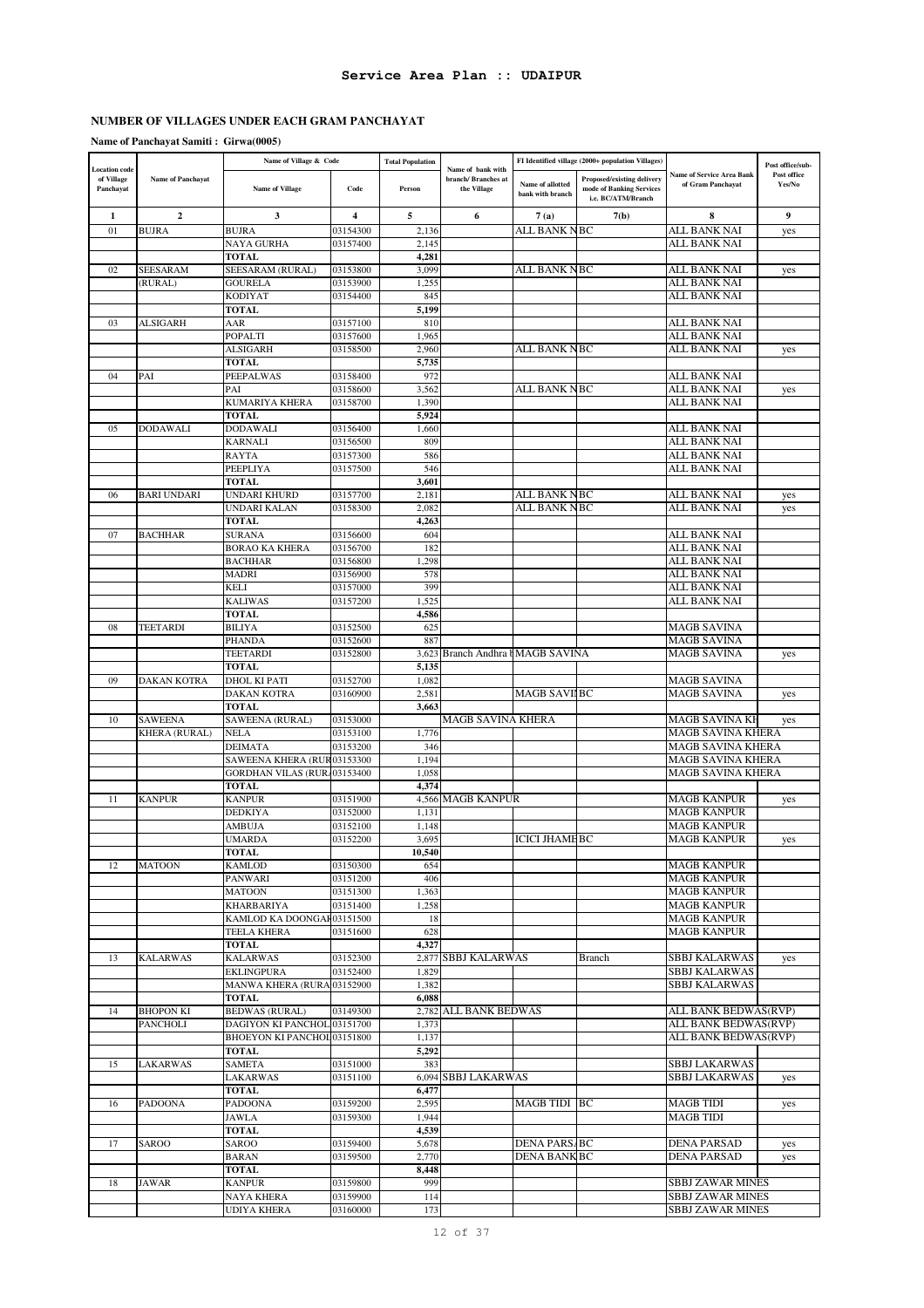### **Name of Panchayat Samiti : Girwa(0005)**

| <b>Location</b> code    |                          | Name of Village & Code     |                | <b>Total Population</b> | Name of bank with                  |                                      | FI Identified village (2000+ population Villages)                            |                                                       | Post office/sub-      |
|-------------------------|--------------------------|----------------------------|----------------|-------------------------|------------------------------------|--------------------------------------|------------------------------------------------------------------------------|-------------------------------------------------------|-----------------------|
| of Village<br>Panchayat | <b>Name of Panchayat</b> | <b>Name of Village</b>     | Code           | Person                  | branch/ Branches at<br>the Village | Name of allotted<br>bank with branch | Proposed/existing delivery<br>mode of Banking Services<br>i.e. BC/ATM/Branch | <b>Name of Service Area Bank</b><br>of Gram Panchayat | Post office<br>Yes/No |
|                         | $\overline{2}$           |                            |                |                         |                                    |                                      |                                                                              |                                                       |                       |
| 1                       |                          | $\mathbf{3}$               | $\overline{4}$ | 5                       | 6                                  | 7(a)                                 | 7(b)                                                                         | 8                                                     | 9                     |
|                         |                          | <b>JAWAR</b>               | 03160100       | 3,046                   | <b>SBBJ ZAWAR MINES</b>            |                                      |                                                                              | <b>SBBJ ZAWAR MIN</b>                                 | yes                   |
|                         |                          | <b>GHAWRI TALAI</b>        | 03160400       | 480                     |                                    |                                      |                                                                              | <b>SBBJ ZAWAR MINES</b>                               |                       |
|                         |                          | <b>RAWAN</b>               | 03160500       | 773                     |                                    |                                      |                                                                              | <b>SBBJ ZAWAR MINES</b>                               |                       |
|                         |                          | <b>TOTAL</b>               |                | 5,585                   |                                    |                                      |                                                                              |                                                       |                       |
| 19                      | KAYA                     | LAI                        | 03157800       | 642                     |                                    |                                      |                                                                              | MAGB TIDI                                             |                       |
|                         |                          | SURPALAYA                  | 03157900       | 514                     |                                    |                                      |                                                                              | <b>MAGB TIDI</b>                                      |                       |
|                         |                          | <b>TITORA</b>              | 03158000       | 424                     |                                    |                                      |                                                                              | <b>MAGB TIDI</b>                                      |                       |
|                         |                          | <b>KAYA</b>                | 03158100       | 3,331                   |                                    | MAGB TIDI BC                         |                                                                              | <b>MAGB TIDI</b>                                      | yes                   |
|                         |                          | AMDARI                     | 03158200       | 348                     |                                    |                                      |                                                                              | <b>MAGB TIDI</b>                                      |                       |
|                         |                          | <b>CHANDANI</b>            | 03160800       | 837                     |                                    |                                      |                                                                              | MAGB TIDI                                             |                       |
|                         |                          | <b>TOTAL</b>               |                | 6,096                   |                                    |                                      |                                                                              |                                                       |                       |
| 20                      | <b>BARAPAL</b>           | <b>KHAJOORI</b>            | 03158800       | 1,917                   |                                    |                                      |                                                                              | <b>MAGB TIDI</b>                                      |                       |
|                         |                          | <b>BARAPAL</b>             | 03158900       | 3,543                   |                                    | MAGB TIDI BC                         |                                                                              | <b>MAGB TIDI</b>                                      | yes                   |
|                         |                          | KODIYA KHET                | 03160600       | 133                     |                                    |                                      |                                                                              | <b>MAGB TIDI</b>                                      |                       |
|                         |                          | <b>TORAN TALAB</b>         | 03160700       | 301                     |                                    |                                      |                                                                              | <b>MAGB TIDI</b>                                      |                       |
|                         |                          | <b>TOTAL</b>               |                | 5,894                   |                                    |                                      |                                                                              |                                                       |                       |
| 21                      | <b>TEERI</b>             | <b>BORIKUWA</b>            | 03159000       | 906                     |                                    |                                      |                                                                              | <b>MAGB TIDI</b>                                      |                       |
|                         |                          |                            |                | 1,981                   |                                    |                                      |                                                                              | <b>MAGB TIDI</b>                                      |                       |
|                         |                          | <b>AMARPURA</b>            | 03159100       |                         |                                    |                                      |                                                                              |                                                       |                       |
|                         |                          | <b>TEERI</b>               | 03160200       |                         | 4,016 MAGB TIDI                    |                                      |                                                                              | <b>MAGB TIDI</b>                                      | yes                   |
|                         |                          | <b>GOSIYA</b>              | 03160300       | 1,094                   |                                    |                                      |                                                                              | <b>MAGB TIDI</b>                                      |                       |
|                         |                          | <b>TOTAL</b>               |                | 7,997                   |                                    |                                      |                                                                              |                                                       |                       |
| 22                      | CHANAWADA                | CHANAWADA                  | 03159600       |                         | 4,044 DENA BANK CHANAWADA BR       |                                      |                                                                              | DENA CHANAWA                                          | yes                   |
|                         |                          | NALA                       | 03159700       | 1,345                   |                                    |                                      |                                                                              | DENA CHANAWADA                                        |                       |
|                         |                          | <b>TOTAL</b>               |                | 5,389                   |                                    |                                      |                                                                              |                                                       |                       |
| 23                      | <b>DEBARI</b>            | <b>JHARNON KI SARAI</b>    | 03149100       | 465                     |                                    |                                      |                                                                              | <b>MAGB DEBARI</b>                                    |                       |
|                         |                          | <b>DEBARI</b>              | 03149400       | 5,512                   | MABG/SBBJ DABARI                   |                                      |                                                                              | <b>MAGB DEBARI</b>                                    |                       |
|                         |                          | <b>NALA PHALA</b>          | 03150200       | 663                     |                                    |                                      |                                                                              | <b>MAGB DEBARI</b>                                    |                       |
|                         |                          | <b>TOTAL</b>               |                | 6,640                   |                                    |                                      |                                                                              |                                                       |                       |
| 24                      | <b>BHESRA KALAN</b>      | <b>BHESRA KALAN</b>        | 03149900       | 2,943                   |                                    | <b>SBBJ ZINC SIBC</b>                |                                                                              | SBBJ ZINC SMELT                                       | yes                   |
| 25                      | <b>BHESRA KHURD</b>      | <b>LADIYA KHERA</b>        | 03149700       | 870                     |                                    |                                      |                                                                              | SBBJ ZINC SMELTER                                     |                       |
|                         |                          | DEDRON KA DHANI            | 03149800       | 266                     |                                    |                                      |                                                                              | <b>SBBJ ZINC SMELTER</b>                              |                       |
|                         |                          | <b>BHESRA KHURD</b>        | 03150000       | 1,261                   |                                    |                                      |                                                                              | <b>SBBJ ZINC SMELTER</b>                              |                       |
|                         |                          | <b>GOWLA</b>               | 03150100       | 630                     |                                    |                                      |                                                                              | SBBJ ZINC SMELTER                                     |                       |
|                         |                          | <b>TOTAL</b>               |                | 3,027                   |                                    |                                      |                                                                              |                                                       |                       |
| 26                      | <b>BHALON KA</b>         | <b>BHALON KA GURHA</b>     | 03150800       |                         |                                    |                                      |                                                                              | <b>MAGB SAKRODA</b>                                   |                       |
|                         |                          |                            |                | 1,890                   |                                    |                                      |                                                                              |                                                       |                       |
|                         | <b>GURHA</b>             | CHHOTA BHALO KA GU03150900 |                | 768                     |                                    |                                      |                                                                              | <b>MAGB SAKRODA</b>                                   |                       |
|                         |                          | <b>KARGET</b>              | 03161600       | 1,549                   |                                    |                                      |                                                                              | <b>MAGB SAKRODA</b>                                   |                       |
|                         |                          | <b>BHEKRA</b>              | 03161700       | 326                     |                                    |                                      |                                                                              | MAGB SAKRODA                                          |                       |
|                         |                          | <b>TOTAL</b>               |                | 4,533                   |                                    |                                      |                                                                              |                                                       |                       |
| 27                      | <b>BICHHRI</b>           | <b>BICHHRI</b>             | 03150400       | 4,052                   |                                    | <b>SBBJ ZINC SIBC</b>                |                                                                              | <b>SBBJ ZINC SMELT</b>                                | yes                   |
|                         |                          | <b>CHANGERI</b>            | 03150500       | 185                     |                                    |                                      |                                                                              | <b>SBBJ ZINC SMELTER</b>                              |                       |
|                         |                          | <b>SINHARA</b>             | 03150600       | 1,163                   |                                    |                                      |                                                                              | SBBJ ZINC SMELTER                                     |                       |
|                         |                          | <b>TOTAL</b>               |                | 5,400                   |                                    |                                      |                                                                              |                                                       |                       |
| 28                      | <b>SAKRODA</b>           | <b>SAKRODA</b>             | 03150700       |                         | 3,769 MAGB SAKRODA                 |                                      |                                                                              | <b>MAGB SAKRODA</b>                                   | yes                   |
| 29                      | <b>SHEESHWI</b>          | <b>BANOO</b>               | 03163600       | 382                     |                                    |                                      |                                                                              | <b>MAGB SAKRODA</b>                                   |                       |
|                         |                          | <b>SHEESHWI</b>            | 03163700       | 935                     |                                    |                                      |                                                                              | <b>MAGB SAKRODA</b>                                   |                       |
|                         |                          | <b>SEJLAI</b>              | 03163800       | 307                     |                                    |                                      |                                                                              | <b>MAGB SAKRODA</b>                                   |                       |
|                         |                          | PADDAMPURA                 | 03163900       | 229                     |                                    |                                      |                                                                              | <b>MAGB SAKRODA</b>                                   |                       |
|                         |                          | <b>KEMRI</b>               | 03164000       | 261                     |                                    |                                      |                                                                              | <b>MAGB SAKRODA</b>                                   |                       |
|                         |                          | <b>UKAR</b>                | 03164100       | 862                     |                                    |                                      |                                                                              | <b>MAGB SAKRODA</b>                                   |                       |
|                         |                          | <b>BED</b>                 | 03164200       | 367                     |                                    |                                      |                                                                              | <b>MAGB SAKRODA</b>                                   |                       |
|                         |                          | <b>TOTAL</b>               |                | 3,343                   |                                    |                                      |                                                                              |                                                       |                       |
| 30                      | <b>DANTISAR</b>          | <b>BASU</b>                | 03162600       | 1,208                   |                                    |                                      |                                                                              | <b>MAGB JAGAT</b>                                     |                       |
|                         |                          |                            |                |                         |                                    |                                      |                                                                              |                                                       |                       |
|                         |                          | <b>RUNEEJA</b>             | 03162700       | 524                     |                                    |                                      |                                                                              | <b>MAGB JAGAT</b>                                     |                       |
|                         |                          | <b>DANTISAR</b>            | 03166500       | 854                     |                                    |                                      |                                                                              | MAGB JAGAT                                            |                       |
|                         |                          | <b>TOTAL</b>               |                | 2,586                   |                                    |                                      |                                                                              |                                                       |                       |
| 31                      | <b>JAGAT</b>             | JAGAT                      | 03162800       |                         | 4,647 MAGB JAGAT                   |                                      |                                                                              | <b>MAGB JAGAT</b>                                     | yes                   |
| 32                      | WALI                     | WALI                       | 03162900       | 1,900                   |                                    |                                      |                                                                              | <b>MAGB JAGAT</b>                                     |                       |
|                         |                          | KHERI                      | 03166400       | 1,519                   |                                    |                                      |                                                                              | <b>MAGB JAGAT</b>                                     |                       |
|                         |                          | <b>TOTAL</b>               |                | 8,066                   |                                    |                                      |                                                                              |                                                       |                       |
| 33                      | LALPURA                  | BHALAWATON KA GUR03161800  |                | 406                     |                                    |                                      |                                                                              | UBI KURABAD                                           |                       |
|                         |                          | <b>DEODA</b>               | 03161900       | 323                     |                                    |                                      |                                                                              | <b>UBI KURABAD</b>                                    |                       |
|                         |                          | <b>JASPURA</b>             | 03162000       | 274                     |                                    |                                      |                                                                              | UBI KURABAD                                           |                       |
|                         |                          | <b>BUDAL</b>               | 03163000       | 722                     |                                    |                                      |                                                                              | UBI KURABAD                                           |                       |
|                         |                          | <b>PARTAL</b>              | 03163100       | 132                     |                                    |                                      |                                                                              | <b>UBI KURABAD</b>                                    |                       |
|                         |                          | LALPURA                    | 03163200       | 1,111                   |                                    |                                      |                                                                              | UBI KURABAD                                           |                       |
|                         |                          | SAWARIYA KHERA             | 03163300       | 223                     |                                    |                                      |                                                                              | UBI KURABAD                                           |                       |
|                         |                          | KOJON KA GURHA             | 03163400       | 162                     |                                    |                                      |                                                                              | UBI KURABAD                                           |                       |
|                         |                          | <b>TOTAL</b>               |                | 3,353                   |                                    |                                      |                                                                              |                                                       |                       |
| 34                      | <b>BAMBORA</b>           | <b>BAMBORA</b>             | 03168600       |                         | 3,769 ICICI BAMBORA                |                                      |                                                                              | <b>ICICI BAMBORA</b>                                  |                       |
| 35                      |                          |                            |                |                         |                                    |                                      |                                                                              |                                                       | yes                   |
|                         | <b>SULAWAS</b>           | <b>SULAWAS</b>             | 03168900       | 246                     |                                    |                                      |                                                                              | <b>ICICI BAMBORA</b>                                  |                       |
|                         |                          | <b>RAWAT PURA</b>          | 03169000       | 704                     |                                    |                                      |                                                                              | <b>ICICI BAMBORA</b>                                  |                       |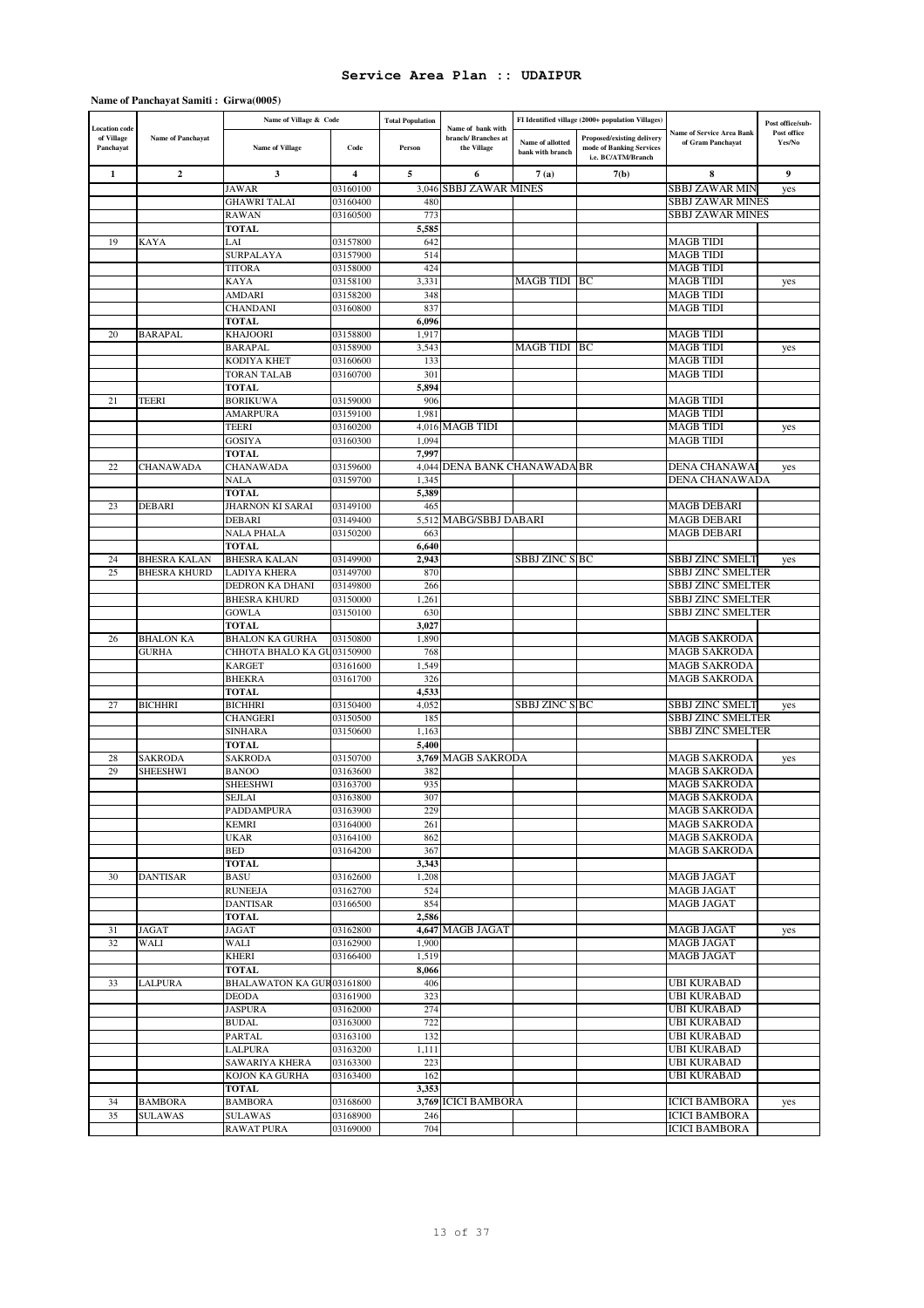### **Name of Panchayat Samiti : Girwa(0005)**

|                                                 |                     | Name of Village & Code                      |                      | <b>Total Population</b> |                                                         |                                      | FI Identified village (2000+ population Villages)                            |                                                       | Post office/sub-      |
|-------------------------------------------------|---------------------|---------------------------------------------|----------------------|-------------------------|---------------------------------------------------------|--------------------------------------|------------------------------------------------------------------------------|-------------------------------------------------------|-----------------------|
| <b>Location</b> code<br>of Village<br>Panchayat | Name of Panchayat   | <b>Name of Village</b>                      | Code                 | Person                  | Name of bank with<br>branch/ Branches at<br>the Village | Name of allotted<br>bank with branch | Proposed/existing delivery<br>mode of Banking Services<br>i.e. BC/ATM/Branch | <b>Name of Service Area Bank</b><br>of Gram Panchayat | Post office<br>Yes/No |
| 1                                               | $\mathbf{2}$        | 3                                           | 4                    | 5                       | 6                                                       | 7(a)                                 | 7(b)                                                                         | 8                                                     | 9                     |
|                                                 |                     | <b>KARMAL</b>                               | 03169100             | 386                     |                                                         |                                      |                                                                              | <b>ICICI BAMBORA</b>                                  |                       |
|                                                 |                     | MAYDA                                       | 03169200             | 820                     |                                                         |                                      |                                                                              | ICICI BAMBORA                                         |                       |
|                                                 |                     | <b>TOTAL</b>                                |                      | 2,156                   |                                                         |                                      |                                                                              |                                                       |                       |
| 36                                              | <b>BORI</b>         | <b>DHOLI KHERA</b><br>SAGTARI               | 03167000<br>03167400 | 436<br>347              |                                                         |                                      |                                                                              | MAGB TIDI<br>MAGB TIDI                                |                       |
|                                                 |                     | <b>AACHHAT</b>                              | 03167500             | 203                     |                                                         |                                      |                                                                              | <b>MAGB TIDI</b>                                      |                       |
|                                                 |                     | <b>BORI</b>                                 | 03167600             | 801                     |                                                         |                                      |                                                                              | MAGB TIDI                                             |                       |
|                                                 |                     | LAG                                         | 03167700             | 153                     |                                                         |                                      |                                                                              | <b>MAGB TIDI</b>                                      |                       |
|                                                 |                     | <b>AAWRA</b>                                | 03167800             | 581                     |                                                         |                                      |                                                                              | <b>MAGB TIDI</b>                                      |                       |
|                                                 |                     | <b>NANDIVELA</b>                            | 03168800             | 438                     |                                                         |                                      |                                                                              | MAGB TIDI                                             |                       |
|                                                 |                     | <b>TOTAL</b>                                |                      | 2,959                   |                                                         |                                      |                                                                              |                                                       |                       |
| 37                                              | PHEELA              | <b>PHEELA</b>                               | 03168200             | 2,228                   |                                                         | <b>ICICI BAMBOBC</b>                 |                                                                              | <b>ICICI BAMBORA</b>                                  | yes                   |
|                                                 |                     | <b>RATANPURA</b><br><b>HATHEEDO</b>         | 03168300<br>03168400 | 325<br>360              |                                                         |                                      |                                                                              | <b>ICICI BAMBORA</b><br><b>ICICI BAMBORA</b>          |                       |
|                                                 |                     | <b>JAMUN</b>                                | 03168500             | 260                     |                                                         |                                      |                                                                              | <b>ICICI BAMBORA</b>                                  |                       |
|                                                 |                     | <b>TOTAL</b>                                |                      | 3,173                   |                                                         |                                      |                                                                              |                                                       |                       |
| 38                                              | SOMA KHRA           | <b>KARAKALA</b>                             | 03166700             | 649                     |                                                         |                                      |                                                                              | ICICI BAMBORA                                         |                       |
|                                                 |                     | <b>KALODIYA</b>                             | 03167900             | 473                     |                                                         |                                      |                                                                              | <b>ICICI BAMBORA</b>                                  |                       |
|                                                 |                     | <b>PATOOKHERA</b>                           | 03168000             | 416                     |                                                         |                                      |                                                                              | ICICI BAMBORA                                         |                       |
|                                                 |                     | <b>SOMA KHRA</b>                            | 03168100             | 747                     |                                                         |                                      |                                                                              | ICICI BAMBORA                                         |                       |
|                                                 |                     | <b>KERADIYA</b>                             | 03168700             | 231                     |                                                         |                                      |                                                                              | ICICI BAMBORA                                         |                       |
| 39                                              | <b>GUDLI</b>        | <b>TOTAL</b><br>GUDLI                       | 03167300             | 2,516<br>3,198          | <b>Branch HDFC</b>                                      | <b>UBI KURABABranch</b>              |                                                                              | UBI KURABAD                                           | yes                   |
| 40                                              | <b>BALLABH</b>      | <b>RORDA</b>                                | 03166600             | 942                     |                                                         |                                      |                                                                              | UBI KURABAD                                           |                       |
|                                                 |                     | <b>BUTHEL</b>                               | 03166800             | 797                     |                                                         |                                      |                                                                              | UBI KURABAD                                           |                       |
|                                                 |                     | <b>BALLABH</b>                              | 03166900             | 792                     |                                                         |                                      |                                                                              | UBI KURABAD                                           |                       |
|                                                 |                     | <b>TOTAL</b>                                |                      | 2,531                   |                                                         |                                      |                                                                              |                                                       |                       |
| 41                                              | <b>KOT</b>          | <b>BAJNI RODI</b>                           | 03166100             | 379                     |                                                         |                                      |                                                                              | UBI KURABAD                                           |                       |
|                                                 |                     | KOT                                         | 03166200             | 605                     |                                                         |                                      |                                                                              | UBI KURABAD                                           |                       |
|                                                 |                     | <b>CHARMAR</b>                              | 03166300             | 861                     |                                                         |                                      |                                                                              | UBI KURABAD                                           |                       |
|                                                 |                     | <b>KHODAO</b>                               | 03167100             | 267                     |                                                         |                                      |                                                                              | UBI KURABAD                                           |                       |
|                                                 |                     | AAT<br><b>TOTAL</b>                         | 03167200             | 353<br>2,465            |                                                         |                                      |                                                                              | UBI KURABAD                                           |                       |
| 42                                              | <b>KURAWAR</b>      | <b>JUD</b>                                  | 03164700             | 662                     |                                                         |                                      |                                                                              | UBI KURABAD                                           |                       |
|                                                 |                     | <b>KURAWAR</b>                              | 03165000             | 3,264                   | <b>UBI KURABAD</b>                                      |                                      |                                                                              | UBI KURABAD                                           | yes                   |
|                                                 |                     | <b>TOTAL</b>                                |                      | 3,926                   |                                                         |                                      |                                                                              |                                                       |                       |
| 43                                              | <b>PARMADA</b>      | BAGATSINGH KA GURH03163500                  |                      | 70                      |                                                         |                                      |                                                                              | UBI KURABAD                                           |                       |
|                                                 |                     | <b>RAMAJ</b>                                | 03164300             | 1,037                   |                                                         |                                      |                                                                              | UBI KURABAD                                           |                       |
|                                                 |                     | <b>BHEKRA</b>                               | 03164400             | 474                     |                                                         |                                      |                                                                              | UBI KURABAD                                           |                       |
|                                                 |                     | KALIWALI<br>NICHLA CHOTIYA                  | 03164500             | 626                     |                                                         |                                      |                                                                              | UBI KURABAD                                           |                       |
|                                                 |                     | <b>BANDI MAGRI</b>                          | 03164600<br>03165100 | 266<br>174              |                                                         |                                      |                                                                              | UBI KURABAD<br>UBI KURABAD                            |                       |
|                                                 |                     | UPLA CHOTIYA                                | 03165200             | 421                     |                                                         |                                      |                                                                              | UBI KURABAD                                           |                       |
|                                                 |                     | NAWAL SINGHJI KA GU03165300                 |                      | 208                     |                                                         |                                      |                                                                              | UBI KURABAD                                           |                       |
|                                                 |                     | <b>KASIYA</b>                               | 03165400             | 130                     |                                                         |                                      |                                                                              | UBI KURABAD                                           |                       |
|                                                 |                     | <b>PARMADA</b>                              | 03165500             | 713                     |                                                         |                                      |                                                                              | UBI KURABAD                                           |                       |
|                                                 |                     | NAR                                         | 03165600             | 293                     |                                                         |                                      |                                                                              | UBI KURABAD                                           |                       |
|                                                 |                     | TOTAL                                       |                      | 4,412                   |                                                         |                                      |                                                                              |                                                       |                       |
| 44                                              | <b>BEMLA</b>        | <b>BHOOTIYA</b>                             | 03164900             | 386                     |                                                         |                                      |                                                                              | <b>UBI KURABAD</b><br><b>UBI KURABAD</b>              |                       |
|                                                 |                     | KIYAWATON KA PHAL 03164800<br><b>PAWAND</b> | 03165700             | 374<br>137              |                                                         |                                      |                                                                              | UBI KURABAD                                           |                       |
|                                                 |                     | TODI                                        | 03165800             | 387                     |                                                         |                                      |                                                                              | UBI KURABAD                                           |                       |
|                                                 |                     | <b>SURON KA GURHA</b>                       | 03165900             | 415                     |                                                         |                                      |                                                                              | UBI KURABAD                                           |                       |
|                                                 |                     | <b>BEMLA</b>                                | 03166000             | 981                     |                                                         |                                      |                                                                              | UBI KURABAD                                           |                       |
|                                                 |                     | <b>TOTAL</b>                                |                      | 2,680                   |                                                         |                                      |                                                                              |                                                       |                       |
| 45                                              | <b>CHANSDA</b>      | <b>KHARWA</b>                               | 03161000             | 1,180                   |                                                         |                                      |                                                                              | <b>ICICI JHAMAR KOTRA</b>                             |                       |
|                                                 |                     | JHALI KA GURHA                              | 03161100             | 761                     |                                                         |                                      |                                                                              | <b>ICICI JHAMAR KOTRA</b>                             |                       |
|                                                 |                     | <b>MANPURA</b>                              | 03161200             | 770                     |                                                         |                                      |                                                                              | <b>ICICI JHAMAR KOTRA</b>                             |                       |
|                                                 |                     | <b>CHANSDA</b><br><b>JODHPURIYA</b>         | 03162400<br>03162500 | 1,300<br>489            |                                                         |                                      |                                                                              | ICICI JHAMAR KOTRA<br>ICICI JHAMAR KOTRA              |                       |
|                                                 |                     | <b>TOTAL</b>                                |                      | 4,500                   |                                                         |                                      |                                                                              |                                                       |                       |
| 46                                              | <b>JHAMAR KOTRA</b> | <b>PAROLA</b>                               | 03161300             | 650                     |                                                         |                                      |                                                                              | <b>ICICI JHAMAR KOTRA</b>                             |                       |
|                                                 |                     | <b>SATHPUR GUJRAN</b>                       | 03161400             | 63                      |                                                         |                                      |                                                                              | ICICI JHAMAR KOTRA                                    |                       |
|                                                 |                     | <b>JHAMAR KOTRA</b>                         | 03161500             |                         | 2,795 ICICI JHAMER KOTRA                                |                                      |                                                                              | <b>ICICI JHAMAR KO</b>                                | yes                   |
|                                                 |                     | DAMRON KA GURHA                             | 03162100             | 169                     |                                                         |                                      |                                                                              | <b>ICICI JHAMAR KOTRA</b>                             |                       |
|                                                 |                     | MAMADEO                                     | 03162200             | 583                     |                                                         |                                      |                                                                              | ICICI JHAMAR KOTRA                                    |                       |
|                                                 |                     | <b>SATHPUR MEENAN</b>                       | 03162300             | 579                     |                                                         |                                      |                                                                              | ICICI JHAMAR KOTRA                                    |                       |
|                                                 |                     | <b>TOTAL</b>                                |                      | 4,839                   |                                                         |                                      |                                                                              |                                                       |                       |
| 47                                              | NAI                 | NAI<br><b>NOHARA</b>                        | 03154000<br>03154100 | 1,455                   | 3,689 ALL BANK NAI                                      |                                      |                                                                              | ALL BANK NAI<br>ALL BANK NAI                          | yes                   |
|                                                 |                     | <b>CHUKARIYA</b>                            | 03154200             | 1,633                   |                                                         |                                      |                                                                              | ALL BANK NAI                                          |                       |
|                                                 |                     | <b>TOTAL</b>                                |                      | 6,777                   |                                                         |                                      |                                                                              |                                                       |                       |
| 48                                              | <b>BALEECHA</b>     | <b>BALEECHA</b>                             | 03153500             | 1,863                   |                                                         |                                      |                                                                              | ALL BANK NAI                                          |                       |
|                                                 |                     | SETHJI KI KUNDAL                            | 03153600             | 997                     |                                                         |                                      |                                                                              | ALL BANK NAI                                          |                       |
|                                                 |                     | <b>NAYA KHERA</b>                           | 03153700             | 1,478                   |                                                         |                                      |                                                                              | ALL BANK NAI                                          |                       |
|                                                 |                     | TOTAL                                       |                      | 4,338                   |                                                         |                                      |                                                                              |                                                       |                       |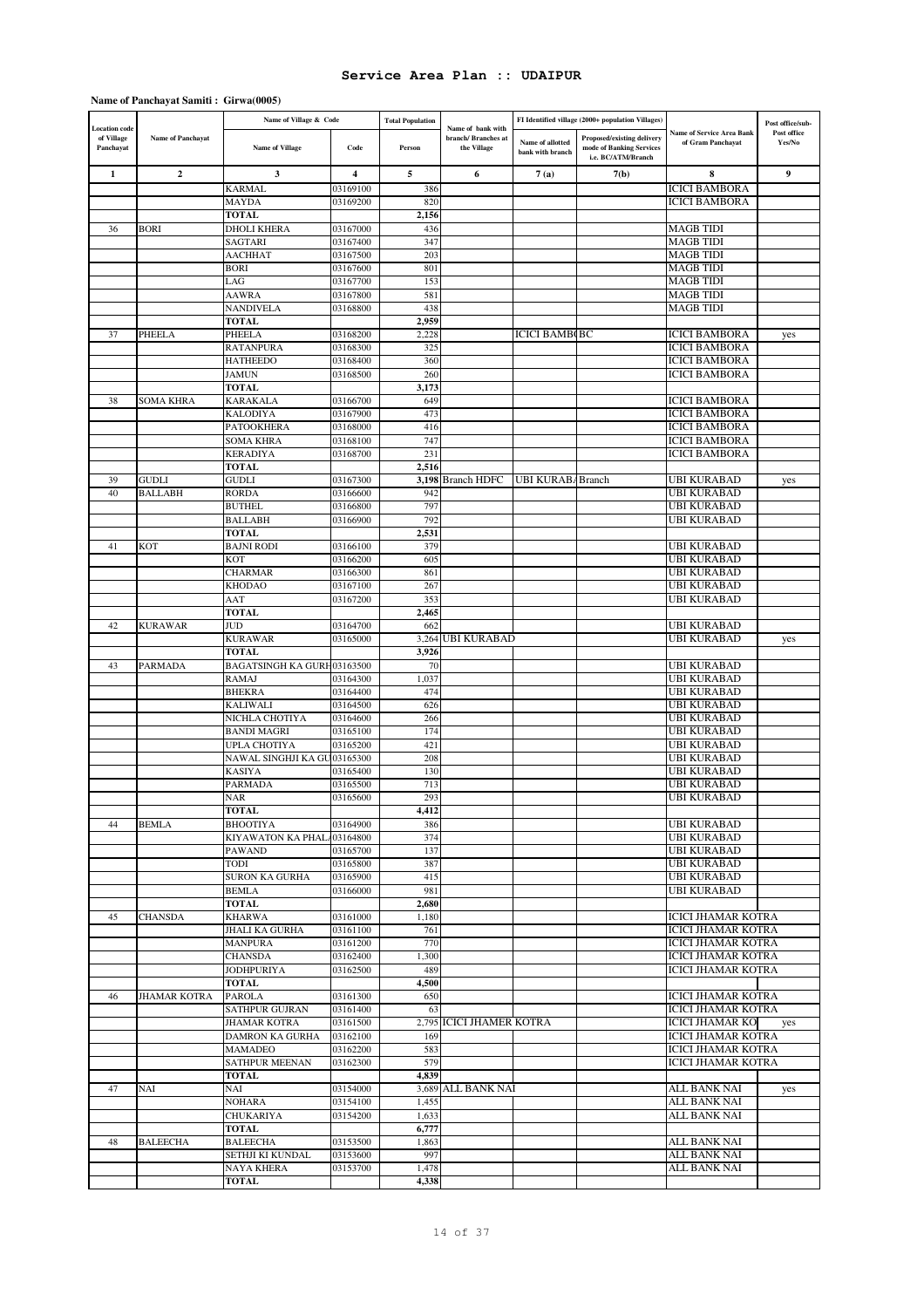# **NUMBER OF VILLAGES UNDER EACH GRAM PANCHAYAT**

|                                                     |                          | Name of Village & Code              |                         | <b>Total Population</b> |                                                        |                                      | FI Identified village (2000+ population Villages)                         |                                                       |                                          |
|-----------------------------------------------------|--------------------------|-------------------------------------|-------------------------|-------------------------|--------------------------------------------------------|--------------------------------------|---------------------------------------------------------------------------|-------------------------------------------------------|------------------------------------------|
| <b>Location</b> code of<br><b>Village Panchayat</b> | <b>Name of Panchayat</b> | <b>Name of Village</b>              | Code                    | Person                  | Name of bank with<br>branch/Branches<br>at the Village | Name of allotted bank<br>with branch | Proposed/existing delivery mode of<br>Banking Services i.e. BC/ATM/Branch | <b>Name of Service Area Bank</b><br>of Gram Panchayat | Post office/sub-Post<br>office<br>Yes/No |
| $\mathbf{1}$                                        | $\overline{2}$           | 3                                   | $\overline{\mathbf{4}}$ | 5                       | 6                                                      | 7(a)                                 | 7(b)                                                                      | 8                                                     | 9                                        |
| 01                                                  | <b>BARLI</b>             | CHAK KARWA MAHUA                    | 03108800                | 155                     |                                                        |                                      |                                                                           | <b>PNB KOTRA</b>                                      |                                          |
|                                                     |                          | ARJUNPURA                           | 03109000                | 141                     |                                                        |                                      |                                                                           | PNB KOTRA                                             |                                          |
|                                                     |                          | <b>DUNGARIYA</b>                    | 03109100                | 601                     |                                                        |                                      |                                                                           | PNB KOTRA                                             |                                          |
|                                                     |                          | CHOKI                               | 03109200                | 146                     |                                                        |                                      |                                                                           | PNB KOTRA                                             |                                          |
|                                                     |                          | <b>BARLI</b>                        | 03109500                | 1,343                   |                                                        |                                      |                                                                           | PNB KOTRA                                             |                                          |
|                                                     |                          | CHOKI MAGRI                         | 03109600                | 188                     |                                                        |                                      |                                                                           | PNB KOTRA                                             |                                          |
|                                                     |                          | <b>GAU PEEPLA</b>                   | 03109700                | 1,910<br>4,484          |                                                        |                                      |                                                                           | PNB KOTRA                                             |                                          |
| 02                                                  | KHANKHARIYA              | <b>TOTAL</b><br>WALI                | 03109300                | 251                     |                                                        |                                      |                                                                           | PNB KOTRA                                             |                                          |
|                                                     |                          | KUNDAL                              | 03109400                | 473                     |                                                        |                                      |                                                                           | PNB KOTRA                                             |                                          |
|                                                     |                          | <b>BOTI KALAN</b>                   | 03109800                | 851                     |                                                        |                                      |                                                                           | PNB KOTRA                                             |                                          |
|                                                     |                          | KHANKHARIYA                         | 03109900                | 365                     |                                                        |                                      |                                                                           | PNB KOTRA                                             |                                          |
|                                                     |                          | <b>KANJAWA</b>                      | 03110000                | 219                     |                                                        |                                      |                                                                           | PNB KOTRA                                             |                                          |
|                                                     |                          | TALAB                               | 03110100                | 674                     |                                                        |                                      |                                                                           | PNB KOTRA                                             |                                          |
|                                                     |                          | KHACHAN                             | 03110200                | 173                     |                                                        |                                      |                                                                           | PNB KOTRA                                             |                                          |
|                                                     |                          | POPTALI<br><b>GODALWARA</b>         | 03110300<br>03110400    | 293<br>346              |                                                        |                                      |                                                                           | PNB KOTRA<br>PNB KOTRA                                |                                          |
|                                                     |                          | <b>BOTI KHURD</b>                   | 03110500                | 307                     |                                                        |                                      |                                                                           | PNB KOTRA                                             |                                          |
|                                                     |                          | SHISHVIYA                           | 03111000                | 424                     |                                                        |                                      |                                                                           | PNB KOTRA                                             |                                          |
|                                                     |                          | UMARIYA                             | 03111100                | 505                     |                                                        |                                      |                                                                           | PNB KOTRA                                             |                                          |
|                                                     |                          | LOHARI                              | 03111200                | 333                     |                                                        |                                      |                                                                           | PNB KOTRA                                             |                                          |
|                                                     |                          | <b>TOTAL</b>                        |                         | 5,214                   |                                                        |                                      |                                                                           |                                                       |                                          |
| 03                                                  | MAHARI                   | MAHARI                              | 03110600                | 3,760                   |                                                        | ICICI MAMER                          | BС                                                                        | <b>ICICI MAMER</b>                                    | yes                                      |
|                                                     |                          | NAL                                 | 03110900                | 678                     |                                                        |                                      |                                                                           | <b>ICICI MAMER</b>                                    |                                          |
|                                                     |                          | <b>TOTAL</b>                        |                         | 4,438                   |                                                        | <b>ICICI MAMER</b>                   |                                                                           |                                                       |                                          |
| 04                                                  | SARA                     | SARA<br>LUNK                        | 03110800<br>03110700    | 3,078<br>1,093          |                                                        |                                      | BC                                                                        | <b>ICICI MAMER</b><br><b>ICICI MAMER</b>              | yes                                      |
|                                                     |                          | AMBADEH                             | 03111300                | 849                     |                                                        |                                      |                                                                           | <b>ICICI MAMER</b>                                    |                                          |
|                                                     |                          | <b>TOTAL</b>                        |                         | 5,020                   |                                                        |                                      |                                                                           |                                                       |                                          |
| 05                                                  | <b>GURA</b>              | SAWAN KA KYARA                      | 03111700                | 1,574                   |                                                        |                                      |                                                                           | <b>ICICI MAMER</b>                                    |                                          |
|                                                     |                          | <b>RAJPUR</b>                       | 03111800                | 859                     |                                                        |                                      |                                                                           | <b>ICICI MAMER</b>                                    |                                          |
|                                                     |                          | <b>BALI CHARNI</b>                  | 03111900                | 775                     |                                                        |                                      |                                                                           | <b>ICICI MAMER</b>                                    |                                          |
|                                                     |                          | <b>GURA</b>                         | 03112000                | 1,582                   |                                                        |                                      |                                                                           | <b>ICICI MAMER</b>                                    |                                          |
|                                                     |                          | CHEEKHLA                            | 03112100                | 611<br>5,401            |                                                        |                                      |                                                                           | <b>ICICI MAMER</b>                                    |                                          |
| 06                                                  | MERI                     | <b>TOTAL</b><br>MERI                | 03111400                | 952                     |                                                        |                                      |                                                                           | <b>ICICI MAMER</b>                                    |                                          |
|                                                     |                          | GHORAMARI                           | 03111500                | 695                     |                                                        |                                      |                                                                           | <b>ICICI MAMER</b>                                    |                                          |
|                                                     |                          | <b>DHERI</b>                        | 03111600                | 1,157                   |                                                        |                                      |                                                                           | <b>ICICI MAMER</b>                                    |                                          |
|                                                     |                          | NAKOLA                              | 03113300                | 651                     |                                                        |                                      |                                                                           | <b>ICICI MAMER</b>                                    |                                          |
|                                                     |                          | <b>BHEEM TALAI</b>                  | 03113400                | 223                     |                                                        |                                      |                                                                           | <b>ICICI MAMER</b>                                    |                                          |
|                                                     |                          | <b>HANSRETA</b>                     | 03113500                | 375                     |                                                        |                                      |                                                                           | <b>ICICI MAMER</b>                                    |                                          |
|                                                     |                          | <b>KOLDARA</b>                      | 03113600                | 193                     |                                                        |                                      |                                                                           | <b>ICICI MAMER</b>                                    |                                          |
|                                                     |                          | <b>BAO VEERAN</b>                   | 03113700                | 55<br>4,301             |                                                        |                                      |                                                                           | <b>ICICI MAMER</b>                                    |                                          |
| 07                                                  | <b>MAMER</b>             | <b>TOTAL</b><br>WASELA              | 03112200                | 852                     |                                                        |                                      |                                                                           | <b>ICICI MAMER</b>                                    |                                          |
|                                                     |                          | <b>BHOORI DHEBAR</b>                | 03112700                | 470                     |                                                        |                                      |                                                                           | <b>ICICI MAMER</b>                                    |                                          |
|                                                     |                          | LOONA                               | 03112800                | 313                     |                                                        |                                      |                                                                           | <b>ICICI MAMER</b>                                    |                                          |
|                                                     |                          | <b>MAMER</b>                        | 03113200                |                         | 2,535 ICICI MAMER                                      |                                      |                                                                           | <b>ICICI MAMER</b>                                    | yes                                      |
|                                                     |                          | <b>TOTAL</b>                        |                         | 4,170                   |                                                        |                                      |                                                                           |                                                       |                                          |
| 08                                                  | <b>BURIYA</b>            | <b>CHARIYA</b>                      | 03112300                | 77                      |                                                        |                                      |                                                                           | <b>ICICI MAMER</b>                                    |                                          |
|                                                     |                          | <b>MANDWAL</b>                      | 03112400                | 1,937<br>908            |                                                        |                                      |                                                                           | <b>ICICI MAMER</b><br><b>ICICI MAMER</b>              |                                          |
|                                                     |                          | CHEEKHLI<br><b>BURIYA</b>           | 03112500<br>03112600    | 1,900                   |                                                        |                                      |                                                                           | <b>ICICI MAMER</b>                                    |                                          |
|                                                     |                          | <b>TOTAL</b>                        |                         | 4,822                   |                                                        |                                      |                                                                           |                                                       |                                          |
| 09                                                  | MAHAD                    | MORCHHUCHHA                         | 03112900                | 1,136                   |                                                        |                                      |                                                                           | <b>ICICI MAMER</b>                                    |                                          |
|                                                     |                          | AMRI                                | 03113000                | 587                     |                                                        |                                      |                                                                           | <b>ICICI MAMER</b>                                    |                                          |
|                                                     |                          | MAHAD                               | 03113100                | 1,279                   |                                                        |                                      |                                                                           | <b>ICICI MAMER</b>                                    |                                          |
|                                                     |                          | AMBA                                | 03113800                | 146                     |                                                        |                                      |                                                                           | <b>ICICI MAMER</b>                                    |                                          |
|                                                     |                          | MANASI                              | 03113900                | 200<br>217              |                                                        |                                      |                                                                           | <b>ICICI MAMER</b>                                    |                                          |
|                                                     |                          | <b>SURA</b><br>ASAWARA              | 03114000<br>03114100    | 502                     |                                                        |                                      |                                                                           | <b>ICICI MAMER</b><br><b>ICICI MAMER</b>              |                                          |
|                                                     |                          | <b>KHARAWANI</b>                    | 03114200                | 225                     |                                                        |                                      |                                                                           | <b>ICICI MAMER</b>                                    |                                          |
|                                                     |                          | <b>BERA DHAR</b>                    | 03114300                | 550                     |                                                        |                                      |                                                                           | <b>ICICI MAMER</b>                                    |                                          |
|                                                     |                          | DOTAR                               | 03114400                | 553                     |                                                        |                                      |                                                                           | <b>ICICI MAMER</b>                                    |                                          |
|                                                     |                          | <b>KHOKHRA</b>                      | 03114500                | 652                     |                                                        |                                      |                                                                           | <b>ICICI MAMER</b>                                    |                                          |
|                                                     |                          | <b>DHEEYA</b>                       | 03114600                | 145                     |                                                        |                                      |                                                                           | <b>ICICI MAMER</b>                                    |                                          |
|                                                     |                          | JHER                                | 03114700                | 1,366                   |                                                        |                                      |                                                                           | <b>ICICI MAMER</b>                                    |                                          |
|                                                     |                          | <b>TOTAL</b>                        |                         | 7,558                   |                                                        |                                      |                                                                           |                                                       |                                          |
| 10                                                  | <b>KOTRA</b>             | <b>KOTRA</b><br><b>GANDHI SARNA</b> | 03107700<br>03107800    | 1,862                   |                                                        | 4,406 SBBJ/PNB/MAGB KOTRA            |                                                                           | <b>SBBJ KOTRA</b><br><b>SBBJ KOTRA</b>                | yes                                      |
|                                                     |                          | NICHLI SUBRI                        | 03107900                | 1,614                   |                                                        |                                      |                                                                           | <b>SBBJ KOTRA</b>                                     |                                          |
|                                                     |                          | UPLI SUBRI                          | 03108000                | 1,199                   |                                                        |                                      |                                                                           | <b>SBBJ KOTRA</b>                                     |                                          |
|                                                     |                          | <b>TOTAL</b>                        |                         | 9,081                   |                                                        |                                      |                                                                           |                                                       |                                          |
| 11                                                  | <b>NAYA WAS</b>          | <b>BAGAWAT</b>                      | 03107300                | 1,000                   |                                                        |                                      |                                                                           | PNB KOTRA                                             |                                          |
|                                                     |                          | <b>BERA KATAR</b>                   | 03107400                | 1,919                   |                                                        |                                      |                                                                           | PNB KOTRA                                             |                                          |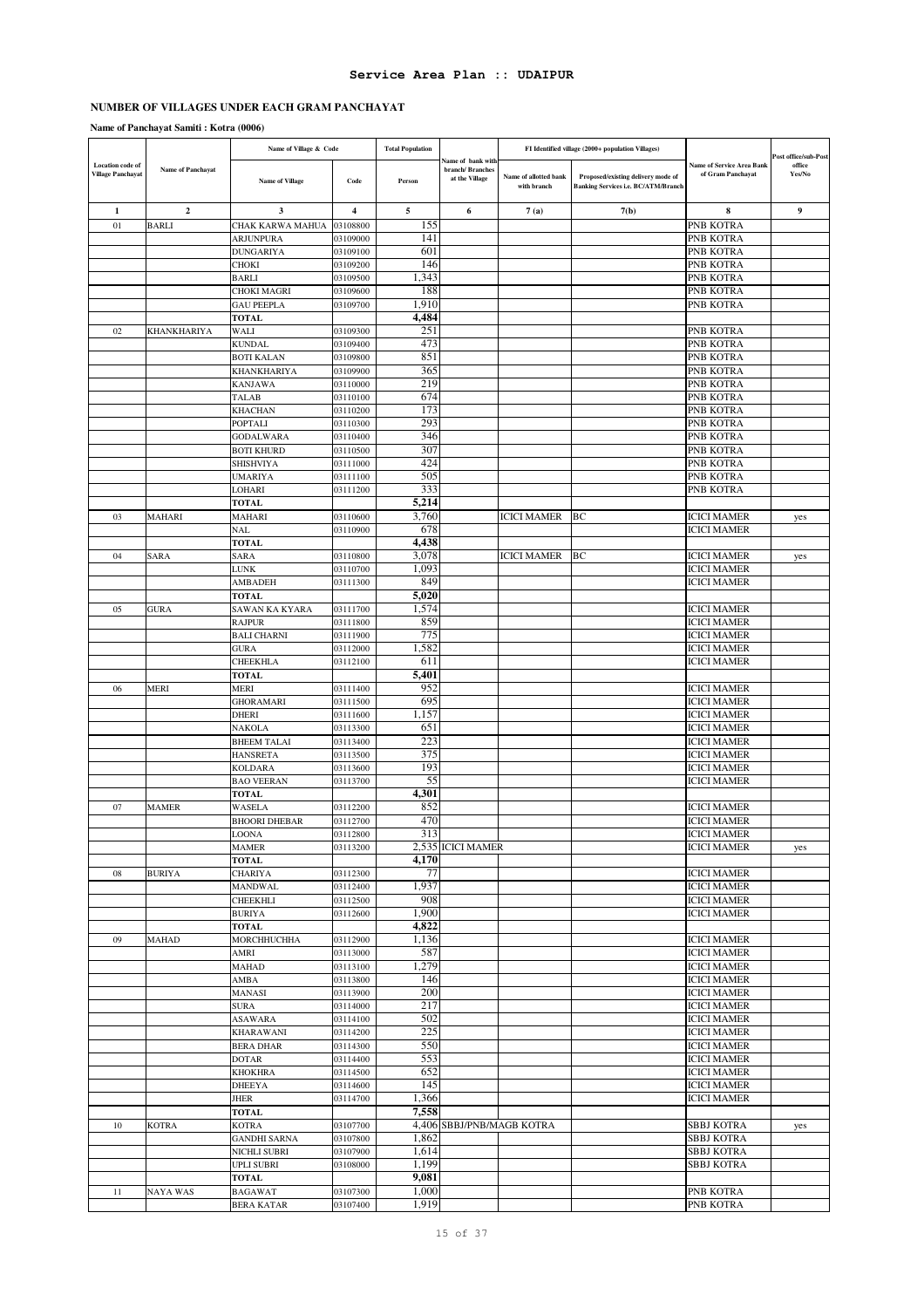|                                                     |                   | Name of Village & Code              |                      | <b>Total Population</b> |                                                        |                                      | FI Identified village (2000+ population Villages)                         |                                                |                                          |
|-----------------------------------------------------|-------------------|-------------------------------------|----------------------|-------------------------|--------------------------------------------------------|--------------------------------------|---------------------------------------------------------------------------|------------------------------------------------|------------------------------------------|
| <b>Location</b> code of<br><b>Village Panchayat</b> | Name of Panchayat | <b>Name of Village</b>              | Code                 | Person                  | iame of bank with<br>branch/Branches<br>at the Village | Name of allotted bank<br>with branch | Proposed/existing delivery mode of<br>Banking Services i.e. BC/ATM/Branch | Name of Service Area Bank<br>of Gram Panchayat | Post office/sub-Post<br>office<br>Yes/No |
| 1                                                   | $\mathbf{2}$      | 3                                   | 4                    | 5                       | 6                                                      | 7(a)                                 | 7(b)                                                                      | 8                                              | 9                                        |
|                                                     |                   | <b>NAYA WAS</b>                     | 03107500             | 3,607                   |                                                        | PNB KOTRA                            | BC                                                                        | PNB KOTRA                                      | yes                                      |
|                                                     |                   | <b>SONDRAF</b>                      | 03107600             | 1,387                   |                                                        |                                      |                                                                           | PNB KOTRA                                      |                                          |
|                                                     |                   | <b>TOTAL</b>                        |                      | 7,913                   |                                                        |                                      |                                                                           |                                                |                                          |
| 12                                                  | <b>KHAJOORIYA</b> | <b>KHAJOORIYA</b>                   | 03102300             | 301                     |                                                        |                                      |                                                                           | <b>SBBJ KOTRA</b>                              |                                          |
|                                                     |                   | <b>KAGWAS</b>                       | 03102400             | 1,287                   |                                                        |                                      |                                                                           | <b>SBBJ KOTRA</b>                              |                                          |
|                                                     |                   | NAYAWAS SERA                        | 03102600             | 185<br>590              |                                                        |                                      |                                                                           | <b>SBBJ KOTRA</b><br><b>SBBJ KOTRA</b>         |                                          |
|                                                     |                   | <b>CHHAPAR</b><br>RUJIYA KHUNA      | 03102700<br>03103200 | 981                     |                                                        |                                      |                                                                           | SBBJ KOTRA                                     |                                          |
|                                                     |                   | KALA KHETAR                         | 03103300             | 403                     |                                                        |                                      |                                                                           | SBBJ KOTRA                                     |                                          |
|                                                     |                   | <b>TOTAL</b>                        |                      | 3,747                   |                                                        |                                      |                                                                           |                                                |                                          |
| 13                                                  | <b>DHADHAMTA</b>  | <b>THEP</b>                         | 03102200             | 1,371                   |                                                        |                                      |                                                                           | <b>PNBKOTRA</b>                                |                                          |
|                                                     |                   | SOOBRI KI NAL                       | 03106500             | 130                     |                                                        |                                      |                                                                           | <b>PNBKOTRA</b>                                |                                          |
|                                                     |                   | <b>BARLA</b>                        | 03106600             | 385                     |                                                        |                                      |                                                                           | <b>PNBKOTRA</b>                                |                                          |
|                                                     |                   | <b>BARCHHA</b>                      | 03106700             | 88                      |                                                        |                                      |                                                                           | <b>PNBKOTRA</b>                                |                                          |
|                                                     |                   | DHADHAMTA<br>CHAK SANDMARIYA        | 03106800<br>03106900 | 504<br>397              |                                                        |                                      |                                                                           | PNBKOTRA<br><b>PNBKOTRA</b>                    |                                          |
|                                                     |                   | SANDMARIYA                          | 03107000             | 390                     |                                                        |                                      |                                                                           | <b>PNBKOTRA</b>                                |                                          |
|                                                     |                   | <b>NAL SANDMARIYA</b>               | 03107100             | 200                     |                                                        |                                      |                                                                           | <b>PNBKOTRA</b>                                |                                          |
|                                                     |                   | <b>KOLIYA</b>                       | 03107200             | 1,263                   |                                                        |                                      |                                                                           | <b>PNBKOTRA</b>                                |                                          |
|                                                     |                   | <b>TOTAL</b>                        |                      | 4,728                   |                                                        |                                      |                                                                           |                                                |                                          |
| 14                                                  | <b>MANDWA</b>     | MANDWA                              | 03100600             | 3,030                   |                                                        | PNB KOTRA                            | BC                                                                        | PNB KOTRA                                      | yes                                      |
|                                                     |                   | <b>BAKHEL</b>                       | 03101900             | 1,708                   |                                                        |                                      |                                                                           | PNB KOTRA                                      |                                          |
|                                                     |                   | AJNI                                | 03102000             | 525                     |                                                        |                                      |                                                                           | PNB KOTRA                                      |                                          |
|                                                     |                   | JHANJHAR<br><b>KODARMAL</b>         | 03102100<br>03102500 | 586<br>888              |                                                        |                                      |                                                                           | PNB KOTRA<br>PNB KOTRA                         |                                          |
|                                                     |                   | <b>TOTAL</b>                        |                      | 6,737                   |                                                        |                                      |                                                                           |                                                |                                          |
| 15                                                  | JHER              | NAWANIYA                            | 03098800             | 135                     |                                                        |                                      |                                                                           | PNBKOTRA                                       |                                          |
|                                                     |                   | <b>BHATA KA PANI</b>                | 03100800             | 409                     |                                                        |                                      |                                                                           | <b>PNBKOTRA</b>                                |                                          |
|                                                     |                   | ROYNI                               | 03100900             | 186                     |                                                        |                                      |                                                                           | <b>PNBKOTRA</b>                                |                                          |
|                                                     |                   | JHER                                | 03101000             | 1,958                   |                                                        |                                      |                                                                           | <b>PNBKOTRA</b>                                |                                          |
|                                                     |                   | BUJA                                | 03101800             | 1,169                   |                                                        |                                      |                                                                           | PNBKOTRA                                       |                                          |
|                                                     |                   | <b>TOTAL</b>                        |                      | 3,857<br>859            |                                                        |                                      |                                                                           |                                                |                                          |
| 16                                                  | <b>KOOKAWAS</b>   | <b>KOOKAWAS</b><br><b>ADABELA</b>   | 03101100<br>03101200 | 748                     |                                                        |                                      |                                                                           | <b>PNBKOTRA</b><br><b>PNBKOTRA</b>             |                                          |
|                                                     |                   | <b>KHANPA</b>                       | 03101300             | 712                     |                                                        |                                      |                                                                           | <b>PNBKOTRA</b>                                |                                          |
|                                                     |                   | PARLAI                              | 03101400             | 554                     |                                                        |                                      |                                                                           | PNBKOTRA                                       |                                          |
|                                                     |                   | <b>KHARA</b>                        | 03101500             | 192                     |                                                        |                                      |                                                                           | <b>PNBKOTRA</b>                                |                                          |
|                                                     |                   | KUTRA MARIYA                        | 03101600             | 371                     |                                                        |                                      |                                                                           | <b>PNBKOTRA</b>                                |                                          |
|                                                     |                   | PADLI                               | 03101700             | 352                     |                                                        |                                      |                                                                           | <b>PNBKOTRA</b>                                |                                          |
|                                                     |                   | <b>TOTAL</b>                        |                      | 3,788                   |                                                        |                                      |                                                                           |                                                |                                          |
| 17                                                  | <b>SAMOLI</b>     | TEELARWA<br><b>KYARLA</b>           | 03097900<br>03098000 | 559<br>129              |                                                        |                                      |                                                                           | <b>MAGB KOTRA</b><br><b>MAGB KOTRA</b>         |                                          |
|                                                     |                   | KARA                                | 03098100             | 630                     |                                                        |                                      |                                                                           | <b>MAGB KOTRA</b>                              |                                          |
|                                                     |                   | AMBA                                | 03098200             | 118                     |                                                        |                                      |                                                                           | <b>MAGB KOTRA</b>                              |                                          |
|                                                     |                   | JARI MAKRI                          | 03098300             | 120                     |                                                        |                                      |                                                                           | <b>MAGB KOTRA</b>                              |                                          |
|                                                     |                   | TEELARNI                            | 03098400             | 199                     |                                                        |                                      |                                                                           | <b>MAGB KOTRA</b>                              |                                          |
|                                                     |                   | BERAPHALI                           | 03098500             | 436                     |                                                        |                                      |                                                                           | <b>MAGB KOTRA</b>                              |                                          |
|                                                     |                   | <b>RAPHRA KHET</b>                  | 03098600             | 140<br>271              |                                                        |                                      |                                                                           | <b>MAGB KOTRA</b>                              |                                          |
|                                                     |                   | SARI<br>SAMOLI                      | 03098900<br>03099000 | 926                     |                                                        |                                      |                                                                           | <b>MAGB KOTRA</b><br><b>MAGB KOTRA</b>         |                                          |
|                                                     |                   | PHIDOOLI THAL                       | 03099100             | 69                      |                                                        |                                      |                                                                           | <b>MAGB KOTRA</b>                              |                                          |
|                                                     |                   | <b>JALERI</b>                       | 03099200             | 55                      |                                                        |                                      |                                                                           | <b>MAGB KOTRA</b>                              |                                          |
|                                                     |                   | <b>KHUNA</b>                        | 03099300             | 837                     |                                                        |                                      |                                                                           | <b>MAGB KOTRA</b>                              |                                          |
|                                                     |                   | GARA                                | 03099400             | 491                     |                                                        |                                      |                                                                           | <b>MAGB KOTRA</b>                              |                                          |
|                                                     |                   | <b>BHOORI DHEBAR</b>                | 03100700             | 152                     |                                                        |                                      |                                                                           | <b>MAGB KOTRA</b>                              |                                          |
|                                                     |                   | <b>TOTAL</b>                        |                      | 5,132                   |                                                        |                                      |                                                                           |                                                |                                          |
| 18                                                  | <b>BIKARNI</b>    | <b>BEKARIYA WAR</b><br><b>SULAO</b> | 03099900<br>03100000 | 368<br>1,090            |                                                        |                                      |                                                                           | <b>MAGB KOTRA</b><br><b>MAGB KOTRA</b>         |                                          |
|                                                     |                   | <b>MAHULA</b>                       | 03100200             | 383                     |                                                        |                                      |                                                                           | <b>MAGB KOTRA</b>                              |                                          |
|                                                     |                   | <b>RANORA</b>                       | 03100300             | 138                     |                                                        |                                      |                                                                           | <b>MAGB KOTRA</b>                              |                                          |
|                                                     |                   | <b>KYARA</b>                        | 03100400             | 925                     |                                                        |                                      |                                                                           | <b>MAGB KOTRA</b>                              |                                          |
|                                                     |                   | TEENSARA                            | 03100500             | 317                     |                                                        |                                      |                                                                           | <b>MAGB KOTRA</b>                              |                                          |
|                                                     |                   | <b>CHHAPARIYA</b>                   | 03102800             | 219                     |                                                        |                                      |                                                                           | <b>MAGB KOTRA</b>                              |                                          |
|                                                     |                   | <b>BIKARNI</b>                      | 03102900<br>03103000 | 812<br>158              |                                                        |                                      |                                                                           | <b>MAGB KOTRA</b><br><b>MAGB KOTRA</b>         |                                          |
|                                                     |                   | SEERMI TANKRI<br><b>GORIYA</b>      | 03103100             | 493                     |                                                        |                                      |                                                                           | <b>MAGB KOTRA</b>                              |                                          |
|                                                     |                   | ADISERI                             | 03103400             | 215                     |                                                        |                                      |                                                                           | <b>MAGB KOTRA</b>                              |                                          |
|                                                     |                   | <b>TOTAL</b>                        |                      | 5,118                   |                                                        |                                      |                                                                           |                                                |                                          |
| 19                                                  | <b>JURA</b>       | TORNA                               | 03099700             | 304                     |                                                        |                                      |                                                                           | PNB KOTRA                                      |                                          |
|                                                     |                   | HAR                                 | 03100100             | 370                     |                                                        |                                      |                                                                           | PNB KOTRA                                      |                                          |
|                                                     |                   | <b>BHIYATA</b>                      | 03103500             | 873                     |                                                        |                                      |                                                                           | PNB KOTRA                                      |                                          |
|                                                     |                   | <b>JURA</b>                         | 03103600             | 2,500                   |                                                        | PNB KOTRA                            | ВC                                                                        | PNB KOTRA                                      | yes                                      |
|                                                     |                   | <b>TANDLA</b>                       | 03103700             | 280                     |                                                        |                                      |                                                                           | PNB KOTRA                                      |                                          |
|                                                     |                   | <b>JOONA PADAR</b><br>PUNAWALI      | 03103800<br>03103900 | 640<br>172              |                                                        |                                      |                                                                           | PNB KOTRA<br>PNB KOTRA                         |                                          |
|                                                     |                   | NICHLI KUNDAL                       | 03104000             | 281                     |                                                        |                                      |                                                                           | PNB KOTRA                                      |                                          |
|                                                     |                   | UPLI KUNDAL                         | 03104100             | 387                     |                                                        |                                      |                                                                           | PNB KOTRA                                      |                                          |
|                                                     |                   | <b>KANTHARIYA</b>                   | 03104200             | 161                     |                                                        |                                      |                                                                           | PNB KOTRA                                      |                                          |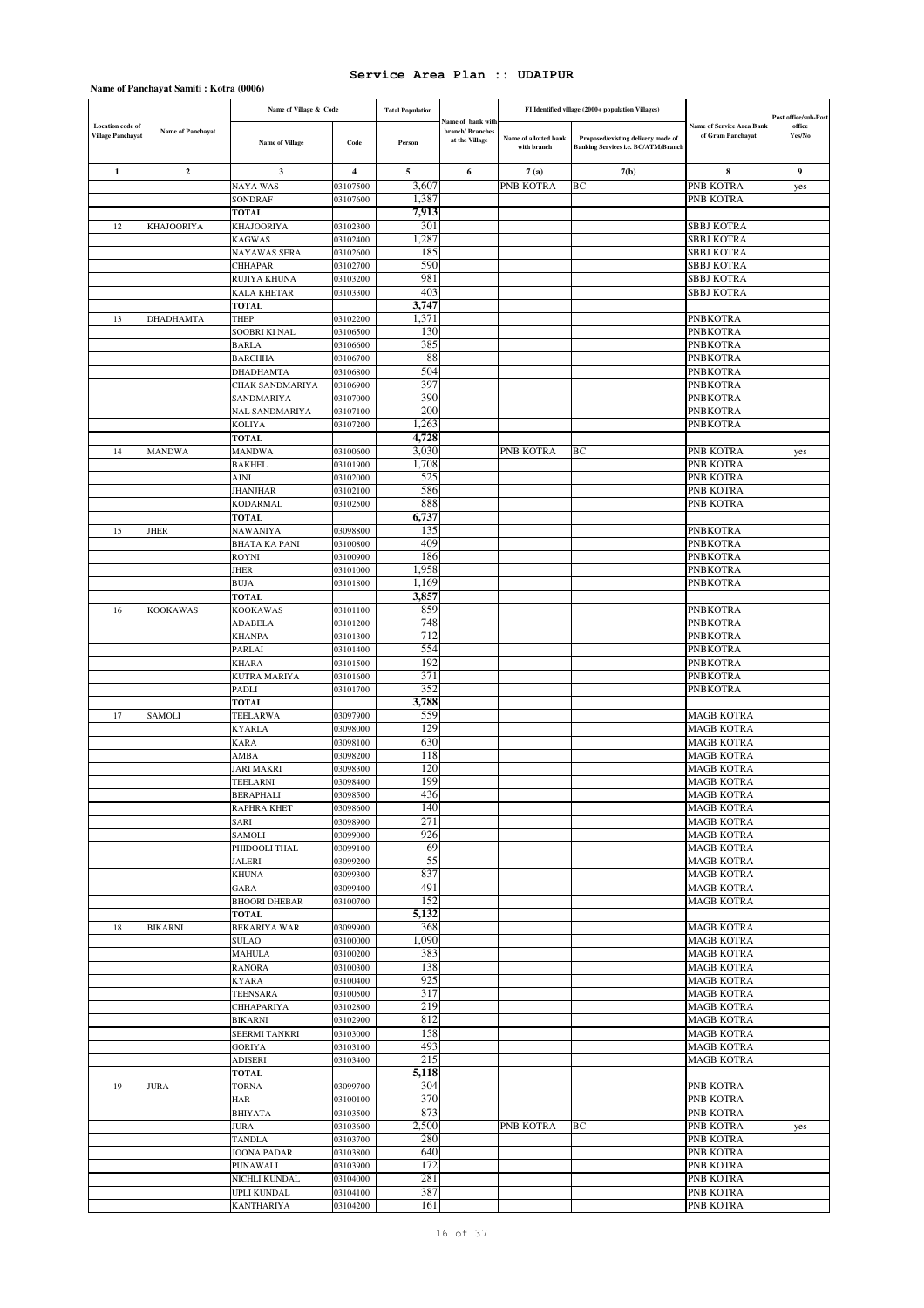|                                                     |                   | Name of Village & Code                 |                      | <b>Total Population</b> |                                                        |                                      | FI Identified village (2000+ population Villages)                         |                                                       |                                          |
|-----------------------------------------------------|-------------------|----------------------------------------|----------------------|-------------------------|--------------------------------------------------------|--------------------------------------|---------------------------------------------------------------------------|-------------------------------------------------------|------------------------------------------|
| <b>Location</b> code of<br><b>Village Panchayat</b> | Name of Panchayat | <b>Name of Village</b>                 | Code                 | Person                  | iame of bank with<br>branch/Branches<br>at the Village | Name of allotted bank<br>with branch | Proposed/existing delivery mode of<br>Banking Services i.e. BC/ATM/Branch | <b>Name of Service Area Bank</b><br>of Gram Panchayat | Post office/sub-Post<br>office<br>Yes/No |
| $\mathbf{1}$                                        | $\overline{2}$    | 3                                      | $\overline{4}$       | 5                       | 6                                                      | 7(a)                                 | 7(b)                                                                      | 8                                                     | 9                                        |
|                                                     |                   | NAYAR                                  | 03104300             | 268                     |                                                        |                                      |                                                                           | PNB KOTRA                                             |                                          |
|                                                     |                   | <b>KANA PADAR</b>                      | 03104400             | 151                     |                                                        |                                      |                                                                           | PNB KOTRA                                             |                                          |
|                                                     |                   | <b>UMRI PADAR</b>                      | 03104500             | 848                     |                                                        |                                      |                                                                           | PNB KOTRA                                             |                                          |
|                                                     |                   | <b>DARMIYMA</b>                        | 03104600             | 314                     |                                                        |                                      |                                                                           | PNB KOTRA                                             |                                          |
|                                                     |                   | <b>TOTAL</b>                           |                      | 7,549                   |                                                        |                                      |                                                                           |                                                       |                                          |
| 20                                                  | <b>JOGIWAR</b>    | <b>BHOOLA KI AMLI</b>                  | 03104700             | 618                     |                                                        |                                      |                                                                           | PNB<br>KOTRA                                          |                                          |
|                                                     |                   | <b>DHANODAR</b><br><b>GOR</b>          | 03104800<br>03104900 | 728<br>128              |                                                        |                                      |                                                                           | <b>KOTRA</b><br>PNB<br>PNB<br><b>KOTRA</b>            |                                          |
|                                                     |                   | MALDAR KALAN                           | 03105000             | 319                     |                                                        |                                      |                                                                           | PNB<br><b>KOTRA</b>                                   |                                          |
|                                                     |                   | <b>MALDAR KHURD</b>                    | 03105200             | 124                     |                                                        |                                      |                                                                           | PNB<br><b>KOTRA</b>                                   |                                          |
|                                                     |                   | DIGAWARI KALAN                         | 03106100             | 874                     |                                                        |                                      |                                                                           | <b>PNB</b><br><b>KOTRA</b>                            |                                          |
|                                                     |                   | <b>KAUCHA</b>                          | 03106200             | 848                     |                                                        |                                      |                                                                           | PNB<br><b>KOTRA</b>                                   |                                          |
|                                                     |                   | PADALWARA                              | 03106300             | 526                     |                                                        |                                      |                                                                           | PNB<br><b>KOTRA</b>                                   |                                          |
|                                                     |                   | <b>JOGIWAR</b>                         | 03106400             | 2,620                   |                                                        | KOTRA<br>PNB                         | BC                                                                        | <b>KOTRA</b><br>PNB                                   | yes                                      |
|                                                     |                   | <b>TOTAL</b>                           |                      | 6,785                   |                                                        |                                      |                                                                           |                                                       |                                          |
| 21                                                  | DHEDMARIYA        | ARIWARA<br><b>GUJARI</b>               | 03105400<br>03105500 | 298<br>219              |                                                        |                                      |                                                                           | <b>PNBKOTRA</b><br><b>PNBKOTRA</b>                    |                                          |
|                                                     |                   | <b>ANTALIYA</b>                        | 03105600             | 51                      |                                                        |                                      |                                                                           | <b>PNBKOTRA</b>                                       |                                          |
|                                                     |                   | DHEDMARIYA                             | 03108400             | 1,072                   |                                                        |                                      |                                                                           | <b>PNBKOTRA</b>                                       |                                          |
|                                                     |                   | <b>GURA</b>                            | 03108500             | 1,054                   |                                                        |                                      |                                                                           | <b>PNBKOTRA</b>                                       |                                          |
|                                                     |                   | <b>CHAK BAMNIMATA</b>                  | 03108600             | 170                     |                                                        |                                      |                                                                           | PNBKOTRA                                              |                                          |
|                                                     |                   | <b>CHAK GHORIMAL</b>                   | 03108700             |                         |                                                        |                                      |                                                                           | PNBKOTRA                                              |                                          |
|                                                     |                   | PATHAR PARI                            | 03108900             | 1,595                   |                                                        |                                      |                                                                           | <b>PNBKOTRA</b>                                       |                                          |
|                                                     |                   | <b>TOTAL</b>                           |                      | 4,459                   |                                                        |                                      |                                                                           |                                                       |                                          |
| 22                                                  | LAMBA HALDOO      | NALDIGAWARI                            | 03105100             | 127                     |                                                        |                                      |                                                                           | <b>SBBJ KOTRA</b>                                     |                                          |
|                                                     |                   | CHAK ANTALIYA<br><b>BEELWAN</b>        | 03105300<br>03105700 | 30<br>1.192             |                                                        |                                      |                                                                           | <b>SBBJ KOTRA</b><br>SBBJ KOTRA                       |                                          |
|                                                     |                   | SARLI                                  | 03105800             | 445                     |                                                        |                                      |                                                                           | <b>SBBJ KOTRA</b>                                     |                                          |
|                                                     |                   | PALESAR                                | 03105900             | 728                     |                                                        |                                      |                                                                           | SBBJ KOTRA                                            |                                          |
|                                                     |                   | DIGAWARI KHURD                         | 03106000             | 418                     |                                                        |                                      |                                                                           | <b>SBBJ KOTRA</b>                                     |                                          |
|                                                     |                   | LAMBA HALDOO                           | 03108100             | 719                     |                                                        |                                      |                                                                           | SBBJ KOTRA                                            |                                          |
|                                                     |                   | NICHLI THALA                           | 03108200             | 532                     |                                                        |                                      |                                                                           | <b>SBBJ KOTRA</b>                                     |                                          |
|                                                     |                   | <b>UPLA THALA</b>                      | 03108300             | 579                     |                                                        |                                      |                                                                           | SBBJ KOTRA                                            |                                          |
|                                                     |                   | <b>TOTAL</b>                           |                      | 4,770                   |                                                        |                                      |                                                                           |                                                       |                                          |
| 23                                                  | <b>MERPUR</b>     | PAOTI KALAN                            | 03088700             | 811<br>379              |                                                        |                                      |                                                                           | PNB MALA KA CHORA                                     |                                          |
|                                                     |                   | <b>KALI DOONGRI</b><br><b>KALEEM</b>   | 03090500<br>03091400 | 513                     |                                                        |                                      |                                                                           | PNB MALA KA CHORA<br>PNB MALA KA CHORA                |                                          |
|                                                     |                   | <b>TEPUR</b>                           | 03096900             | 354                     |                                                        |                                      |                                                                           | PNB MALA KA CHORA                                     |                                          |
|                                                     |                   | <b>SALA GHATI</b>                      | 03097000             | 207                     |                                                        |                                      |                                                                           | PNB MALA KA CHORA                                     |                                          |
|                                                     |                   | MORIYA KHUNA                           | 03097100             | 148                     |                                                        |                                      |                                                                           | PNB MALA KA CHORA                                     |                                          |
|                                                     |                   | CHEEBAR BADI                           | 03097200             | 459                     |                                                        |                                      |                                                                           | PNB MALA KA CHORA                                     |                                          |
|                                                     |                   | MALWIYA                                | 03097300             | 701                     |                                                        |                                      |                                                                           | PNB MALA KA CHORA                                     |                                          |
|                                                     |                   | MERPUR                                 | 03097400             | 502                     |                                                        |                                      |                                                                           | PNB MALA KA CHORA                                     |                                          |
|                                                     |                   | TILOI                                  | 03097500             | 1,551                   |                                                        |                                      |                                                                           | PNB MALA KA CHORA                                     |                                          |
|                                                     |                   | KHAM                                   | 03097600             | 492<br>659              |                                                        |                                      |                                                                           | PNB MALA KA CHORA<br>PNB MALA KA CHORA                |                                          |
|                                                     |                   | <b>GURA</b><br>BERADHAR                | 03099500<br>03099600 | 165                     |                                                        |                                      |                                                                           | PNB MALA KA CHORA                                     |                                          |
|                                                     |                   | <b>BORLI</b>                           | 03099800             | 536                     |                                                        |                                      |                                                                           | PNB MALA KA CHORA                                     |                                          |
|                                                     |                   | <b>TOTAL</b>                           |                      | 7,477                   |                                                        |                                      |                                                                           |                                                       |                                          |
| 24                                                  | <b>BEKARIYA</b>   | <b>BEKARIYA</b>                        | 03089900             | 3,170                   |                                                        | PNB MALA KA (BC                      |                                                                           | PNB MALA KA CH                                        | yes                                      |
|                                                     |                   | <b>KALI BOR</b>                        | 03090800             | 82                      |                                                        |                                      |                                                                           | PNB MALA KA CHORA                                     |                                          |
|                                                     |                   | PANDI BOR                              | 03091000             | 500                     |                                                        |                                      |                                                                           | PNB MALA KA CHORA                                     |                                          |
|                                                     |                   | PEEPLA<br><b>TOTAL</b>                 | 03091100             | 1,388<br>5,140          |                                                        |                                      |                                                                           | PNB MALA KA CHORA                                     |                                          |
| 25                                                  | TEJA KA WAS       | KHERA                                  | 03087900             | 160                     |                                                        |                                      |                                                                           | PNB MALA KA CHORA                                     |                                          |
|                                                     |                   | TEJA KA WAS                            | 03088200             | 1,782                   |                                                        |                                      |                                                                           | PNB MALA KA CHORA                                     |                                          |
|                                                     |                   | <b>BANKAWAS</b>                        | 03088300             | 1,549                   |                                                        |                                      |                                                                           | PNB MALA KA CHORA                                     |                                          |
|                                                     |                   | TULI KA KHET                           | 03088400             | 432                     |                                                        |                                      |                                                                           | PNB MALA KA CHORA                                     |                                          |
|                                                     |                   | <b>TOTAL</b>                           |                      | 3,923                   |                                                        |                                      |                                                                           |                                                       |                                          |
| 26                                                  | <b>KYARI</b>      | LOHARCHA                               | 03090000             | 2,326                   |                                                        | PNB MALA KA (BC                      |                                                                           | PNB MALA KA CH                                        | yes                                      |
|                                                     |                   | <b>KYARI</b>                           | 03090100             | 1,236                   |                                                        |                                      |                                                                           | PNB MALA KA CHORA                                     |                                          |
|                                                     |                   | <b>BHAMRA KHET</b><br><b>SAI KALAN</b> | 03090200<br>03090300 | 198<br>222              |                                                        |                                      |                                                                           | PNB MALA KA CHORA<br>PNB MALA KA CHORA                |                                          |
|                                                     |                   | RAYA                                   | 03090400             | 193                     |                                                        |                                      |                                                                           | PNB MALA KA CHORA                                     |                                          |
|                                                     |                   | <b>JHARI ROIN</b>                      | 03090600             | 228                     |                                                        |                                      |                                                                           | PNB MALA KA CHORA                                     |                                          |
|                                                     |                   | <b>MAJRA SAI</b>                       | 03090700             | 78                      |                                                        |                                      |                                                                           | PNB MALA KA CHORA                                     |                                          |
|                                                     |                   | <b>CHAK BHAMTI</b>                     | 03090900             |                         |                                                        |                                      |                                                                           | PNB MALA KA CHORA                                     |                                          |
|                                                     |                   | KARA                                   | 03097700             | 610                     |                                                        |                                      |                                                                           | PNB MALA KA CHORA                                     |                                          |
|                                                     |                   | TEELARNI                               | 03097800             | 135                     |                                                        |                                      |                                                                           | PNB MALA KA CHORA                                     |                                          |
|                                                     |                   | <b>TOTAL</b>                           |                      | 5,226                   |                                                        |                                      |                                                                           |                                                       |                                          |
| 27                                                  | <b>MEWARON</b>    | CHAMPA KI NAL                          | 03084400             | 548<br>71               |                                                        |                                      |                                                                           | PNB MALA KA CHORA                                     |                                          |
|                                                     | <b>KA MATH</b>    | AMBA KA KHADRA<br>RAI                  | 03084700<br>03084800 | 400                     |                                                        |                                      |                                                                           | PNB MALA KA CHORA<br>PNB MALA KA CHORA                |                                          |
|                                                     |                   | JALORA                                 | 03084900             | 213                     |                                                        |                                      |                                                                           | PNB MALA KA CHORA                                     |                                          |
|                                                     |                   | MORJARA                                | 03085100             | 1,041                   |                                                        |                                      |                                                                           | PNB MALA KA CHORA                                     |                                          |
|                                                     |                   | MEWARON KA MATH                        | 03085200             | 1,284                   |                                                        |                                      |                                                                           | PNB MALA KA CHORA                                     |                                          |
|                                                     |                   | SEERA KI KHAND                         | 03085300             | 153                     |                                                        |                                      |                                                                           | PNB MALA KA CHORA                                     |                                          |
|                                                     |                   | <b>BHOOTWAR</b>                        | 03085500             | 678                     |                                                        |                                      |                                                                           | PNB MALA KA CHORA                                     |                                          |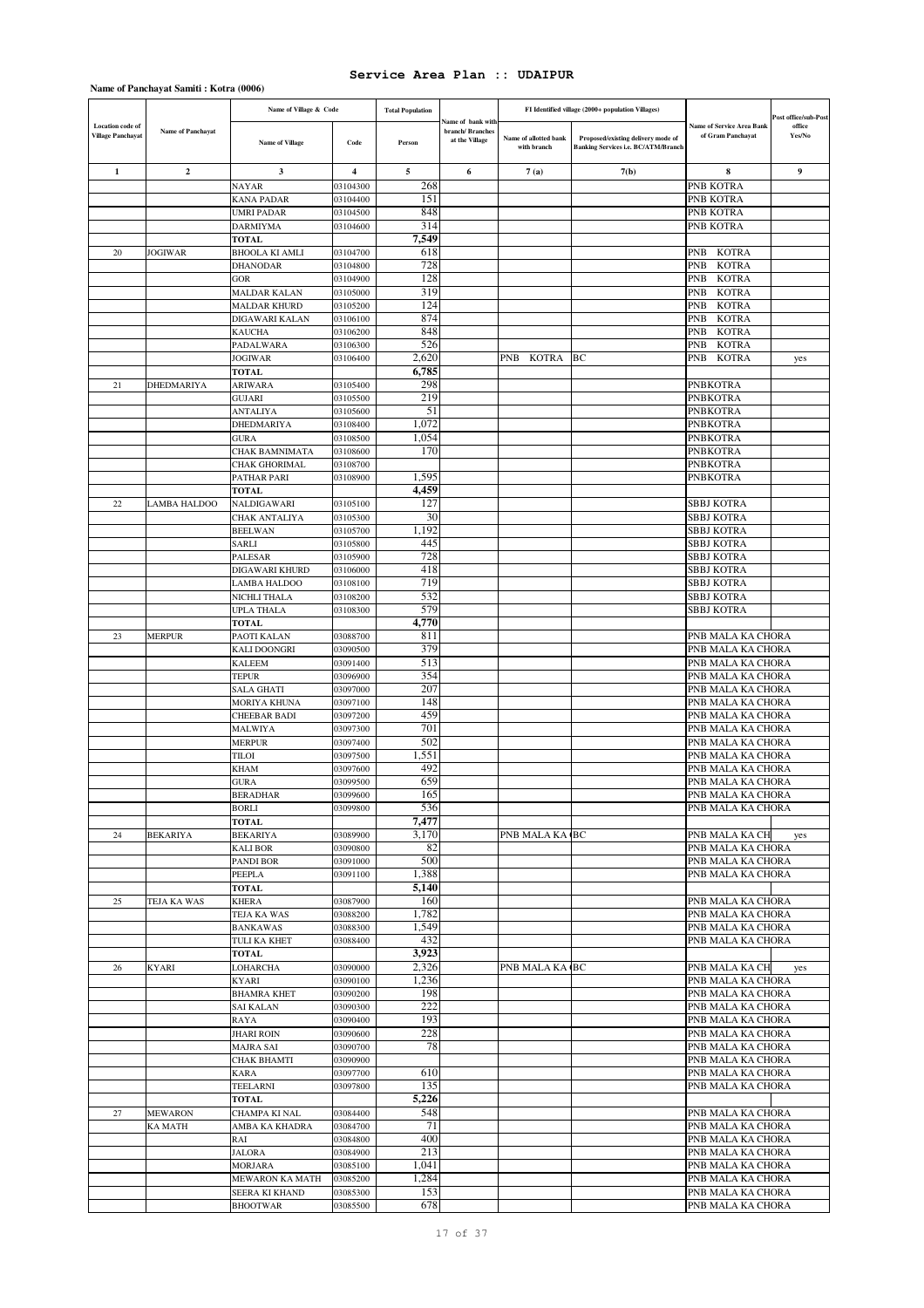|                                                     |                          | Name of Village & Code            |                      | <b>Total Population</b> |                                                                |                                      | FI Identified village (2000+ population Villages)                         |                                                       | Post office/sub-Post |
|-----------------------------------------------------|--------------------------|-----------------------------------|----------------------|-------------------------|----------------------------------------------------------------|--------------------------------------|---------------------------------------------------------------------------|-------------------------------------------------------|----------------------|
| <b>Location</b> code of<br><b>Village Panchayat</b> | <b>Name of Panchayat</b> | <b>Name of Village</b>            | Code                 | Person                  | <b>Name of bank with</b><br>branch/ Branches<br>at the Village | Name of allotted bank<br>with branch | Proposed/existing delivery mode of<br>Banking Services i.e. BC/ATM/Branch | <b>Name of Service Area Bank</b><br>of Gram Panchayat | office<br>Yes/No     |
| 1                                                   | $\mathbf{2}$             | 3                                 | 4                    | 5                       | 6                                                              | 7(a)                                 | 7(b)                                                                      | 8                                                     | 9                    |
|                                                     |                          | <b>BANIYA WER</b>                 | 03087600             | 85                      |                                                                |                                      |                                                                           | PNB MALA KA CHORA                                     |                      |
|                                                     |                          | <b>TOTAL</b>                      |                      | 4,473                   |                                                                |                                      |                                                                           |                                                       |                      |
| 28                                                  | DANG                     | <b>BOSI</b>                       | 03085400             | 164                     |                                                                |                                      |                                                                           | PNB MALA KA CHORA                                     |                      |
|                                                     |                          | <b>JAR KA KHADRA</b>              | 03087100             | 178<br>47               |                                                                |                                      |                                                                           | PNB MALA KA CHORA                                     |                      |
|                                                     |                          | <b>BILIYA</b><br>DANG             | 03087200<br>03087300 | 263                     |                                                                |                                      |                                                                           | PNB MALA KA CHORA<br>PNB MALA KA CHORA                |                      |
|                                                     |                          | HERAL KHURD                       | 03087400             | 126                     |                                                                |                                      |                                                                           | PNB MALA KA CHORA                                     |                      |
|                                                     |                          | HERAL KALAN                       | 03087500             | 165                     |                                                                |                                      |                                                                           | PNB MALA KA CHORA                                     |                      |
|                                                     |                          | CHANA KI UMAR                     | 03087700             | 305                     |                                                                |                                      |                                                                           | PNB MALA KA CHORA                                     |                      |
|                                                     |                          | <b>BERAN</b>                      | 03087800             | 968                     |                                                                |                                      |                                                                           | PNB MALA KA CHORA                                     |                      |
|                                                     |                          | KHILA                             | 03088000             | 634                     |                                                                |                                      |                                                                           | PNB MALA KA CHORA                                     |                      |
|                                                     |                          | TARAWALA                          | 03088100             | 495                     |                                                                |                                      |                                                                           | PNB MALA KA CHORA                                     |                      |
|                                                     |                          | TEEBARNI KA KHET                  | 03088500             | 201                     |                                                                |                                      |                                                                           | PNB MALA KA CHORA                                     |                      |
|                                                     |                          | <b>TOTAL</b>                      |                      | 3,546<br>309            |                                                                |                                      |                                                                           |                                                       |                      |
| 29                                                  | MALWA KA CHORA           | SIVARIYON KA CHORA<br>KODALIYA    | 03084500<br>03084600 | 139                     |                                                                |                                      |                                                                           | PNB MALA KA CHORA<br>PNB MALA KA CHORA                |                      |
|                                                     |                          | PEEPALDARI                        | 03085000             | 52                      |                                                                |                                      |                                                                           | PNB MALA KA CHORA                                     |                      |
|                                                     |                          | <b>SALRIYA</b>                    | 03085600             | 594                     |                                                                |                                      |                                                                           | PNB MALA KA CHORA                                     |                      |
|                                                     |                          | CHAK PEEPLI KHUNA                 | 03086700             | 36                      |                                                                |                                      |                                                                           | PNB MALA KA CHORA                                     |                      |
|                                                     |                          | <b>BHAR KUNDA</b>                 | 03086800             | 113                     |                                                                |                                      |                                                                           | PNB MALA KA CHORA                                     |                      |
|                                                     |                          | <b>UPARCAWAS</b>                  | 03086900             | 707                     |                                                                |                                      |                                                                           | PNB MALA KA CHORA                                     |                      |
|                                                     |                          | <b>MALWA KA CHORA</b>             | 03087000             | 1,435                   | PNB MALWA KA CHORA                                             |                                      |                                                                           | PNB MALA KA CH                                        | yes                  |
|                                                     |                          | <b>HEMLA THALA</b>                | 03088600             | 1,072                   |                                                                |                                      |                                                                           | PNB MALA KA CHORA                                     |                      |
|                                                     |                          | <b>GHANI KA KHET</b>              | 03088800             | 178                     |                                                                |                                      |                                                                           | PNB MALA KA CHORA                                     |                      |
|                                                     |                          | <b>SILPIYA</b><br>PANIYALI        | 03088900<br>03089300 | 127<br>80               |                                                                |                                      |                                                                           | PNB MALA KA CHORA<br>PNB MALA KA CHORA                |                      |
|                                                     |                          | CHAK PEEPALMAL                    | 03091600             | 69                      |                                                                |                                      |                                                                           | PNB MALA KA CHORA                                     |                      |
|                                                     |                          | <b>TOTAL</b>                      |                      | 4,911                   |                                                                |                                      |                                                                           |                                                       |                      |
| 30                                                  | UKHALIYAT                | PEEPLI KHERA                      | 03085700             | 408                     |                                                                |                                      |                                                                           | PNB MALA KA CHORA                                     |                      |
|                                                     |                          | SAMEL                             | 03085800             | 199                     |                                                                |                                      |                                                                           | PNB MALA KA CHORA                                     |                      |
|                                                     |                          | <b>BAGUNI</b>                     | 03085900             | 142                     |                                                                |                                      |                                                                           | PNB MALA KA CHORA                                     |                      |
|                                                     |                          | <b>GADLIYA</b>                    | 03086000             | 241                     |                                                                |                                      |                                                                           | PNB MALA KA CHORA                                     |                      |
|                                                     |                          | <b>CHAMBUA</b>                    | 03086100             | 490                     |                                                                |                                      |                                                                           | PNB MALA KA CHORA                                     |                      |
|                                                     |                          | THAMLA BERI                       | 03086200             | 484                     |                                                                |                                      |                                                                           | PNB MALA KA CHORA                                     |                      |
|                                                     |                          | UKHALIYAT<br><b>AKYAWAR</b>       | 03086300<br>03086400 | 597<br>146              |                                                                |                                      |                                                                           | PNB MALA KA CHORA<br>PNB MALA KA CHORA                |                      |
|                                                     |                          | <b>BHAREL</b>                     | 03086500             | 416                     |                                                                |                                      |                                                                           | PNB MALA KA CHORA                                     |                      |
|                                                     |                          | RANESHJI                          | 03086600             | 721                     |                                                                |                                      |                                                                           | PNB MALA KA CHORA                                     |                      |
|                                                     |                          | KHOKHARIYA KI NAL                 | 03089000             | 359                     |                                                                |                                      |                                                                           | PNB MALA KA CHORA                                     |                      |
|                                                     |                          | <b>CHILARWA</b>                   | 03089100             | 208                     |                                                                |                                      |                                                                           | PNB MALA KA CHORA                                     |                      |
|                                                     |                          | <b>BOOJARI</b>                    | 03098700             | 23                      |                                                                |                                      |                                                                           | PNB MALA KA CHORA                                     |                      |
|                                                     |                          | <b>TOTAL</b>                      |                      | 4,434                   |                                                                |                                      |                                                                           |                                                       |                      |
| 31                                                  | GOGROOD                  | PALCHHA                           | 03089400             | 870                     |                                                                |                                      |                                                                           | PNB MALA KA CHORA                                     |                      |
|                                                     |                          | BHAMARIYA                         | 03089500<br>03089600 | 93<br>289               |                                                                |                                      |                                                                           | PNB MALA KA CHORA                                     |                      |
|                                                     |                          | KANA KA BAR<br><b>GHATA</b>       | 03089700             | 1.623                   |                                                                |                                      |                                                                           | PNB MALA KA CHORA<br>PNB MALA KA CHORA                |                      |
|                                                     |                          | GOGROOD                           | 03089800             | 2,231                   |                                                                | PNB MALA KA BC                       |                                                                           | PNB MALA KA CH                                        | yes                  |
|                                                     |                          | SAMARMAL                          | 03091200             | 395                     |                                                                |                                      |                                                                           | PNB MALA KA CHORA                                     |                      |
|                                                     |                          | PAOTI KHURD                       | 03091300             | 423                     |                                                                |                                      |                                                                           | PNB MALA KA CHORA                                     |                      |
|                                                     |                          | PEEPALMAL                         | 03091500             | 756                     |                                                                |                                      |                                                                           | PNB MALA KA CHORA                                     |                      |
|                                                     |                          | <b>JHALRA</b>                     | 03091700             | 328                     |                                                                |                                      |                                                                           | PNB MALA KA CHORA                                     |                      |
|                                                     |                          | <b>TOTAL</b>                      |                      | 7,008                   |                                                                |                                      |                                                                           |                                                       |                      |
| 32                                                  | PARAWALI KALAN           | <b>CHOOLI</b>                     | 03091800             | 158<br>284              |                                                                |                                      |                                                                           | <b>SBI GOGUNDA</b>                                    |                      |
|                                                     |                          | PANDLON KA CHORA<br>PALAYA PEEPLA | 03092000<br>03092200 | 282                     |                                                                |                                      |                                                                           | <b>SBI GOGUNDA</b><br><b>SBI GOGUNDA</b>              |                      |
|                                                     |                          | PATIYA                            | 03092300             | 266                     |                                                                |                                      |                                                                           | SBI GOGUNDA                                           |                      |
|                                                     |                          | AMBAWA                            | 03092400             | 728                     |                                                                |                                      |                                                                           | <b>SBI GOGUNDA</b>                                    |                      |
|                                                     |                          | <b>NAYAWAS</b>                    | 03092500             | 287                     |                                                                |                                      |                                                                           | <b>SBI GOGUNDA</b>                                    |                      |
|                                                     |                          | HATHNI                            | 03092600             | 160                     |                                                                |                                      |                                                                           | <b>SBI GOGUNDA</b>                                    |                      |
|                                                     |                          | JHANK                             | 03092700             | 290                     |                                                                |                                      |                                                                           | <b>SBI GOGUNDA</b>                                    |                      |
|                                                     |                          | SANDAR                            | 03092800             | 533                     |                                                                |                                      |                                                                           | <b>SBI GOGUNDA</b>                                    |                      |
|                                                     |                          | <b>BAYANA</b>                     | 03092900             | 353                     |                                                                |                                      |                                                                           | <b>SBI GOGUNDA</b>                                    |                      |
|                                                     |                          | MADRI<br>LUNAWATON KA WAS         | 03093000<br>03096100 | 375<br>59               |                                                                |                                      |                                                                           | <b>SBI GOGUNDA</b><br><b>SBI GOGUNDA</b>              |                      |
|                                                     |                          | DEDKIYA                           | 03096400             | 248                     |                                                                |                                      |                                                                           | <b>SBI GOGUNDA</b>                                    |                      |
|                                                     |                          | PARAWALI KALAN                    | 03096600             | 1,028                   |                                                                |                                      |                                                                           | <b>SBI GOGUNDA</b>                                    |                      |
|                                                     |                          | <b>LAMBI SEMAL</b>                | 03096700             | 388                     |                                                                |                                      |                                                                           | <b>SBI GOGUNDA</b>                                    |                      |
|                                                     |                          | <b>TOTAL</b>                      |                      | 5,439                   |                                                                |                                      |                                                                           |                                                       |                      |
| 33                                                  | PARAWALI KHURD           | THAL                              | 03089200             | 476                     |                                                                |                                      |                                                                           | <b>SBI GOGUNDA</b>                                    |                      |
|                                                     |                          | KUNTI KA LEWA                     | 03091900             | 376                     |                                                                |                                      |                                                                           | <b>SBI GOGUNDA</b>                                    |                      |
|                                                     |                          | PADMAORI                          | 03092100             | 263                     |                                                                |                                      |                                                                           | <b>SBI GOGUNDA</b>                                    |                      |
|                                                     |                          | THAPIYA KALAN                     | 03093100             | 124                     |                                                                |                                      |                                                                           | <b>SBI GOGUNDA</b>                                    |                      |
|                                                     |                          | THAPIYA KHURD                     | 03093200             | 74<br>72                |                                                                |                                      |                                                                           | <b>SBI GOGUNDA</b>                                    |                      |
|                                                     |                          | <b>SURAJWARA</b><br>MUNDAWALI     | 03093600<br>03095900 | 402                     |                                                                |                                      |                                                                           | <b>SBI GOGUNDA</b><br><b>SBI GOGUNDA</b>              |                      |
|                                                     |                          | PARAWALI KHURD                    | 03096200             | 924                     |                                                                |                                      |                                                                           | <b>SBI GOGUNDA</b>                                    |                      |
|                                                     |                          | MAHULA                            | 03096300             | 211                     |                                                                |                                      |                                                                           | <b>SBI GOGUNDA</b>                                    |                      |
|                                                     |                          | LORO KA WAS                       | 03096500             | 328                     |                                                                |                                      |                                                                           | <b>SBI GOGUNDA</b>                                    |                      |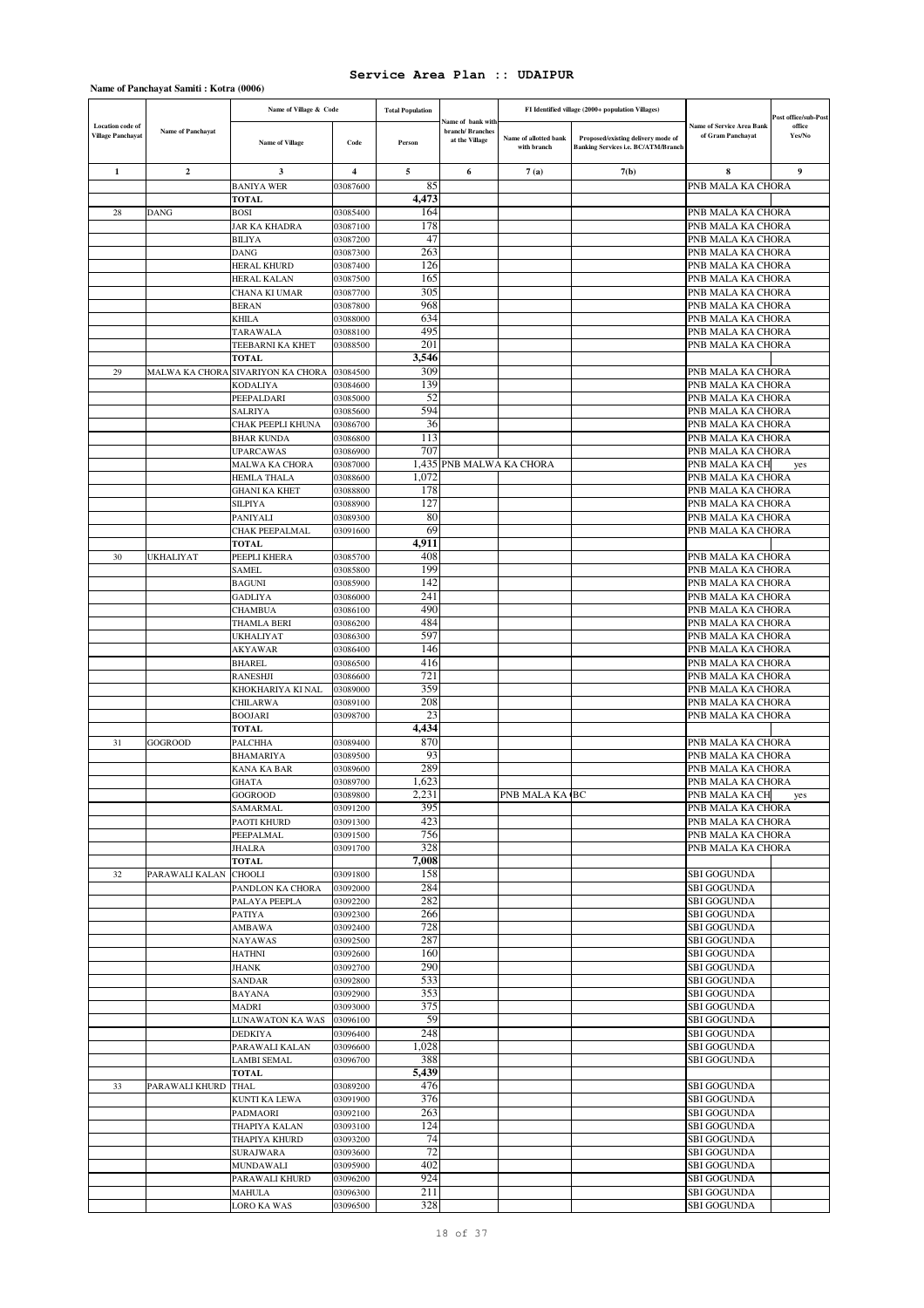|                                                     | Name of Panchayat Samiti: Kotra (0006) |                            |                         |                         |                                                         |                                      |                                                                                  |                                                       |                      |
|-----------------------------------------------------|----------------------------------------|----------------------------|-------------------------|-------------------------|---------------------------------------------------------|--------------------------------------|----------------------------------------------------------------------------------|-------------------------------------------------------|----------------------|
|                                                     |                                        | Name of Village & Code     |                         | <b>Total Population</b> |                                                         |                                      | FI Identified village (2000+ population Villages)                                |                                                       | Post office/sub-Post |
| <b>Location</b> code of<br><b>Village Panchayat</b> | <b>Name of Panchayat</b>               | <b>Name of Village</b>     | Code                    | Person                  | Name of bank with<br>branch/ Branches<br>at the Village | Name of allotted bank<br>with branch | Proposed/existing delivery mode of<br><b>Banking Services i.e. BC/ATM/Branch</b> | <b>Name of Service Area Bank</b><br>of Gram Panchayat | office<br>Yes/No     |
| $\mathbf{1}$                                        | $\overline{2}$                         | $\mathbf{3}$               | $\overline{\mathbf{4}}$ | 5                       | 6                                                       | 7(a)                                 | 7(b)                                                                             | 8                                                     | $\boldsymbol{9}$     |
|                                                     |                                        | AMBA                       | 03096800                | 377                     |                                                         |                                      |                                                                                  | <b>SBI GOGUNDA</b>                                    |                      |
|                                                     |                                        | <b>TOTAL</b>               |                         | 3,627                   |                                                         |                                      |                                                                                  |                                                       |                      |
| 34                                                  | WAS                                    | <b>MATASULA</b>            | 03093300                | 299                     |                                                         |                                      |                                                                                  | <b>SBI GOGUNDA</b>                                    |                      |
|                                                     |                                        | <b>KELTHARA</b>            | 03093500                | 865                     |                                                         |                                      |                                                                                  | <b>SBI GOGUNDA</b>                                    |                      |
|                                                     |                                        | <b>NARSINGHPURA</b>        | 03094200                | 840                     |                                                         |                                      |                                                                                  | <b>SBI GOGUNDA</b>                                    |                      |
|                                                     |                                        | WAS                        | 03095300                | 784                     |                                                         |                                      |                                                                                  | <b>SBI GOGUNDA</b>                                    |                      |
|                                                     |                                        | <b>TOTAL</b>               |                         | 2,788                   |                                                         |                                      |                                                                                  |                                                       |                      |
| 35                                                  | <b>MADRA</b>                           | PEEPLI KHERA               | 03093400                | 126                     |                                                         |                                      |                                                                                  | <b>SBI GOGUNDA</b>                                    |                      |
|                                                     |                                        | <b>KHERA</b>               | 03095400                | 434                     |                                                         |                                      |                                                                                  | <b>SBI GOGUNDA</b>                                    |                      |
|                                                     |                                        | BILRIYA                    | 03095500                | 353                     |                                                         |                                      |                                                                                  | <b>SBI GOGUNDA</b>                                    |                      |
|                                                     |                                        | MADRA                      | 03095600                | 743                     |                                                         |                                      |                                                                                  | <b>SBI GOGUNDA</b>                                    |                      |
|                                                     |                                        | MALAWARI                   | 03095700                | 459                     |                                                         |                                      |                                                                                  | <b>SBI GOGUNDA</b>                                    |                      |
|                                                     |                                        | <b>KUKARA KHERA</b>        | 03095800                | 973                     |                                                         |                                      |                                                                                  | <b>SBI GOGUNDA</b>                                    |                      |
|                                                     |                                        | CHUNDAWATON KA KH 03096000 |                         | 204                     |                                                         |                                      |                                                                                  | <b>SBI GOGUNDA</b>                                    |                      |
|                                                     |                                        | <b>TOTAL</b>               |                         | 3,292                   |                                                         |                                      |                                                                                  |                                                       |                      |
| 36                                                  | <b>SAMEEJA</b>                         | AMRI                       | 03093700                | 364                     |                                                         |                                      |                                                                                  | <b>SBI GOGUNDA</b>                                    |                      |
|                                                     |                                        | <b>TEPRON KI BOR</b>       | 03093800                | 189                     |                                                         |                                      |                                                                                  | <b>SBI GOGUNDA</b>                                    |                      |
|                                                     |                                        | <b>DHABRA</b>              | 03093900                | 77                      |                                                         |                                      |                                                                                  | <b>SBI GOGUNDA</b>                                    |                      |
|                                                     |                                        | DHOYA                      | 03094000                | 312                     |                                                         |                                      |                                                                                  | <b>SBI GOGUNDA</b>                                    |                      |
|                                                     |                                        | <b>ADOOJI KA WAS</b>       | 03094100                | 204                     |                                                         |                                      |                                                                                  | <b>SBI GOGUNDA</b>                                    |                      |
|                                                     |                                        | <b>INDRA KA KHERA</b>      | 03094300                | 155                     |                                                         |                                      |                                                                                  | <b>SBI GOGUNDA</b>                                    |                      |
|                                                     |                                        | <b>JELAI KALAN</b>         | 03094400                | 165                     |                                                         |                                      |                                                                                  | <b>SBI GOGUNDA</b>                                    |                      |
|                                                     |                                        | <b>GARDA</b>               | 03094500                | 191                     |                                                         |                                      |                                                                                  | <b>SBI GOGUNDA</b>                                    |                      |
|                                                     |                                        | <b>JELAI KHURD</b>         | 03094600                | 89                      |                                                         |                                      |                                                                                  | <b>SBI GOGUNDA</b>                                    |                      |
|                                                     |                                        | <b>GADARIYAWAS</b>         | 03094700                | 170                     |                                                         |                                      |                                                                                  | <b>SBI GOGUNDA</b>                                    |                      |
|                                                     |                                        | SAMEEJA                    | 03094800                | 1,281                   |                                                         |                                      |                                                                                  | <b>SBI GOGUNDA</b>                                    |                      |
|                                                     |                                        | JAMBUA                     | 03094900                | 203                     |                                                         |                                      |                                                                                  | <b>SBI GOGUNDA</b>                                    |                      |
|                                                     |                                        | <b>KANTHARIYA</b>          | 03095000                | 398                     |                                                         |                                      |                                                                                  | <b>SBI GOGUNDA</b>                                    |                      |
|                                                     |                                        | <b>KHAMBIYA</b>            | 03095100                | 291                     |                                                         |                                      |                                                                                  | <b>SBI GOGUNDA</b>                                    |                      |
|                                                     |                                        | <b>VEERPURA</b>            | 03095200                | 525                     |                                                         |                                      |                                                                                  | <b>SBI GOGUNDA</b>                                    |                      |
|                                                     |                                        | <b>TOTAL</b>               |                         | 4.614                   |                                                         |                                      |                                                                                  |                                                       |                      |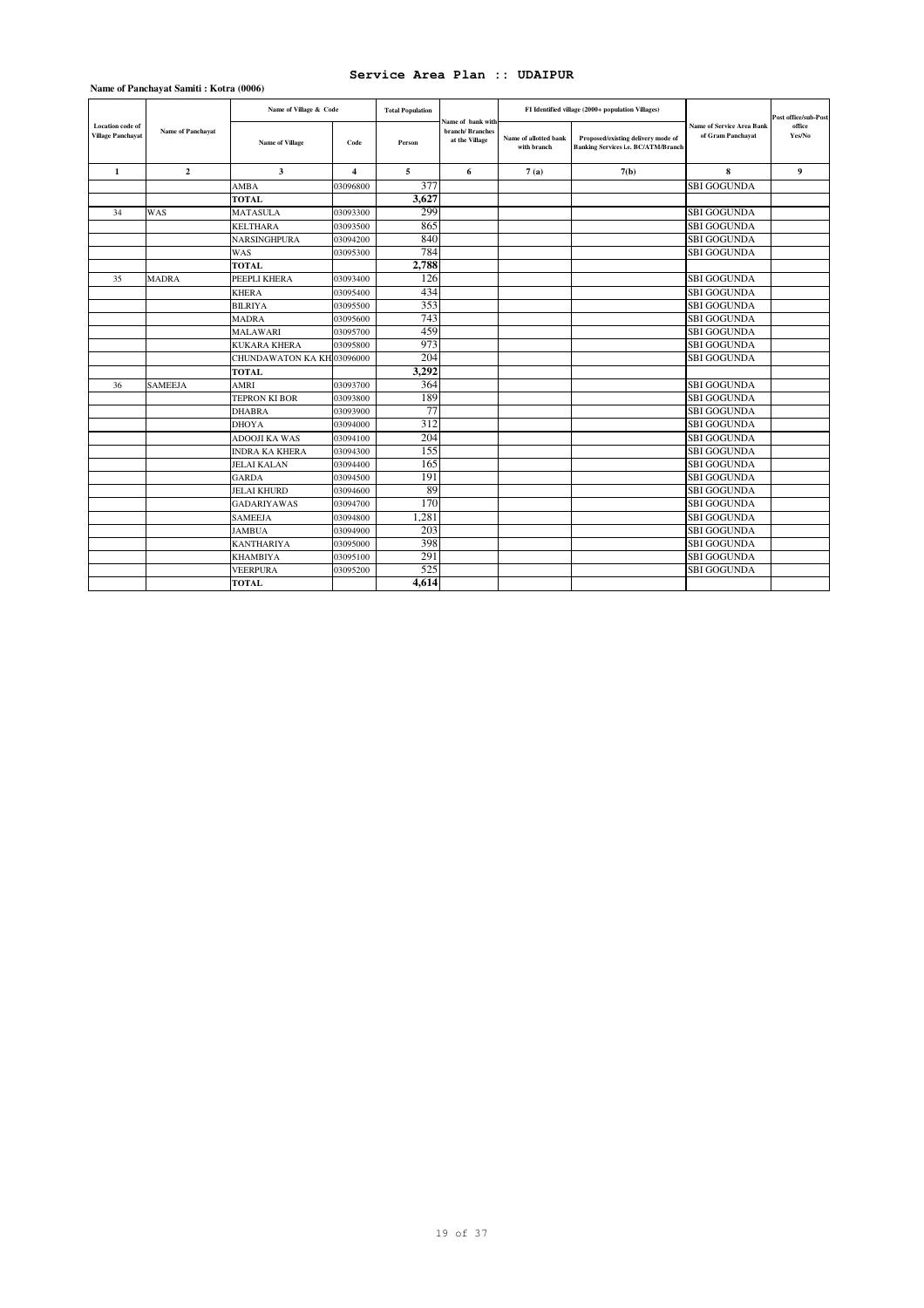L.

## **NUMBER OF VILLAGES UNDER EACH GRAM PANCHAYAT**

|                          |                          | Name of Village & Code           |                         | <b>Total Population</b> |                                         |                                      | FI Identified village (2000+ population Villages)                         |                                | Post office/sub-Post |
|--------------------------|--------------------------|----------------------------------|-------------------------|-------------------------|-----------------------------------------|--------------------------------------|---------------------------------------------------------------------------|--------------------------------|----------------------|
| Location code of         | <b>Name of Panchayat</b> |                                  |                         |                         | Name of bank with<br>branch/Branches at |                                      |                                                                           | lame of Service Area Bank      | office               |
| <b>Village Panchayat</b> |                          | <b>Name of Village</b>           | Code                    | Person                  | the Village                             | Name of allotted<br>bank with branch | Proposed/existing delivery mode of Banking<br>Services i.e. BC/ATM/Branch | of Gram Panchayat              | Yes/No               |
|                          |                          |                                  |                         |                         |                                         |                                      |                                                                           |                                |                      |
| 1                        | $\mathbf{2}$             | 3                                | $\overline{\mathbf{4}}$ | 5                       | 6                                       | 7(a)                                 | 7(b)                                                                      | 8                              | 9                    |
| 01                       | PHALASIYA                | PHALASIYA                        | 03135800                | 2.996                   | SBBJ PHALASIYA                          |                                      |                                                                           | SBBJ PHALASIA                  | yes                  |
|                          |                          | <b>BORIYA</b>                    | 03136200                | 373                     |                                         |                                      |                                                                           | SBBJ PHALASIA                  |                      |
|                          |                          | <b>BASI</b>                      | 03136300                | 439                     |                                         |                                      |                                                                           | SBBJ PHALASIA                  |                      |
|                          |                          | <b>TOTAL</b>                     |                         | 3,808                   |                                         |                                      |                                                                           |                                |                      |
| 02                       | SARA                     | NAYA KHOLA                       | 03134100                | 868                     |                                         |                                      |                                                                           | SBBJ PHALASIA                  |                      |
|                          |                          | <b>PATIYA</b>                    | 03135900                | 536                     |                                         |                                      |                                                                           | SBBJ PHALASIA                  |                      |
|                          |                          | <b>SARA</b>                      | 03136000                | 1,466                   |                                         |                                      |                                                                           | SBBJ PHALASIA                  |                      |
|                          |                          | DHARTIDEVI                       | 03136100                | 607                     |                                         |                                      |                                                                           | SBBJ PHALASIA                  |                      |
|                          |                          | <b>TOTAL</b>                     |                         | 3,477                   |                                         |                                      |                                                                           |                                |                      |
| 03                       | NICHLI SIGARI            | <b>NAGMALA</b>                   | 03136400                | 312                     |                                         |                                      |                                                                           | SBBJ PHALASIA                  |                      |
|                          |                          | NICHLI SIGARI                    | 03139400                | 2,764                   |                                         | SBBJ PHAL/BC                         |                                                                           | SBBJ PHALASIA                  | yes                  |
|                          |                          | <b>UPLI SIGARI</b>               | 03139700                | 1,528                   |                                         |                                      |                                                                           | SBBJ PHALASIA                  |                      |
|                          |                          | <b>TOTAL</b>                     |                         | 4,604                   |                                         |                                      |                                                                           |                                |                      |
| 04                       | SOM                      | SOM                              | 03139200                | 1,869                   |                                         |                                      |                                                                           | SBBJ PHALASIA                  |                      |
|                          |                          | <b>KAREL</b>                     | 03139300                | 2,151                   |                                         | <b>SBBJ PHAL/BC</b>                  |                                                                           | SBBJ PHALASIA                  | yes                  |
|                          |                          | <b>TOTAL</b>                     |                         | 4,020                   |                                         |                                      |                                                                           |                                |                      |
| 05                       | <b>GARANWAS</b>          | <b>GARANWAS</b><br><b>BHAMTI</b> | 03138800<br>03139500    | 1,968<br>1,969          |                                         |                                      |                                                                           | SBBJ PHALASIA<br>SBBJ PHALASIA |                      |
|                          |                          | <b>TOTAL</b>                     |                         | 3,937                   |                                         |                                      |                                                                           |                                |                      |
| 06                       | <b>BICHHAWARA</b>        | SHYAMPURA KALAN                  | 03133900                | 536                     |                                         |                                      |                                                                           | SBBJ PHALASIA                  |                      |
|                          |                          | SHYAMPURA KHURD                  | 03134000                | 129                     |                                         |                                      |                                                                           | SBBJ PHALASIA                  |                      |
|                          |                          | <b>BICHHAWARA</b>                | 03134200                | 3,048                   |                                         | SBBJ PHAL/BC                         |                                                                           | SBBJ PHALASIA                  | yes                  |
|                          |                          | <b>TOTAL</b>                     |                         | 3,713                   |                                         |                                      |                                                                           |                                |                      |
| 07                       | AMOD                     | <b>GODAWARA</b>                  | 03130200                | 842                     |                                         |                                      |                                                                           | MAGB KOLAYRI                   |                      |
|                          |                          | <b>SEMLA</b>                     | 03130300                | 272                     |                                         |                                      |                                                                           | MAGB KOLAYRI                   |                      |
|                          |                          | <b>THARIVERI</b>                 | 03130400                | 185                     |                                         |                                      |                                                                           | MAGB KOLAYRI                   |                      |
|                          |                          | AMOD                             | 03130500                | 1,319                   |                                         |                                      |                                                                           | MAGB KOLAYRI                   |                      |
|                          |                          | <b>TUMDAR</b>                    | 03133800                | 966                     |                                         |                                      |                                                                           | MAGB KOLAYRI                   |                      |
|                          |                          | TOTAL                            |                         | 3,584                   |                                         |                                      |                                                                           |                                |                      |
| 08                       | PEEPALBARA               | <b>KWADAR</b>                    | 03139600                | 1,231                   |                                         |                                      |                                                                           | MAGB BAGPURA                   |                      |
|                          |                          | MAKRI                            | 03140000                | 353                     |                                         |                                      |                                                                           | MAGB BAGPURA                   |                      |
|                          |                          | PHUTAGARH                        | 03140300                | 237                     |                                         |                                      |                                                                           | MAGB BAGPURA                   |                      |
|                          |                          | DAMANA                           | 03140400                | 1,033                   |                                         |                                      |                                                                           | MAGB BAGPURA                   |                      |
|                          |                          | PEEPALBARA                       | 03140500                | 1,494                   |                                         |                                      |                                                                           | MAGB BAGPURA                   |                      |
|                          |                          | <b>TOTAL</b>                     |                         | 4,348                   |                                         |                                      |                                                                           |                                |                      |
| 09                       | <b>MADLA</b>             | LEELRI                           | 03135600                | 464                     |                                         |                                      |                                                                           | SBBJ PHALASIA                  |                      |
|                          |                          | JAMUN                            | 03139800                | 1,094                   |                                         |                                      |                                                                           | SBBJ PHALASIA                  |                      |
|                          |                          | MADLA                            | 03139900                | 1,093                   |                                         |                                      |                                                                           | SBBJ PHALASIA                  |                      |
|                          |                          | <b>UMARIYA</b>                   | 03140100                | 525                     |                                         |                                      |                                                                           | SBBJ PHALASIA                  |                      |
|                          |                          | <b>BIJLI</b>                     | 03140200                | 874                     |                                         |                                      |                                                                           | SBBJ PHALASIA                  |                      |
|                          |                          | <b>TOTAL</b>                     |                         | 4,050                   |                                         |                                      |                                                                           |                                |                      |
| 10                       | <b>MADRI</b>             | MADRI                            | 03134400                | 3,143                   |                                         | MAGB BAG BC                          |                                                                           | MAGB BAGPURA                   | yes                  |
|                          |                          | RANJEETPURA                      | 03134700                | 22                      |                                         |                                      |                                                                           | MAGB BAGPURA                   |                      |
|                          |                          | <b>BALVI BAROLIYA</b>            | 03135500                | 1,508                   |                                         |                                      |                                                                           | <b>MAGB BAGPURA</b>            |                      |
| 11                       | <b>KHATIKAMDI</b>        | <b>TOTAL</b><br><b>BARLIPARA</b> | 03134600                | 4,872                   |                                         |                                      |                                                                           | MAGB BAGPURA                   |                      |
|                          |                          | DEWANPARA                        | 03134800                | 560<br>206              |                                         |                                      |                                                                           | MAGB BAGPURA                   |                      |
|                          |                          | SARADEET                         | 03134900                | 1,096                   |                                         |                                      |                                                                           | MAGB BAGPURA                   |                      |
|                          |                          | <b>BERANPARA</b>                 | 03135300                | 1,810                   |                                         |                                      |                                                                           | <b>MAGB BAGPURA</b>            |                      |
|                          |                          | KHATIKAMDI                       | 03135400                | 1,180                   |                                         |                                      |                                                                           | <b>MAGB BAGPURA</b>            |                      |
|                          |                          | <b>TOTAL</b>                     |                         | 4,852                   |                                         |                                      |                                                                           |                                |                      |
| 12                       | <b>BAGPURA</b>           | MASEENGPURA                      | 03129500                | 403                     |                                         |                                      |                                                                           | <b>MAGB BAGPURA</b>            |                      |
|                          |                          | <b>BAGPURA</b>                   | 03129600                |                         | 2,434 MAGB BAGHPURA                     |                                      | BC                                                                        | <b>MAGB BAGPURA</b>            | yes                  |
|                          |                          | <b>TOTAL</b>                     |                         | 2,837                   |                                         |                                      |                                                                           |                                |                      |
| 13                       | <b>GORAN</b>             | <b>CHOKRI</b>                    | 03129200                | 197                     |                                         |                                      |                                                                           | MAGB JHADOL                    |                      |
|                          |                          | <b>DHAMNI</b>                    | 03129300                | 257                     |                                         |                                      |                                                                           | <b>MAGB JHADOL</b>             |                      |
|                          |                          | <b>MANAS</b>                     | 03129400                | 1,594                   |                                         |                                      |                                                                           | MAGB JHADOL                    |                      |
|                          |                          | <b>GORAN</b>                     | 03134500                | 1,785                   |                                         |                                      |                                                                           | MAGB JHADOL                    |                      |
|                          |                          | <b>TOTAL</b>                     |                         | 3,833                   |                                         |                                      |                                                                           |                                |                      |
| 14                       | <b>JEKRA</b>             | <b>SERA</b>                      | 03128800                | 1,570                   |                                         |                                      |                                                                           | <b>MAGB BAGPURA</b>            |                      |
|                          |                          | <b>OWRA</b>                      | 03129000                | 666                     |                                         |                                      |                                                                           | <b>MAGB BAGPURA</b>            |                      |
|                          |                          | <b>JEKRA</b>                     | 03129100                | 994                     |                                         |                                      |                                                                           | <b>MAGB BAGPURA</b>            |                      |
|                          |                          | <b>ROP</b>                       | 03135000                | 383                     |                                         |                                      |                                                                           | <b>MAGB BAGPURA</b>            |                      |
|                          |                          | <b>REECHHAWAR</b>                | 03135100                | 1,431                   |                                         |                                      |                                                                           | <b>MAGB BAGPURA</b>            |                      |
|                          |                          | <b>NENBARA</b>                   | 03135200                | 1,978                   |                                         |                                      |                                                                           | <b>MAGB BAGPURA</b>            |                      |
|                          |                          | <b>TOTAL</b>                     |                         | 7,022                   |                                         |                                      |                                                                           |                                |                      |
| 15                       | MAKRADEO                 | BARI                             | 03127600                | 428                     |                                         |                                      |                                                                           | <b>SBBJ JHADOL</b>             |                      |
|                          |                          | PALIYA KHERA                     | 03127700                | 644                     |                                         |                                      |                                                                           | SBBJ JHADOL                    |                      |
|                          |                          | IDMAL                            | 03127800                | 469                     |                                         |                                      |                                                                           | <b>SBBJ JHADOL</b>             |                      |
|                          |                          | SALDARI                          | 03127900                | 633                     |                                         |                                      |                                                                           | SBBJ JHADOL                    |                      |
|                          |                          | SELANA                           | 03128000                | 1,615                   |                                         |                                      |                                                                           | SBBJ JHADOL                    |                      |
|                          |                          | MAKRADEO<br><b>BUJHA</b>         | 03128400<br>03128500    | 1,868<br>285            |                                         |                                      |                                                                           | SBBJ JHADOL<br>SBBJ JHADOL     |                      |
|                          |                          |                                  |                         | 711                     |                                         |                                      |                                                                           | SBBJ JHADOL                    |                      |
|                          |                          | PALAWARA<br><b>CHAUKI</b>        | 03128600<br>03128700    | 98                      |                                         |                                      |                                                                           | SBBJ JHADOL                    |                      |
|                          |                          | <b>TEENDOR</b>                   | 03128900                | 290                     |                                         |                                      |                                                                           | <b>SBBJ JHADOL</b>             |                      |
|                          |                          | <b>TOTAL</b>                     |                         | 7,041                   |                                         |                                      |                                                                           |                                |                      |
| 16                       | <b>DEWAS</b>             | DHADHAWALI                       | 03115800                | 1,495                   |                                         |                                      |                                                                           | <b>MAGB JHADOL</b>             |                      |
|                          |                          | <b>AKODARA</b>                   | 03115900                | 293                     |                                         |                                      |                                                                           | MAGB JHADOL                    |                      |
|                          |                          | <b>NANDBEL</b>                   | 03116000                | 807                     |                                         |                                      |                                                                           | MAGB JHADOL                    |                      |
|                          |                          | <b>DEWAS</b>                     | 03116100                | 1,236                   |                                         |                                      |                                                                           | <b>MAGB JHADOL</b>             |                      |
|                          |                          | MUNDAWALI                        | 03116200                | 592                     |                                         |                                      |                                                                           | MAGB JHADOL                    |                      |
|                          |                          | <b>TOTAL</b>                     |                         | 4,423                   |                                         |                                      |                                                                           |                                |                      |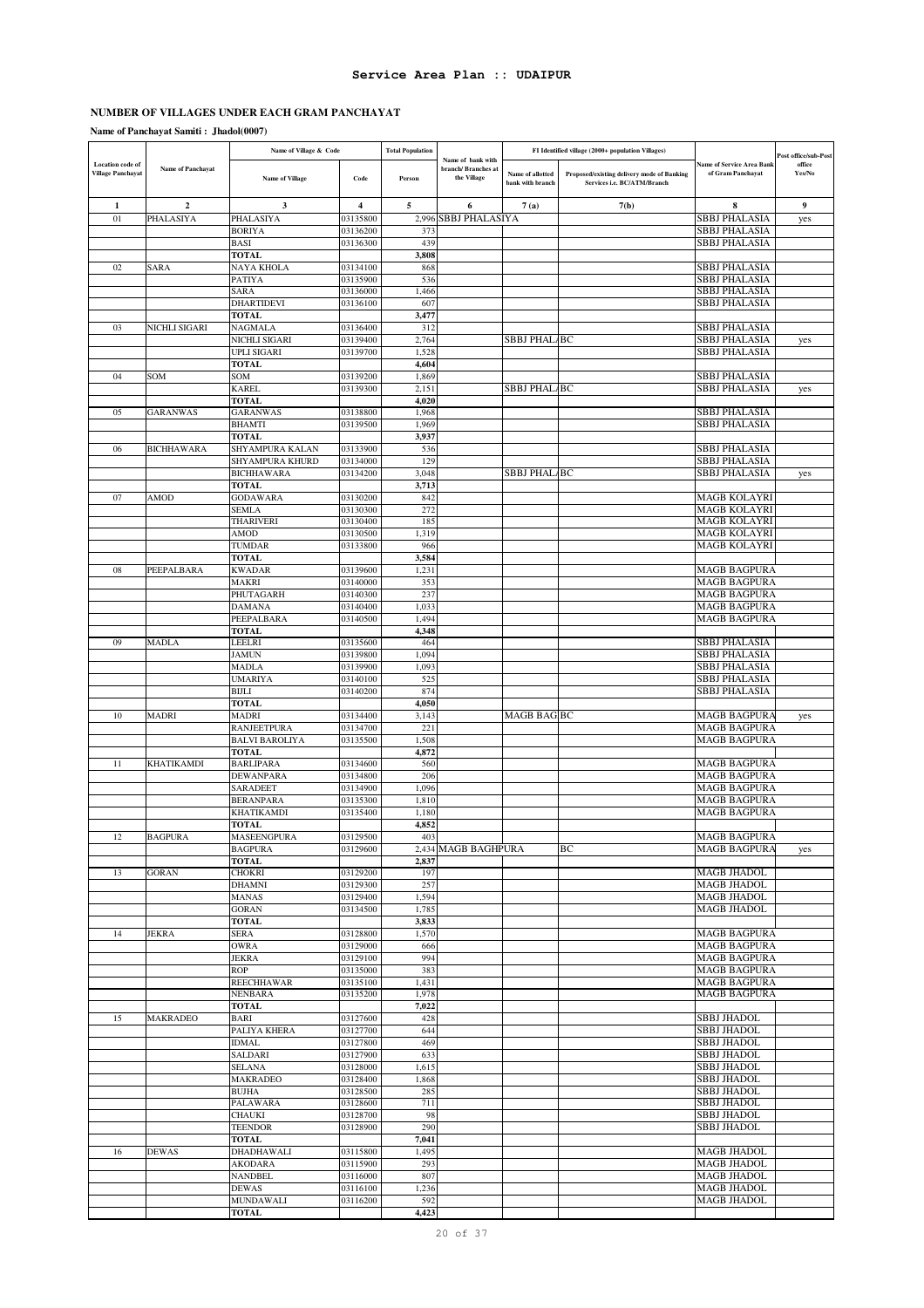|                                                     |                          | Name of Village & Code                |                         | <b>Total Population</b> |                                                        |                                      | FI Identified village (2000+ population Villages)                         |                                                       | Post office/sub-Post |
|-----------------------------------------------------|--------------------------|---------------------------------------|-------------------------|-------------------------|--------------------------------------------------------|--------------------------------------|---------------------------------------------------------------------------|-------------------------------------------------------|----------------------|
| <b>Location</b> code of<br><b>Village Panchayat</b> | Name of Panchayat        | <b>Name of Village</b>                | Code                    | Person                  | Name of bank with<br>branch/Branches at<br>the Village | Name of allotted<br>bank with branch | Proposed/existing delivery mode of Banking<br>Services i.e. BC/ATM/Branch | <b>Name of Service Area Bank</b><br>of Gram Panchayat | office<br>Yes/No     |
| $\mathbf{1}$                                        | $\overline{2}$           | 3                                     | $\overline{\mathbf{4}}$ | 5                       | 6                                                      | 7(a)                                 | 7(b)                                                                      | 8                                                     | $\boldsymbol{9}$     |
| 17                                                  | <b>CHANDWAS</b>          | <b>DEOLA</b>                          | 03116300                | 17                      |                                                        |                                      |                                                                           | <b>MAGB JHADOL</b>                                    |                      |
|                                                     |                          | TALAI                                 | 03116400                | 1,200                   |                                                        |                                      |                                                                           | <b>MAGB JHADOL</b>                                    |                      |
|                                                     |                          | <b>GADARIYAWAS</b><br><b>CHANDWAS</b> | 03116500<br>03116600    | 136<br>834              |                                                        |                                      |                                                                           | <b>MAGB JHADOL</b><br><b>MAGB JHADOL</b>              |                      |
|                                                     |                          | MALPUR                                | 03116700                | 550                     |                                                        |                                      |                                                                           | <b>MAGB JHADOL</b>                                    |                      |
|                                                     |                          | CHECHLAYA                             | 03120900                | 679                     |                                                        |                                      |                                                                           | <b>MAGB JHADOL</b>                                    |                      |
|                                                     |                          | TOTAL                                 |                         | 3,416                   |                                                        |                                      |                                                                           |                                                       |                      |
| 18                                                  | KHAKHAR                  | NAYA GAON                             | 03126400                | 718                     |                                                        |                                      |                                                                           | PNB JHADOL                                            |                      |
|                                                     |                          | <b>VANPURA</b>                        | 03126500                | 277                     |                                                        |                                      |                                                                           | PNB JHADOL                                            |                      |
|                                                     |                          | KHAKHAR<br><b>TOTAL</b>               | 03126900                | 2,530<br>3,525          |                                                        | PNB JHADO BC                         |                                                                           | PNB JHADOL                                            | yes                  |
| 19                                                  | <b>BADRANA</b>           | MOHAMMAD PHALASIYA                    | 03116800                | 2,349                   |                                                        | PNB JHADO BC                         |                                                                           | PNB JHADOL                                            | yes                  |
|                                                     |                          | <b>BADRANA</b>                        | 03120300                | 1,122                   |                                                        |                                      |                                                                           | <b>PNB JHADOL</b>                                     |                      |
|                                                     |                          | <b>TOTAL</b>                          |                         | 3,471                   |                                                        |                                      |                                                                           |                                                       |                      |
| $20\,$                                              | <b>GOGLA</b>             | AMARPURA                              | 03120200                | 846                     |                                                        |                                      |                                                                           | SBBJ JHADOL                                           |                      |
|                                                     |                          | GOGLA<br>LAKHA GURHA                  | 03122400<br>03122500    | 1,512<br>592            |                                                        |                                      |                                                                           | <b>SBBJ JHADOL</b><br><b>SBBJ JHADOL</b>              |                      |
|                                                     |                          | <b>TOTAL</b>                          |                         | 2,950                   |                                                        |                                      |                                                                           |                                                       |                      |
| 21                                                  | <b>MAGWAS</b>            | DHEEKLIYA                             | 03126600                | 695                     |                                                        |                                      |                                                                           | PNB JHADOL                                            |                      |
|                                                     |                          | DAMANA                                | 03126700                | 1,730                   |                                                        |                                      |                                                                           | PNB JHADOL                                            |                      |
|                                                     |                          | MAGWAS                                | 03126800                | 1,959                   |                                                        |                                      |                                                                           | PNB JHADOL                                            |                      |
|                                                     |                          | <b>TOTAL</b>                          |                         | 4,384                   |                                                        |                                      |                                                                           |                                                       |                      |
| 22                                                  | JHADOL                   | <b>BELNIYA</b><br><b>JHADOL</b>       | 03121500<br>03121600    | 4,753<br>6,547          | SBBJ/PNB/MAGB JHOADO BC                                | PNB JHADO BC                         |                                                                           | PNB JHADOL<br>PNB JHADOL                              | yes                  |
|                                                     |                          | <b>BEERA</b>                          | 03127300                | 428                     |                                                        |                                      |                                                                           | PNB JHADOL                                            | yes                  |
|                                                     |                          | <b>SHIVPURA</b>                       | 03127400                | 609                     |                                                        |                                      |                                                                           | PNB JHADOL                                            |                      |
|                                                     |                          | JOTANA                                | 03127500                | 521                     |                                                        |                                      |                                                                           | <b>PNB JHADOL</b>                                     |                      |
|                                                     |                          | <b>TOTAL</b>                          |                         | 12,858                  |                                                        |                                      |                                                                           |                                                       |                      |
| 23                                                  | <b>GODANA</b>            | KHAKHARA KHERA                        | 03120400                | 574                     |                                                        |                                      |                                                                           | PNB JHADOL                                            |                      |
|                                                     |                          | LEELAWAS<br>AWARDA                    | 03121800<br>03121900    | 485<br>617              |                                                        |                                      |                                                                           | PNB JHADOL<br>PNB JHADOL                              |                      |
|                                                     |                          | <b>GANESHPURA</b>                     | 03122000                | 325                     |                                                        |                                      |                                                                           | PNB JHADOL                                            |                      |
|                                                     |                          | <b>GODANA</b>                         | 03122100                | 761                     |                                                        |                                      |                                                                           | PNB JHADOL                                            |                      |
|                                                     |                          | MAHADEVJI KA KAD                      | 03122200                | 353                     |                                                        |                                      |                                                                           | PNB JHADOL                                            |                      |
|                                                     |                          | NAYARAHAT                             | 03122300                | 517                     |                                                        |                                      |                                                                           | PNB JHADOL                                            |                      |
|                                                     |                          | <b>TOTAL</b>                          |                         | 3,632                   |                                                        |                                      |                                                                           |                                                       |                      |
| 24                                                  | BRAHMANON KA<br>KHERWARA | NANDELA<br>NAMLI                      | 03120500<br>03120600    | 246<br>195              |                                                        |                                      |                                                                           | PNB JHADOL<br>PNB JHADOL                              |                      |
|                                                     |                          | <b>SALUKHERA</b>                      | 03120700                | 552                     |                                                        |                                      |                                                                           | PNB JHADOL                                            |                      |
|                                                     |                          | SARNA                                 | 03120800                | 75                      |                                                        |                                      |                                                                           | PNB JHADOL                                            |                      |
|                                                     |                          | <b>BRAHMANON KA KHERW</b>             | 03121000                | 2,732                   |                                                        | PNB JHADO BC                         |                                                                           | PNB JHADOL                                            | yes                  |
|                                                     |                          | ADOL                                  | 03121300                | 1,101                   |                                                        |                                      |                                                                           | PNB JHADOL                                            |                      |
|                                                     |                          | <b>CHHATARDI</b><br>DHUDHKIYA         | 03121400<br>03121700    | 400<br>366              |                                                        |                                      |                                                                           | PNB JHADOL<br>PNB JHADOL                              |                      |
|                                                     |                          | <b>TOTAL</b>                          |                         | 5,667                   |                                                        |                                      |                                                                           |                                                       |                      |
| 25                                                  | GORANA                   | <b>GORANA</b>                         | 03121100                | 2,732                   |                                                        | <b>MAGB BAG BC</b>                   |                                                                           | <b>MAGB BAGHPUR</b>                                   | yes                  |
|                                                     |                          | <b>CHANGLA</b>                        | 03121200                | 812                     |                                                        |                                      |                                                                           | <b>MAGB BAGHPURA</b>                                  |                      |
|                                                     |                          | <b>TOTAL</b>                          |                         | 3,544                   |                                                        |                                      |                                                                           |                                                       |                      |
| 26                                                  | <b>SULTANJI KA</b>       | SULTANJI KA KHERWARA 03127000         |                         | 1,747                   |                                                        |                                      |                                                                           | PNB JHADOL                                            |                      |
|                                                     | KHERWARA                 | KOCHLA<br>KUPA CHAUKI                 | 03127100<br>03127200    | 1,587<br>13             |                                                        |                                      |                                                                           | PNB JHADOL<br>PNB JHADOL                              |                      |
|                                                     |                          | <b>BANSWARI</b>                       | 03128100                | 943                     |                                                        |                                      |                                                                           | <b>PNB JHADOI</b>                                     |                      |
|                                                     |                          | <b>TOTAL</b>                          |                         | 4,290                   |                                                        |                                      |                                                                           |                                                       |                      |
| 27                                                  | <b>LUNAWATON KA</b>      | <b>CHATARPURA</b>                     | 03128200                | 1,016                   |                                                        |                                      |                                                                           | PNB JHADOL                                            |                      |
|                                                     | KHERA                    | <b>DHEEMRI</b>                        | 03128300                | 810<br>788              |                                                        |                                      |                                                                           | PNB JHADOL<br>PNB JHADOL                              |                      |
|                                                     |                          | <b>BADAD</b><br>LUNAWATON KA KHERA    | 03129700<br>03129800    | 1,232                   |                                                        |                                      |                                                                           | PNB JHADOL                                            |                      |
|                                                     |                          | TOTAL                                 |                         | 3,846                   |                                                        |                                      |                                                                           |                                                       |                      |
| 28                                                  | <b>KANTHARIYA</b>        | <b>KANTHARIYA</b>                     | 03129900                | 2,285                   |                                                        | PNB JHADO BC                         |                                                                           | PNB JHADOL                                            | yes                  |
|                                                     |                          | ADKALIYA                              | 03130000                | 1,063                   |                                                        |                                      |                                                                           | PNB JHADOL                                            |                      |
|                                                     |                          | <b>KHARDIYA</b>                       | 03130100                | 1,366                   |                                                        |                                      |                                                                           | PNB JHADOL                                            |                      |
|                                                     |                          | NALA BADA<br>NALACHHOTA               | 03134300<br>03135700    | 850<br>483              |                                                        |                                      |                                                                           | PNB JHADOL<br>PNB JHADOL                              |                      |
|                                                     |                          | <b>TOTAL</b>                          |                         | 6,047                   |                                                        |                                      |                                                                           |                                                       |                      |
| 29                                                  | <b>KOLYARI</b>           | <b>JHAKRA</b>                         | 03130600                | 244                     |                                                        |                                      |                                                                           | <b>MAGB KOLYARI</b>                                   |                      |
|                                                     |                          | <b>DEORAWAS</b>                       | 03130700                | 422                     |                                                        |                                      |                                                                           | <b>MAGB KOLYARI</b>                                   |                      |
|                                                     |                          | <b>JALAMPURA</b>                      | 03130800                | 436                     |                                                        |                                      |                                                                           | <b>MAGB KOLYARI</b>                                   |                      |
|                                                     |                          | SEESVI<br><b>KOLYARI</b>              | 03130900<br>03131000    | 388                     | 2,569 MAGB KOLYARI                                     |                                      |                                                                           | <b>MAGB KOLYARI</b><br>MAGB KOLYARI                   |                      |
|                                                     |                          | <b>BARIMAHULI</b>                     | 03131100                | 242                     |                                                        |                                      |                                                                           | <b>MAGB KOLYARI</b>                                   | yes                  |
|                                                     |                          | <b>TOTAL</b>                          |                         | 4,301                   |                                                        |                                      |                                                                           |                                                       |                      |
| 30                                                  | JETAWARA                 | ADIWAS                                | 03124400                | 467                     |                                                        |                                      |                                                                           | <b>MAGB KOLYARI</b>                                   |                      |
|                                                     |                          | <b>JETAWARA</b>                       | 03124500                | 768                     |                                                        |                                      |                                                                           | <b>MAGB KOLYARI</b>                                   |                      |
|                                                     |                          | <b>UBAPAN</b>                         | 03124600                | 152                     |                                                        |                                      |                                                                           | <b>MAGB KOLYARI</b>                                   |                      |
|                                                     |                          | LUKRA<br>SATKA                        | 03124900<br>03125000    | 92<br>245               |                                                        |                                      |                                                                           | <b>MAGB KOLYARI</b><br><b>MAGB KOLYARI</b>            |                      |
|                                                     |                          | <b>BARBALI</b>                        | 03126100                | 673                     |                                                        |                                      |                                                                           | <b>MAGB KOLYARI</b>                                   |                      |
|                                                     |                          | LOONIYARA                             | 03126200                | 1,355                   |                                                        |                                      |                                                                           | <b>MAGB KOLYARI</b>                                   |                      |
|                                                     |                          | <b>KEERAT</b>                         | 03126300                | 258                     |                                                        |                                      |                                                                           | MAGB KOLYARI                                          |                      |
|                                                     |                          | <b>TOTAL</b>                          |                         | 4,010                   |                                                        |                                      |                                                                           |                                                       |                      |
| 31                                                  | AMIWARA                  | AMLETA                                | 03131800                | 333                     |                                                        |                                      |                                                                           | <b>MAGB KOLYARI</b>                                   |                      |
|                                                     |                          | <b>BELWA @ DARMIYA</b><br>KHAIRAD     | 03131900<br>03132000    | 89<br>285               |                                                        |                                      |                                                                           | <b>MAGB KOLYARI</b><br>MAGB KOLYARI                   |                      |
|                                                     |                          | <b>GHORI MARI</b>                     | 03132100                | 275                     |                                                        |                                      |                                                                           | MAGB KOLYARI                                          |                      |
|                                                     |                          | <b>AMIWARA</b>                        | 03132200                | 414                     |                                                        |                                      |                                                                           | <b>MAGB KOLYARI</b>                                   |                      |
|                                                     |                          | MUNDKOSIYA                            | 03132300                | 366                     |                                                        |                                      |                                                                           | <b>MAGB KOLYARI</b>                                   |                      |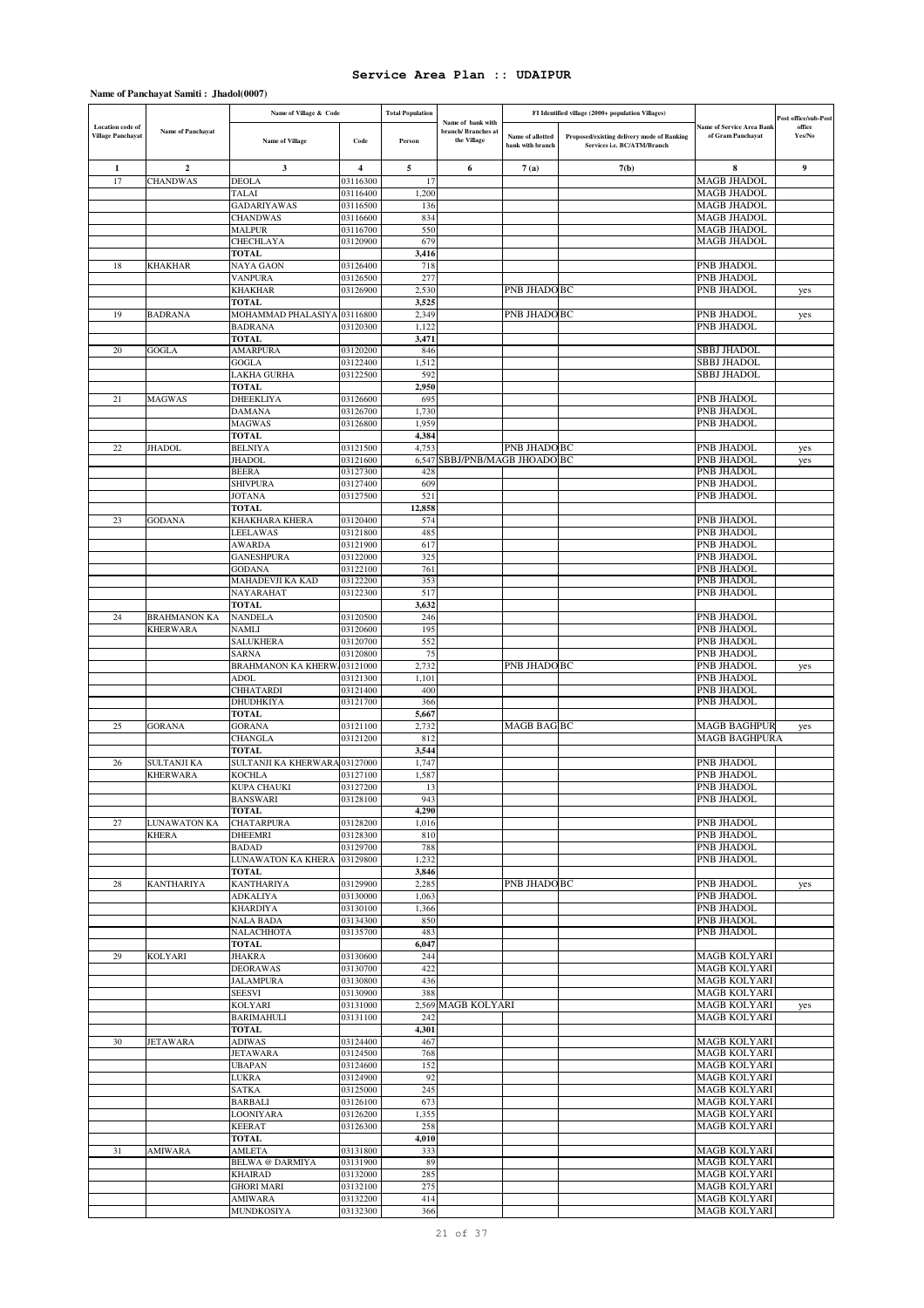|                                              |                    | Name of Village & Code                    |                      | <b>Total Population</b> |                                                        |                                      | FI Identified village (2000+ population Villages)                         |                                                       | Post office/sub-Post |
|----------------------------------------------|--------------------|-------------------------------------------|----------------------|-------------------------|--------------------------------------------------------|--------------------------------------|---------------------------------------------------------------------------|-------------------------------------------------------|----------------------|
| Location code of<br><b>Village Panchayat</b> | Name of Panchayat  | <b>Name of Village</b>                    | Code                 | Person                  | Name of bank with<br>branch/Branches at<br>the Village | Name of allotted<br>bank with branch | Proposed/existing delivery mode of Banking<br>Services i.e. BC/ATM/Branch | <b>Name of Service Area Bank</b><br>of Gram Panchayat | office<br>Yes/No     |
|                                              |                    |                                           |                      |                         |                                                        |                                      |                                                                           |                                                       |                      |
| 1                                            | $\boldsymbol{2}$   | 3<br><b>DOLRIYA</b>                       | 4<br>03132400        | 5<br>717                | 6                                                      | 7(a)                                 | 7(b)                                                                      | 8<br><b>MAGB KOLYARI</b>                              | 9                    |
|                                              |                    | <b>ADALAKAR</b>                           | 03133500             | 302                     |                                                        |                                      |                                                                           | <b>MAGB KOLYARI</b>                                   |                      |
|                                              |                    | <b>DHALA</b>                              | 03133600             | 1,206                   |                                                        |                                      |                                                                           | <b>MAGB KOLYARI</b>                                   |                      |
|                                              |                    | TURGARH                                   | 03133700             | 861                     |                                                        |                                      |                                                                           | MAGB KOLYARI                                          |                      |
| 32                                           | <b>AMALIYA</b>     | <b>TOTAL</b><br><b>AMALIYA</b>            | 03136500             | 4,848<br>3,899          |                                                        | <b>SBBJ PHAL/BC</b>                  |                                                                           | SBBJ PHALASIA                                         |                      |
| 33                                           | DAIYA              | <b>DAIYA</b>                              | 03138000             | 1,255                   |                                                        |                                      |                                                                           | PNB MANPUR                                            | yes                  |
|                                              |                    | <b>BAHIGHATIYA</b>                        | 03137900             | 1,263                   |                                                        |                                      |                                                                           | PNB MANPUR                                            |                      |
|                                              |                    | SANDAWARA                                 | 03138100             | 302                     |                                                        |                                      |                                                                           | PNB MANPUR                                            |                      |
|                                              |                    | <b>BUJHA</b><br>AMBA                      | 03138200<br>03138300 | 910<br>281              |                                                        |                                      |                                                                           | PNB MANPUR<br>PNB MANPUR                              |                      |
|                                              |                    | <b>HUNDLA</b>                             | 03138400             | 532                     |                                                        |                                      |                                                                           | PNB MANPUR                                            |                      |
|                                              |                    | <b>TINDORI</b>                            | 03138500             | 542                     |                                                        |                                      |                                                                           | PNB MANPUR                                            |                      |
|                                              |                    | <b>KAWEL</b>                              | 03138600             | 737                     |                                                        |                                      |                                                                           | PNB MANPUR                                            |                      |
|                                              |                    | MAL                                       | 03138700             | 347<br>969              |                                                        |                                      |                                                                           | PNB MANPUR                                            |                      |
|                                              |                    | SARWAN<br><b>TOTAL</b>                    | 03138900             | 7,138                   |                                                        |                                      |                                                                           | PNB MANPUR                                            |                      |
| 34                                           | AMBASA             | CHHALI BOKRA                              | 03137700             | 838                     |                                                        |                                      |                                                                           | PNB MANPUR                                            |                      |
|                                              |                    | AMBASA                                    | 03137800             | 2,573                   |                                                        | PNB MANPUBC                          |                                                                           | PNB MANPUR                                            | yes                  |
|                                              |                    | <b>TOTAL</b>                              |                      | 3,411                   |                                                        |                                      |                                                                           |                                                       |                      |
| 35                                           | DHARAWAN           | AMRA<br>DHARAWAN                          | 03137300<br>03137500 | 1,931<br>1,533          |                                                        |                                      |                                                                           | PNB MANPUR<br>PNB MANPUR                              |                      |
|                                              |                    | <b>ADAHALDOO</b>                          | 03137600             | 123                     |                                                        |                                      |                                                                           | PNB MANPUR                                            |                      |
|                                              |                    | AMBAWI                                    | 03139000             | 646                     |                                                        |                                      |                                                                           | PNB MANPUR                                            |                      |
|                                              |                    | LATHOONI                                  | 03139100             | 914                     |                                                        |                                      |                                                                           | <b>PNB MANPUR</b>                                     |                      |
| 36                                           | PANARWA            | <b>TOTAL</b><br><b>BOBRAWARA</b>          | 03133300             | 5,147<br>283            |                                                        |                                      |                                                                           | PNB MANPUR                                            |                      |
|                                              |                    | <b>KHERAD</b>                             | 03136600             | 383                     |                                                        |                                      |                                                                           | PNB MANPUR                                            |                      |
|                                              |                    | <b>MANPUR</b>                             | 03136800             |                         | <b>675 PNB MANPUR</b>                                  |                                      |                                                                           | PNB MANPUR                                            | yes                  |
|                                              |                    | <b>PARMER</b>                             | 03136900             | 305                     |                                                        |                                      |                                                                           | <b>PNB MANPUR</b><br><b>PNB MANPUR</b>                |                      |
|                                              |                    | PANARWA<br><b>KHAJURNA</b>                | 03137100<br>03137200 | 884<br>175              |                                                        |                                      |                                                                           | PNB MANPUR                                            |                      |
|                                              |                    | <b>MANDWA</b>                             | 03137400             | 446                     |                                                        |                                      |                                                                           | PNB MANPUR                                            |                      |
|                                              |                    | TOTAL                                     |                      | 3,151                   |                                                        |                                      |                                                                           |                                                       |                      |
| 37                                           | <b>AJROLI KHAS</b> | <b>BHAGORAWAS</b>                         | 03132500             | 320<br>253              |                                                        |                                      |                                                                           | PNB MANPUR                                            |                      |
|                                              |                    | AJROLI DHOOLJI<br>AJROLI KHAS             | 03132600<br>03132700 | 389                     |                                                        |                                      |                                                                           | PNB MANPUR<br>PNB MANPUR                              |                      |
|                                              |                    | AJROLI DAULJI                             | 03132800             | 171                     |                                                        |                                      |                                                                           | PNB MANPUR                                            |                      |
|                                              |                    | <b>SURIMALA</b>                           | 03132900             | 220                     |                                                        |                                      |                                                                           | PNB MANPUR                                            |                      |
|                                              |                    | <b>BURAWARA</b>                           | 03133000             | 282<br>212              |                                                        |                                      |                                                                           | PNB MANPUR                                            |                      |
|                                              |                    | VAYAWARA<br><b>GURAD</b>                  | 03133100<br>03133200 | 489                     |                                                        |                                      |                                                                           | PNB MANPUR<br>PNB MANPUR                              |                      |
|                                              |                    | <b>KOCHARIYA</b>                          | 03133400             | 51                      |                                                        |                                      |                                                                           | PNB MANPUR                                            |                      |
|                                              |                    | <b>BHESANA</b>                            | 03136700             | 544                     |                                                        |                                      |                                                                           | PNB MANPUR                                            |                      |
|                                              |                    | <b>KOT</b><br><b>TOTAL</b>                | 03137000             | 561<br>3,492            |                                                        |                                      |                                                                           | <b>PNB MANPUR</b>                                     |                      |
| 38                                           | ORA                | KALIYA GHATI                              | 03123100             | 529                     |                                                        |                                      |                                                                           | MAGB KOLYARI                                          |                      |
|                                              |                    | <b>ORA</b>                                | 03124700             | 1,306                   |                                                        |                                      |                                                                           | <b>MAGB KOLYARI</b>                                   |                      |
|                                              |                    | SAHIWARA                                  | 03124800             | 359                     |                                                        |                                      |                                                                           | MAGB KOLYARI                                          |                      |
|                                              |                    | PARDA<br><b>ROHIMALA</b>                  | 03125200<br>03125300 | 96<br>506               |                                                        |                                      |                                                                           | <b>MAGB KOLYARI</b><br><b>MAGB KOLYARI</b>            |                      |
|                                              |                    | PALKHUNA                                  | 03125400             |                         |                                                        |                                      |                                                                           | <b>MAGB KOLYARI</b>                                   |                      |
|                                              |                    | <b>KURAWALI BARI</b>                      | 03125600             | 185                     |                                                        |                                      |                                                                           | <b>MAGB KOLYARI</b>                                   |                      |
|                                              |                    | <b>KHERA</b>                              | 03125700             | 153                     |                                                        |                                      |                                                                           | <b>MAGB KOLYARI</b>                                   |                      |
|                                              |                    | SARWALI<br>MELANIYA KHURD                 | 03125800<br>03125900 | 143<br>151              |                                                        |                                      |                                                                           | <b>MAGB KOLYARI</b><br><b>MAGB KOLYARI</b>            |                      |
|                                              |                    | <b>MALANIYA KALAN</b>                     | 03126000             | 348                     |                                                        |                                      |                                                                           | <b>MAGB KOLYARI</b>                                   |                      |
|                                              |                    | <b>TOTAL</b>                              |                      | 3,806                   |                                                        |                                      |                                                                           |                                                       |                      |
| 39                                           | THOBAWARA          | AMBAWI<br><b>UPRETA</b>                   | 03120000<br>03120100 | 401<br>1,353            |                                                        |                                      |                                                                           | <b>MAGB KOLYARI</b><br><b>MAGB KOLYARI</b>            |                      |
|                                              |                    | <b>GODAWATON KA PARA</b>                  | 03122600             | 156                     |                                                        |                                      |                                                                           | <b>MAGB KOLYARI</b>                                   |                      |
|                                              |                    | <b>JHANJHAR KI PAL</b>                    | 03122700             | 1,298                   |                                                        |                                      |                                                                           | <b>MAGB KOLYARI</b>                                   |                      |
|                                              |                    | THOBAWARA                                 | 03122800             | 842                     |                                                        |                                      |                                                                           | <b>MAGB KOLYARI</b>                                   |                      |
|                                              |                    | <b>KAKARMALA</b><br><b>KURAWALI KHURD</b> | 03123000<br>03125500 | 633<br>93               |                                                        |                                      |                                                                           | <b>MAGB KOLYARI</b><br><b>MAGB KOLYARI</b>            |                      |
|                                              |                    | <b>TOTAL</b>                              |                      | 4,776                   |                                                        |                                      |                                                                           |                                                       |                      |
| 40                                           | <b>BIROTI</b>      | <b>BENAGIYA</b>                           | 03123600             | 272                     |                                                        |                                      |                                                                           | <b>MAGB OGNA</b>                                      |                      |
|                                              |                    | <b>DABLA</b>                              | 03123700             | 168                     |                                                        |                                      |                                                                           | <b>MAGB OGNA</b>                                      |                      |
|                                              |                    | <b>JURLI</b><br><b>BANSIWARA</b>          | 03123800<br>03123900 | 176<br>769              |                                                        |                                      |                                                                           | <b>MAGB OGNA</b><br><b>MAGB OGNA</b>                  |                      |
|                                              |                    | <b>BIROTI</b>                             | 03124000             | 1,104                   |                                                        |                                      |                                                                           | <b>MAGB OGNA</b>                                      |                      |
|                                              |                    | NAYAGAON                                  | 03124100             | 796                     |                                                        |                                      |                                                                           | MAGB OGNA                                             |                      |
|                                              |                    | <b>BHAKOOMBA</b>                          | 03124200             | 334                     |                                                        |                                      |                                                                           | <b>MAGB OGNA</b>                                      |                      |
|                                              |                    | <b>ATWAL</b><br><b>TOTAL</b>              | 03125100             | 407<br>4,026            |                                                        |                                      |                                                                           | <b>MAGB OGNA</b>                                      |                      |
| 41                                           | NEWAJ              | DOB                                       | 03124300             | 331                     |                                                        |                                      |                                                                           | PNB MANPUR                                            |                      |
|                                              |                    | <b>NEWAJ</b>                              | 03131200             | 806                     |                                                        |                                      |                                                                           | <b>PNB MANPUR</b>                                     |                      |
|                                              |                    | <b>BITTA</b>                              | 03131300             | 202                     |                                                        |                                      |                                                                           | PNB MANPUR                                            |                      |
|                                              |                    | GAMRI<br><b>KUNDA</b>                     | 03131400<br>03131500 | 463<br>55               |                                                        |                                      |                                                                           | <b>PNB MANPUR</b><br>PNB MANPUR                       |                      |
|                                              |                    | <b>ADKALIYA</b>                           | 03131600             | 900                     |                                                        |                                      |                                                                           | PNB MANPUR                                            |                      |
|                                              |                    | <b>NALANNAMA</b>                          | 03131700             | 521                     |                                                        |                                      |                                                                           | <b>PNB MANPUR</b>                                     |                      |
| 42                                           | GEJVI              | <b>TOTAL</b><br><b>DHEEMRI</b>            | 03119600             | 3,278<br>313            |                                                        |                                      |                                                                           | <b>MAGB OGNA</b>                                      |                      |
|                                              |                    | <b>JAWARIYA</b>                           | 03119700             | 66                      |                                                        |                                      |                                                                           | <b>MAGB OGNA</b>                                      |                      |
|                                              |                    | <b>GALDHAR</b>                            | 03119800             | 649                     |                                                        |                                      |                                                                           | MAGB OGNA                                             |                      |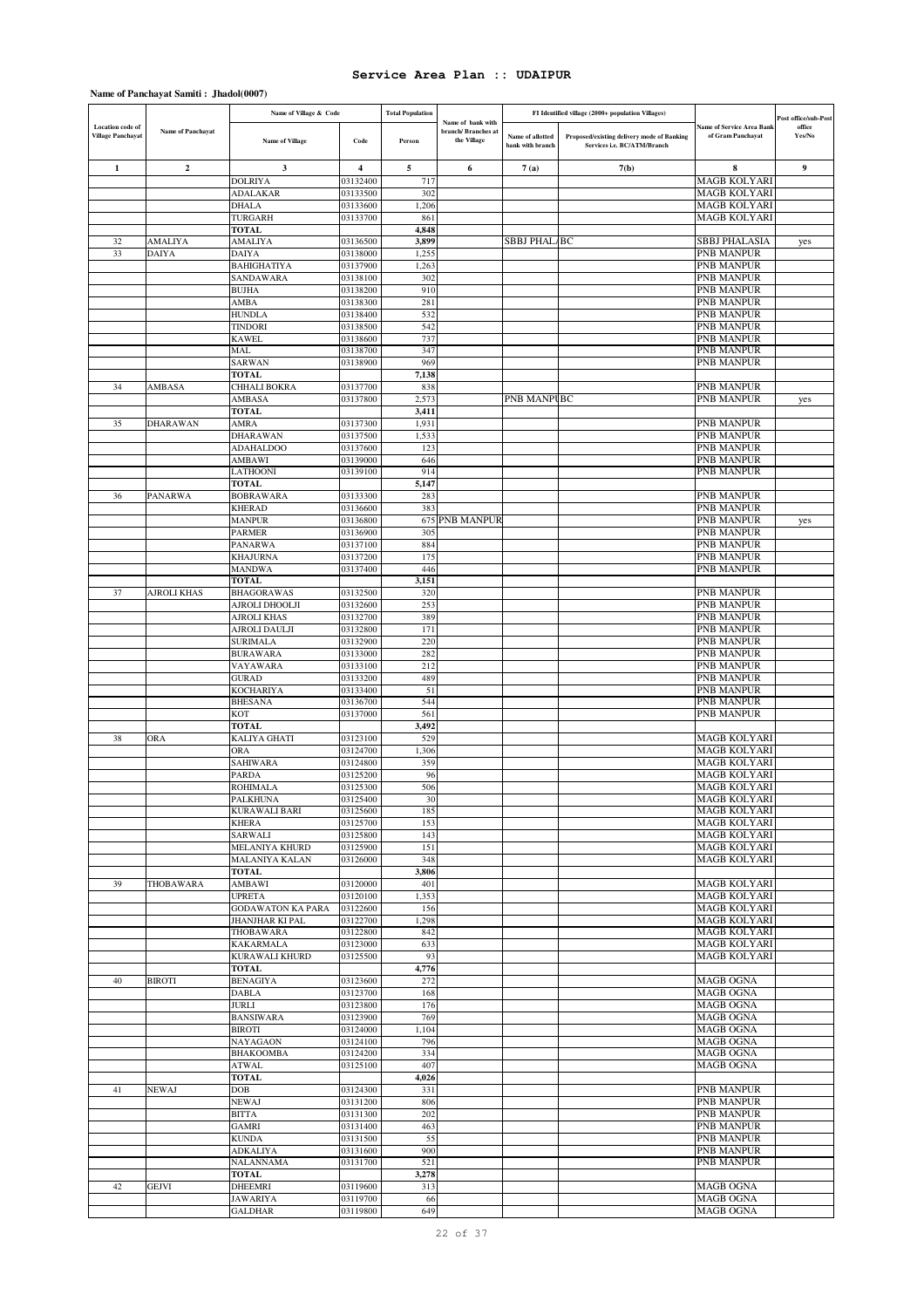|                                                     |                   | Name of Village & Code   |                         | <b>Total Population</b> | Name of bank with                 |                                      | FI Identified village (2000+ population Villages)                         |                                                       | Post office/sub-Post |
|-----------------------------------------------------|-------------------|--------------------------|-------------------------|-------------------------|-----------------------------------|--------------------------------------|---------------------------------------------------------------------------|-------------------------------------------------------|----------------------|
| <b>Location</b> code of<br><b>Village Panchayat</b> | Name of Panchayat | <b>Name of Village</b>   | Code                    | Person                  | branch/Branches at<br>the Village | Name of allotted<br>bank with branch | Proposed/existing delivery mode of Banking<br>Services i.e. BC/ATM/Branch | <b>Name of Service Area Bank</b><br>of Gram Panchayat | office<br>Yes/No     |
| $\mathbf{1}$                                        | $\overline{2}$    | 3                        | $\overline{\mathbf{4}}$ | 5                       | 6                                 | 7(a)                                 | 7(b)                                                                      | 8                                                     | 9                    |
|                                                     |                   | <b>SANDMARI</b>          | 03119900                | 173                     |                                   |                                      |                                                                           | <b>MAGB OGNA</b>                                      |                      |
|                                                     |                   | <b>KITAWATON KA WAS</b>  | 03122900                | 626                     |                                   |                                      |                                                                           | <b>MAGB OGNA</b>                                      |                      |
|                                                     |                   | <b>GEJVI</b>             | 03123200                | 870                     |                                   |                                      |                                                                           | <b>MAGB OGNA</b>                                      |                      |
|                                                     |                   | <b>KAKAN MAJRA PILAK</b> | 03123300                | 137                     |                                   |                                      |                                                                           | <b>MAGB OGNA</b>                                      |                      |
|                                                     |                   | <b>JETIWARA</b>          | 03123400                | 391                     |                                   |                                      |                                                                           | <b>MAGB OGNA</b>                                      |                      |
|                                                     |                   | <b>HEEROOMALA</b>        | 03123500                | 156                     |                                   |                                      |                                                                           | <b>MAGB OGNA</b>                                      |                      |
|                                                     |                   | <b>TOTAL</b>             |                         | 3,381                   |                                   |                                      |                                                                           |                                                       |                      |
| 43                                                  | <b>KADA</b>       | <b>AJAIPURA</b>          | 03118700                | 357                     |                                   |                                      |                                                                           | <b>MAGB OGNA</b>                                      |                      |
|                                                     |                   | <b>KADA</b>              | 03118900                | 1.197                   |                                   |                                      |                                                                           | <b>MAGB OGNA</b>                                      |                      |
|                                                     |                   | <b>BHAWARIYA</b>         | 03119000                | 337                     |                                   |                                      |                                                                           | <b>MAGB OGNA</b>                                      |                      |
|                                                     |                   | <b>DHOOLI BHAKHRI</b>    | 03119100                | 106                     |                                   |                                      |                                                                           | <b>MAGB OGNA</b>                                      |                      |
|                                                     |                   | <b>RANPUR</b>            | 03119200                | 786                     |                                   |                                      |                                                                           | <b>MAGB OGNA</b>                                      |                      |
|                                                     |                   | <b>KYARIYA</b>           | 03119300                | 438                     |                                   |                                      |                                                                           | <b>MAGB OGNA</b>                                      |                      |
|                                                     |                   | <b>KHUDA</b>             | 03119400                | 146                     |                                   |                                      |                                                                           | <b>MAGB OGNA</b>                                      |                      |
|                                                     |                   | WANGLI                   | 03119500                | 383                     |                                   |                                      |                                                                           | <b>MAGB OGNA</b>                                      |                      |
|                                                     |                   | <b>TOTAL</b>             |                         | 3,750                   |                                   |                                      |                                                                           |                                                       |                      |
| 44                                                  | <b>OGNA</b>       | <b>SALAR</b>             | 03115700                | 504                     |                                   |                                      |                                                                           | <b>MAGB OGNA</b>                                      |                      |
|                                                     |                   | NETAJI KA BARA           | 03116900                | 695                     |                                   |                                      |                                                                           | <b>MAGB OGNA</b>                                      |                      |
|                                                     |                   | PEEPAL BARA              | 03117000                | 207                     |                                   |                                      |                                                                           | <b>MAGB OGNA</b>                                      |                      |
|                                                     |                   | KITAWATON KA KHERA       | 03117100                | 43                      |                                   |                                      |                                                                           | <b>MAGB OGNA</b>                                      |                      |
|                                                     |                   | <b>OGNA</b>              | 03117200                |                         | 2,879 MAGB OGNA                   |                                      |                                                                           | <b>MAGB OGNA</b>                                      | yes                  |
|                                                     |                   | PEMADEVI KA KHERA        | 03117500                | 58                      |                                   |                                      |                                                                           | <b>MAGB OGNA</b>                                      |                      |
|                                                     |                   | <b>KUNDAL</b>            | 03117900                | 247                     |                                   |                                      |                                                                           | <b>MAGB OGNA</b>                                      |                      |
|                                                     |                   | <b>PEELAK</b>            | 03118000                | 668                     |                                   |                                      |                                                                           | <b>MAGB OGNA</b>                                      |                      |
|                                                     |                   | <b>DARMIYA</b>           | 03118100                | 442                     |                                   |                                      |                                                                           | <b>MAGB OGNA</b>                                      |                      |
|                                                     |                   | <b>PADIYAWAS</b>         | 03118200                | 31                      |                                   |                                      |                                                                           | <b>MAGB OGNA</b>                                      |                      |
|                                                     |                   | <b>NAPADEVI</b>          | 03118300                | 126                     |                                   |                                      |                                                                           | <b>MAGB OGNA</b>                                      |                      |
|                                                     |                   | MOHANI                   | 03118400                | 354                     |                                   |                                      |                                                                           | <b>MAGB OGNA</b>                                      |                      |
|                                                     |                   | <b>KUMARWAS</b>          | 03118500                | 297                     |                                   |                                      |                                                                           | <b>MAGB OGNA</b>                                      |                      |
|                                                     |                   | <b>UNDRA</b>             | 03118600                | 221                     |                                   |                                      |                                                                           | <b>MAGB OGNA</b>                                      |                      |
|                                                     |                   | <b>KAPAYABAS</b>         | 03118800                | 215                     |                                   |                                      |                                                                           | <b>MAGB OGNA</b>                                      |                      |
|                                                     |                   | <b>TOTAL</b>             |                         | 6.987                   |                                   |                                      |                                                                           |                                                       |                      |
| 45                                                  | ATATIYA           | <b>BALTI KA KHERA</b>    | 03114800                | 46                      |                                   |                                      |                                                                           | <b>MAGB OGNA</b>                                      |                      |
|                                                     |                   | <b>DOONGARIYAWAS</b>     | 03114900                | 173                     |                                   |                                      |                                                                           | <b>MAGB OGNA</b>                                      |                      |
|                                                     |                   | <b>NANDIYA</b>           | 03115000                | 197                     |                                   |                                      |                                                                           | <b>MAGB OGNA</b>                                      |                      |
|                                                     |                   | VAJAWATON KA KHERA       | 03115100                | 39                      |                                   |                                      |                                                                           | <b>MAGB OGNA</b>                                      |                      |
|                                                     |                   | <b>DEORAWAS</b>          | 03115200                | 52                      |                                   |                                      |                                                                           | <b>MAGB OGNA</b>                                      |                      |
|                                                     |                   | <b>ATATIYA</b>           | 03115300                | 592                     |                                   |                                      |                                                                           | <b>MAGB OGNA</b>                                      |                      |
|                                                     |                   | <b>CHAUHANWAS</b>        | 03115400                | 421                     |                                   |                                      |                                                                           | <b>MAGB OGNA</b>                                      |                      |
|                                                     |                   | <b>BHOORA</b>            | 03115500                | 646                     |                                   |                                      |                                                                           | <b>MAGB OGNA</b>                                      |                      |
|                                                     |                   | <b>CHOKHALABARA</b>      | 03115600                | 848                     |                                   |                                      |                                                                           | <b>MAGB OGNA</b>                                      |                      |
|                                                     |                   | SANKHALA                 | 03117300                | 180                     |                                   |                                      |                                                                           | <b>MAGB OGNA</b>                                      |                      |
|                                                     |                   | <b>UCHHATI BERI</b>      | 03117400                | 37                      |                                   |                                      |                                                                           | <b>MAGB OGNA</b>                                      |                      |
|                                                     |                   | <b>BANSRIYA</b>          | 03117600                | 212                     |                                   |                                      |                                                                           | <b>MAGB OGNA</b>                                      |                      |
|                                                     |                   | <b>KOLAR</b>             | 03117700                | 347                     |                                   |                                      |                                                                           | <b>MAGB OGNA</b>                                      |                      |
|                                                     |                   | <b>SARKA KHERA</b>       | 03117800                | 375                     |                                   |                                      |                                                                           | <b>MAGB OGNA</b>                                      |                      |
|                                                     |                   | <b>TOTAL</b>             |                         | 4,165                   |                                   |                                      |                                                                           |                                                       |                      |
|                                                     |                   |                          |                         |                         |                                   |                                      |                                                                           |                                                       |                      |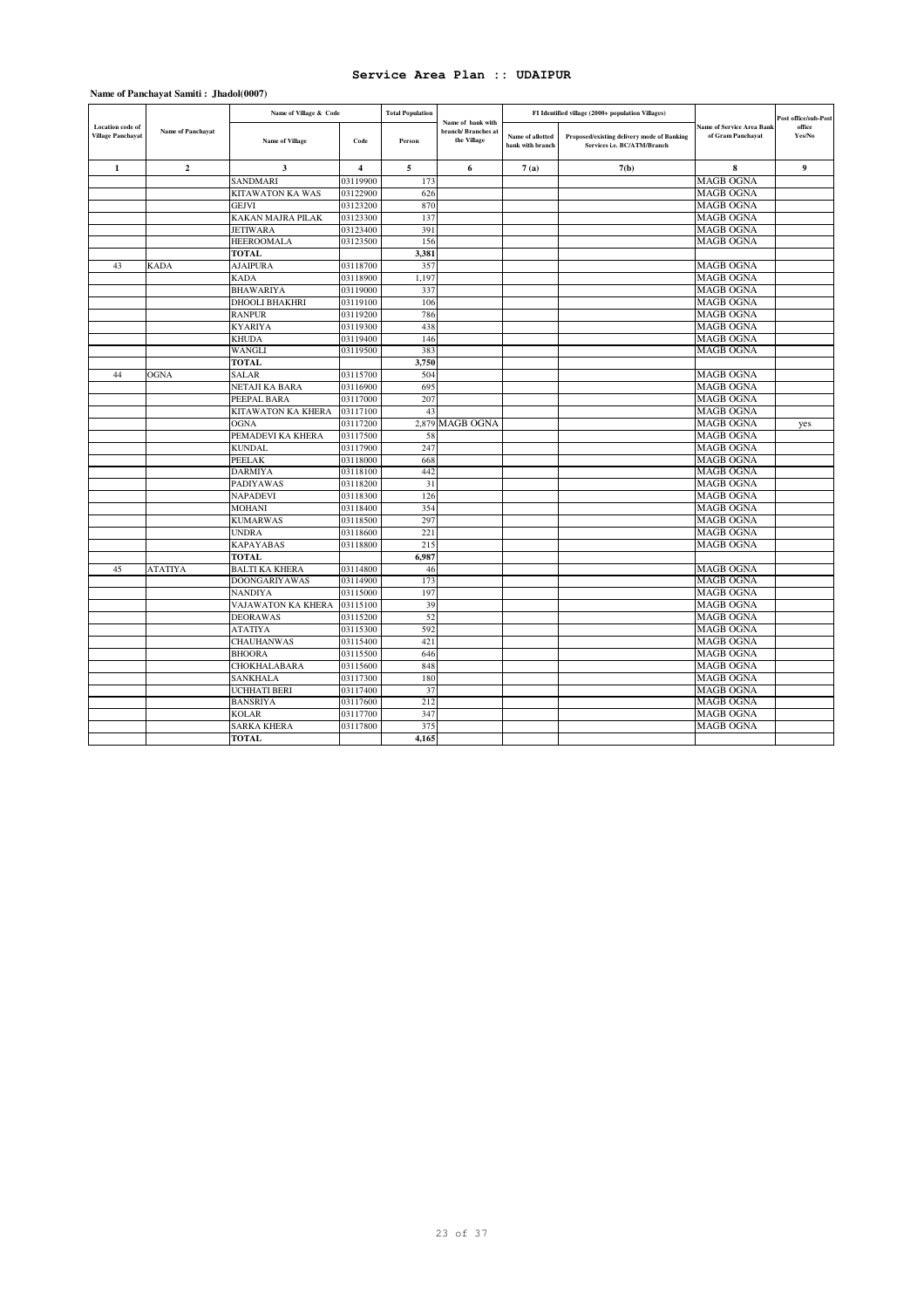# **NUMBER OF VILLAGES UNDER EACH GRAM PANCHAYA**

### **Name of Panchayat Samiti : Kherwara(0008)**

|                                                 |                      | Name of Village & Code               |                      | <b>Total Population</b> |                                                        |                                      | FI Identified village (2000+ population Villages)                                          |                                                              |                                          |
|-------------------------------------------------|----------------------|--------------------------------------|----------------------|-------------------------|--------------------------------------------------------|--------------------------------------|--------------------------------------------------------------------------------------------|--------------------------------------------------------------|------------------------------------------|
| <b>Location code</b><br>of Village<br>Panchayat | Name of<br>Panchayat | Name of Village                      | Code                 | Person                  | Name of bank with<br>branch/Branches at<br>the Village | Name of allotted<br>bank with branch | Proposed/existing delivery mode of<br><b>Banking Services i.e.</b><br><b>BC/ATM/Branch</b> | <b>Name of Service Area</b><br><b>Bank of Gram Panchayat</b> | Post office/sub-Post<br>office<br>Yes/No |
| $\mathbf{1}$                                    | $\overline{2}$       | ٦                                    | 4                    | 5                       | 6                                                      | 7(a)                                 | 7(b)                                                                                       | 8                                                            | 9                                        |
| 01                                              | <b>BADLA</b>         | <b>JHUSAWARA</b>                     | 03274600             | 114                     |                                                        |                                      |                                                                                            | BOB KHERWARA                                                 |                                          |
|                                                 |                      | POGRAKHURD<br>KATEWARI               | 03283700<br>03285000 | 410<br>903              |                                                        |                                      |                                                                                            | <b>BOB KHERWARA</b><br><b>BOB KHERWARA</b>                   |                                          |
|                                                 |                      | POGRAKALAN                           | 03285100             | 1,271                   |                                                        |                                      |                                                                                            | <b>BOB KHERWARA</b>                                          |                                          |
|                                                 |                      | MOTHLI                               | 03285200             | 695                     |                                                        |                                      |                                                                                            | BOB KHERWARA                                                 |                                          |
|                                                 |                      | <b>BADLA</b>                         | 03285300             | 3,933                   | PNB BADLA (KHERWARA)                                   |                                      |                                                                                            | BOB KHERWARA                                                 | yes                                      |
|                                                 |                      | <b>TOTAL</b>                         |                      | 7,326                   |                                                        |                                      |                                                                                            |                                                              |                                          |
| 02                                              | <b>BANJARIYA</b>     | KHERWARA KHALSA                      | 03273900             | 553                     |                                                        |                                      |                                                                                            | <b>BOB KHERWARA</b>                                          |                                          |
|                                                 |                      | THOBAWARA<br>KHOKHADARA              | 03274100<br>03274200 | 372<br>246              |                                                        |                                      |                                                                                            | <b>BOB KHERWARA</b><br><b>BOB KHERWARA</b>                   |                                          |
|                                                 |                      | PARBEELA                             | 03274300             | 756                     |                                                        |                                      |                                                                                            | <b>BOB KHERWARA</b>                                          |                                          |
|                                                 |                      | <b>BANJARIYA</b>                     | 03274500             | 1,786                   |                                                        |                                      |                                                                                            | <b>BOB KHERWARA</b>                                          |                                          |
|                                                 |                      | TOTAL                                |                      | 3,713                   |                                                        |                                      |                                                                                            |                                                              |                                          |
| 03                                              | KARCHHA KADHARPUR    |                                      | 03273500             | 92                      |                                                        |                                      |                                                                                            | SBBJ KHERWARA                                                |                                          |
|                                                 |                      | KHANIYALIMBHRI                       | 03273600<br>03273700 | 446<br>391              |                                                        |                                      |                                                                                            | SBBJ KHERWARA                                                |                                          |
|                                                 |                      | LAMBA PANWA<br><b>KARCHHA KHURD</b>  | 03273800             | 527                     |                                                        |                                      |                                                                                            | SBBJ KHERWARA<br>SBBJ KHERWARA                               |                                          |
|                                                 |                      | <b>BAGPUR</b>                        | 03274000             | 512                     |                                                        |                                      |                                                                                            | SBBJ KHERWARA                                                |                                          |
|                                                 |                      | KARCHHA KALAN                        | 03274900             | 2,445                   |                                                        | <b>SBBJ KHERVBC</b>                  |                                                                                            | SBBJ KHERWAR.                                                | yes                                      |
|                                                 |                      | <b>TOTAL</b>                         |                      | 4,413                   |                                                        |                                      |                                                                                            |                                                              |                                          |
| 04                                              | CHHANI               | DHANOL                               | 03283400             | 1,169                   |                                                        |                                      |                                                                                            | ICICI CHANI                                                  |                                          |
|                                                 |                      | <b>CHHANI</b>                        | 03283500             | 2,605                   | <b>ICICI CHANI</b>                                     |                                      |                                                                                            | ICICI CHANI                                                  | yes                                      |
| 05                                              | NAYAGAON             | TOTAL<br>NAYAGAON                    | 03283000             | 3,774<br>1,796          | SBBJ NAYAGOAN                                          |                                      |                                                                                            | SBBJ NAYAGAOI                                                | yes                                      |
|                                                 |                      | MAHEEDA                              | 03283100             | 803                     |                                                        |                                      |                                                                                            | SBBJ NAYAGAON                                                |                                          |
|                                                 |                      | MODIWASA                             | 03284000             | 495                     |                                                        |                                      |                                                                                            | SBBJ NAYAGAON                                                |                                          |
|                                                 |                      | TOTAL                                |                      | 3,094                   |                                                        |                                      |                                                                                            |                                                              |                                          |
| 06                                              | SUKHLAL              | ANELA                                | 03281600             | 500                     |                                                        |                                      |                                                                                            | SBBJ NAYAGAON                                                |                                          |
|                                                 |                      | SUKHLAL                              | 03281700             | 1,327<br>447            |                                                        |                                      |                                                                                            | SBBJ NAYAGAON<br>SBBJ NAYAGAON                               |                                          |
|                                                 |                      | PEEPOLA<br>HATHIYA                   | 03281800<br>03281900 | 364                     |                                                        |                                      |                                                                                            | SBBJ NAYAGAON                                                |                                          |
|                                                 |                      | ASARIWARA                            | 03283200             | 246                     |                                                        |                                      |                                                                                            | SBBJ NAYAGAON                                                |                                          |
|                                                 |                      | CHITAURA                             | 03283300             | 1,077                   |                                                        |                                      |                                                                                            | SBBJ NAYAGAON                                                |                                          |
|                                                 |                      | <b>TOTAL</b>                         |                      | 3,961                   |                                                        |                                      |                                                                                            |                                                              |                                          |
| 07                                              | SARERA               | BAMBALA                              | 03277200             | 372                     |                                                        |                                      |                                                                                            | SBBJ NAYAGAON                                                |                                          |
|                                                 |                      | SARERA                               | 03281000             | 534<br>620              |                                                        |                                      |                                                                                            | SBBJ NAYAGAON                                                |                                          |
|                                                 |                      | CHANDPURA NARANA<br>BHAGORPHALA      | 03281100<br>03281200 | 492                     |                                                        |                                      |                                                                                            | SBBJ NAYAGAON<br>SBBJ NAYAGAON                               |                                          |
|                                                 |                      | BICHALA PHALA                        | 03281300             | 564                     |                                                        |                                      |                                                                                            | SBBJ NAYAGAON                                                |                                          |
|                                                 |                      | ITWA                                 | 03282000             | 544                     |                                                        |                                      |                                                                                            | SBBJ NAYAGAON                                                |                                          |
|                                                 |                      | TOTAL                                |                      | 3,126                   |                                                        |                                      |                                                                                            |                                                              |                                          |
| 08                                              |                      | MAHUWAL (FLACHHMANPURA               | 03277800             | 272                     |                                                        |                                      |                                                                                            | SBBJ NAYAGAON                                                |                                          |
|                                                 |                      | MALIPHALA                            | 03280100             | 1,459<br>595            |                                                        |                                      |                                                                                            | SBBJ NAYAGAON                                                |                                          |
|                                                 |                      | MAHUWAL<br>MAHUWAL (B)               | 03280900<br>03281400 | 630                     |                                                        |                                      |                                                                                            | SBBJ NAYAGAON<br>SBBJ NAYAGAON                               |                                          |
|                                                 |                      | <b>BHATARIYA</b>                     | 03281500             | 821                     |                                                        |                                      |                                                                                            | SBBJ NAYAGAON                                                |                                          |
|                                                 |                      | <b>TOTAL</b>                         |                      | 3,777                   |                                                        |                                      |                                                                                            |                                                              |                                          |
| 09                                              | THANA                | GHATI                                | 03282100             | 803                     |                                                        |                                      |                                                                                            | MAGB ADIWALI                                                 |                                          |
|                                                 |                      | <b>BELWA</b>                         | 03282200             | 98                      |                                                        |                                      |                                                                                            | MAGB ADIWALI                                                 |                                          |
|                                                 |                      | KHARADIWARA<br><b>KATAR</b>          | 03282600<br>03282700 | 486<br>282              |                                                        |                                      |                                                                                            | MAGB ADIWALI<br><b>MAGB ADIWALI</b>                          |                                          |
|                                                 |                      | <b>THANA</b>                         | 03282800             | 189                     |                                                        |                                      |                                                                                            | MAGR ADIWALI                                                 |                                          |
|                                                 |                      | TOTAL                                |                      | 2,858                   |                                                        |                                      |                                                                                            |                                                              |                                          |
| 10                                              | <b>ASARIWARA</b>     | <b>BHILWARA</b>                      | 03275800             | 351                     |                                                        |                                      |                                                                                            | <b>MAGB ADIWALI</b>                                          |                                          |
|                                                 |                      | <b>REHTA</b>                         | 03275900             | 372                     |                                                        |                                      |                                                                                            | <b>MAGB ADIWALI</b>                                          |                                          |
|                                                 |                      | KARMALA<br>RANAWARA                  | 03276000<br>03282500 | 191<br>717              |                                                        |                                      |                                                                                            | <b>MAGB ADIWALI</b><br>MAGB ADIWALI                          |                                          |
|                                                 |                      | <b>ASARIWARA</b>                     | 03282900             | 1,747                   |                                                        |                                      |                                                                                            | <b>MAGB ADIWALI</b>                                          |                                          |
|                                                 |                      | <b>TOTAL</b>                         |                      | 3,378                   |                                                        |                                      |                                                                                            |                                                              |                                          |
| 11                                              | PAHARA               | KHARADIWARA                          | 03276700             | 1,694                   |                                                        |                                      |                                                                                            | <b>MAGB ADIWALI</b>                                          |                                          |
|                                                 |                      | PAHARA                               | 03276800             | 1,101                   |                                                        |                                      |                                                                                            | <b>MAGB ADIWALI</b>                                          |                                          |
|                                                 |                      | BANJARWARA( ADIWAL 03276900          |                      |                         | 1,043 MAGB ADIWALI                                     |                                      |                                                                                            | MAGB ADIWALI                                                 | yes                                      |
| 12                                              | <b>KARAWARA</b>      | TOTAL<br><b>KARAWARA</b>             | 03277000             | 3,838<br>1,981          |                                                        |                                      |                                                                                            | <b>MAGB ADIWALI</b>                                          |                                          |
|                                                 |                      | DECHARA                              | 03277100             | 597                     |                                                        |                                      |                                                                                            | <b>MAGB ADIWALI</b>                                          |                                          |
|                                                 |                      | KARAWARA CHAK NO.5                   | 03277400             | 103                     |                                                        |                                      |                                                                                            | <b>MAGB ADIWALI</b>                                          |                                          |
|                                                 |                      | KARAWARA CHAK NO. 303277500          |                      | 468                     |                                                        |                                      |                                                                                            | MAGB ADIWALI                                                 |                                          |
|                                                 |                      | KARAWARA CHAK NO 4 03277600          |                      | 291                     |                                                        |                                      |                                                                                            | <b>MAGB ADIWALI</b>                                          |                                          |
|                                                 |                      | KARAWARA CHAK NO. 203277700          |                      | 155                     |                                                        |                                      |                                                                                            | <b>MAGB ADIWALI</b>                                          |                                          |
| 13                                              | <b>BHANDA</b>        | TOTAL<br>KARAWARA CHAK NO. 103277300 |                      | 3,595<br>373            |                                                        |                                      |                                                                                            | PNB KHERWARA                                                 |                                          |
|                                                 |                      | SALALA                               | 03284100             | 332                     |                                                        |                                      |                                                                                            | <b>PNB KHERWARA</b>                                          |                                          |
|                                                 |                      | JAOLI                                | 03284200             | 105                     |                                                        |                                      |                                                                                            | PNB KHERWARA                                                 |                                          |
|                                                 |                      | <b>BHANDA</b>                        | 03284300             | 1,093                   |                                                        |                                      |                                                                                            | PNB KHERWARA                                                 |                                          |
|                                                 |                      | KHUTWARA                             | 03284400             | 872                     |                                                        |                                      |                                                                                            | <b>PNB KHERWARA</b>                                          |                                          |
|                                                 |                      | <b>GHOGHARWARA</b>                   | 03284500             | 687                     |                                                        |                                      |                                                                                            | PNB KHERWARA                                                 |                                          |
|                                                 |                      | PHUTALA<br>TOTAL                     | 03284600             | 1,563<br>5,025          |                                                        |                                      |                                                                                            | <b>PNB KHERWARA</b>                                          |                                          |
| 14                                              | DERI                 | <b>CHATOL</b>                        | 03276100             | 396                     |                                                        |                                      |                                                                                            | <b>MAGB ADIWALI</b>                                          |                                          |
|                                                 |                      | DERI                                 | 03276200             | 1,024                   |                                                        |                                      |                                                                                            | MAGB ADIWALI                                                 |                                          |
|                                                 |                      | RANI                                 | 03276500             | 465                     |                                                        |                                      |                                                                                            | <b>MAGB ADIWALI</b>                                          |                                          |
|                                                 |                      | PARMARWARA                           | 03276600             | 664                     |                                                        |                                      |                                                                                            | <b>MAGB ADIWALI</b>                                          |                                          |
|                                                 |                      | <b>GOVINDDEO</b>                     | 03282300             | 452                     |                                                        |                                      |                                                                                            | <b>MAGB ADIWALI</b>                                          |                                          |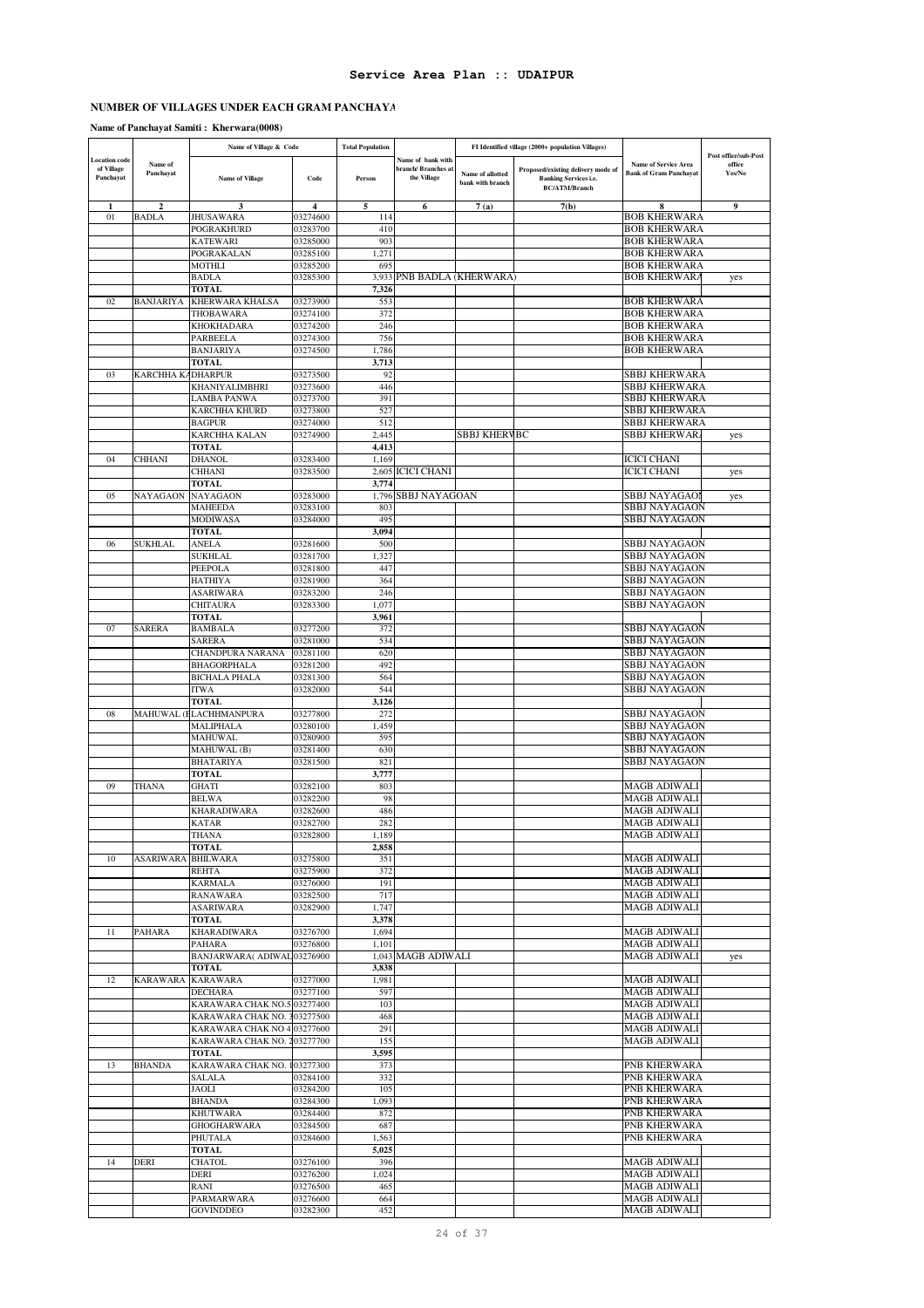|  |  |  |  | Name of Panchayat Samiti: Kherwara(0008) |
|--|--|--|--|------------------------------------------|
|--|--|--|--|------------------------------------------|

|                                         |                                 | Name of Village & Code          |                      | <b>Total Population</b> |                                                         | FI Identified village (2000+ population Villages) |                                                                                            |                                                              |                                          |
|-----------------------------------------|---------------------------------|---------------------------------|----------------------|-------------------------|---------------------------------------------------------|---------------------------------------------------|--------------------------------------------------------------------------------------------|--------------------------------------------------------------|------------------------------------------|
| ocation code<br>of Village<br>Panchayat | Name of<br>Panchayat            | <b>Name of Village</b>          | Code                 | Person                  | Name of bank with<br>branch/ Branches at<br>the Village | Name of allotted<br>bank with branch              | Proposed/existing delivery mode of<br><b>Banking Services i.e.</b><br><b>BC/ATM/Branch</b> | <b>Name of Service Area</b><br><b>Bank of Gram Panchayat</b> | Post office/sub-Post<br>office<br>Yes/No |
| 1                                       | $\boldsymbol{2}$                | 3                               | 4                    | 5                       | 6                                                       | 7(a)                                              | 7(b)                                                                                       | 8                                                            | 9                                        |
|                                         |                                 | NAGAR<br>TOTAL                  | 03282400             | 1,253<br>4,254          |                                                         |                                                   |                                                                                            | MAGB ADIWALI                                                 |                                          |
| 15                                      | HARSAWARA GATRALI               |                                 | 03268200             | 1,475                   |                                                         |                                                   |                                                                                            | MAGB ADIWALI                                                 |                                          |
|                                         |                                 | DAIYAWARA                       | 03268500             | 815                     |                                                         |                                                   |                                                                                            | MAGB ADIWALI                                                 |                                          |
|                                         |                                 | HARSAWARA                       | 03276300             | 643                     |                                                         |                                                   |                                                                                            | MAGB ADIWALI                                                 |                                          |
|                                         |                                 | SATSAGRA                        | 03276400             | 402                     |                                                         |                                                   |                                                                                            | MAGB ADIWALI                                                 |                                          |
| 16                                      | DHEEKWAS                        | TOTAL<br>BAWAI                  | 03264600             | 3,335<br>335            |                                                         |                                                   |                                                                                            | <b>MAGB BAWALWARA</b>                                        |                                          |
|                                         |                                 | SAMLAIPANWA                     | 03264700             | 528                     |                                                         |                                                   |                                                                                            | MAGB BAWALWARA                                               |                                          |
|                                         |                                 | MAGRA                           | 03264800             | 1,245                   |                                                         |                                                   |                                                                                            | MAGB BAWALWARA                                               |                                          |
|                                         |                                 | UMRA                            | 03264900             | 271                     |                                                         |                                                   |                                                                                            | MAGB BAWALWARA                                               |                                          |
|                                         |                                 | DHEEKWAS                        | 03265100             | 1,913                   |                                                         |                                                   |                                                                                            | MAGB BAWALWARA                                               |                                          |
|                                         |                                 | BHALAI                          | 03265200             | 912                     |                                                         |                                                   |                                                                                            | MAGB BAWALWARA                                               |                                          |
| 17                                      | <b>KANPUR</b>                   | <b>TOTAL</b><br>CHEEKALWAS      | 03265000             | 5,204<br>1,096          |                                                         |                                                   |                                                                                            | MAGB BAWALWARA                                               |                                          |
|                                         |                                 | <b>BHAKHRA</b>                  | 03265300             | 1,192                   |                                                         |                                                   |                                                                                            | MAGB BAWALWARA                                               |                                          |
|                                         |                                 | KANPUR                          | 03267600             | 800                     |                                                         |                                                   |                                                                                            | MAGB BAWALWARA                                               |                                          |
|                                         |                                 | KATARWAS KHURD                  | 03267700             | 679                     |                                                         |                                                   |                                                                                            | MAGB BAWALWARA                                               |                                          |
|                                         |                                 | <b>TOTAL</b>                    |                      | 3,767                   |                                                         |                                                   |                                                                                            |                                                              |                                          |
| 18                                      | <b>KATARWAS</b><br><b>KALAN</b> | <b>KATVI</b><br>CHOKI           | 03267800<br>03267900 | 1,002<br>853            |                                                         |                                                   |                                                                                            | MAGB BAWALWARA<br>MAGB BAWALWARA                             |                                          |
|                                         |                                 | KATARWAS KALAN                  | 03268000             | 1,362                   |                                                         |                                                   |                                                                                            | MAGB BAWALWARA                                               |                                          |
|                                         |                                 | TOTAL                           |                      | 3,217                   |                                                         |                                                   |                                                                                            |                                                              |                                          |
| 19                                      |                                 | <b>BAROTI BHEHNICHALA TALAB</b> | 03267500             | 1,132                   |                                                         |                                                   |                                                                                            | MAGB BAWALWARA                                               |                                          |
|                                         |                                 | GOHAWARA                        | 03268100             | 482                     |                                                         |                                                   |                                                                                            | MAGB BAWALWARA                                               |                                          |
|                                         |                                 | LEELRI<br>BAROTI BHEELAN        | 03268300<br>03268400 | 293<br>1,086            |                                                         |                                                   |                                                                                            | MAGB BAWALWARA<br>MAGB BAWALWARA                             |                                          |
|                                         |                                 | TOTAL                           |                      | 2,993                   |                                                         |                                                   |                                                                                            |                                                              |                                          |
| 20                                      | <b>BAWAL WAR GARAJA</b>         |                                 | 03265600             | 509                     |                                                         |                                                   |                                                                                            | MAGB BAWALWARA                                               |                                          |
|                                         |                                 | MAHURIYA                        | 03265700             | 778                     |                                                         |                                                   |                                                                                            | MAGB BAWALWARA                                               |                                          |
|                                         |                                 | PADALIYA                        | 03267100             | 476                     |                                                         |                                                   |                                                                                            | MAGB BAWALWARA                                               |                                          |
|                                         |                                 | BAWAL WARA                      | 03268900             | 2,341<br>4,104          | <b>MAGB BAWALWARA</b>                                   |                                                   |                                                                                            | MAGB BAWALW                                                  | yes                                      |
| 21                                      | <b>BAROTI</b>                   | TOTAL<br>BAROTI BRAHAMANAN      | 03268600             | 1,730                   |                                                         |                                                   |                                                                                            | MAGB BAWALWARA                                               |                                          |
|                                         | <b>BRAHAMANA</b>                | <b>SUBEDRA</b>                  | 03268700             | 531                     |                                                         |                                                   |                                                                                            | MAGB BAWALWARA                                               |                                          |
|                                         |                                 | KAKARDARA                       | 03268800             | 331                     |                                                         |                                                   |                                                                                            | MAGB BAWALWARA                                               |                                          |
|                                         |                                 | NICHLATHOORIYA                  | 03275400             | 312                     |                                                         |                                                   |                                                                                            | MAGB BAWALWARA                                               |                                          |
|                                         |                                 | DEONAL KHURD                    | 03275500             | 92                      |                                                         |                                                   |                                                                                            | MAGB BAWALWARA                                               |                                          |
|                                         |                                 | DEONAL KALAN<br>TOTAL           | 03275600             | 439<br>3,435            |                                                         |                                                   |                                                                                            | MAGB BAWALWARA                                               |                                          |
| 22                                      | <b>BALEECHA</b>                 | GADUNIYA                        | 03279200             | 623                     |                                                         |                                                   |                                                                                            | <b>ICICI CHANI</b>                                           |                                          |
|                                         |                                 | RAJNAGAR                        | 03279700             | 683                     |                                                         |                                                   |                                                                                            | ICICI CHANI                                                  |                                          |
|                                         |                                 | BALEECHA                        | 03279800             | 3,842                   |                                                         | ICICI CHANI BC                                    |                                                                                            | ICICI CHANI                                                  | yes                                      |
|                                         |                                 | GANGANAGAR                      | 03279900             | 1,052                   |                                                         |                                                   |                                                                                            | ICICI CHANI                                                  |                                          |
|                                         |                                 | KHERAGHATI<br>TOTAL             | 03280000             | 1,325<br>7,525          |                                                         |                                                   |                                                                                            | ICICI CHANI                                                  |                                          |
| 23                                      | SULAI                           | SAMROON                         | 03269000             | 773                     |                                                         |                                                   |                                                                                            | MAGB BAWALWARA                                               |                                          |
|                                         |                                 | KHUNADARI                       | 03269100             | 540                     |                                                         |                                                   |                                                                                            | MAGB BAWALWARA                                               |                                          |
|                                         |                                 | MOKARWARA                       | 03269200             | 283                     |                                                         |                                                   |                                                                                            | MAGB BAWALWARA                                               |                                          |
|                                         |                                 | KELAWARA (A)                    | 03269800             | 345                     |                                                         |                                                   |                                                                                            | MAGB BAWALWARA                                               |                                          |
|                                         |                                 | KELAWARA (B)                    | 03275200             |                         |                                                         |                                                   |                                                                                            | MAGB BAWALWARA                                               |                                          |
|                                         |                                 | SULAI<br><b>UPLATHOORIYA</b>    | U3273300<br>03275700 | 938<br>459              |                                                         |                                                   |                                                                                            | MAGB BAWALWARA<br>MAGB BAWALWARA                             |                                          |
|                                         |                                 | TOTAL                           |                      | 3,338                   |                                                         |                                                   |                                                                                            |                                                              |                                          |
| 24                                      | SAROLI                          | AKOT                            | 03267000             | 529                     |                                                         |                                                   |                                                                                            | MAGB BAWALWARA                                               |                                          |
|                                         |                                 | KELAWARA JAGEER                 | 03269300             | 746                     |                                                         |                                                   |                                                                                            | <b>MAGB BAWALWARA</b>                                        |                                          |
|                                         |                                 | BHUNWAL                         | 03269400             | 284                     |                                                         |                                                   |                                                                                            | MAGB BAWALWARA                                               |                                          |
|                                         |                                 | BHANDARA<br><b>JHADOL</b>       | 03269500<br>03269600 | 113<br>67               |                                                         |                                                   |                                                                                            | MAGB BAWALWARA<br>MAGB BAWALWARA                             |                                          |
|                                         |                                 | HEEKA                           | 03269700             | 751                     |                                                         |                                                   |                                                                                            | MAGB BAWALWARA                                               |                                          |
|                                         |                                 | SAROLI                          | 03269900             | 1,659                   |                                                         |                                                   |                                                                                            | MAGB BAWALWARA                                               |                                          |
|                                         |                                 | TOTAL                           |                      | 4,149                   |                                                         |                                                   |                                                                                            |                                                              |                                          |
| 25                                      | <b>SUNDARA</b>                  | <b>MEETHIMAHURI</b>             | 03283600             | 1,082                   |                                                         |                                                   |                                                                                            | <b>ICICI CHANI</b>                                           |                                          |
|                                         |                                 | ROBIYA<br>ARSORAWARA            | 03283800<br>03283900 | 1,689<br>138            |                                                         |                                                   |                                                                                            | ICICI CHANI<br><b>ICICI CHANI</b>                            |                                          |
|                                         |                                 | <b>SUNDARA</b>                  | 03284800             | 671                     |                                                         |                                                   |                                                                                            | <b>ICICI CHANI</b>                                           |                                          |
|                                         |                                 | TOTAL                           |                      | 3,580                   |                                                         |                                                   |                                                                                            |                                                              |                                          |
| 26                                      | <b>BAYRI</b>                    | PALSIYA                         | 03274700             | 862                     |                                                         |                                                   |                                                                                            | <b>MAGB KHERWARA</b>                                         |                                          |
|                                         |                                 | MAHUDARA                        | 03274800             | 540                     |                                                         |                                                   |                                                                                            | <b>MAGB KHERWARA</b>                                         |                                          |
|                                         |                                 | BAYRI                           | 03284700             | 1,049                   |                                                         |                                                   |                                                                                            | <b>MAGB KHERWARA</b><br><b>MAGB KHERWARA</b>                 |                                          |
|                                         |                                 | LAKORA<br>TOTAL                 | 03284900             | 931<br>3,382            |                                                         |                                                   |                                                                                            |                                                              |                                          |
| 27                                      | <b>KANBAI</b>                   | SUKHBAORI                       | 03280300             | 613                     |                                                         |                                                   |                                                                                            | <b>ICICI CHANI</b>                                           |                                          |
|                                         |                                 | KANBAI CHAK NO. 2               | 03280400             | 383                     |                                                         |                                                   |                                                                                            | <b>ICICI CHANI</b>                                           |                                          |
|                                         |                                 | KANBAI CHAK NO. 1               | 03280500             | 967                     |                                                         |                                                   |                                                                                            | <b>ICICI CHANI</b>                                           |                                          |
|                                         |                                 | KANBAI                          | 03280600             | 1,770                   |                                                         |                                                   |                                                                                            | <b>ICICI CHANI</b>                                           |                                          |
|                                         | <b>JAYRA</b>                    | TOTAL                           |                      | 4,733                   |                                                         |                                                   |                                                                                            |                                                              |                                          |
| 28                                      |                                 | JAYRA<br>SUKHAPARA              | 03280200<br>03280700 | 1,878<br>835            |                                                         |                                                   |                                                                                            | <b>ICICI CHANI</b><br><b>ICICI CHANI</b>                     |                                          |
|                                         |                                 | TOTAL                           |                      | 2,713                   |                                                         |                                                   |                                                                                            |                                                              |                                          |
| 29                                      | PATIYA                          | CHEEKLI                         | 03278700             | 378                     |                                                         |                                                   |                                                                                            | ALLHABAD BHOMTAWADA                                          |                                          |
|                                         |                                 | JHAJHRI                         | 03278900             | 1,374                   |                                                         |                                                   |                                                                                            | ALLHABAD BHOMTAWADA                                          |                                          |
|                                         |                                 | PATIYA                          | 03279400             | 2,100                   |                                                         | ALLHABAD ]BC                                      |                                                                                            | ALLHABAD BHO                                                 | yes                                      |
|                                         |                                 | <b>KANPURA</b><br><b>RETHDA</b> | 03279500<br>03279600 | 1,113<br>798            |                                                         |                                                   |                                                                                            | ALLHABAD BHOMTAWADA<br>ALLHABAD BHOMTAWADA                   |                                          |
|                                         |                                 | TOTAL                           |                      | 5,763                   |                                                         |                                                   |                                                                                            |                                                              |                                          |
|                                         |                                 |                                 |                      |                         |                                                         |                                                   |                                                                                            |                                                              |                                          |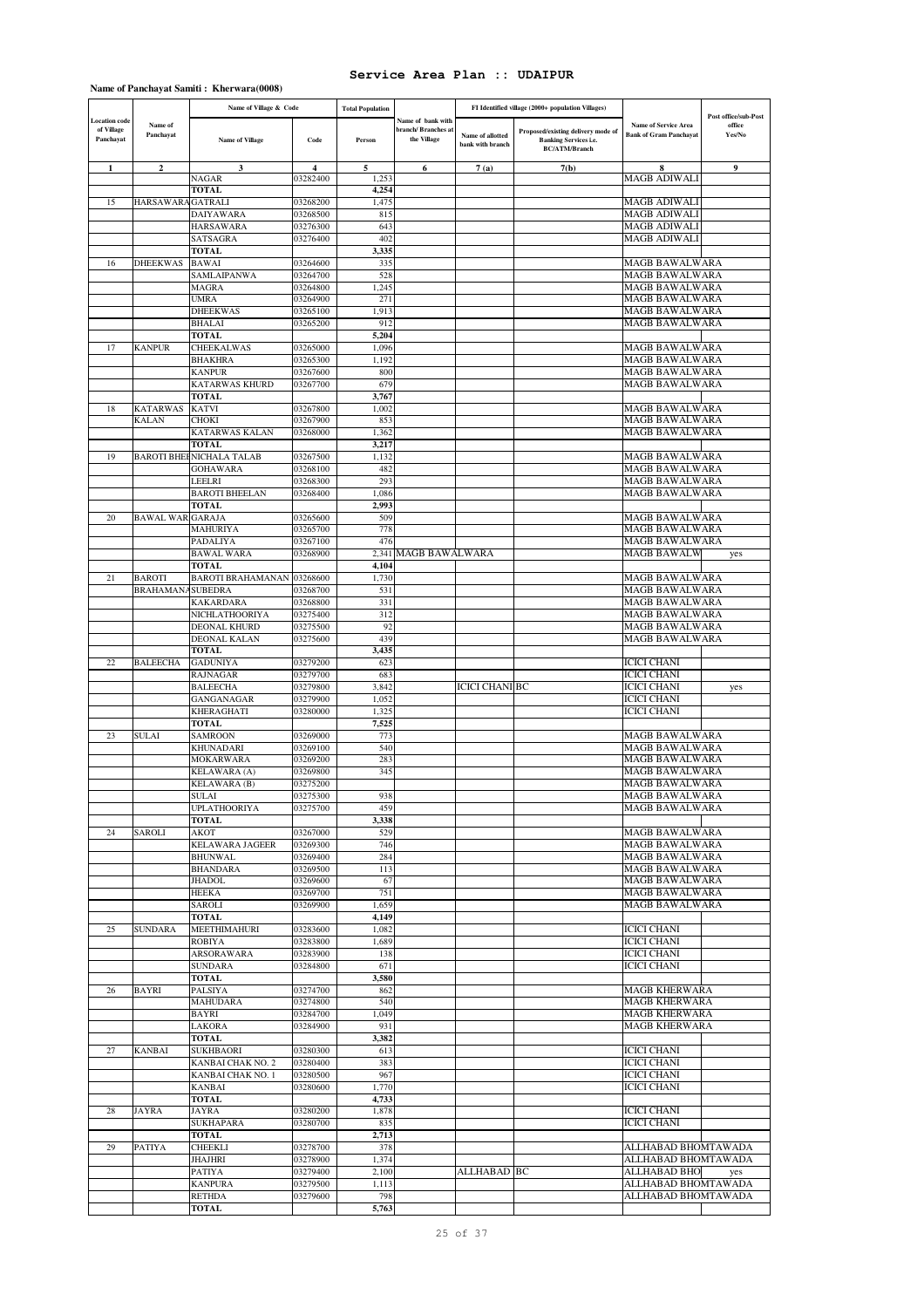## **Name of Panchayat Samiti : Kherwara(0008)**

|                                                 |                        | Name of Village & Code                              |                      | <b>Total Population</b> |                                                       | FI Identified village (2000+ population Villages) |                                                                                            |                                                              |                                          |
|-------------------------------------------------|------------------------|-----------------------------------------------------|----------------------|-------------------------|-------------------------------------------------------|---------------------------------------------------|--------------------------------------------------------------------------------------------|--------------------------------------------------------------|------------------------------------------|
| <b>Location</b> code<br>of Village<br>Panchayat | Name of<br>Panchayat   | <b>Name of Village</b>                              | Code                 | Person                  | Name of bank with<br>branch/Branches a<br>the Village | Name of allotted<br>bank with branch              | Proposed/existing delivery mode of<br><b>Banking Services i.e.</b><br><b>BC/ATM/Branch</b> | <b>Name of Service Area</b><br><b>Bank of Gram Panchayat</b> | Post office/sub-Post<br>office<br>Yes/No |
|                                                 |                        | 3                                                   | $\overline{\bf{4}}$  | 5                       | 6                                                     | 7(a)                                              | 7(b)                                                                                       |                                                              | $\bf{Q}$                                 |
| 30                                              | GURHA                  | GURHA                                               | 03278800             | 1,235                   |                                                       |                                                   |                                                                                            | ALLHABAD BHOMTAWADA                                          |                                          |
|                                                 |                        | DEMAT<br><b>BABARI</b>                              | 03279000<br>03279100 | 1,953<br>597            |                                                       |                                                   |                                                                                            | ALLHABAD BHOMTAWADA<br>ALLHABAD BHOMTAWADA                   |                                          |
|                                                 |                        | <b>BHANWA</b>                                       | 03279300             | 402                     |                                                       |                                                   |                                                                                            | ALLHABAD BHOMTAWADA                                          |                                          |
|                                                 |                        | <b>TOTAL</b>                                        |                      | 4,187                   |                                                       |                                                   |                                                                                            |                                                              |                                          |
| 31                                              | DABAYCHA               | <b>BAO</b>                                          | 03277900             | 801                     |                                                       |                                                   |                                                                                            | ALLHABAD BHOMTAWADA                                          |                                          |
|                                                 |                        | DABAYCHA                                            | 03278000             | 1,386                   |                                                       |                                                   |                                                                                            | ALLHABAD BHOMTAWADA                                          |                                          |
|                                                 |                        | KHARKAYA<br>BHAGORPARA                              | 03278100<br>03278600 | 1,069<br>824            |                                                       |                                                   |                                                                                            | ALLHABAD BHOMTAWADA<br>ALLHABAD BHOMTAWADA                   |                                          |
|                                                 |                        | MALIPHALA                                           | 03280800             | 698                     |                                                       |                                                   |                                                                                            | ALLHABAD BHOMTAWADA                                          |                                          |
|                                                 |                        | TOTAL                                               |                      | 4,778                   |                                                       |                                                   |                                                                                            |                                                              |                                          |
| 32                                              | <b>BHOMATAW</b>        | <b>BOSLATHI</b>                                     | 03278200             | 1,154                   |                                                       |                                                   |                                                                                            | ALLHABAD BHOMTAWADA                                          |                                          |
|                                                 |                        | BHOMATAWARA                                         | 03278300             | 1,025                   | ALLHABAD BHOMTAWADA                                   |                                                   |                                                                                            | ALLHABAD BHO<br>ALLHABAD BHOMTAWADA                          | yes                                      |
|                                                 |                        | <b>JUWARWA</b><br><b>BHAGORWARA</b>                 | 03278400<br>03278500 | 1,069<br>573            |                                                       |                                                   |                                                                                            | ALLHABAD BHOMTAWADA                                          |                                          |
|                                                 |                        | TOTAL                                               |                      | 3,821                   |                                                       |                                                   |                                                                                            |                                                              |                                          |
| 33                                              | <b>JAWAS</b>           | <b>JAWAS</b>                                        | 03270300             | 1,223                   |                                                       |                                                   |                                                                                            | <b>SBBJ KHERWARA</b>                                         |                                          |
|                                                 |                        | SAMITER                                             | 03270400             | 1,172                   |                                                       |                                                   |                                                                                            | <b>SBBJ KHERWARA</b>                                         |                                          |
|                                                 |                        | JHUNTHRI                                            | 03275000             | 1,991                   |                                                       |                                                   |                                                                                            | SBBJ KHERWARA                                                |                                          |
|                                                 |                        | SARERI<br>TOTAL                                     | 03275100             | 477<br>4,863            |                                                       |                                                   |                                                                                            | <b>SBBJ KHERWARA</b>                                         |                                          |
| 34                                              | NAWAGHAR.              | <b>RANAWARA</b>                                     | 03265400             | 917                     |                                                       |                                                   |                                                                                            | MAGB BAWALWARA                                               |                                          |
|                                                 |                        | KATAR                                               | 03265500             | 751                     |                                                       |                                                   |                                                                                            | MAGB BAWALWARA                                               |                                          |
|                                                 |                        | KUMHAR PADA                                         | 03267200             | 465                     |                                                       |                                                   |                                                                                            | MAGB BAWALWARA                                               |                                          |
|                                                 |                        | <b>RACHHA</b><br>NAWAGHARA                          | 03267300             | 401                     |                                                       |                                                   |                                                                                            | MAGB BAWALWARA                                               |                                          |
|                                                 |                        | <b>TOTAL</b>                                        | 03267400             | 1,669<br>4,203          |                                                       |                                                   |                                                                                            | MAGB BAWALWARA                                               |                                          |
| 35                                              | GHODI                  | <b>BALEORI</b>                                      | 03285700             | 1,374                   |                                                       |                                                   |                                                                                            | <b>SBBJ KHERWARA</b>                                         |                                          |
|                                                 |                        | GHODI                                               | 03285800             | 2,428                   |                                                       | SBBJ KHERVBC                                      |                                                                                            | <b>SBBJ KHERWAR</b>                                          | yes                                      |
|                                                 |                        | <b>BHIMPUR</b>                                      | 03288100             | 272                     |                                                       |                                                   |                                                                                            | <b>SBBJ KHERWARA</b>                                         |                                          |
|                                                 |                        | TAPANA<br>PANISALA                                  | 03288200<br>03288300 | 707                     |                                                       |                                                   |                                                                                            | <b>SBBJ KHERWARA</b><br><b>SBBJ KHERWARA</b>                 |                                          |
|                                                 |                        | <b>BABRIKHERA</b>                                   | 03288400             | 87                      |                                                       |                                                   |                                                                                            | SBBJ KHERWARA                                                |                                          |
|                                                 |                        | <b>ORA</b>                                          | 03288500             | 210                     |                                                       |                                                   |                                                                                            | <b>SBBJ KHERWARA</b>                                         |                                          |
|                                                 |                        | <b>TOTAL</b>                                        |                      | 5,078                   |                                                       |                                                   |                                                                                            |                                                              |                                          |
| 36                                              | KHANMEEN               | KANDAL                                              | 03285400             | 1,118                   |                                                       |                                                   |                                                                                            | PNB KHERWARA                                                 |                                          |
|                                                 |                        | KARNAUWA<br>KHANMEEN                                | 03285500<br>03285600 | 1,204<br>1,560          |                                                       |                                                   |                                                                                            | PNB KHERWARA<br>PNB KHERWARA                                 |                                          |
|                                                 |                        | <b>TOTAL</b>                                        |                      | 3,882                   |                                                       |                                                   |                                                                                            |                                                              |                                          |
| 37                                              |                        | KHANDIOVRI MUNDWARA (B)                             | 03273300             | 675                     |                                                       |                                                   |                                                                                            | <b>SBI KHERWARA</b>                                          |                                          |
|                                                 |                        | <b>MUNDWARA</b>                                     | 03273400             | 431                     |                                                       |                                                   |                                                                                            | <b>SBI KHERWARA</b>                                          |                                          |
|                                                 |                        | KHANDIOVRI UPLAPHAI<br>KHANDIOVRI NICHLA PH03286000 | 03274400             | 1,542<br>1,576          |                                                       |                                                   |                                                                                            | <b>SBI KHERWARA</b><br>SBI KHERWARA                          |                                          |
|                                                 |                        | TOTAL                                               |                      | 4,224                   |                                                       |                                                   |                                                                                            |                                                              |                                          |
| 38                                              | LARATHI                | LARATHI                                             | 03270600             | 2,963                   |                                                       | <b>SBBJ KHERVBC</b>                               |                                                                                            | <b>SBBJ KHERWAR</b>                                          | yes                                      |
|                                                 |                        | WADILA                                              | 03270700             | 340                     |                                                       |                                                   |                                                                                            | <b>SBBJ KHERWARA</b>                                         |                                          |
|                                                 |                        | <b>TOTAL</b>                                        |                      | 3,303                   |                                                       |                                                   |                                                                                            |                                                              |                                          |
| 39                                              | PEEPLI(B)              | PEEPLI(B)<br>KALALIYAKAD                            | 03271200<br>03271300 | 1,936<br>323            |                                                       |                                                   |                                                                                            | ALL BANK RISHBDEO<br>ALL BANK RISHBDEO                       |                                          |
|                                                 |                        | TOTAL                                               |                      | 2.259                   |                                                       |                                                   |                                                                                            |                                                              |                                          |
| 40                                              | PEEPLI(A)              | PEEPLI(A)                                           | 03271100             | 1,902                   |                                                       |                                                   |                                                                                            | ALL BANK RISHBDEO                                            |                                          |
|                                                 |                        | MAKARJAPA                                           | 03272600             | 920                     |                                                       |                                                   |                                                                                            | ALL BANK RISHBDEO                                            |                                          |
|                                                 |                        | <b>TOTAL</b>                                        |                      | 2,822                   |                                                       |                                                   |                                                                                            | ALL BANK RISHBDEO                                            |                                          |
| 41                                              | <b>KEEKAWAT</b>        | SOMAWAT<br><b>KEEKAWAT</b>                          | 03271400<br>03271700 | 1,919<br>1,891          |                                                       |                                                   |                                                                                            | ALL BANK RISHBDEO                                            |                                          |
|                                                 |                        | TOTAL                                               |                      | 3,810                   |                                                       |                                                   |                                                                                            |                                                              |                                          |
| 42                                              | <b>KALYANPUR</b>       | <b>BAMANWARA</b>                                    | 03286700             | 155                     |                                                       |                                                   |                                                                                            | <b>MAGB KANLANPUR</b>                                        |                                          |
|                                                 |                        | RAJOL                                               | 03286800             | 1,992                   |                                                       |                                                   |                                                                                            | <b>MAGB KANLANPUR</b>                                        |                                          |
|                                                 |                        | <b>JAIPURA</b><br><b>KALYANPUR</b>                  | 03286900<br>03287000 | 544                     | 2.072 MAGB KANLANPUR                                  |                                                   |                                                                                            | <b>MAGB KANLANPUR</b><br><b>MAGB KANLANF</b>                 | yes                                      |
|                                                 |                        | <b>BHAGOR</b>                                       | 03287400             | 378                     |                                                       |                                                   |                                                                                            | <b>MAGB KANLANPUR</b>                                        |                                          |
|                                                 |                        | <b>TOTAL</b>                                        |                      | 5,141                   |                                                       |                                                   |                                                                                            |                                                              |                                          |
| 43                                              | PANDIYAWA DEPUR        |                                                     | 03289300             | 1,347                   |                                                       |                                                   |                                                                                            | <b>MAGB KANLANPUR</b>                                        |                                          |
|                                                 |                        | <b>AMARPURA</b>                                     | 03289400             | 834                     |                                                       |                                                   |                                                                                            | <b>MAGB KANLANPUR</b><br><b>MAGB KANLANPUR</b>               |                                          |
|                                                 |                        | PANDIYAWARA<br><b>KANPUR</b>                        | 03289500<br>03289600 | 558<br>419              |                                                       |                                                   |                                                                                            | <b>MAGB KANLANPUR</b>                                        |                                          |
|                                                 |                        | PAHARA                                              | 03289700             | 780                     |                                                       |                                                   |                                                                                            | <b>MAGB KANLANPUR</b>                                        |                                          |
|                                                 |                        | TOTAL                                               |                      | 3,938                   |                                                       |                                                   |                                                                                            |                                                              |                                          |
| 44                                              | <b>KATEO</b>           | KATEO                                               | 03287100             | 1,880                   |                                                       |                                                   |                                                                                            | <b>MAGB KANLANPUR</b>                                        |                                          |
|                                                 |                        | <b>MANPURA</b><br><b>MAHOOWARA</b>                  | 03287200<br>03287300 | 131<br>717              |                                                       |                                                   |                                                                                            | <b>MAGB KANLANPUR</b><br><b>MAGB KANLANPUR</b>               |                                          |
|                                                 |                        | SHYAMPURA                                           | 03289000             | 480                     |                                                       |                                                   |                                                                                            | <b>MAGB KANLANPUR</b>                                        |                                          |
|                                                 |                        | <b>DOLPURA</b>                                      | 03289200             | 724                     |                                                       |                                                   |                                                                                            | <b>MAGB KANLANPUR</b>                                        |                                          |
|                                                 |                        | <b>TOTAL</b>                                        |                      | 3,932                   |                                                       |                                                   |                                                                                            |                                                              |                                          |
| 45                                              | <b>DHELANA</b>         | <b>GUMANPURA</b>                                    | 03288600             | 1,984                   |                                                       |                                                   |                                                                                            | <b>MAGB KANLANPUR</b>                                        |                                          |
|                                                 |                        | <b>DHELANA</b><br><b>BHALOON</b>                    | 03288700<br>03288800 | 3,500<br>509            |                                                       | <b>MAGB KANLBC</b>                                |                                                                                            | <b>MAGB KANLANF</b><br><b>MAGB KANLANPUR</b>                 | yes                                      |
|                                                 |                        | <b>GURHA</b>                                        | 03288900             | 307                     |                                                       |                                                   |                                                                                            | <b>MAGB KANLANPUR</b>                                        |                                          |
|                                                 |                        | PAGARA                                              | 03289100             | 225                     |                                                       |                                                   |                                                                                            | <b>MAGB KANLANPUR</b>                                        |                                          |
|                                                 |                        | TOTAL                                               |                      | 1,984                   |                                                       |                                                   |                                                                                            |                                                              |                                          |
| 46                                              | <b>MASARON KIODWAS</b> |                                                     | 03287700             | 1,861                   |                                                       |                                                   |                                                                                            | <b>ICICI RISHBDEO</b>                                        |                                          |
|                                                 |                        | MASARON KI OVRI<br><b>TOTAL</b>                     | 03287800             | 1,979<br>3,840          |                                                       |                                                   |                                                                                            | <b>ICICI RISHBDEO</b>                                        |                                          |
| 47                                              |                        | MANDWA PH MANDWA PHALA KAGD 03286200                |                      | 2,582                   |                                                       | <b>ICICI RISHBIBC</b>                             |                                                                                            | <b>ICICI RISHBDEV</b>                                        | yes                                      |
|                                                 | <b>KAGDAR</b>          | SAMDAR                                              | 03273200             | 664                     |                                                       |                                                   |                                                                                            | <b>ICICI RISHBDEV</b>                                        |                                          |
|                                                 |                        | TOTAL                                               |                      | 3,246                   |                                                       |                                                   |                                                                                            |                                                              |                                          |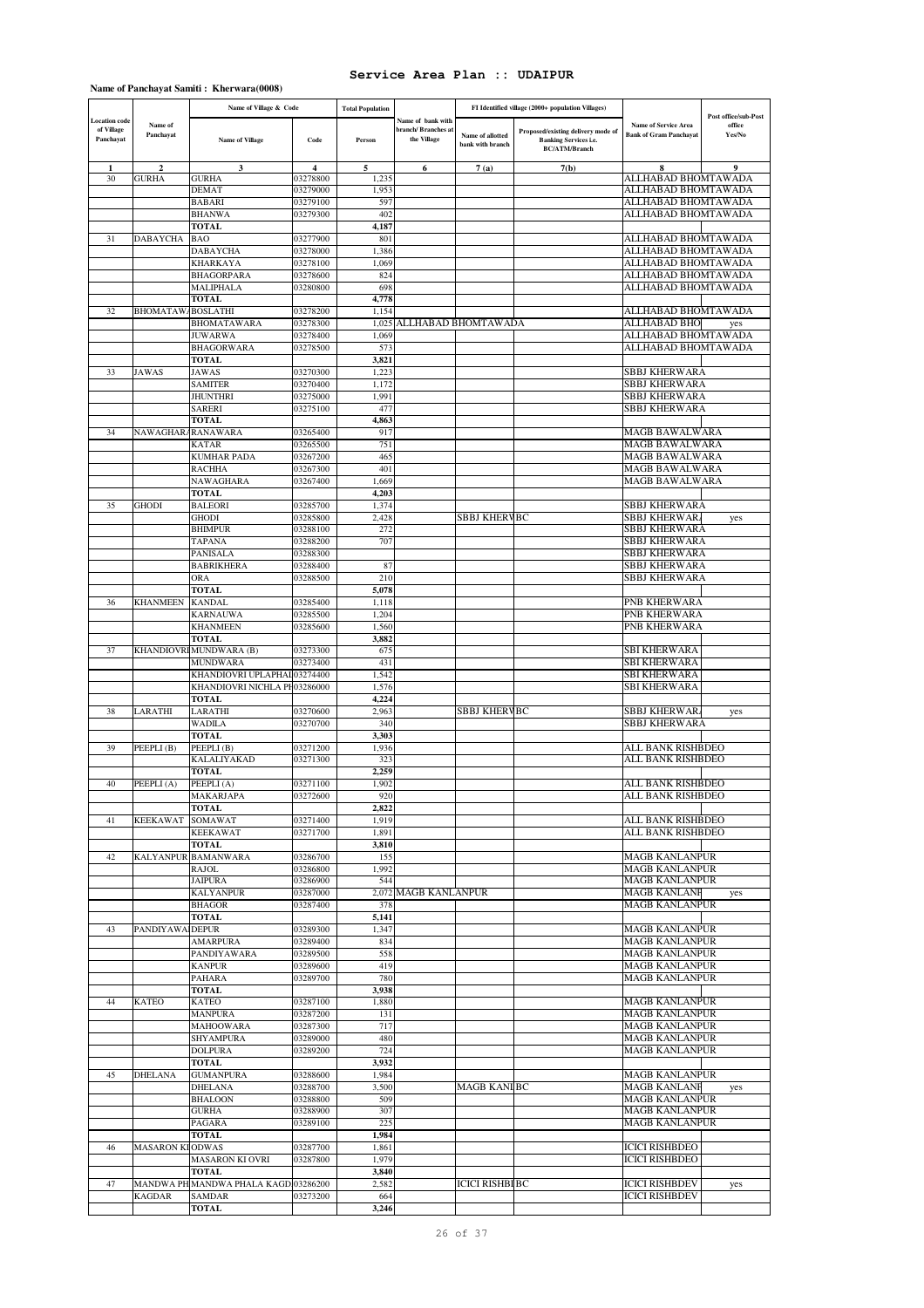**Name of Panchayat Samiti : Kherwara(0008)**

|                                          |                        | Name of Village & Code              |                         | <b>Total Population</b> |                                                       |                                      | FI Identified village (2000+ population Villages)                                          |                                                              | Post office/sub-Post |
|------------------------------------------|------------------------|-------------------------------------|-------------------------|-------------------------|-------------------------------------------------------|--------------------------------------|--------------------------------------------------------------------------------------------|--------------------------------------------------------------|----------------------|
| Location code<br>of Village<br>Panchayat | Name of<br>Panchayat   | <b>Name of Village</b>              | Code                    | Person                  | Name of bank with<br>branch/Branches a<br>the Village | Name of allotted<br>bank with branch | Proposed/existing delivery mode of<br><b>Banking Services i.e.</b><br><b>BC/ATM/Branch</b> | <b>Name of Service Area</b><br><b>Bank of Gram Panchayat</b> | office<br>Yes/No     |
| $\mathbf{1}$                             | $\overline{2}$         | 3                                   | $\overline{\mathbf{4}}$ | 5                       | 6                                                     | 7(a)                                 | 7(b)                                                                                       | 8                                                            | $\overline{9}$       |
| 48<br>49                                 | GADAWAT                | KAGDAR BHAKAGDAR BHATIYA<br>KALAWAT | 03286100<br>03271500    | 1,926<br>1,584          |                                                       |                                      |                                                                                            | <b>ICICI RISHBDEO</b><br>ALL BANK RISHBDEO                   |                      |
|                                          | <b>GORIMBA</b>         | GADAWAT GORIMBA                     | 03271600                | 1,851                   |                                                       |                                      |                                                                                            | ALL BANK RISHBDEO                                            |                      |
|                                          |                        | <b>TOTAL</b>                        |                         | 3,435                   |                                                       |                                      |                                                                                            |                                                              |                      |
| 50                                       | GARNALA KO             | ATHMANA KOTRA                       | 03271800                | 1,008                   |                                                       |                                      |                                                                                            | SBBJ RISHBDEO                                                |                      |
|                                          |                        | UGMANA KOTRA                        | 03271900                | 1,964                   |                                                       |                                      |                                                                                            | <b>SBBJ RISHBDEO</b>                                         |                      |
|                                          |                        | <b>GARNALA KOTRA</b>                | 03272000                | 1,942                   |                                                       |                                      |                                                                                            | SBBJ RISHBDEO                                                |                      |
|                                          |                        | <b>KESARPURA</b>                    | 03286400                | 202                     |                                                       |                                      |                                                                                            | <b>SBBJ RISHBDEO</b>                                         |                      |
|                                          |                        | TOTAL                               |                         | 5,116                   |                                                       |                                      |                                                                                            |                                                              |                      |
| 51                                       |                        | <b>BEECHHIWAFGHORIYAWARA</b>        | 03286600                | 877                     |                                                       |                                      |                                                                                            | <b>MAGB KANLANPUR</b>                                        |                      |
|                                          |                        | KARJI                               | 03286500                | 838                     |                                                       |                                      |                                                                                            | <b>MAGB KANLANPUR</b>                                        |                      |
|                                          |                        | CHORAI                              | 03287500                | 1.652                   |                                                       |                                      |                                                                                            | MAGB KANLANPUR                                               |                      |
|                                          |                        | BEECHHIWARA                         | 03287600                | 1,356                   |                                                       |                                      |                                                                                            | MAGB KANLANPUR                                               |                      |
|                                          |                        | <b>TOTAL</b>                        |                         | 4,723                   |                                                       |                                      |                                                                                            |                                                              |                      |
| 52                                       | <b>SUBERI</b>          | <b>BANIBOR</b>                      | 03270200                | 931                     |                                                       |                                      |                                                                                            | SBBJ KHERWARA                                                |                      |
|                                          |                        | <b>SUBERI</b>                       | 03270500                | 1,997                   |                                                       |                                      |                                                                                            | <b>SBBJ KHERWAR</b>                                          | yes                  |
|                                          |                        | <b>TOTAL</b>                        |                         | 3,128                   |                                                       |                                      |                                                                                            |                                                              |                      |
| 53                                       | <b>JALPAKA</b>         | MAGRA                               | 03266200                | 1,073                   |                                                       |                                      |                                                                                            | ALL BANK BHOODAR                                             |                      |
|                                          |                        | JALPAKA                             | 03266600                | 1,206                   |                                                       |                                      |                                                                                            | ALL BANK BHOODAR                                             |                      |
|                                          |                        | DAMATALAB                           | 03266700                | 1,150                   |                                                       |                                      |                                                                                            | ALL BANK BHOODAR                                             |                      |
|                                          |                        | NALAPEEPLA                          | 03266800                | 396                     |                                                       |                                      |                                                                                            | ALL BANK BHOODAR                                             |                      |
|                                          |                        | PACHA PADLA                         | 03266900                | 730                     |                                                       |                                      |                                                                                            | ALL BANK BHOODAR                                             |                      |
|                                          |                        | MAL                                 | 03270000                | 491                     |                                                       |                                      |                                                                                            | ALL BANK BHOODAR                                             |                      |
|                                          |                        | RAMABAORI                           | 03270100                | 484                     |                                                       |                                      |                                                                                            | ALL BANK BHOODAR                                             |                      |
|                                          |                        | <b>TOTAL</b>                        |                         | 5,530                   |                                                       |                                      |                                                                                            | ALL BANK BHOODAR                                             |                      |
| 54                                       | SAGWARA                | DABEN<br><b>SAGWARA</b>             | 03265800<br>03265900    | 207<br>1,185            |                                                       |                                      |                                                                                            | ALL BANK BHOODAR                                             |                      |
|                                          |                        | PHUTALA SAMRETH                     | 03266000                | 1,262                   |                                                       |                                      |                                                                                            | ALL BANK BHOODAR                                             |                      |
|                                          |                        | <b>GADAWAN KAKAN</b>                | 03266100                | 1,910                   |                                                       |                                      |                                                                                            | ALL BANK BHOODAR                                             |                      |
|                                          |                        | <b>TOTAL</b>                        |                         | 4,564                   |                                                       |                                      |                                                                                            |                                                              |                      |
| 55                                       | <b>KOJAWARA</b>        | <b>PAREDA</b>                       | 03266300                | 1,944                   |                                                       |                                      |                                                                                            | ALL BANK BHOC                                                | yes                  |
|                                          |                        | PAREDA CHAK NO. 1                   | 03266400                | 253                     |                                                       |                                      |                                                                                            | ALL BANK BHOODAR                                             |                      |
|                                          |                        | <b>KOJAWARA</b>                     | 03266500                | 1,963                   |                                                       |                                      |                                                                                            | ALL BANK BHOODAR                                             |                      |
|                                          |                        | TOTAL                               |                         | 4,160                   |                                                       |                                      |                                                                                            |                                                              |                      |
| 56                                       | PADERI                 | HATHIYA                             | 03270800                | 93                      |                                                       |                                      |                                                                                            | ALL BANK BHOODAR                                             |                      |
|                                          |                        | PADERI                              | 03270900                | 1,815                   |                                                       |                                      |                                                                                            | ALL BANK BHOODAR                                             |                      |
|                                          |                        | THAPRAWALI                          | 03272800                | 1,133                   |                                                       |                                      |                                                                                            | ALL BANK BHOODAR                                             |                      |
|                                          |                        | <b>TOTAL</b>                        |                         | 3,041                   |                                                       |                                      |                                                                                            |                                                              |                      |
| 57                                       | <b>BHOODAR</b>         | <b>BHOODAR</b>                      | 03271000                | 4,202                   | ALL BANK BHOODAR                                      |                                      |                                                                                            | ALL BANK BHOO                                                | yes                  |
|                                          |                        | RATANPURA                           | 03272700                | 929                     |                                                       |                                      |                                                                                            | ALL BANK BHOODAR                                             |                      |
|                                          |                        | <b>TOTAL</b>                        |                         | 5,131                   |                                                       |                                      |                                                                                            |                                                              |                      |
| 58                                       | <b>RISHABHDEVTHANA</b> |                                     | 03272100                | 1,604                   |                                                       |                                      |                                                                                            | <b>ICICI RISHBDEO</b>                                        |                      |
|                                          |                        | RAYANA                              | 03272200                | 1,584                   |                                                       |                                      |                                                                                            | <b>ICICI RISHBDEO</b>                                        |                      |
|                                          |                        | <b>BHAUWA</b>                       | 03286300                | 1,287                   |                                                       |                                      |                                                                                            | ICICI RISHBDEO                                               |                      |
|                                          |                        | <b>TOTAL</b>                        |                         | 4,475                   |                                                       |                                      |                                                                                            |                                                              |                      |
| 59                                       | <b>KANUWARA</b>        | <b>AJLAIYAN</b>                     | 03272900                | 519                     |                                                       |                                      |                                                                                            | ALL BANK RISHBDEO                                            |                      |
|                                          |                        | KANUWARA<br>RIKHABDEO (C.T.)        | 03273100<br>42609000    | 2,486<br>8,026          | ALL BANK/ICICI/SBBJ RISHBDEV                          | ALL BANK RBC                         |                                                                                            | ALL BANK RISHE<br>ALL BANK RISHI                             | yes                  |
|                                          |                        | TOTAL                               |                         | 11,031                  |                                                       |                                      |                                                                                            |                                                              | yes                  |
| 60                                       | CHIKLA                 | <b>CHIKLA</b>                       | 03272300                | 1,195                   |                                                       |                                      |                                                                                            | <b>MAGB RISHABDEV</b>                                        |                      |
|                                          |                        | GHATA                               | 03272400                | 166                     |                                                       |                                      |                                                                                            | MAGB RISHABDEV                                               |                      |
|                                          |                        | <b>KHOOTANERI</b>                   | 03272500                | 578                     |                                                       |                                      |                                                                                            | <b>MAGB RISHABDEV</b>                                        |                      |
|                                          |                        | <b>BHARDA</b>                       | 03273000                | 637                     |                                                       |                                      |                                                                                            | <b>MAGB RISHABDEV</b>                                        |                      |
|                                          |                        | <b>TOTAL</b>                        |                         | 2,576                   |                                                       |                                      |                                                                                            |                                                              |                      |
| 61                                       |                        | NICHLA MAN UPLAMANDWA               | 03285900                | 982                     |                                                       |                                      |                                                                                            | <b>SBI KHERWARA</b>                                          |                      |
|                                          |                        | NICHLA MANDWA                       | 03287900                | 942                     |                                                       |                                      |                                                                                            | <b>SBI KHERWARA</b>                                          |                      |
|                                          |                        | <b>BARNA</b>                        | 03288000                | 1,474                   |                                                       |                                      |                                                                                            | <b>SBI KHERWARA</b>                                          |                      |
|                                          |                        | <b>TOTAL</b>                        |                         | 3,398                   |                                                       |                                      |                                                                                            |                                                              |                      |
| $62**$                                   | <b>KHERWARA</b>        | <b>KHERWARA</b>                     | 42610000                | #REF!                   | SBBJ/MAGB/SBI/BOB                                     |                                      |                                                                                            | <b>SBBJ KHERWAR</b>                                          | yes                  |
|                                          | <b>CHHAONI</b>         | CHHAOANI (C.T.)                     |                         |                         |                                                       |                                      |                                                                                            |                                                              |                      |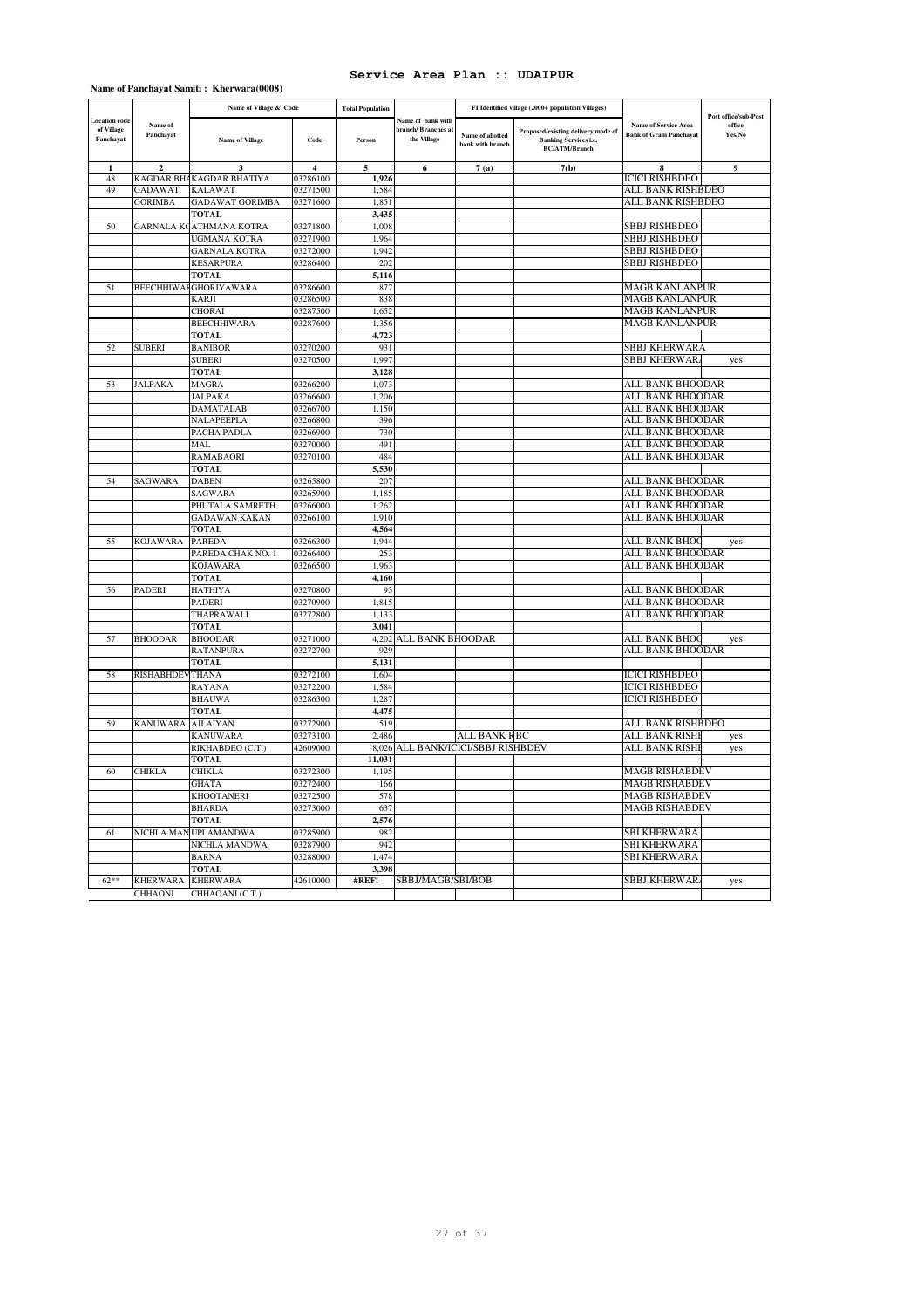# **NUMBER OF VILLAGES UNDER EACH GRAM PANCHAYAT**

**Name of Panchayat Samiti : Sarada(0009)**

|                                              |                          | Name of Village & Code                       |                      | <b>Total Population</b> |                                                             | FI Identified village (2000+ population Villages) |                                                                                               |                                                    |                                                 |
|----------------------------------------------|--------------------------|----------------------------------------------|----------------------|-------------------------|-------------------------------------------------------------|---------------------------------------------------|-----------------------------------------------------------------------------------------------|----------------------------------------------------|-------------------------------------------------|
| Location code of<br><b>Village Panchayat</b> | <b>Name of Panchayat</b> | <b>Name of Village</b>                       | Code                 | Person                  | Name of bank with branch/<br><b>Branches at the Village</b> | Name of allotted bank with branch                 | Proposed/existing<br>delivery mode of<br><b>Banking Services i.e.</b><br><b>BC/ATM/Branch</b> | Name of Service Area Bank of Gram<br>Panchayat     | <b>Post office/sub-Post</b><br>office<br>Yes/No |
| 1                                            | $\overline{2}$           | 3                                            | 4                    | 5                       | 6                                                           | 7(a)                                              | 7(b)                                                                                          | 8                                                  | 9                                               |
| 01                                           | SARADA                   | <b>SEPUR</b>                                 | 03257100             | 1,121                   |                                                             |                                                   |                                                                                               | <b>SBBJ SARADA</b>                                 |                                                 |
|                                              |                          | SARADA                                       | 03257200             | 3,647                   | <b>SBBJ SARADA</b>                                          |                                                   |                                                                                               | <b>SBBJ SARADA</b>                                 | yes                                             |
|                                              |                          | КАСННОТА                                     | 03257400             | 377                     |                                                             |                                                   |                                                                                               | SBBJ SARADA                                        |                                                 |
| 02                                           | KEJAR                    | <b>TOTAL</b><br><b>MAYAR</b>                 | 03254900             | 5,145<br>758            |                                                             |                                                   |                                                                                               | <b>MAGB KEJAR</b>                                  |                                                 |
|                                              |                          | <b>KEJAR</b>                                 | 03255200             |                         | 3,218 MAGB KEJAR                                            |                                                   |                                                                                               | <b>MAGB KEJAR</b>                                  | yes                                             |
|                                              |                          | <b>NEEMACH</b>                               | 03257300             | 391                     |                                                             |                                                   |                                                                                               | <b>MAGB KEJAR</b>                                  |                                                 |
|                                              |                          | <b>TOTAL</b>                                 |                      | 4,367                   |                                                             |                                                   |                                                                                               |                                                    |                                                 |
| 03                                           | <b>CHAWAND</b>           | <b>CHAWAND</b>                               | 03255400             |                         | 4,603 ICICI CHAWAND                                         |                                                   |                                                                                               | <b>ICICI CHAWAND</b>                               | yes                                             |
|                                              |                          | <b>DEKALI</b>                                | 03255500             | 392                     |                                                             |                                                   |                                                                                               | <b>ICICI CHAWAND</b>                               |                                                 |
| 04                                           | KATANWARA KHERKI         | <b>TOTAL</b>                                 | 03252900             | 4,995<br>1,351          |                                                             |                                                   |                                                                                               | <b>ICICI CHAWAND</b>                               |                                                 |
|                                              |                          | AMBALA                                       | 03253000             | 700                     |                                                             |                                                   |                                                                                               | <b>ICICI CHAWAND</b>                               |                                                 |
|                                              |                          | <b>KATANWARA</b>                             | 03255600             | 1,089                   |                                                             |                                                   |                                                                                               | <b>ICICI CHAWAND</b>                               |                                                 |
|                                              |                          | <b>MANDWA</b>                                | 03255700             | 1,005                   |                                                             |                                                   |                                                                                               | <b>ICICI CHAWAND</b>                               |                                                 |
|                                              |                          | <b>CHHANI</b>                                | 03255800             | 533                     |                                                             |                                                   |                                                                                               | <b>ICICI CHAWAND</b>                               |                                                 |
|                                              |                          | <b>NAL ALKAR</b>                             | 03255900             | 1,546                   |                                                             |                                                   |                                                                                               | <b>ICICI CHAWAND</b>                               |                                                 |
| 05                                           | <b>NATHARA</b>           | <b>TOTAL</b><br><b>NATHARA</b>               |                      | 6,224                   |                                                             | <b>ICICI CHAWAND</b>                              | BC                                                                                            | <b>ICICI CHAWAND</b>                               |                                                 |
|                                              |                          | SASEI                                        | 03252200<br>03252300 | 4,470<br>934            |                                                             |                                                   |                                                                                               | <b>ICICI CHAWAND</b>                               | yes                                             |
|                                              |                          | <b>MAKAT</b>                                 | 03252400             | 1,160                   |                                                             |                                                   |                                                                                               | <b>ICICI CHAWAND</b>                               |                                                 |
|                                              |                          | <b>JHALARDEVI</b>                            | 03252700             | 238                     |                                                             |                                                   |                                                                                               | <b>ICICI CHAWAND</b>                               |                                                 |
|                                              |                          | KHORI MAHUR103252800                         |                      | 1,415                   |                                                             |                                                   |                                                                                               | <b>ICICI CHAWAND</b>                               |                                                 |
|                                              |                          | <b>TOTAL</b>                                 |                      | 8,217                   |                                                             |                                                   |                                                                                               |                                                    |                                                 |
| 6                                            | <b>KHARBAR</b>           | <b>PARAI</b>                                 | 03256500             | 1,816                   |                                                             |                                                   | BC                                                                                            | DENA BANK PARSAD                                   |                                                 |
|                                              |                          | KHARBAR CHA 03256600<br>KHARBAR CHA 03256700 |                      | 2,852<br>1,294          |                                                             | DENA BANK PARSAD                                  |                                                                                               | DENA BANK PARSAD<br>DENA BANK PARSAD               | yes                                             |
|                                              |                          | <b>TOTAL</b>                                 |                      | 5,962                   |                                                             |                                                   |                                                                                               |                                                    |                                                 |
| 07                                           | <b>PARSAD</b>            | <b>BALDAR</b>                                | 03252500             | 144                     |                                                             |                                                   |                                                                                               | <b>DENA BANK PARSAD</b>                            |                                                 |
|                                              |                          | <b>DELWAS</b>                                | 03252600             | 2,135                   |                                                             | DENA BANK PARSAD                                  | BC                                                                                            | DENA BANK PARSAD                                   | yes                                             |
|                                              |                          | PARSAD                                       | 03256000             |                         | 3,882 DENA BANK PARSAD                                      |                                                   |                                                                                               | DENA BANK PARSAD                                   | yes                                             |
|                                              |                          | NALIYA WARA 03256100                         |                      | 617                     |                                                             |                                                   |                                                                                               | DENA BANK PARSAD                                   |                                                 |
|                                              |                          | <b>BAROTI</b><br><b>BORI MALAN</b>           | 03256200<br>03256300 | 651<br>403              |                                                             |                                                   |                                                                                               | DENA BANK PARSAD<br>DENA BANK PARSAD               |                                                 |
|                                              |                          | <b>DHELAI</b>                                | 03256400             | 763                     |                                                             |                                                   |                                                                                               | DENA BANK PARSAD                                   |                                                 |
|                                              |                          | <b>TOTAL</b>                                 |                      | 8,595                   |                                                             |                                                   |                                                                                               |                                                    |                                                 |
| 08                                           | SEENGATWAI               | PEEPALDARA                                   | 03246100             | 529                     |                                                             |                                                   |                                                                                               | <b>SBBJ ZAWAR MINES</b>                            |                                                 |
|                                              |                          | <b>EKLINGPURA</b>                            | 03246600             | 623                     |                                                             |                                                   |                                                                                               | <b>SBBJ ZAWAR MINES</b>                            |                                                 |
|                                              |                          | SEENGATWAR/03246700                          |                      | 3,002                   |                                                             | <b>SBBJ ZAWAR MINES</b>                           | BС                                                                                            | <b>SBBJ ZAWAR MINES</b>                            | yes                                             |
|                                              |                          | KRISHANPURA 03246800<br><b>ODA</b>           | 03246900             | 1,332<br>1.006          |                                                             |                                                   |                                                                                               | <b>SBBJ ZAWAR MINES</b><br><b>SBBJ ZAWAR MINES</b> |                                                 |
|                                              |                          | <b>TOTAL</b>                                 |                      | 6,492                   |                                                             |                                                   |                                                                                               |                                                    |                                                 |
| 09                                           | KEORA KHUR BABARMAL      |                                              | 03246200             | 1,163                   |                                                             |                                                   |                                                                                               | <b>ICICI PALODARA</b>                              |                                                 |
|                                              |                          | KEORA KALAN 03246300                         |                      | 780                     |                                                             |                                                   |                                                                                               | <b>ICICI PALODARA</b>                              |                                                 |
|                                              |                          | KEORA KHURD 03246400                         |                      | 818                     |                                                             |                                                   |                                                                                               | <b>ICICI PALODARA</b>                              |                                                 |
|                                              |                          | <b>NAKOLI</b>                                | 03246500             | 598                     |                                                             |                                                   |                                                                                               | <b>ICICI PALODARA</b>                              |                                                 |
| 10                                           | <b>ADWAS</b>             | <b>TOTAL</b><br><b>AJBARA</b>                | 03248500             | 3,359<br>977            |                                                             |                                                   |                                                                                               | SBBJ JAWAD                                         |                                                 |
|                                              |                          | <b>ADWAS</b>                                 | 03248600             | 3,405                   |                                                             | <b>SBBJ JAWAD</b>                                 | BС                                                                                            | <b>SBBJ JAWAD</b>                                  | yes                                             |
|                                              |                          | <b>BAGRUWA</b>                               | 03248700             | 1,390                   |                                                             |                                                   |                                                                                               | <b>SBBJ JAWAD</b>                                  |                                                 |
|                                              |                          | <b>TOTAL</b>                                 |                      | 5,772                   |                                                             |                                                   |                                                                                               |                                                    |                                                 |
| 11                                           | <b>JAWAD</b>             | <b>BHARIYA</b>                               | 03248800             | 553                     |                                                             |                                                   |                                                                                               | <b>SBBJ JAWAD</b>                                  |                                                 |
|                                              |                          | <b>JAWAD</b>                                 | 03248900             |                         | 2,578 SBBJ JAWAD                                            |                                                   |                                                                                               | <b>SBBJ JAWAD</b>                                  | yes                                             |
|                                              |                          | <b>WAILWARI</b><br><b>DAWANA</b>             | 03249000<br>03249100 | 639<br>751              |                                                             |                                                   |                                                                                               | <b>SBBJ JAWAD</b><br><b>SBBJ JAWAD</b>             |                                                 |
|                                              |                          | <b>TOTAL</b>                                 |                      | 4,521                   |                                                             |                                                   |                                                                                               |                                                    |                                                 |
| 12                                           | <b>SEMAL</b>             | <b>JUNIJHAR</b>                              | 03249200             | 744                     |                                                             |                                                   |                                                                                               | <b>SBBJ JAWAD</b>                                  |                                                 |
|                                              |                          | NAIJHAR                                      | 03249300             | 1,309                   |                                                             |                                                   |                                                                                               | <b>SBBJ JAWAD</b>                                  |                                                 |
|                                              |                          | <b>MENDURA</b>                               | 03249400             | 290                     |                                                             |                                                   |                                                                                               | <b>SBBJ JAWAD</b>                                  |                                                 |
|                                              |                          | PIYABARI                                     | 03249500             | 290                     |                                                             |                                                   |                                                                                               | <b>SBBJ JAWAD</b>                                  |                                                 |
|                                              |                          | NAYA KUA<br><b>JUNA KOA</b>                  | 03249600<br>03249700 | 264<br>134              |                                                             |                                                   |                                                                                               | <b>SBBJ JAWAD</b><br><b>SBBJ JAWAD</b>             |                                                 |
|                                              |                          | CHHAPARWAL103249800                          |                      | 220                     |                                                             |                                                   |                                                                                               | <b>SBBJ JAWAD</b>                                  |                                                 |
|                                              |                          | MAGRAWALIT 03249900                          |                      | 907                     |                                                             |                                                   |                                                                                               | <b>SBBJ JAWAD</b>                                  |                                                 |
|                                              |                          | SEMAL                                        | 03250000             | 1,123                   |                                                             |                                                   |                                                                                               | <b>SBBJ JAWAD</b>                                  |                                                 |
|                                              |                          | <b>TOTAL</b>                                 |                      | 5,281                   |                                                             |                                                   |                                                                                               |                                                    |                                                 |
| 13                                           | PADLA                    | PADLA                                        | 03247200             | 2,103                   |                                                             | SBBJ ZAWAR MINES                                  | BC                                                                                            | <b>SBBJ ZAWAR MINES</b>                            | yes                                             |
|                                              |                          | <b>KOTRI</b><br>KHAKHADARA 03247400          | 03247300             | 901<br>415              |                                                             |                                                   |                                                                                               | <b>SBBJ ZAWAR MINES</b><br><b>SBBJ ZAWAR MINES</b> |                                                 |
|                                              |                          | <b>TOTAL</b>                                 |                      | 3,419                   |                                                             |                                                   |                                                                                               |                                                    |                                                 |
| 14                                           | <b>DEOPURA</b>           | <b>RELAN</b>                                 | 03247100             | 921                     |                                                             |                                                   |                                                                                               | <b>ICICI PALODARA</b>                              |                                                 |
|                                              |                          | <b>DEOPURA</b>                               | 03247500             | 3,651                   |                                                             | <b>ICICI PALODARA</b>                             | BC                                                                                            | <b>ICICI PALODARA</b>                              | yes                                             |
|                                              |                          | <b>TOTAL</b>                                 |                      | 4,572                   |                                                             |                                                   |                                                                                               |                                                    |                                                 |
| 15                                           | PALODRA                  | <b>DEWALA</b>                                | 03247000             | 381                     |                                                             |                                                   |                                                                                               | <b>ICICI PALODARA</b>                              |                                                 |
|                                              |                          | <b>MAHUWARA</b>                              | 03247600             | 1,479                   | 2,162 ICICI PALODARA                                        |                                                   |                                                                                               | <b>ICICI PALODARA</b><br><b>ICICI PALODARA</b>     |                                                 |
|                                              |                          | <b>PALODRA</b><br><b>TOTAL</b>               | 03248400             | 4,022                   |                                                             |                                                   |                                                                                               |                                                    | yes                                             |
| 16                                           | <b>AMARPURA</b>          | <b>DANGIKHERA</b>                            | 03247700             | 184                     |                                                             |                                                   |                                                                                               | <b>ICICI PALODARA</b>                              |                                                 |
|                                              |                          | <b>DHAWADIYA</b>                             | 03247800             | 878                     |                                                             |                                                   |                                                                                               | <b>ICICI PALODARA</b>                              |                                                 |
|                                              |                          | <b>AMARPURA</b>                              | 03247900             | 1,038                   |                                                             |                                                   |                                                                                               | <b>ICICI PALODARA</b>                              |                                                 |
|                                              |                          | GEEGACHI KHE03248000                         |                      | 217                     |                                                             |                                                   |                                                                                               | <b>ICICI PALODARA</b>                              |                                                 |
|                                              |                          | <b>JARIYANA</b>                              | 03248100             | 432                     |                                                             |                                                   |                                                                                               | <b>ICICI PALODARA</b>                              |                                                 |
|                                              |                          | NANDVI                                       | 03248200             | 236                     |                                                             |                                                   |                                                                                               | <b>ICICI PALODARA</b>                              |                                                 |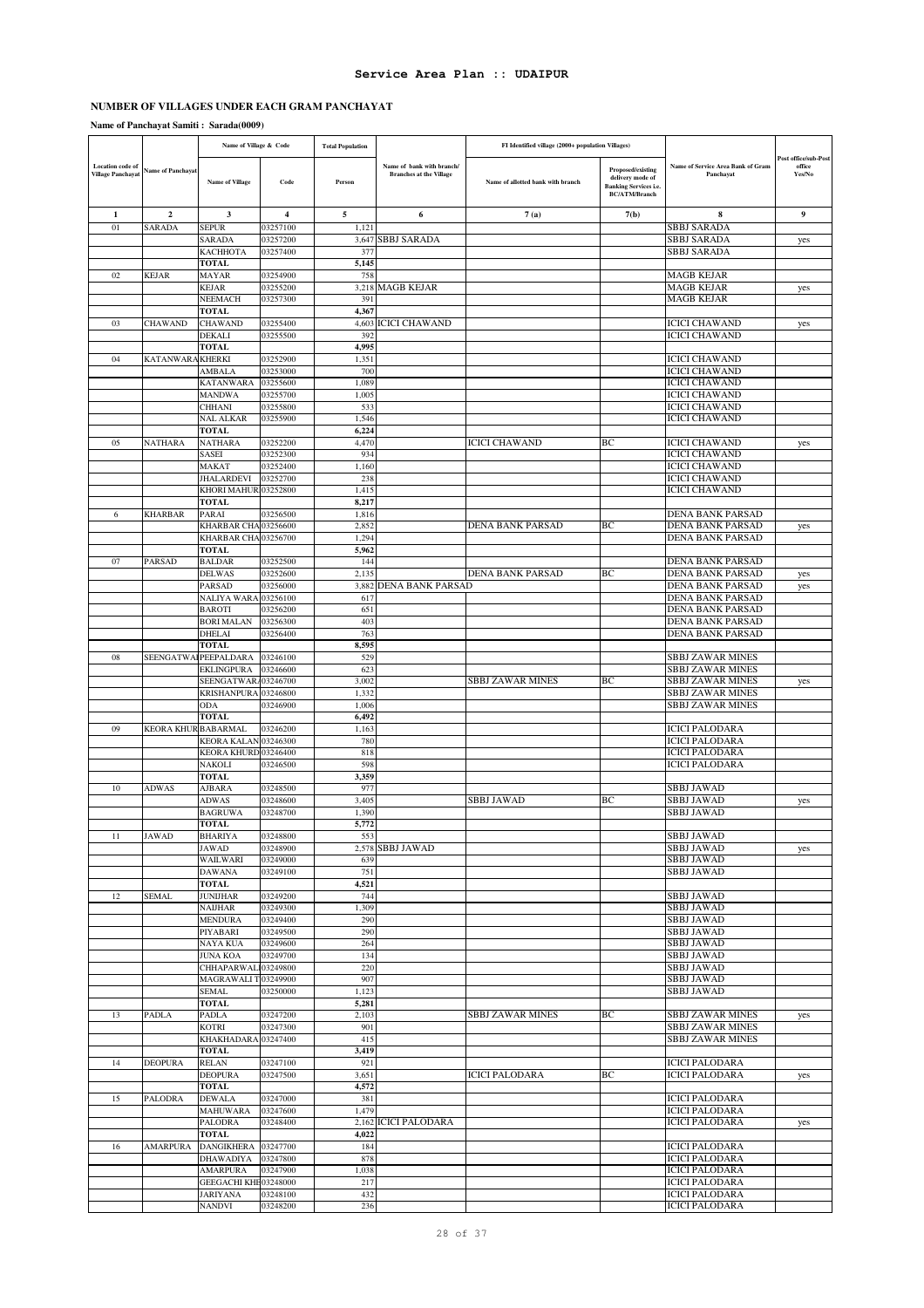|                                                     |                  | Name of Village & Code                   |                      | <b>Total Population</b> |                                                             | FI Identified village (2000+ population Villages) |                                                                                               |                                                |                                          |
|-----------------------------------------------------|------------------|------------------------------------------|----------------------|-------------------------|-------------------------------------------------------------|---------------------------------------------------|-----------------------------------------------------------------------------------------------|------------------------------------------------|------------------------------------------|
| <b>Location</b> code of<br><b>Village Panchayat</b> | Name of Panchaya | <b>Name of Village</b>                   | Code                 | Person                  | Name of bank with branch/<br><b>Branches at the Village</b> | Name of allotted bank with branch                 | Proposed/existing<br>delivery mode of<br><b>Banking Services i.e.</b><br><b>BC/ATM/Branch</b> | Name of Service Area Bank of Gram<br>Panchavat | Post office/sub-Post<br>office<br>Yes/No |
| $\mathbf{1}$                                        | $\overline{2}$   | 3                                        | 4                    | 5                       | 6                                                           | 7(a)                                              | 7(b)                                                                                          | 8                                              | 9                                        |
|                                                     |                  | <b>PALUNA</b>                            | 03248300             | 702                     |                                                             |                                                   |                                                                                               | <b>ICICI PALODARA</b>                          |                                          |
|                                                     |                  | <b>TOTAL</b>                             |                      | 3,687                   |                                                             |                                                   |                                                                                               |                                                |                                          |
| 17                                                  | PEELADHAR        | CHANDAJI KA (03251700                    |                      | 517                     |                                                             |                                                   |                                                                                               | <b>ICICI PALODARA</b>                          |                                          |
|                                                     |                  | PEELADHAR<br><b>BOBAS</b>                | 03251800<br>03251900 | 1,024<br>1,065          |                                                             |                                                   |                                                                                               | <b>ICICI PALODARA</b><br><b>ICICI PALODARA</b> |                                          |
|                                                     |                  | SARSIYA KAD                              | 03252000             | 1,270                   |                                                             |                                                   |                                                                                               | <b>ICICI PALODARA</b>                          |                                          |
|                                                     |                  | SARSIYA                                  | 03252100             | 1,993                   |                                                             |                                                   |                                                                                               | <b>ICICI PALODARA</b>                          |                                          |
|                                                     |                  | MOONDLA                                  | 03253400             | 566                     |                                                             |                                                   |                                                                                               | ICICI PALODARA                                 |                                          |
|                                                     |                  | <b>TOTAL</b>                             |                      | 6,435                   |                                                             |                                                   |                                                                                               |                                                |                                          |
| 18                                                  | <b>JHADOL</b>    | <b>JHADOL</b><br><b>BATUKA</b>           | 03253600<br>03253700 | 1.233                   | 4.427 ICICI JHADOL                                          |                                                   |                                                                                               | <b>ICICI JHADOL</b><br><b>ICICI JHADOL</b>     | yes                                      |
|                                                     |                  | <b>DHANI MELAN</b>                       | 03253800             | 618                     |                                                             |                                                   |                                                                                               | <b>ICICI JHADOL</b>                            |                                          |
|                                                     |                  | <b>BEJPUR</b>                            | 03254000             | 558                     |                                                             |                                                   |                                                                                               | ICICI JHADOL                                   |                                          |
|                                                     |                  | <b>TOTAL</b>                             |                      | 6,836                   |                                                             |                                                   |                                                                                               |                                                |                                          |
| 19                                                  | <b>VEERPURA</b>  | <b>BABA KA MAGI03250100</b>              |                      | 56                      |                                                             |                                                   |                                                                                               | <b>ICICI JHADOL</b>                            |                                          |
|                                                     |                  | <b>BHATWARA</b><br><b>KARODIYA</b>       | 03250200<br>03250300 | 7<br>683                |                                                             |                                                   |                                                                                               | <b>ICICI JHADOL</b><br><b>ICICI JHADOL</b>     |                                          |
|                                                     |                  | <b>RENTH GURIY</b>                       | 03250400             | 525                     |                                                             |                                                   |                                                                                               | <b>ICICI JHADOL</b>                            |                                          |
|                                                     |                  | <b>VEERPURA</b>                          | 03250500             | 1,906                   |                                                             |                                                   |                                                                                               | <b>ICICI JHADOL</b>                            |                                          |
|                                                     |                  | <b>GANDHIPUR</b>                         | 03250600             | 401                     |                                                             |                                                   |                                                                                               | <b>ICICI JHADOL</b>                            |                                          |
|                                                     |                  | <b>LALPURIYA</b>                         | 03250700             | 265                     |                                                             |                                                   |                                                                                               | <b>ICICI JHADOL</b>                            |                                          |
|                                                     |                  | <b>KANTORA</b><br>TOTAL                  | 03250800             | 1,211<br>5,054          |                                                             |                                                   |                                                                                               | <b>ICICI JHADOL</b>                            |                                          |
| 20                                                  | <b>GATONR</b>    | <b>GATONR</b>                            | 03251100             | 3,180                   |                                                             | <b>ICICI JHADOL</b>                               | ВC                                                                                            | <b>ICICI JHADOL</b>                            | yes                                      |
|                                                     |                  | GAMRI                                    | 03251200             | 1,297                   |                                                             |                                                   |                                                                                               | <b>ICICI JHADOL</b>                            |                                          |
|                                                     |                  | <b>TOTAL</b>                             |                      | 4.477                   |                                                             |                                                   |                                                                                               |                                                |                                          |
| 21                                                  | <b>SHYAMPURA</b> | <b>PAHARI</b>                            | 03250900             | 1,029                   |                                                             |                                                   |                                                                                               | <b>ICICI JHADOL</b>                            |                                          |
|                                                     |                  | <b>BOOTWAS</b><br><b>JAMBOORA</b>        | 03251000<br>03251300 | 1,040<br>226            |                                                             |                                                   |                                                                                               | <b>ICICI JHADOL</b><br><b>ICICI JHADOL</b>     |                                          |
|                                                     |                  | MAHURI                                   | 03251400             | 457                     |                                                             |                                                   |                                                                                               | <b>ICICI JHADOL</b>                            |                                          |
|                                                     |                  | SHYAMPURA                                | 03251500             | 1,361                   |                                                             |                                                   |                                                                                               | <b>ICICI JHADOL</b>                            |                                          |
|                                                     |                  | <b>PADARDA</b>                           | 03251600             | 887                     |                                                             |                                                   |                                                                                               | <b>ICICI JHADOL</b>                            |                                          |
|                                                     |                  | <b>TOTAL</b>                             |                      | 5,000                   |                                                             |                                                   |                                                                                               |                                                |                                          |
| 22                                                  | <b>THANA</b>     | <b>DAYLI</b><br>LALPURA                  | 03253100<br>03253200 | 1,334<br>351            |                                                             |                                                   |                                                                                               | <b>ICICI CHAWAND</b><br><b>ICICI CHAWAND</b>   |                                          |
|                                                     |                  | <b>THANA</b>                             | 03253300             | 1,049                   |                                                             |                                                   |                                                                                               | <b>ICICI CHAWAND</b>                           |                                          |
|                                                     |                  | <b>DEENGRI</b>                           | 03253500             | 1,369                   |                                                             |                                                   |                                                                                               | <b>ICICI CHAWAND</b>                           |                                          |
|                                                     |                  | <b>KERPURA</b>                           | 03253900             | 319                     |                                                             |                                                   |                                                                                               | <b>ICICI CHAWAND</b>                           |                                          |
|                                                     |                  | <b>BANDOLI</b>                           | 03255300             | 791                     |                                                             |                                                   |                                                                                               | <b>ICICI CHAWAND</b>                           |                                          |
| 23                                                  | SAGATRA          | <b>TOTAL</b><br>UDPURIYA (KH.03254100    |                      | 5,213<br>365            |                                                             |                                                   |                                                                                               | MAGB KAJAD                                     |                                          |
|                                                     |                  | UDPURIYA (JAC03254200                    |                      | 522                     |                                                             |                                                   |                                                                                               | <b>MAGB KAJAD</b>                              |                                          |
|                                                     |                  | <b>BEHUTI</b>                            | 03254300             | 834                     |                                                             |                                                   |                                                                                               | <b>MAGB KAJAD</b>                              |                                          |
|                                                     |                  | <b>SAGATRA</b>                           | 03255000             | 2.044                   |                                                             | MAGB KAJAD                                        | BC                                                                                            | MAGB KAJAD                                     | yes                                      |
|                                                     |                  | CHAOKARA LIN03255100                     |                      | 316                     |                                                             |                                                   |                                                                                               | <b>MAGB KAJAD</b>                              |                                          |
|                                                     |                  | <b>DHAKARDA</b><br><b>TOTAL</b>          | 03257500             | 1,035<br>5,116          |                                                             |                                                   |                                                                                               | <b>MAGB KAJAD</b>                              |                                          |
| 24                                                  | NIMBODA          | PAL NEEMODA 03256800                     |                      | 2,434                   |                                                             | SBBJ SARADA                                       | BС                                                                                            | <b>SBBJ SARADA</b>                             | yes                                      |
|                                                     |                  | DAKAN BAORI                              | 03256900             | 196                     |                                                             |                                                   |                                                                                               | SBBJ SARADA                                    |                                          |
|                                                     |                  | <b>NIMBODA</b>                           | 03257000             | 388                     |                                                             |                                                   |                                                                                               | SBBJ SARADA                                    |                                          |
|                                                     |                  | PAL SEPUR                                | 03259100             | 1,821                   |                                                             |                                                   |                                                                                               | <b>SBBJ SARADA</b>                             |                                          |
| 25                                                  | <b>SEMARI</b>    | TOTAL<br><b>SEMARI</b>                   | 03260800             | 4,839                   | 4,683 ALL BANK SEMARI                                       |                                                   |                                                                                               | ALL BANK SEMARI                                |                                          |
|                                                     |                  | LALAPURIYA                               | 03260900             | 751                     |                                                             |                                                   |                                                                                               | ALL BANK SEMARI                                | yes                                      |
|                                                     |                  | <b>DARJANPURA</b>                        | 03262200             | 438                     |                                                             |                                                   |                                                                                               | ALL BANK SEMARI                                |                                          |
|                                                     |                  | <b>TOTAL</b>                             |                      | 5,872                   |                                                             |                                                   |                                                                                               |                                                |                                          |
| 26                                                  | SHYAMPURA        | <b>JOONPURIYA</b>                        | 03258500             | 162                     |                                                             |                                                   |                                                                                               | ALL BANK SEMARI                                |                                          |
|                                                     |                  | <b>BAGTHALA</b><br><b>SHYAMPURA</b>      | 03258600<br>03261000 | 370<br>697              |                                                             |                                                   |                                                                                               | ALL BANK SEMARI<br>ALL BANK SEMARI             |                                          |
|                                                     |                  | <b>BHEEMPUR</b>                          | 03261100             | 440                     |                                                             |                                                   |                                                                                               | ALL BANK SEMARI                                |                                          |
|                                                     |                  | <b>UPLA GURHA</b>                        | 03261300             | 199                     |                                                             |                                                   |                                                                                               | ALL BANK SEMARI                                |                                          |
|                                                     |                  | NICHLA GURHA03261400                     |                      | 352                     |                                                             |                                                   |                                                                                               | ALL BANK SEMARI                                |                                          |
|                                                     |                  | <b>JODHPURIYA</b>                        | 03262100             | 515                     |                                                             |                                                   |                                                                                               | ALL BANK SEMARI                                |                                          |
| 27                                                  | <b>KURADIYA</b>  | TOTAL<br>AMBARA                          | 03259600             | 2,735<br>573            |                                                             |                                                   |                                                                                               | ALL BANK SEMARI                                |                                          |
|                                                     |                  | NARAYAN PUR 03259700                     |                      | 366                     |                                                             |                                                   |                                                                                               | ALL BANK SEMARI                                |                                          |
|                                                     |                  | <b>JALAMPURA</b>                         | 03259800             | 235                     |                                                             |                                                   |                                                                                               | ALL BANK SEMARI                                |                                          |
|                                                     |                  | <b>SENTHAL</b>                           | 03259900             | 520                     |                                                             |                                                   |                                                                                               | ALL BANK SEMARI                                |                                          |
|                                                     |                  | <b>KARAN PURIYA</b>                      | 03260400             | 726                     |                                                             |                                                   |                                                                                               | ALL BANK SEMARI                                |                                          |
|                                                     |                  | <b>GATORA</b>                            | 03260500             | 465<br>778              |                                                             |                                                   |                                                                                               | ALL BANK SEMARI                                |                                          |
|                                                     |                  | <b>KURADIYA</b><br>JAGATPURIYAI 03260700 | 03260600             | 166                     |                                                             |                                                   |                                                                                               | ALL BANK SEMARI<br>ALL BANK SEMARI             |                                          |
|                                                     |                  | TOTAL                                    |                      | 3,829                   |                                                             |                                                   |                                                                                               |                                                |                                          |
| 28                                                  | <b>GHORASAR</b>  | <b>GHORASAR</b>                          | 03262800             | 2,849                   |                                                             | <b>ICICI TOKAR</b>                                | ВC                                                                                            | <b>ICICI TOKAR</b>                             | yes                                      |
|                                                     |                  | <b>KHARAD</b>                            | 03263900             | 882                     |                                                             |                                                   |                                                                                               | <b>ICICI TOKAR</b>                             |                                          |
|                                                     |                  | <b>JAMBORA</b><br><b>TOTAL</b>           | 03264000             | 1,638<br>5,369          |                                                             |                                                   |                                                                                               | <b>ICICI TOKAR</b>                             |                                          |
| 29                                                  | <b>TOKAR</b>     | <b>TOKAR</b>                             | 03262900             |                         | 2,631 ICICI TOKAR                                           |                                                   |                                                                                               | <b>ICICI TOKAR</b>                             | yes                                      |
|                                                     |                  | <b>KUNDAL</b>                            | 03263000             | 580                     |                                                             |                                                   |                                                                                               | <b>ICICI TOKAR</b>                             |                                          |
|                                                     |                  | <b>MAHUWARA</b>                          | 03263100             | 387                     |                                                             |                                                   |                                                                                               | <b>ICICI TOKAR</b>                             |                                          |
|                                                     |                  | KALI GHATI                               | 03263200             | 1,140                   |                                                             |                                                   |                                                                                               | <b>ICICI TOKAR</b>                             |                                          |
|                                                     |                  | <b>RAMPUR</b><br>PIPALA BHATR            | 03263300             | 419<br>831              |                                                             |                                                   |                                                                                               | <b>ICICI TOKAR</b><br><b>ICICI TOKAR</b>       |                                          |
|                                                     |                  | SAIYAT BHAGA                             | 03263400<br>03263500 | 582                     |                                                             |                                                   |                                                                                               | <b>ICICI TOKAR</b>                             |                                          |
|                                                     |                  | <b>KANPUR</b>                            | 03263600             | 866                     |                                                             |                                                   |                                                                                               | <b>ICICI TOKAR</b>                             |                                          |
|                                                     |                  | <b>TOTAL</b>                             |                      | 7,436                   |                                                             |                                                   |                                                                                               |                                                |                                          |
| 30                                                  | SADKARI          | UPLA FALA SAI 03259400                   |                      | 2,122                   |                                                             | <b>ICICI TOKAR</b>                                | BC                                                                                            | <b>ICICI TOKAR</b>                             | yes                                      |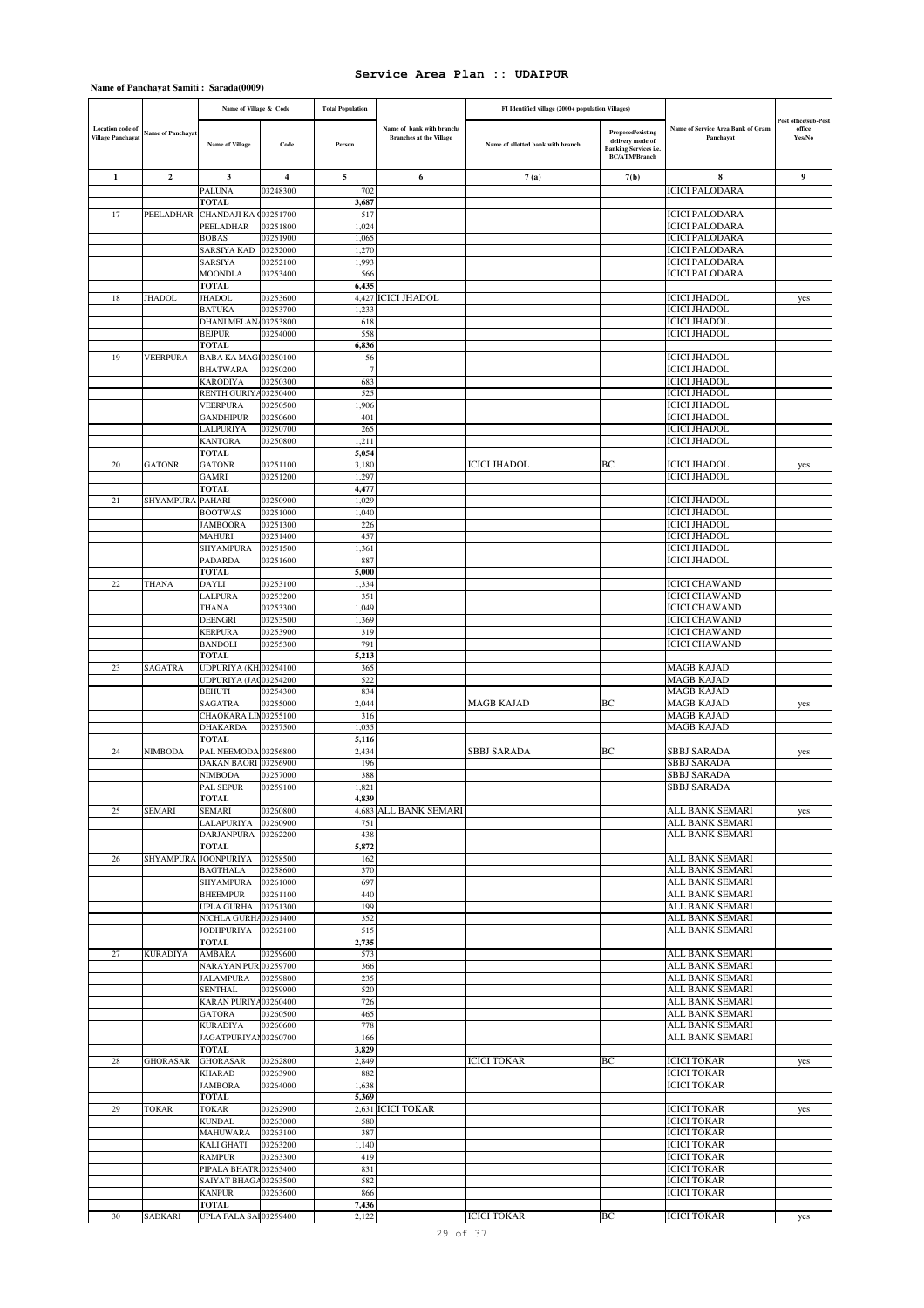|                                              |                           | Name of Village & Code           |                         | <b>Total Population</b> |                                                             | FI Identified village (2000+ population Villages) |                                                                                                      |                                                |                                          |
|----------------------------------------------|---------------------------|----------------------------------|-------------------------|-------------------------|-------------------------------------------------------------|---------------------------------------------------|------------------------------------------------------------------------------------------------------|------------------------------------------------|------------------------------------------|
| Location code of<br><b>Village Panchayat</b> | Name of Panchayat         | <b>Name of Village</b>           | Code                    | Person                  | Name of bank with branch/<br><b>Branches at the Village</b> | Name of allotted bank with branch                 | <b>Proposed/existing</b><br>delivery mode of<br><b>Banking Services i.e.</b><br><b>BC/ATM/Branch</b> | Name of Service Area Bank of Gram<br>Panchayat | Post office/sub-Post<br>office<br>Yes/No |
| $\mathbf{1}$                                 | $\overline{2}$            | 3                                | $\overline{\mathbf{4}}$ | 5                       | 6                                                           | 7(a)                                              | 7(b)                                                                                                 | 8                                              | 9                                        |
|                                              |                           | NICHALA FALA 03259500            |                         | 2,884                   |                                                             | <b>ICICI TOKAR</b>                                | BC                                                                                                   | <b>ICICI TOKAR</b>                             | yes                                      |
|                                              |                           | <b>TOTAL</b>                     |                         | 5,006                   |                                                             |                                                   |                                                                                                      |                                                |                                          |
| 31                                           |                           | SOORKHAND SOORKHAND K03258700    |                         | 2,359                   |                                                             | <b>SBBJ SARADA</b>                                | BС                                                                                                   | SBBJ SARADA                                    | yes                                      |
|                                              | <b>KHERA</b>              | HEMATO KI BH 03258800            |                         | 445                     |                                                             |                                                   |                                                                                                      | SBBJ SARADA                                    |                                          |
|                                              |                           | <b>KOLAR</b>                     | 03258900                | 450                     |                                                             |                                                   |                                                                                                      | SBBJ SARADA                                    |                                          |
|                                              |                           | <b>MALAR</b>                     | 03260200                | 249                     |                                                             |                                                   |                                                                                                      | SBBJ SARADA                                    |                                          |
|                                              |                           | <b>PANDER</b>                    | 03260300                | 282                     |                                                             |                                                   |                                                                                                      | SBBJ SARADA                                    |                                          |
|                                              |                           | <b>TOTAL</b>                     |                         | 3,785                   |                                                             |                                                   |                                                                                                      |                                                |                                          |
| 32                                           | <b>RATHORA</b>            | <b>RATHORA</b>                   | 03264100                | 1.959                   |                                                             |                                                   |                                                                                                      | <b>ICICI TOKAR</b>                             | yes                                      |
|                                              |                           | <b>LUHARIYAN</b>                 | 03264300                | 595                     |                                                             |                                                   |                                                                                                      | <b>ICICI TOKAR</b>                             |                                          |
|                                              |                           | ORA                              | 03264400                | 750                     |                                                             |                                                   |                                                                                                      | <b>ICICI TOKAR</b>                             |                                          |
|                                              |                           | <b>TOTAL</b>                     |                         | 3,304                   |                                                             |                                                   |                                                                                                      |                                                |                                          |
| 33                                           | <b>CHANDORA</b>           | <b>NEEMRI</b>                    | 03261200                | 928                     |                                                             |                                                   |                                                                                                      | <b>ALL SAMERI</b>                              |                                          |
|                                              |                           | <b>KHERWA</b>                    | 03261800                | 338                     |                                                             |                                                   |                                                                                                      | <b>ALL SAMERI</b>                              |                                          |
|                                              |                           | GUDIYA WARA 03261900             |                         | 401                     |                                                             |                                                   |                                                                                                      | ALL SAMERI                                     |                                          |
|                                              |                           | <b>CHANDORA</b>                  | 03262000                | 967                     |                                                             |                                                   |                                                                                                      | <b>ALL SAMERI</b>                              |                                          |
|                                              |                           | <b>SAGATPUR</b>                  | 03264200                | 964                     |                                                             |                                                   |                                                                                                      | <b>ALL SAMERI</b>                              |                                          |
|                                              |                           | <b>TOTAL</b>                     |                         | 3.598                   |                                                             |                                                   |                                                                                                      |                                                |                                          |
| 34                                           | PAL SARADA                | PAL SARADA                       | 03259000                | 2,748                   |                                                             | SBBJ SARADA                                       | BC                                                                                                   | <b>SBBJ SARADA</b>                             | yes                                      |
|                                              |                           | <b>KHAR</b>                      | 03260000                | 1,107                   |                                                             |                                                   |                                                                                                      | SBBJ SARADA                                    |                                          |
|                                              |                           | <b>BABARI</b>                    | 03260100                | 220                     |                                                             |                                                   |                                                                                                      | SBBJ SARADA                                    |                                          |
|                                              |                           | <b>TOTAL</b>                     |                         | 4,075                   |                                                             |                                                   |                                                                                                      |                                                |                                          |
| 35                                           | <b>BALUA</b>              | <b>BALUA</b>                     | 03259200                | 4,341                   |                                                             | SBBJ SARADA                                       | ВC                                                                                                   | <b>SBBJ SARADA</b>                             | yes                                      |
| 36                                           | <b>BHORAI</b>             | SHAKTAWATO103263700              |                         | 2,896                   |                                                             | <b>ICICI TOKAR</b>                                | BC                                                                                                   | <b>ICICI TOKAR</b>                             | yes                                      |
|                                              |                           | <b>BHORAI</b>                    | 03263800                | 3,605                   |                                                             | <b>ICICI TOKAR</b>                                | BC                                                                                                   | <b>ICICI TOKAR</b>                             | yes                                      |
|                                              |                           | <b>TOTAL</b>                     |                         | 6,501                   |                                                             |                                                   |                                                                                                      |                                                |                                          |
| 37                                           |                           | DHAN KA WA DHAN KA WAR 03259300  |                         |                         | 5,185 Branch ICICI                                          | <b>ICICI TOKAR</b>                                |                                                                                                      | <b>ICICI TOKAR</b>                             | yes                                      |
| 38                                           | <b>BARGAON</b>            | <b>SEKRI</b>                     | 03254500                | 154                     |                                                             |                                                   |                                                                                                      | <b>MAGB KEJAD</b>                              |                                          |
|                                              |                           | <b>BARGAON</b>                   | 03254600<br>03257900    | 1,950<br>73             |                                                             |                                                   |                                                                                                      | <b>MAGB KEJAD</b><br><b>MAGB KEJAD</b>         | yes                                      |
|                                              |                           | PARTALIYA<br><b>KARELI</b>       | 03258000                | 445                     |                                                             |                                                   |                                                                                                      | <b>MAGB KEJAD</b>                              |                                          |
|                                              |                           | <b>TOTAL</b>                     |                         | 2,622                   |                                                             |                                                   |                                                                                                      |                                                |                                          |
| 39                                           | <b>BANA KALAN BADGARI</b> |                                  | 03254700                | 420                     |                                                             |                                                   |                                                                                                      | <b>MAGB KEJAD</b>                              |                                          |
|                                              |                           | <b>BHERWA</b>                    | 03254800                | 352                     |                                                             |                                                   |                                                                                                      | <b>MAGB KEJAD</b>                              |                                          |
|                                              |                           | <b>BANA KHURD</b>                | 03257600                | 1,229                   |                                                             |                                                   |                                                                                                      | <b>MAGB KEJAD</b>                              |                                          |
|                                              |                           | <b>BANA KALAN</b>                | 03257700                | 586                     |                                                             |                                                   |                                                                                                      | <b>MAGB KEJAD</b>                              |                                          |
|                                              |                           | <b>NAWRA</b>                     | 03257800                | 686                     |                                                             |                                                   |                                                                                                      | <b>MAGB KEJAD</b>                              |                                          |
|                                              |                           | <b>TOTAL</b>                     |                         | 3,273                   |                                                             |                                                   |                                                                                                      |                                                |                                          |
| 40                                           | <b>BADAWALI</b>           | <b>GOPALPURA</b>                 | 03258400                | 396                     |                                                             |                                                   |                                                                                                      | <b>ICICI JHADOL</b>                            |                                          |
|                                              |                           | <b>BADAWALI</b>                  | 03261500                | 1,417                   |                                                             |                                                   |                                                                                                      | <b>ICICI JHADOL</b>                            |                                          |
|                                              |                           | <b>RATAKHET</b>                  | 03261600                | 373                     |                                                             |                                                   |                                                                                                      | <b>ICICI JHADOL</b>                            |                                          |
|                                              |                           | <b>TANDA</b>                     | 03261700                | 665                     |                                                             |                                                   |                                                                                                      | <b>ICICI JHADOL</b>                            |                                          |
|                                              |                           | <b>TOTAL</b>                     |                         | 2,851                   |                                                             |                                                   |                                                                                                      |                                                |                                          |
| 41                                           | <b>MALLARA</b>            | <b>SIPOOR</b>                    | 03258200                | 768                     |                                                             |                                                   |                                                                                                      | <b>MAGB KEJAD</b>                              |                                          |
|                                              |                           | MALLARA                          | 03258300                | 1,195                   |                                                             |                                                   |                                                                                                      | <b>MAGB KEJAD</b>                              |                                          |
|                                              |                           | DHANI                            | 03262400                | 380                     |                                                             |                                                   |                                                                                                      | <b>MAGB KEJAD</b>                              |                                          |
|                                              |                           | <b>TOTAL</b>                     |                         | 2.343                   |                                                             |                                                   |                                                                                                      |                                                |                                          |
| 42                                           | <b>SALLARA</b>            | <b>SALLARA</b>                   | 03254400                | 4,701                   |                                                             | <b>MAGB KAJAD</b>                                 | BC                                                                                                   | <b>MAGB KAJAD</b>                              | yes                                      |
| 43                                           | <b>KUNDA</b>              | DHANI SIPOOR 03258100            |                         | 1,190                   |                                                             |                                                   |                                                                                                      | <b>ICICI TOKAR</b>                             |                                          |
|                                              |                           | <b>BORI</b>                      | 03262300                | 168                     |                                                             |                                                   |                                                                                                      | <b>ICICI TOKAR</b>                             |                                          |
|                                              |                           | WALI                             | 03262500                | 729                     |                                                             |                                                   |                                                                                                      | <b>ICICI TOKAR</b>                             |                                          |
|                                              |                           | <b>KHAKHARIYA</b>                | 03262600                | 485                     |                                                             |                                                   |                                                                                                      | <b>ICICI TOKAR</b>                             |                                          |
|                                              |                           | <b>KUNDA</b>                     | 03262700                | 2,008                   |                                                             | <b>ICICI TOKAR</b>                                | ВC                                                                                                   | <b>ICICI TOKAR</b>                             | yes                                      |
|                                              |                           | <b>TOTAL</b>                     |                         | 4,580                   |                                                             |                                                   |                                                                                                      |                                                |                                          |
| 44                                           | <b>INTALI</b>             | <b>INTALI</b>                    | 03264500                | 3,175                   |                                                             | <b>ICICI TOKAR</b>                                | BC.                                                                                                  | <b>ICICI TOKAR</b>                             | yes                                      |
| 45                                           |                           | BHALARIYA BHALARIYA C. 42607000  |                         | 6,530                   |                                                             | PART OF ZAWAR MINES                               |                                                                                                      | <b>SBBJ ZAWAR MINES</b>                        |                                          |
| 46                                           |                           | NEWA TALAI NEWATALAI C. 42608000 |                         | 4,669                   |                                                             | <b>SBBJ ZAWAR MINES</b>                           | BC                                                                                                   | <b>SBBJ ZAWAR MINES</b>                        | yes                                      |

45 PART OF ZAWAR MINES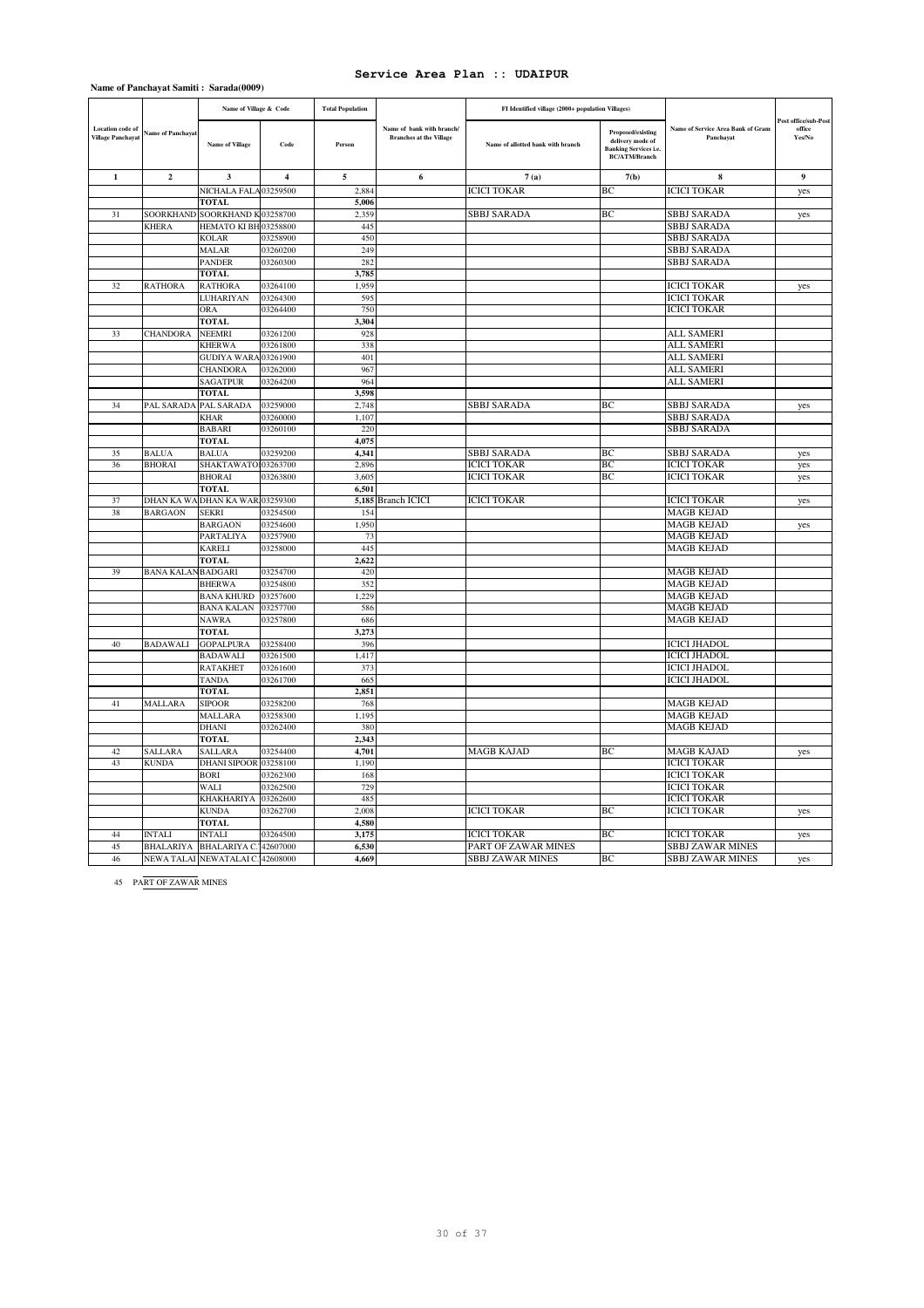# **NUMBER OF VILLAGES UNDER EACH GRAM PANCHAYAT**

|                                                        |                      | Name of Village & Code                  |                    | <b>Total</b><br>Populatio |                                                                          | FI Identified village (2000+<br>population Villages) |                                                                                                    |                                                                    |                                              |
|--------------------------------------------------------|----------------------|-----------------------------------------|--------------------|---------------------------|--------------------------------------------------------------------------|------------------------------------------------------|----------------------------------------------------------------------------------------------------|--------------------------------------------------------------------|----------------------------------------------|
| Location<br>code of<br><b>Village</b><br>Panchay<br>at | Name of<br>Panchayat | <b>Name of Village</b>                  | Code               | $\mathbf n$<br>Person     | Name of bank<br>with branch/<br><b>Branches</b> at the<br><b>Village</b> | Name of<br>allotted bank<br>with branch              | Proposed/existi<br>ng delivery<br>mode of<br><b>Banking</b><br>Services i.e.<br><b>BC/ATM/Bran</b> | <b>Name of Service</b><br><b>Area Bank of</b><br>Gram<br>Panchavat | Post<br>office/sub-<br>Post office<br>Yes/No |
| 1                                                      | $\mathbf{2}$         | 3                                       | 4                  | 5                         | 6                                                                        | 7(a)                                                 | 7(b)                                                                                               | 8                                                                  | 9                                            |
| 01                                                     | <b>GUREL</b>         | <b>GUREL</b>                            | 0322310            | 2,819                     |                                                                          | <b>MAGB UTHARIBC</b>                                 |                                                                                                    | <b>MAGB UTHARD</b>                                                 | yes                                          |
|                                                        |                      | <b>JAITPURA</b>                         | 0322330            | 1,335                     |                                                                          |                                                      |                                                                                                    | <b>MAGB UTHARDA</b>                                                |                                              |
|                                                        |                      | LODA                                    | 0322380            | 1,525                     |                                                                          |                                                      |                                                                                                    | <b>MAGB UTHARDA</b>                                                |                                              |
|                                                        |                      | <b>TOTAL</b>                            |                    | 5,679                     |                                                                          |                                                      |                                                                                                    |                                                                    |                                              |
| 02                                                     | <b>EDANA</b>         | KHAKHARIYA K 0322320                    |                    | 513                       |                                                                          |                                                      |                                                                                                    | UCO GIGLA                                                          |                                              |
|                                                        |                      | <b>EDANA</b><br><b>KOTA</b>             | 0322340<br>0322350 | 1,601<br>431              |                                                                          |                                                      |                                                                                                    | <b>UCO GIGLA</b><br><b>UCO GIGLA</b>                               | yes                                          |
|                                                        |                      | <b>KANT</b>                             | 0322360            | 1,422                     |                                                                          |                                                      |                                                                                                    | <b>UCO GIGLA</b>                                                   |                                              |
|                                                        |                      | <b>RATANPURA</b>                        | 0322370            | 496                       |                                                                          |                                                      |                                                                                                    | <b>UCO GIGLA</b>                                                   |                                              |
|                                                        |                      | <b>TOTAL</b>                            |                    | 4,463                     |                                                                          |                                                      |                                                                                                    |                                                                    |                                              |
| 03                                                     | <b>KHARKA</b>        | DHULJI KA GURI0322440                   |                    | 250                       |                                                                          |                                                      |                                                                                                    | <b>MAGB KARAWALI</b>                                               |                                              |
|                                                        |                      | <b>KHARKA</b>                           | 0322460            | 2,625                     |                                                                          | <b>MAGB KARAWBC</b>                                  |                                                                                                    | <b>MAGB KARAWA</b>                                                 | yes                                          |
|                                                        |                      | <b>MORPURA</b>                          | 0322470            | 506                       |                                                                          |                                                      |                                                                                                    | <b>MAGB KARAWALI</b>                                               |                                              |
|                                                        |                      | <b>PRATAPPURA</b>                       | 0322500            | 1,191                     |                                                                          |                                                      |                                                                                                    | <b>MAGB KARAWALI</b>                                               |                                              |
|                                                        |                      | TOTAL                                   |                    | 4,572                     |                                                                          |                                                      |                                                                                                    |                                                                    |                                              |
| 04                                                     | <b>SARADI</b>        | <b>SARADI</b>                           | 0322520            | 2,764                     |                                                                          | <b>MAGB KARAWBC</b>                                  |                                                                                                    | <b>MAGB KARAWA</b>                                                 | yes                                          |
|                                                        |                      | PANI KOTRA                              | 0322530            | 987                       |                                                                          |                                                      |                                                                                                    | <b>MAGB KARAWALI</b>                                               |                                              |
|                                                        |                      | SIYAL KOTRA                             | 0322540            | 164                       |                                                                          |                                                      |                                                                                                    | <b>MAGB KARAWALI</b>                                               |                                              |
|                                                        |                      | TOTAL                                   |                    | 3,915                     |                                                                          |                                                      |                                                                                                    |                                                                    |                                              |
| 05                                                     | <b>KADUNI</b>        | <b>DANTARDI</b><br><b>KADUNI</b>        | 0322450            | 1,159                     |                                                                          |                                                      |                                                                                                    | <b>UCO GIGLA</b><br><b>UCO GIGLA</b>                               |                                              |
|                                                        |                      | <b>SINGAWALI</b>                        | 0322510<br>0322560 | 1,378<br>503              |                                                                          |                                                      |                                                                                                    | <b>UCO GIGLA</b>                                                   | yes                                          |
|                                                        |                      | <b>TOTAL</b>                            |                    | 3,040                     |                                                                          |                                                      |                                                                                                    |                                                                    |                                              |
| 06                                                     | <b>OKHARIYA</b>      | <b>TALAB</b>                            | 0322480            | 1,134                     |                                                                          |                                                      |                                                                                                    | <b>UCO GIGLA</b>                                                   |                                              |
|                                                        |                      | <b>OKHARIYA</b>                         | 0322490            | 1,678                     |                                                                          |                                                      |                                                                                                    | <b>UCO GIGLA</b>                                                   |                                              |
|                                                        |                      | <b>DEOPURA</b>                          | 0322590            | 173                       |                                                                          |                                                      |                                                                                                    | <b>UCO GIGLA</b>                                                   |                                              |
|                                                        |                      | <b>KANPURA</b>                          | 0322600            | 833                       |                                                                          |                                                      |                                                                                                    | <b>UCO GIGLA</b>                                                   |                                              |
|                                                        |                      | <b>TOTAL</b>                            |                    | 3,818                     |                                                                          |                                                      |                                                                                                    |                                                                    |                                              |
| 07                                                     | <b>KARAWALI</b>      | <b>KARAWALI</b>                         | 0322580            |                           | 2,751 MAGB KARAWALI                                                      |                                                      |                                                                                                    | <b>MAGB KARAWA</b>                                                 | yes                                          |
|                                                        |                      | <b>ARAWELA</b>                          | 0322610            | 221                       |                                                                          |                                                      |                                                                                                    | <b>MAGB KARAWALI</b>                                               |                                              |
| 08                                                     | <b>MAKARSIMA</b>     | TOTAL<br><b>BORLA</b>                   | 0322550            | 2,972<br>226              |                                                                          |                                                      |                                                                                                    | <b>MAGB KARAWALI</b>                                               |                                              |
|                                                        |                      | <b>GURUON KA CHI0322570</b>             |                    | 132                       |                                                                          |                                                      |                                                                                                    | <b>MAGB KARAWALI</b>                                               |                                              |
|                                                        |                      | JAMBOORA                                | 0322640            | 1,307                     |                                                                          |                                                      |                                                                                                    | <b>MAGB KARAWALI</b>                                               |                                              |
|                                                        |                      | <b>JATKUA</b>                           | 0322650            | 86                        |                                                                          |                                                      |                                                                                                    | <b>MAGB KARAWALI</b>                                               |                                              |
|                                                        |                      | MAKARSIMA                               | 0322660            | 1,209                     |                                                                          |                                                      |                                                                                                    | <b>MAGB KARAWALI</b>                                               |                                              |
|                                                        |                      | <b>NARPURA</b>                          | 0322670            | 122                       |                                                                          |                                                      |                                                                                                    | <b>MAGB KARAWALI</b>                                               |                                              |
|                                                        |                      | BHIMPURA                                | 0322720            | 205                       |                                                                          |                                                      |                                                                                                    | <b>MAGB KARAWALI</b>                                               |                                              |
|                                                        |                      | <b>TOTAL</b>                            |                    | 3.287                     |                                                                          |                                                      |                                                                                                    |                                                                    |                                              |
| 09                                                     |                      | GAONRA-PAL GAONRA-PAL                   | 0322620            | 1,782                     |                                                                          |                                                      |                                                                                                    | <b>BOB SALUMBER</b>                                                | yes                                          |
|                                                        |                      | JAILAWATA PHA0322740                    |                    | 1,669                     |                                                                          |                                                      |                                                                                                    | <b>BOB SALUMBER</b>                                                |                                              |
| 10                                                     | <b>BANORA</b>        | <b>TOTAL</b><br>SEDRI                   | 0322930            | 3,451<br>938              |                                                                          |                                                      |                                                                                                    | <b>SBBJ SALUMBER</b>                                               |                                              |
|                                                        |                      | <b>BANORA</b>                           | 0322940            | 2,120                     |                                                                          | <b>SBBJ SALUMBIBC</b>                                |                                                                                                    | <b>SBBJ SALUMBEI</b>                                               | yes                                          |
|                                                        |                      | PAYA-TALAB                              | 0322950            | 617                       |                                                                          |                                                      |                                                                                                    | <b>SBBJ SALUMBER</b>                                               |                                              |
|                                                        |                      | <b>KERPURA</b>                          | 0322960            | 510                       |                                                                          |                                                      |                                                                                                    | <b>SBBJ SALUMBER</b>                                               |                                              |
|                                                        |                      | <b>NANGA</b>                            | 0323290            | 448                       |                                                                          |                                                      |                                                                                                    | <b>SBBJ SALUMBER</b>                                               |                                              |
|                                                        |                      | <b>TOTAL</b>                            |                    | 4,633                     |                                                                          |                                                      |                                                                                                    |                                                                    |                                              |
| 11                                                     | <b>ISARWAS</b>       | <b>BILIYA KA GURH0322750</b>            |                    | 319                       |                                                                          |                                                      |                                                                                                    | <b>BOB SALUMBER</b>                                                |                                              |
|                                                        | <b>DIGIYAN</b>       | SOORON KA KUF0322880                    |                    | 309                       |                                                                          |                                                      |                                                                                                    | <b>BOB SALUMBER</b>                                                |                                              |
|                                                        |                      | UILA                                    | 0322890            | 679                       |                                                                          |                                                      |                                                                                                    | <b>BOB SALUMBER</b>                                                |                                              |
|                                                        |                      | ISARWAS (RAWA0322900                    |                    | 364<br>798                |                                                                          |                                                      |                                                                                                    | <b>BOB SALUMBER</b>                                                |                                              |
|                                                        |                      | ISARWAS DIGIY/0322920<br><b>MANPURA</b> | 0323310            | 246                       |                                                                          |                                                      |                                                                                                    | <b>BOB SALUMBER</b><br><b>BOB SALUMBER</b>                         |                                              |
|                                                        |                      | JODHSAGAR KI F0323330                   |                    | 612                       |                                                                          |                                                      |                                                                                                    | <b>BOB SALUMBER</b>                                                |                                              |
|                                                        |                      | TOTAL                                   |                    | 3,327                     |                                                                          |                                                      |                                                                                                    |                                                                    |                                              |
| 12                                                     | <b>MALPUR</b>        | <b>BAROLIYA</b>                         | 0322970            | 836                       |                                                                          |                                                      |                                                                                                    | CANARA BANK SALUMBER                                               |                                              |
|                                                        |                      | <b>KADMA</b>                            | 0322980            | 308                       |                                                                          |                                                      |                                                                                                    | CANARA BANK SALUMBER                                               |                                              |
|                                                        |                      | <b>BARAN</b>                            | 0323180            | 478                       |                                                                          |                                                      |                                                                                                    | CANARA BANK SALUMBER                                               |                                              |
|                                                        |                      | <b>KAGRA</b>                            | 0323190            | 405                       |                                                                          |                                                      |                                                                                                    | CANARA BANK SALUMBER                                               |                                              |
|                                                        |                      | BHANDON KA G10323200                    |                    | 253                       |                                                                          |                                                      |                                                                                                    | CANARA BANK SALUMBER                                               |                                              |
|                                                        |                      | BORAJ MAJAWA 0323210                    |                    | 283                       |                                                                          |                                                      |                                                                                                    | CANARA BANK SALUMBER                                               |                                              |
|                                                        |                      | BORAJ TAWARA 0323220                    |                    | 390                       |                                                                          |                                                      |                                                                                                    | CANARA BANK SALUMBER                                               |                                              |
|                                                        |                      | <b>BAGPUR</b>                           | 0323230            | 524                       |                                                                          |                                                      |                                                                                                    | <b>CANARA BANK SALUMBER</b>                                        |                                              |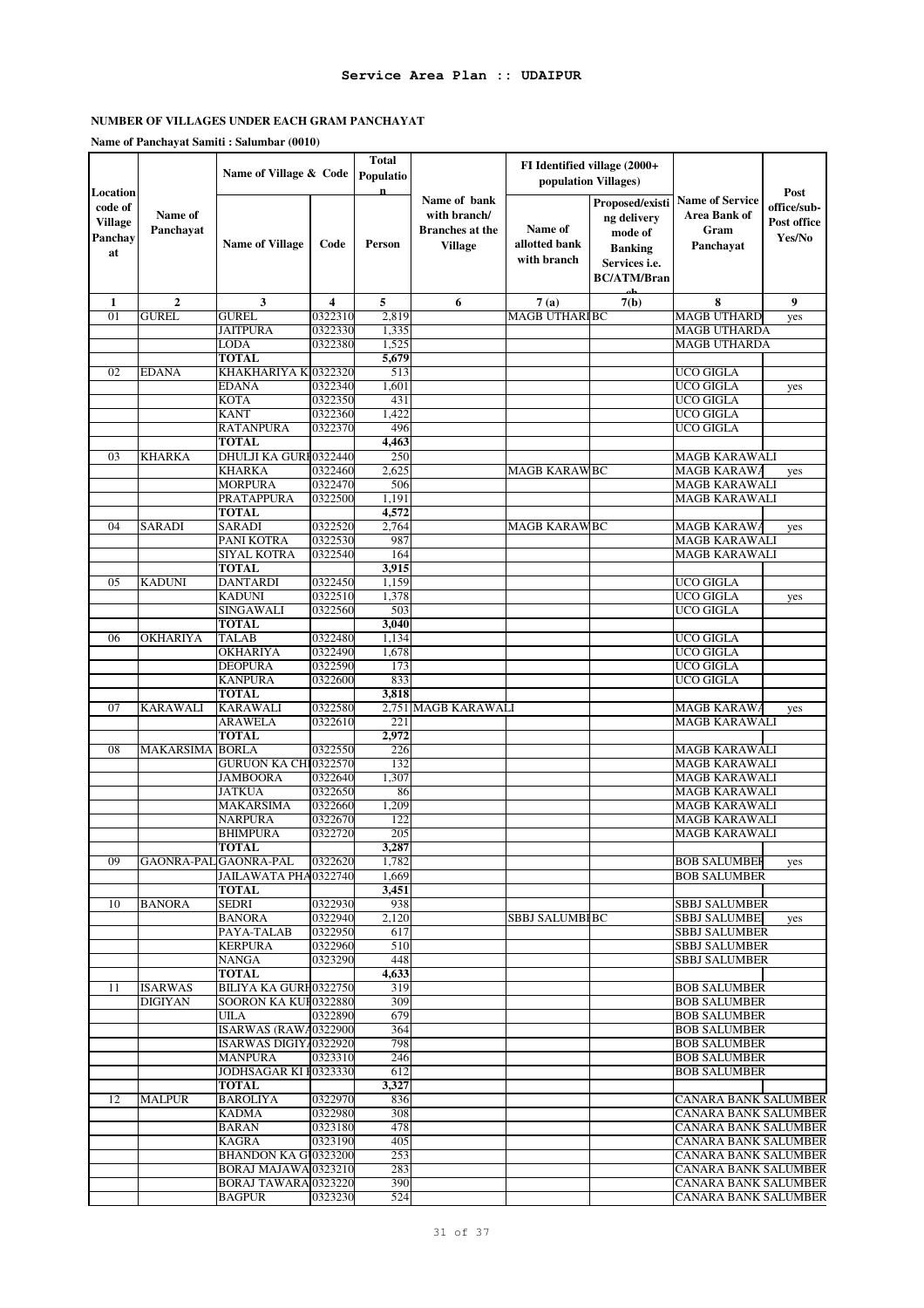|                                                        |                                   | Name of Village & Code                               |                    | <b>Total</b><br>Populatio |                                                                          | FI Identified village (2000+<br>population Villages) |                                                                                                    |                                                                    |                                              |
|--------------------------------------------------------|-----------------------------------|------------------------------------------------------|--------------------|---------------------------|--------------------------------------------------------------------------|------------------------------------------------------|----------------------------------------------------------------------------------------------------|--------------------------------------------------------------------|----------------------------------------------|
| Location<br>code of<br><b>Village</b><br>Panchay<br>at | Name of<br>Panchayat              | <b>Name of Village</b>                               | Code               | $\mathbf{n}$<br>Person    | Name of bank<br>with branch/<br><b>Branches</b> at the<br><b>Village</b> | Name of<br>allotted bank<br>with branch              | Proposed/existi<br>ng delivery<br>mode of<br><b>Banking</b><br>Services i.e.<br><b>BC/ATM/Bran</b> | <b>Name of Service</b><br><b>Area Bank of</b><br>Gram<br>Panchayat | Post<br>office/sub-<br>Post office<br>Yes/No |
| 1                                                      | $\boldsymbol{2}$                  | 3                                                    | 4                  | 5                         | 6                                                                        | 7(a)                                                 | 7(b)                                                                                               | 8                                                                  | 9                                            |
|                                                        |                                   | <b>MALPUR</b>                                        | 0323250            | 767                       |                                                                          |                                                      |                                                                                                    | CANARA BANK SALUMBER                                               |                                              |
|                                                        |                                   | <b>TOTAL</b>                                         |                    | 4,244                     |                                                                          |                                                      |                                                                                                    |                                                                    |                                              |
| 13                                                     | <b>MORILA</b>                     | <b>SAMARJAP</b><br><b>SARWANI</b>                    | 0323240<br>0323260 | 498<br>708                |                                                                          |                                                      |                                                                                                    | <b>BOB SALUMBER</b><br><b>BOB SALUMBER</b>                         |                                              |
|                                                        |                                   | <b>VEN</b>                                           | 0323270            | 588                       |                                                                          |                                                      |                                                                                                    | <b>BOB SALUMBER</b>                                                |                                              |
|                                                        |                                   | MORILA                                               | 0323280            | 1,149                     |                                                                          |                                                      |                                                                                                    | <b>BOB SALUMBER</b>                                                |                                              |
|                                                        |                                   | <b>RAJPURA</b>                                       | 0323300            | 691                       |                                                                          |                                                      |                                                                                                    | <b>BOB SALUMBER</b>                                                |                                              |
|                                                        |                                   | <b>TOTAL</b>                                         |                    | 3,634                     |                                                                          |                                                      |                                                                                                    |                                                                    |                                              |
| 14                                                     | <b>BERAWAL</b>                    | SARA-MANPUR                                          | 0323050            | 646                       |                                                                          |                                                      |                                                                                                    | <b>ICICI AGAR</b>                                                  |                                              |
|                                                        |                                   | <b>BUDEL</b>                                         | 0323060            | 239                       |                                                                          |                                                      |                                                                                                    | <b>ICICI AGAR</b>                                                  |                                              |
|                                                        |                                   | <b>SATI KI CHORI</b>                                 | 0323070            | 492                       |                                                                          |                                                      |                                                                                                    | <b>ICICI AGAR</b>                                                  |                                              |
|                                                        |                                   | JAMBOORA                                             | 0323080            | 267                       |                                                                          |                                                      |                                                                                                    | <b>ICICI AGAR</b>                                                  |                                              |
|                                                        |                                   | <b>PANWA</b>                                         | 0323090            | 649                       |                                                                          |                                                      |                                                                                                    | <b>ICICI AGAR</b>                                                  |                                              |
|                                                        |                                   | <b>KOOKRA</b><br><b>BHEEMA GAON</b>                  | 0323100<br>0323110 | 434<br>23                 |                                                                          |                                                      |                                                                                                    | <b>ICICI AGAR</b><br><b>ICICI AGAR</b>                             |                                              |
|                                                        |                                   | SELPUR                                               | 0323120            | 569                       |                                                                          |                                                      |                                                                                                    | <b>ICICI AGAR</b>                                                  | <b>NOW IN</b>                                |
|                                                        |                                   | <b>BERAWAL</b>                                       | 0323130            | 2,287                     |                                                                          | <b>ICICI AGAR</b>                                    | BC                                                                                                 | <b>ICICI AGAR</b>                                                  | <b>LASADIYA</b>                              |
|                                                        |                                   | PAOTI                                                | 0323160            | 220                       |                                                                          |                                                      |                                                                                                    | <b>ICICI AGAR</b>                                                  | <b>BLOCK</b>                                 |
|                                                        |                                   | <b>TOTAL</b>                                         |                    | 5,826                     |                                                                          |                                                      |                                                                                                    |                                                                    |                                              |
| 15                                                     | KHAJOORI                          | <b>RAMINA</b>                                        | 0322990            | 549                       |                                                                          |                                                      |                                                                                                    | <b>ICICI LASADIYA</b>                                              |                                              |
|                                                        |                                   | WALIYA-KHERA 0323000                                 |                    | 782                       |                                                                          |                                                      |                                                                                                    | <b>ICICI LASADIYA</b>                                              |                                              |
|                                                        |                                   | <b>KUNDA</b>                                         | 0323010            | 623                       |                                                                          |                                                      |                                                                                                    | <b>ICICI LASADIYA</b>                                              |                                              |
|                                                        |                                   | <b>KHAJOORI</b>                                      | 0323020            | 869                       |                                                                          |                                                      |                                                                                                    | <b>ICICI LASADIYA</b>                                              |                                              |
|                                                        |                                   | <b>DOBDICHA</b><br>KALIPOL                           | 0323030<br>0323040 | 591<br>221                |                                                                          |                                                      |                                                                                                    | <b>ICICI LASADIYA</b><br><b>ICICI LASADIYA</b>                     |                                              |
|                                                        |                                   | BAGON KA GURI 0323140                                |                    | 284                       |                                                                          |                                                      |                                                                                                    | <b>ICICI LASADIYA</b>                                              | NOW IN                                       |
|                                                        |                                   | <b>DHAI-KHERA</b>                                    | 0323150            | 496                       |                                                                          |                                                      |                                                                                                    | <b>ICICI LASADIYA LASADIYA</b>                                     |                                              |
|                                                        |                                   | <b>GHAGHRI</b>                                       | 0323170            | 384                       |                                                                          |                                                      |                                                                                                    | <b>ICICI LASADIYA</b>                                              | <b>BLOCK</b>                                 |
|                                                        |                                   | <b>TOTAL</b>                                         |                    | 4,799                     |                                                                          |                                                      |                                                                                                    |                                                                    |                                              |
| 16                                                     | <b>KHERAD</b>                     | <b>BHAISON KA NA 0322690</b>                         |                    | 111                       |                                                                          |                                                      |                                                                                                    | <b>SBBJ SALUMBER</b>                                               |                                              |
|                                                        |                                   | TULCHHON KA N0322770                                 |                    | 595                       |                                                                          |                                                      |                                                                                                    | <b>SBBJ SALUMBER</b>                                               |                                              |
|                                                        |                                   | <b>ROWA</b>                                          | 0322780            | 330                       |                                                                          |                                                      |                                                                                                    | <b>SBBJ SALUMBER</b>                                               |                                              |
|                                                        |                                   | <b>CHATPUR</b><br><b>KHERAD</b>                      | 0322790<br>0322830 | 539                       |                                                                          |                                                      |                                                                                                    | <b>SBBJ SALUMBER</b>                                               |                                              |
|                                                        |                                   | <b>TOTAL</b>                                         |                    | 2,529<br>4,104            |                                                                          | SBBJ SALUMBI BC                                      |                                                                                                    | SBBJ SALUMBE                                                       | yes                                          |
| 17                                                     | <b>CHIBORA</b>                    | <b>DOLPURA</b>                                       | 0322630            | 716                       |                                                                          |                                                      |                                                                                                    | <b>SBBJ SALUMBER</b>                                               |                                              |
|                                                        |                                   | <b>GHATI</b>                                         | 0322680            | 968                       |                                                                          |                                                      |                                                                                                    | <b>SBBJ SALUMBER</b>                                               |                                              |
|                                                        |                                   | <b>CHIBORA</b>                                       | 0322710            | 951                       |                                                                          |                                                      |                                                                                                    | <b>SBBJ SALUMBER</b>                                               |                                              |
|                                                        |                                   | KALI-MAGRI                                           | 0322730            | 457                       |                                                                          |                                                      |                                                                                                    | <b>SBBJ SALUMBER</b>                                               |                                              |
|                                                        |                                   | RATHORON KA (0322760                                 |                    | 479                       |                                                                          |                                                      |                                                                                                    | <b>SBBJ SALUMBER</b>                                               |                                              |
|                                                        |                                   | <b>TOTAL</b>                                         |                    | 3,571                     |                                                                          |                                                      |                                                                                                    |                                                                    |                                              |
| 18                                                     | <b>BASEETAR</b><br><b>SAMCHOT</b> | BASEETAR SAM(0322820<br><b>BASEETAR SING 0322840</b> |                    | 1,686<br>1,912            |                                                                          |                                                      |                                                                                                    | ALL BANK LAKAPA<br>ALL BANK LAKAPA                                 |                                              |
|                                                        |                                   | <b>TOTAL</b>                                         |                    | 3,598                     |                                                                          |                                                      |                                                                                                    |                                                                    |                                              |
| 19                                                     | <b>BASEETAR</b>                   | <b>BASEETAR JHUJ10322810</b>                         |                    | 1,953                     |                                                                          |                                                      |                                                                                                    | ALL BANK LAK                                                       | yes                                          |
|                                                        | <b>JHUJHAWAT</b>                  | <b>BASSEE JOYARA0322800</b>                          |                    | 752                       |                                                                          |                                                      |                                                                                                    | ALL BANK LAKAPA                                                    |                                              |
|                                                        |                                   | <b>TOTAL</b>                                         |                    | 2,705                     |                                                                          |                                                      |                                                                                                    |                                                                    |                                              |
| 20                                                     | <b>ADKALIYA</b>                   | KAPURA KA BAF0322850                                 |                    | 402                       |                                                                          |                                                      |                                                                                                    | ALL BANK LAKAPA                                                    |                                              |
|                                                        |                                   | ADKALIYA                                             | 0322860            | 881                       |                                                                          |                                                      |                                                                                                    | <b>ALL BANK LAKAPA</b>                                             |                                              |
|                                                        |                                   | LAKAPA                                               | 0322870<br>0322910 |                           | 1,053 ALL BANK LAKAPA                                                    |                                                      |                                                                                                    | ALL BANK LAK.<br><b>ALL BANK LAKAPA</b>                            | yes                                          |
|                                                        |                                   | BHAI<br><b>BUJHARA</b>                               | 0323410            | 733<br>214                |                                                                          |                                                      |                                                                                                    | ALL BANK LAKAPA                                                    |                                              |
|                                                        |                                   | <b>TOTAL</b>                                         |                    | 3,283                     |                                                                          |                                                      |                                                                                                    |                                                                    |                                              |
| 21                                                     | <b>SERIYA</b>                     | <b>SERIYA</b>                                        | 0323450            | 2,493                     |                                                                          | ALL BANK LAIBC                                       |                                                                                                    | ALL BANK LAK.                                                      | yes                                          |
|                                                        |                                   | AGATIYA                                              | 0323460            | 483                       |                                                                          |                                                      |                                                                                                    | ALL BANK LAKAPA                                                    |                                              |
|                                                        |                                   | TOTAL                                                |                    | 2,976                     |                                                                          |                                                      |                                                                                                    |                                                                    |                                              |
| 22                                                     | <b>THARA</b>                      | THARA                                                | 0323420            | 1,402                     |                                                                          |                                                      |                                                                                                    | ALL BANK LAKAPA                                                    |                                              |
|                                                        |                                   | THARODA                                              | 0323430            | 828                       |                                                                          |                                                      |                                                                                                    | ALL BANK LAKAPA                                                    |                                              |
|                                                        |                                   | AMARA-DUNGAI0323440                                  |                    | 698                       |                                                                          |                                                      |                                                                                                    | ALL BANK LAKAPA                                                    |                                              |
|                                                        |                                   | TOTAL                                                |                    | 2,928                     |                                                                          |                                                      |                                                                                                    |                                                                    |                                              |
| 23                                                     | <b>TODA</b>                       | TODA<br>SALAIYA                                      | 0323470<br>0323480 | 1,599<br>290              |                                                                          |                                                      |                                                                                                    | ALL BANK LAKAPA<br>ALL BANK LAKAPA                                 |                                              |
|                                                        |                                   | <b>KHORAO</b>                                        | 0323490            | 1,223                     |                                                                          |                                                      |                                                                                                    | ALL BANK LAKAPA                                                    |                                              |
|                                                        |                                   | TOTAL                                                |                    | 3,112                     |                                                                          |                                                      |                                                                                                    |                                                                    |                                              |
| 24                                                     | DAL                               | <b>KARGETA</b>                                       | 0323380            | 890                       |                                                                          |                                                      |                                                                                                    | <b>ICICI SALUMBER</b>                                              |                                              |
|                                                        |                                   | DAL                                                  | 0323390            | 2,761                     |                                                                          | ICICI SALUMBI BC                                     |                                                                                                    | <b>ICICI SALUMBEI</b>                                              | yes                                          |
|                                                        |                                   | <b>DANGIWARA</b>                                     | 0323400            | 1,208                     |                                                                          |                                                      |                                                                                                    | <b>ICICI SALUMBER</b>                                              |                                              |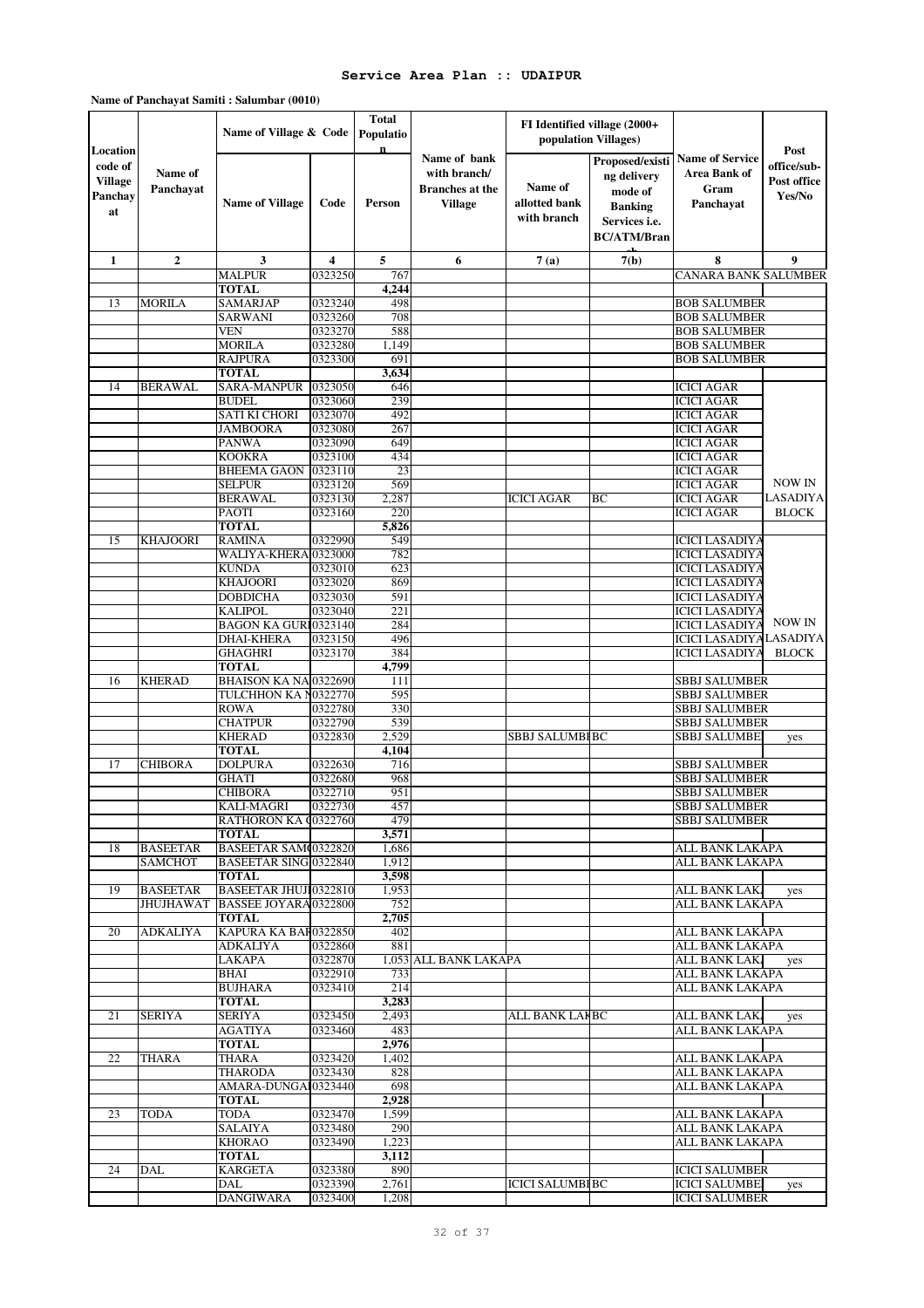| Location                                   |                                      | Name of Village & Code               |                    | Total<br>Populatio<br>$\mathbf n$ |                                                                          | FI Identified village (2000+<br>population Villages) |                                                                                                    |                                                                    | Post                                 |
|--------------------------------------------|--------------------------------------|--------------------------------------|--------------------|-----------------------------------|--------------------------------------------------------------------------|------------------------------------------------------|----------------------------------------------------------------------------------------------------|--------------------------------------------------------------------|--------------------------------------|
| code of<br><b>Village</b><br>Panchay<br>at | Name of<br>Panchayat                 | <b>Name of Village</b>               | Code               | Person                            | Name of bank<br>with branch/<br><b>Branches</b> at the<br><b>Village</b> | Name of<br>allotted bank<br>with branch              | Proposed/existi<br>ng delivery<br>mode of<br><b>Banking</b><br>Services i.e.<br><b>BC/ATM/Bran</b> | <b>Name of Service</b><br><b>Area Bank of</b><br>Gram<br>Panchayat | office/sub-<br>Post office<br>Yes/No |
| 1                                          | $\mathbf{2}$                         | 3                                    | 4                  | 5                                 | 6                                                                        | 7(a)                                                 | 7(b)                                                                                               | 8                                                                  | 9                                    |
|                                            |                                      | <b>TOTAL</b><br><b>DUDAR</b>         |                    | 4,859                             |                                                                          |                                                      |                                                                                                    |                                                                    |                                      |
| 25                                         | <b>DHAROD</b>                        | <b>BESHMA</b>                        | 0323360<br>0323370 | 961<br>414                        |                                                                          |                                                      |                                                                                                    | <b>ICICI SALUMBER</b><br><b>ICICI SALUMBER</b>                     |                                      |
|                                            |                                      | <b>DHAROD</b>                        | 0323510            | 1,090                             |                                                                          |                                                      |                                                                                                    | <b>ICICI SALUMBER</b>                                              |                                      |
|                                            |                                      | <b>SUNDIYA BARA</b>                  | 0323520            | 281                               |                                                                          |                                                      |                                                                                                    | <b>ICICI SALUMBER</b>                                              |                                      |
|                                            |                                      | <b>BHANPUR</b>                       | 0323530            | 592                               |                                                                          |                                                      |                                                                                                    | <b>ICICI SALUMBER</b>                                              |                                      |
|                                            |                                      | <b>TOTAL</b>                         |                    | 3,338                             |                                                                          |                                                      |                                                                                                    |                                                                    |                                      |
| 26                                         | <b>DEO-GAON</b>                      | <b>NAYA GAON</b>                     | 0323320            | 331                               |                                                                          |                                                      |                                                                                                    | <b>ICICI SALUMBER</b>                                              |                                      |
|                                            |                                      | <b>TEJPURA</b><br><b>KALUTHARA</b>   | 0323340<br>0323350 | 404<br>560                        |                                                                          |                                                      |                                                                                                    | <b>ICICI SALUMBER</b><br><b>ICICI SALUMBER</b>                     |                                      |
|                                            |                                      | <b>SHYAM PURA</b>                    | 0323540            | 39                                |                                                                          |                                                      |                                                                                                    | <b>ICICI SALUMBER</b>                                              |                                      |
|                                            |                                      | <b>DEO-GAON</b>                      | 0323550            | 1,813                             |                                                                          |                                                      |                                                                                                    | <b>ICICI SALUMBER</b>                                              |                                      |
|                                            |                                      | NERI BHATWAR 0323560                 |                    | 299                               |                                                                          |                                                      |                                                                                                    | <b>ICICI SALUMBER</b>                                              |                                      |
|                                            |                                      | <b>KHOLRI</b>                        | 0323570            | 1,744                             |                                                                          |                                                      |                                                                                                    | <b>ICICI SALUMBER</b>                                              |                                      |
|                                            |                                      | <b>AKHEPUR</b>                       | 0323580            | 443                               |                                                                          |                                                      |                                                                                                    | <b>ICICI SALUMBER</b>                                              |                                      |
|                                            |                                      | <b>TOTAL</b>                         |                    | 5,633                             |                                                                          |                                                      |                                                                                                    |                                                                    |                                      |
| 27                                         | AMLODA                               | <b>HEEKAWARA</b><br><b>AMLODA</b>    | 0323710<br>0323880 | 754<br>948                        |                                                                          |                                                      |                                                                                                    | <b>SBBJ INTALIKHERA</b><br><b>SBBJ INTALIKHERA</b>                 |                                      |
|                                            |                                      | NOKLI                                | 0323890            | 756                               |                                                                          |                                                      |                                                                                                    | <b>SBBJ INTALIKHERA</b>                                            |                                      |
|                                            |                                      | MAJAWATO-KA-0323900                  |                    | 965                               |                                                                          |                                                      |                                                                                                    | <b>SBBJ INTALIKHERA</b>                                            |                                      |
|                                            |                                      | <b>SAMORA</b>                        | 0323910            | 1,437                             |                                                                          |                                                      |                                                                                                    | <b>SBBJ INTALIKHERA</b>                                            |                                      |
|                                            |                                      | KAYA-KA-GURH 0324030                 |                    | 272                               |                                                                          |                                                      |                                                                                                    | <b>SBBJ INTALIKHERA</b>                                            |                                      |
|                                            |                                      | <b>TOTAL</b>                         |                    | 5,132                             |                                                                          |                                                      |                                                                                                    |                                                                    |                                      |
| 28                                         | KARA-KALANNAYA GAON                  | <b>GAMRI</b>                         | 0323950<br>0323960 | 728<br>385                        |                                                                          |                                                      |                                                                                                    | <b>SBBJ INTALIKHERA</b><br><b>SBBJ INTALIKHERA</b>                 |                                      |
|                                            |                                      | <b>KUNDLI</b>                        | 0323980            | 782                               |                                                                          |                                                      |                                                                                                    | <b>SBBJ INTALIKHERA</b>                                            |                                      |
|                                            |                                      | <b>SALAWATA</b>                      | 0323990            | 627                               |                                                                          |                                                      |                                                                                                    | <b>SBBJ INTALIKHERA</b>                                            |                                      |
|                                            |                                      | <b>KARA-KALAN</b>                    | 0324000            | 1,011                             |                                                                          |                                                      |                                                                                                    | <b>SBBJ INTALIKHERA</b>                                            |                                      |
|                                            |                                      | DHOLAPANI KA                         | 0324010            | 336                               |                                                                          |                                                      |                                                                                                    | <b>SBBJ INTALIKHERA</b>                                            |                                      |
|                                            |                                      | <b>LAUWA</b>                         | 0324020            | 613                               |                                                                          |                                                      |                                                                                                    | <b>SBBJ INTALIKHERA</b>                                            |                                      |
|                                            |                                      | <b>TOTAL</b>                         |                    | 4,482                             |                                                                          |                                                      |                                                                                                    |                                                                    |                                      |
| 29                                         | <b>DAGAR</b>                         | <b>DAGAR</b><br><b>BANDARWARA</b>    | 0323840<br>0323920 | 3,648<br>353                      |                                                                          | <b>SBBJ INTALIKHBC</b>                               |                                                                                                    | <b>SBBJ INTALIKHI</b><br><b>SBBJ INTALIKHERA</b>                   | yes                                  |
|                                            |                                      | <b>DEOLI</b>                         | 0323930            | 304                               |                                                                          |                                                      |                                                                                                    | <b>SBBJ INTALIKHERA</b>                                            |                                      |
|                                            |                                      | SUWAWATO-KA-0323970                  |                    | 267                               |                                                                          |                                                      |                                                                                                    | SBBJ INTALIKHERA                                                   |                                      |
|                                            |                                      | <b>TOTAL</b>                         |                    | 4,572                             |                                                                          |                                                      |                                                                                                    |                                                                    |                                      |
| 30                                         |                                      | ITALI-KHERA JAIMAL-PURA              | 0323780            | 222                               |                                                                          |                                                      |                                                                                                    | <b>SBBJ INTALIKHERA</b>                                            |                                      |
|                                            |                                      | <b>KHANDORA</b>                      | 0323790            | 510                               |                                                                          |                                                      |                                                                                                    | <b>SBBJ INTALIKHERA</b>                                            |                                      |
|                                            |                                      | <b>PARODA</b>                        | 0323800            | 1,128                             |                                                                          |                                                      |                                                                                                    | <b>SBBJ INTALIKHERA</b>                                            |                                      |
|                                            |                                      | <b>ITALI-KHERA</b><br><b>KHEROLI</b> | 0323810<br>0323820 | 664                               | 2,063 SBBJ INTALIKHERA                                                   |                                                      |                                                                                                    | <b>SBBJ INTALIKHI</b><br><b>SBBJ INTALIKHERA</b>                   | yes                                  |
|                                            |                                      | EMANIYA-PADL 0323830                 |                    | 545                               |                                                                          |                                                      |                                                                                                    | <b>SBBJ INTALIKHERA</b>                                            |                                      |
|                                            |                                      | TOTAL                                |                    | 5,132                             |                                                                          |                                                      |                                                                                                    |                                                                    |                                      |
| 31                                         | <b>BARORA</b>                        | <b>NOLI</b>                          | 0323770            | 2,246                             |                                                                          | <b>SBBJ INTALIKHBC</b>                               |                                                                                                    | <b>SBBJ INTALIKHI</b>                                              | yes                                  |
|                                            |                                      | <b>RANDELA</b>                       | 0323850            | 895                               |                                                                          |                                                      |                                                                                                    | <b>SBBJ INTALIKHERA</b>                                            |                                      |
|                                            |                                      | <b>BARORA</b>                        | 0323860            | 1,232                             |                                                                          |                                                      |                                                                                                    | <b>SBBJ INTALIKHERA</b>                                            |                                      |
|                                            |                                      | <b>KHIRA-WARA</b><br><b>BARA</b>     | 0323870<br>0323940 | 643<br>868                        |                                                                          |                                                      |                                                                                                    | <b>SBBJ INTALIKHERA</b><br><b>SBBJ INTALIKHERA</b>                 |                                      |
|                                            |                                      | <b>TOTAL</b>                         |                    | 5,884                             |                                                                          |                                                      |                                                                                                    |                                                                    |                                      |
| 32                                         | BAMANIYA                             | <b>GUR</b>                           | 0323500            | 1,287                             |                                                                          |                                                      |                                                                                                    | <b>BOB SALUMBER</b>                                                |                                      |
|                                            |                                      | <b>BICHLI-MAGRI</b>                  | 0323720            | 810                               |                                                                          |                                                      |                                                                                                    | <b>BOB SALUMBER</b>                                                |                                      |
|                                            |                                      | RANAWATO-KA-0323730                  |                    | 398                               |                                                                          |                                                      |                                                                                                    | <b>BOB SALUMBER</b>                                                |                                      |
|                                            |                                      | <b>BAMANIYA</b>                      | 0323740            | 972                               |                                                                          |                                                      |                                                                                                    | <b>BOB SALUMBER</b>                                                |                                      |
|                                            |                                      | <b>JOSHI-WARA</b>                    | 0323750            | 246                               |                                                                          |                                                      |                                                                                                    | <b>BOB SALUMBER</b>                                                |                                      |
|                                            |                                      | RUAO<br><b>TOTAL</b>                 | 0323760            | 853<br>4,566                      |                                                                          |                                                      |                                                                                                    | <b>BOB SALUMBER</b>                                                |                                      |
| 33                                         | <b>SHESH-PUR</b>                     | <b>SATODRA</b>                       | 0323590            | 680                               |                                                                          |                                                      |                                                                                                    | <b>MAGB SALUMBER</b>                                               |                                      |
|                                            |                                      | <b>JHARMAL</b>                       | 0323600            | 657                               |                                                                          |                                                      |                                                                                                    | <b>MAGB SALUMBER</b>                                               |                                      |
|                                            |                                      | DANGI-KHERA                          | 0323650            | 197                               |                                                                          |                                                      |                                                                                                    | <b>MAGB SALUMBER</b>                                               |                                      |
|                                            |                                      | <b>SHESH-PUR</b>                     | 0323660            | 1,329                             |                                                                          |                                                      |                                                                                                    | <b>MAGB SALUMBER</b>                                               |                                      |
|                                            |                                      | <b>BHATWARA</b>                      | 0323700            | 682                               |                                                                          |                                                      |                                                                                                    | <b>MAGB SALUMBER</b>                                               |                                      |
|                                            |                                      | <b>TOTAL</b>                         |                    | 3,545                             |                                                                          |                                                      |                                                                                                    |                                                                    |                                      |
| 34                                         | <b>DHOLAGARH-BHANOR</b><br>KA-KHERA@ | <b>ORA</b>                           | 0323610<br>0323620 | 678<br>563                        |                                                                          |                                                      |                                                                                                    | CANARA BANK SALUMBER<br>CANARA BANK SALUMBER                       |                                      |
|                                            | JODHSINGH-                           | <b>KENAR</b>                         | 0323630            | 751                               |                                                                          |                                                      |                                                                                                    | CANARA BANK SALUMBER                                               |                                      |
|                                            | <b>KA-KHERA</b>                      | DHOLAGARH-KA0323640                  |                    | 631                               |                                                                          |                                                      |                                                                                                    | CANARA BANK SALUMBER                                               |                                      |
|                                            |                                      | @JODHSINGH-KA-KHERA                  |                    |                                   |                                                                          |                                                      |                                                                                                    | <b>CANARA BANK SALUMBER</b>                                        |                                      |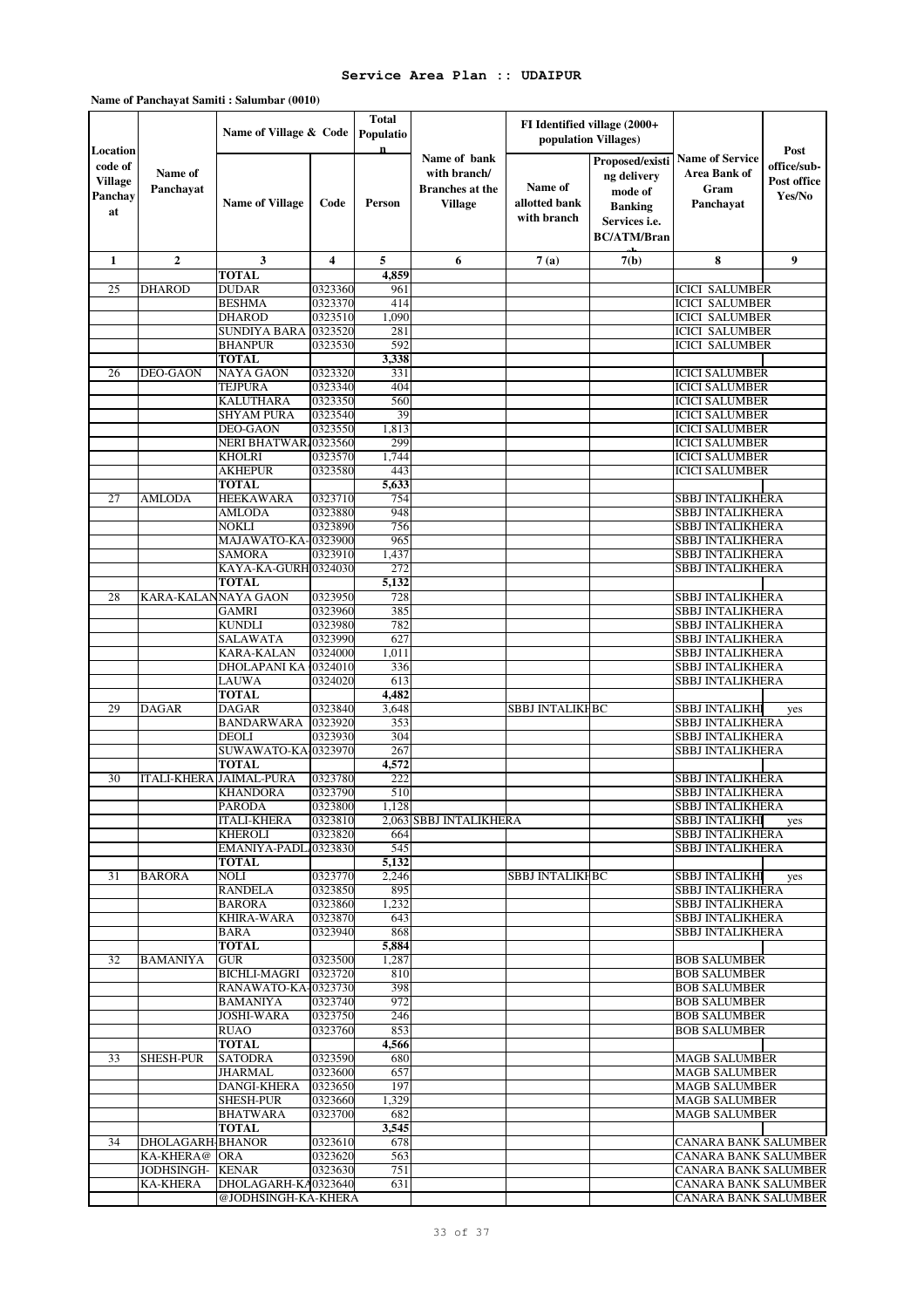#### **Total Populatio n Name of Village Code Person Name of allotted bank with branch Proposed/existi ng delivery mode of Banking Services i.e. BC/ATM/Bran**  $7(h)$ **1 2 3 4 5 6 7 (a) 7(b) 8 9 Location code of Village Panchay at Name of Panchayat Name of Village & Code Post office/sub-Post office Yes/No Name of bank with branch/ Branches at the Village FI Identified village (2000+ population Villages) Name of Service Area Bank of Gram Panchayat**  KAJA-WARA 0324150 376 CANARA BANK SALUMBER<br>TOTAL 2.999 2009 **TOTAL** 35 KALYAN-KALMERO-KA-GURH<br>
35 KALYAN-KALMERO-KA-GURH<br>
309 MAGB SALUMBER MAGB SALUMBER KALYAN-KHURD0324280 309<br>KALYAN-KALAN0324290 919 MACH SALYAN-KALAN0324290 919 MAGB SALUMBER<br>RORI-GAMRA 0324300 249 MAGB SALUMBER **MAGB SALUMBER** BORI 0324310 884 MAGB SALUMBER **TOTAL** 2,825<br>DHIKA-DHOLA 0324160 721 36 PAYRA DHIKA-DHOLA 0324160 721 CANARA BANK SALUMBER HARMATYA KAI 0324220 1,142 CANARA BANK SALUMBER  $\begin{array}{|c|c|c|c|}\hline \text{HARMAYA KAI} \text{(0324220)} & \text{1,142} & \text{CANARA BANK SALUMBER} \hline \text{PAYRA} & \text{(0324250)} & \text{1,393} & \text{CANARA BANK SALUMBER} \hline \end{array}$ PAYRA NEWSTEP 1,393 CANARA BANK SALUMBER<br>
1,393 CANARA BANK SALUMBER **TOTAL**<br>**SUTHARIYA** 0324240 37 MATASULA SUTHARIYA 0324240 606 SBBJ BHAVRANA 35 SBBJ BHAVRANA MATASULA 0324320 1,383 SBBJ BHAVRANA<br>19 MARAP 0324330 858 SBBJ BHAVRANA ي يون بين المستخدم المستخدم المستخدم المستخدم المستخدم المستخدم المستخدم المستخدم المستخدم المستخدم المستخدم ا<br>المستخدم المستخدم المستخدم المستخدم المستخدم المستخدم المستخدم المستخدم المستخدم المستخدم المستخدم المستخدم The SBBJ BHAVRANA<br>
3,279 SBBJ BHAVRANA **TOTAL** 38 GHATER THOOTHA-MAHOO324170 548 SBBJ BHAVRANA SBBJ BHAVRANA  $\begin{array}{|l|c|c|c|c|}\hline \text{KYARA} & 0324180 & 630 & & & & & \text{SBBI BHAVRANA} \\\hline \text{DHAORA} & 0324190 & 806 & & & & & \text{SBBJ BHAVRANA} \\\hline \end{array}$ DHAORA 03241900 806 SBBJ BHAVRANA  $\begin{tabular}{l|c|c|c|c|c|c|c|c} \hline \textbf{SANJELA} & $\textbf{0324200} & $\textbf{277}$ & & & & & & & & & & \textbf{SBBJ BHAVRANA} \\ \hline \textbf{GHATER} & $\textbf{0324230} & $\textbf{1.625}$ & & & & & & & & & \textbf{SBBJ BHAVRANA} \end{tabular}$ The state of the state of the state of the state of the state of the state of the state of the state of the state of the state of the state of the state of the state of the state of the state of the state of the state of t **TOTAL**<br>**GARDA** 0324050 39 JETANA GARDA 0324050 220 MAGB SALUMBER KUBER-PURA 0324060 295 KUBER-PURA 0324060 295 MAGB SALUMBER<br>
VIRWA-KHURD 0324070 617 MAGB SALUMBER VIRGIS (17 MAGB SALUMBER) NAGH SALUMBER 1944 VIRWA-KALAN 0324080 944 MAGB SALUMBERTANA 10324090 2,886 MAGB SALUMBERTANA MAGB SALUMBERTANA 10324090 2,886 MAGB SALUMBERTANA MAGB SALUMBERTANA MAGB SALUMBERTANA 10324090 2,886 MAGB SALUMBERTANA MAGB SALUMBERTANA 10324090 JETANA 03240900 2,886 MAGB SALUMBERBC MAGB SALUMBER yes PAN-GAONRA 0324100 548 MAGB SALUMBER<br>
FOTAL 5.510 **TOTAL 5,510** 40 JHALARA CHAUHANO-KA-0323670 454 MAGB SALUMBER<br>RHEEMPUR BARJ0323680 311 MAGB SALUMBER BHEEMPUR BAR 0323680 311 MAGB SALUMBER<br>BARBARI RAWA 0323690 210 MAGB SALUMBER  $\begin{array}{l|c|c|c|c|c} \hline \text{BARBARI RAWA} \text{0323690} & \text{210} & \text{MAGB SALUMBER} \cr \text{JHALARA} & \text{0324040} & \text{1,532} & \text{MAGB SALUMBER} \cr \hline \end{array}$  $\begin{array}{l|c|c|c|c|c|c|c|c} \hline \text{MAGB SALUMBER} & & & & \text{MAGB SALUMBER} \\ \hline \text{DHAORI} & & & & \text{O324110} & & & \text{273} & & & \text{MAGB SALUMBER} \\ \hline \end{array}$ **MAGB SALUMBER** MANDLI 0324120 1,053 MAGB SALUMBER SAL-PURA 0324130 152 MAGB SALUMBER<br>SING-PUR 0324140 238 MAGB SALUMBER SING-PUR 0324140 238 MAGB SALUMBER<br>
SING-PUR UNCH 0324260 293 MAGB SALUMBER<br>
MAGB SALUMBER JODHPUR-UNCHI-MAGRI 03242600 293 MAGB SALUMBER  $\overline{\text{TOTAL}}$ 41 JODHPUR-KHUBHOPAL-PURA 0324380 246 SBBJ BHAVRANA MULGURHA 0324390 167 SBBJ BHAVRANA<br>NAYA-TAPRA 0324410 533 SBBJ BHAVRANA NATA SERI BHAVRANA (SBBI BHAVRANA)<br>1990 - SAN SERI BHAVRANA (SBBI BHAVRANA) SALKAWATON-K0324420 290 200 SBBJ BHAVRANA SALKAWATON-K0324420 290 SBBJ BHAVRANA<br>JODHPUR-KHURI0324500 446 SBBJ BHAVRANA JODHPUR-KHURI 0324500 BHAKROTON KA 0324510 308 308 SBBJ BHAVRANA JODHPUR-KALAN03245200 330 SBBJ BHAVRANA البراج المستشر المستشر المستشر المستشر المستشر المستشر المستشر المستشر المستشر المستشر المستشر المستشر المستشر<br>المستشر المستشر المستشر المستشر المستشر المستشر المستشر المستشر المستشر المستشر المستشر المستشر المستشر المستش البواب المستخدم المستخدم المستخدم المستخدم المستخدم المستخدم المستخدم المستخدم المستخدم المستخدم المستخدم المس<br>المستخدم المستخدم المستخدم المستخدم المستخدم المستخدم المستخدم المستخدم المستخدم المستخدم المستخدم المستخدم ال DEOLA KALAN 0324590<br>DEOLA-KHURD 0324600 0324600 382 SBBJ BHAVRANA **TOTAL 4,039** 42 AMALWA KACHARIYA 0324470 234 SBBJ BHAVRANA SBBJ BHAVRANA المسترد المسترد المسترد المسترد المسترد المسترد المسترد المسترد المسترد المسترد المسترد المسترد المسترد المستر<br>المسترد المسترد المسترد المسترد المسترد المسترد المسترد المسترد المسترد المسترد المسترد المسترد المسترد الم AMALWA 03244900 1,466 SBBJ BHAVRANA HARMATYA-KHU0324530 342 SBBJ BHAVRANA SHYAMPURA 0324540 81 SBBJ BHAVRANA<br>DAGOCHA 0324550 469 SBBJ BHAVRANA  $\begin{tabular}{l|c|c|c|c|c|c|c|c} \hline \textbf{DAGOCHA} & $\color{red}0324550$ & $\color{red}469$ & $\color{red}8889$ & \textbf{SBBI BHAVRANA} \\ \hline \textbf{RATHRI} & $\color{red}0324560$ & $\color{red}870$ & $\color{red}870$ & $\color{red}8889$ & $\color{red}8989$ & $\color{red}8889$ & $\color{red}8889$ & $\color{red}8889$ & $\color{red}8889$ & $\color{red}8889$ & $\color{red}8889$ & $\color$ RATHRI 1970 SBBJ BHAVRANA<br> **RATHRI 1980 SBBJ BHAVRANA TOTAL** 3,800<br>MANDER 0324210 59 43 MANPUR MANDER 0324210 59 SBBJ BHAVRANA<br>BORA-TALAB 0324340 678 SBBJ BHAVRANA  $\begin{tabular}{l|c|c|c|c|c|c|c|c} \hline \text{BORA-TALAB} & $\color{red}0324340$ & $\color{red}678$ & \text{SBBJ BHAVRA} & \text{SBBJ BHAVRA} \\ \hline \text{MANPUR (A)} & $\color{red}0324430$ & $\color{red}3,051$ & & & & & & & & & & & & & & \\ \hline \end{tabular}$ 3,051 SBBJ BHAVRAIBC 3,788 **TOTAL**<br> **SAJNOT** 0324440 44 BUDER SAJNOT 0324440 1,416 SBBJ BHAVRANA<br>MANPUR (B) 0324450 230 SBBJ BHAVRANA MANPUR (B) 0324450 230 SBBJ BHAVRANA<br>
BUDER 0324460 1,848 SBBJ BHAVRANA

#### **Name of Panchayat Samiti : Salumbar (0010)**

SBBJ BHAVRANA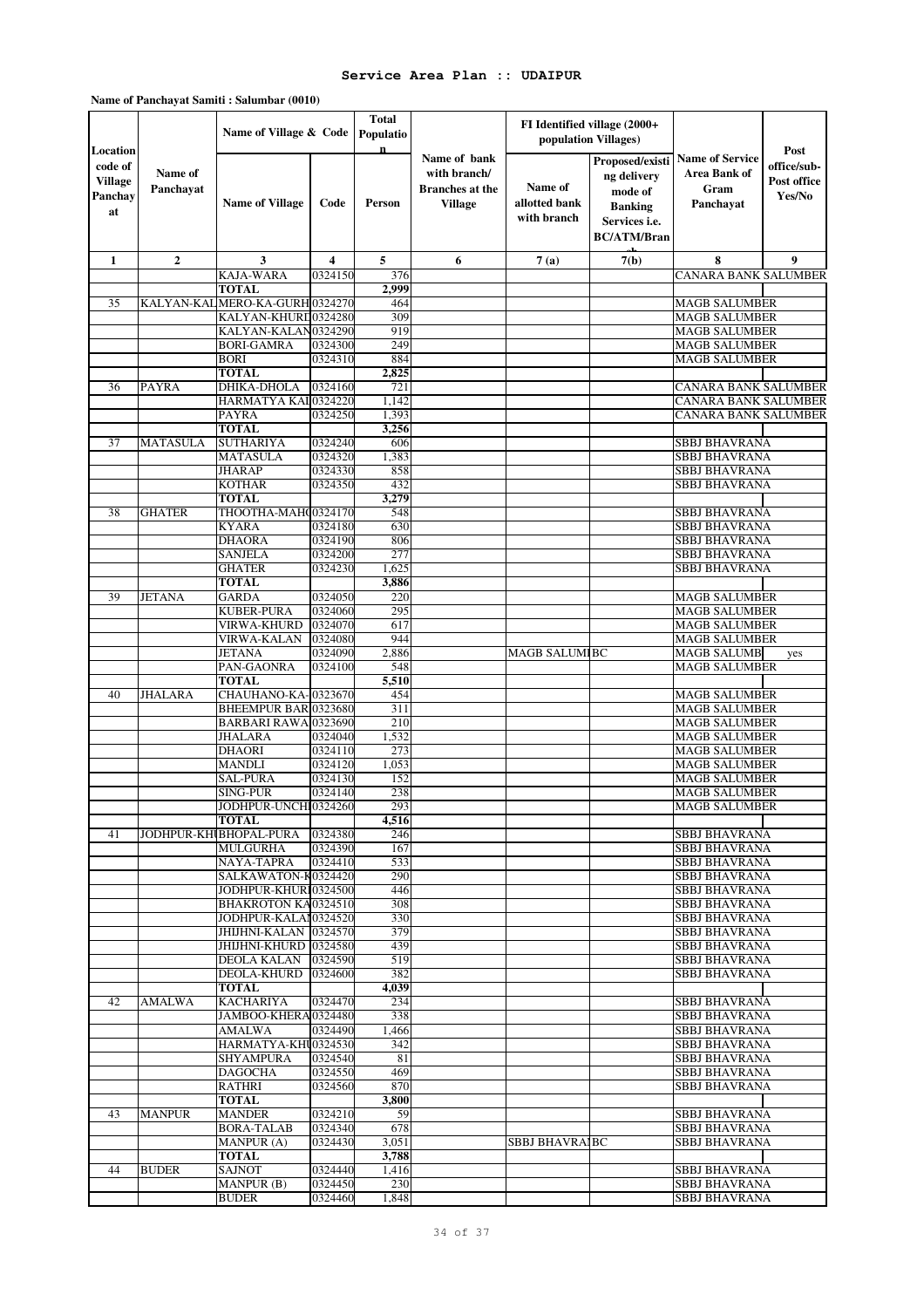| Location                                   |                      | Name of Village & Code       |         | <b>Total</b><br>Populatio<br>n |                                                                          |                                         | FI Identified village (2000+<br>population Villages)                                                      | <b>Name of Service</b>            | Post                                 |
|--------------------------------------------|----------------------|------------------------------|---------|--------------------------------|--------------------------------------------------------------------------|-----------------------------------------|-----------------------------------------------------------------------------------------------------------|-----------------------------------|--------------------------------------|
| code of<br><b>Village</b><br>Panchav<br>at | Name of<br>Panchayat | <b>Name of Village</b>       | Code    | Person                         | Name of hank<br>with branch/<br><b>Branches</b> at the<br><b>Village</b> | Name of<br>allotted bank<br>with branch | Proposed/existi<br>ng delivery<br>mode of<br><b>Banking</b><br>Services <i>i.e.</i><br><b>BC/ATM/Bran</b> | Area Bank of<br>Gram<br>Panchayat | office/sub-<br>Post office<br>Yes/No |
| 1                                          | $\mathbf{2}$         | 3                            | 4       | 5                              | 6                                                                        | 7(a)                                    | 7(b)                                                                                                      | 8                                 | 9                                    |
|                                            |                      | <b>TOTAL</b>                 |         | 3,494                          |                                                                          |                                         |                                                                                                           |                                   |                                      |
| 45                                         | <b>BHAVRANA</b>      | <b>DEWAD</b>                 | 0324360 | 286                            |                                                                          |                                         |                                                                                                           | <b>SBBJ BHAVRANA</b>              |                                      |
|                                            |                      | <b>BHAVRANA</b>              | 0324370 |                                | <b>4,600 SBBJ BHAVRANA</b>                                               |                                         |                                                                                                           | <b>SBBJ BHAVRAN</b>               | yes                                  |
|                                            |                      | <b>NIMBODA</b>               | 0324400 | 744                            |                                                                          |                                         |                                                                                                           | <b>SBBJ BHAVRANA</b>              |                                      |
|                                            |                      | <b>TOTAL</b>                 |         | 5,630                          |                                                                          |                                         |                                                                                                           |                                   |                                      |
| 46                                         | <b>UTHARDA</b>       | <b>KARAKALI</b>              | 0322270 | 1,162                          |                                                                          |                                         |                                                                                                           | <b>MAGB UTHARDA</b>               |                                      |
|                                            |                      | <b>BASA</b>                  | 0322280 | 773                            |                                                                          |                                         |                                                                                                           | <b>MAGB UTHARDA</b>               |                                      |
|                                            |                      | <b>UTHARDA</b>               | 0322290 |                                | 3,532 MAGB UTHARDA                                                       |                                         |                                                                                                           | <b>MAGB UTHARD</b>                | yes                                  |
|                                            |                      | <b>TOTAL</b>                 |         | 5.467                          |                                                                          |                                         |                                                                                                           |                                   |                                      |
| 47                                         | <b>GINGLA</b>        | <b>GINGLA</b>                | 0322390 |                                | 4,496 UCO BANK GINGLA                                                    |                                         |                                                                                                           | <b>UCO BANK GING</b>              | yes                                  |
| 48                                         | <b>METHURI</b>       | <b>JAWARDA</b>               | 0322300 | 360                            |                                                                          |                                         |                                                                                                           | <b>MAGB UTHARDA</b>               |                                      |
|                                            |                      | <b>KENPURA</b>               | 0322400 | 85                             |                                                                          |                                         |                                                                                                           | <b>MAGB UTHARDA</b>               |                                      |
|                                            |                      | <b>METHURI</b>               | 0322410 | 2,877                          |                                                                          | <b>MAGB UTHARIBC</b>                    |                                                                                                           | <b>MAGB UTHARD</b>                | yes                                  |
|                                            |                      | <b>PATAN</b>                 | 0322420 | 614                            |                                                                          |                                         |                                                                                                           | <b>MAGB UTHARDA</b>               |                                      |
|                                            |                      | <b>PAYRI</b>                 | 0322430 | 132                            |                                                                          |                                         |                                                                                                           | <b>MAGB UTHARDA</b>               |                                      |
|                                            |                      | <b>BHAISON KA NA 0322700</b> |         | 281                            |                                                                          |                                         |                                                                                                           | <b>MAGB UTHARDA</b>               |                                      |
|                                            |                      | <b>TOTAL</b>                 |         | 4,349                          |                                                                          |                                         |                                                                                                           |                                   |                                      |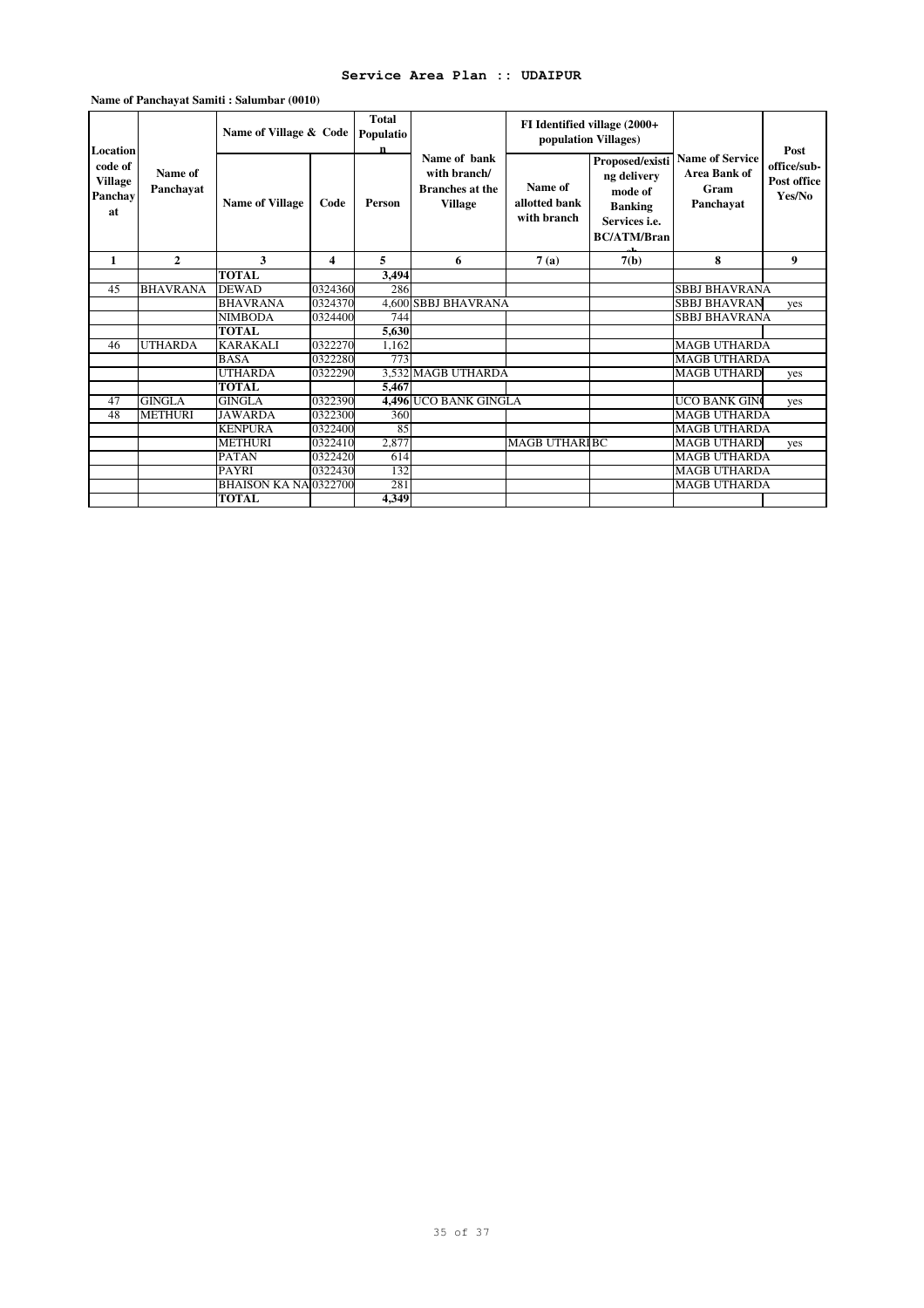# **NUMBER OF VILLAGES UNDER EACH GRAM PANCHAYA**

# **Name of Panchayat Samiti : Dhariawad (0011)**

|                                                 |                      | Name of Village & Code              |                      | <b>Total Population</b> |                                                        | FI Identified village (2000+ population Villages) |                                                                              |                                                |                                          |
|-------------------------------------------------|----------------------|-------------------------------------|----------------------|-------------------------|--------------------------------------------------------|---------------------------------------------------|------------------------------------------------------------------------------|------------------------------------------------|------------------------------------------|
| <b>Location</b> code<br>of Village<br>Panchayat | Name of<br>Panchayat | <b>Name of Village</b>              | Code                 | Person                  | Name of bank with<br>branch/Branches at<br>the Village | Name of allotted<br>bank with branch              | Proposed/existing delivery<br>mode of Banking Services<br>i.e. BC/ATM/Branch | Name of Service Area Bank<br>of Gram Panchayat | Post office/sub-Post<br>office<br>Yes/No |
| 1                                               | $\mathbf{2}$         | 3                                   | 4                    | 5                       | 6                                                      | 7(a)                                              | 7(b)                                                                         | 8                                              | 9                                        |
| 01                                              | LASADIYA             | LASADIYA                            | 03205000             | 4,797                   | <b>ICICI LASADIYA</b>                                  |                                                   |                                                                              | <b>ICICI LASADIYA</b>                          | yes                                      |
|                                                 |                      | <b>SAMEL</b>                        | 03205100             | 64                      |                                                        |                                                   |                                                                              | <b>ICICI LASADIYA</b>                          |                                          |
|                                                 |                      | <b>TOTAL</b>                        |                      | 5,438                   |                                                        |                                                   |                                                                              |                                                |                                          |
| 02                                              | DEOLIYA              | DEOLIYA @ JAWAH03213000             |                      | 2,977                   |                                                        | ICICI AGAR                                        | ВC                                                                           | ICICI AGAR                                     | yes                                      |
| 03                                              | <b>OVRA</b>          | CHITORIYA                           | 03204700             | 703                     |                                                        |                                                   |                                                                              | ICICI AGAR                                     |                                          |
|                                                 |                      | OVRA                                | 03204900             | 1,638<br>207            |                                                        |                                                   |                                                                              | ICICI AGAR                                     |                                          |
|                                                 |                      | <b>LIFAFA</b><br><b>BORKA PANI</b>  | 03205200<br>03205300 | 662                     |                                                        |                                                   |                                                                              | ICICI AGAR<br>ICICI AGAR                       |                                          |
|                                                 |                      | PEEPALA PANI                        | 03205600             | 126                     |                                                        |                                                   |                                                                              | ICICI AGAR                                     |                                          |
|                                                 |                      | JAMBUA                              | 03205700             | 122                     |                                                        |                                                   |                                                                              | <b>ICICI AGAR</b>                              |                                          |
|                                                 |                      | PAI MADLI                           | 03205800             | 190                     |                                                        |                                                   |                                                                              | ICICI AGAR                                     |                                          |
|                                                 |                      | <b>TOTAL</b>                        |                      | 3,648                   |                                                        |                                                   |                                                                              |                                                |                                          |
| 04                                              | <b>DHOLIYA</b>       | <b>DHOLIYA</b>                      | 03204200             | 2,683                   |                                                        | <b>ICICI AGAR BC</b>                              |                                                                              | ICICI AGAR                                     | yes                                      |
|                                                 |                      | <b>MADAWATA</b>                     | 03204800             | 410                     |                                                        |                                                   |                                                                              | ICICI AGAR                                     |                                          |
|                                                 |                      | <b>TOTAL</b>                        |                      | 3,093                   |                                                        |                                                   |                                                                              |                                                |                                          |
| 05                                              | AGAR                 | AGAR                                | 03204300             | 3,134                   | <b>ICICI AGAR</b>                                      |                                                   |                                                                              | ICICI AGAR                                     | yes                                      |
| 06                                              | <b>AJNI</b>          | AJNI<br><b>BERAS</b>                | 03204400<br>03204500 | 1,886<br>2,078          |                                                        | ICICI AGAR                                        | BC                                                                           | <b>ICICI AGAR</b><br>ICICI AGAR                |                                          |
|                                                 |                      | <b>TOTAL</b>                        |                      | 3,964                   |                                                        |                                                   |                                                                              |                                                | yes                                      |
| 07                                              | DHAWRI               | MODJI KA KHERA                      | 03197700             | 206                     |                                                        |                                                   |                                                                              | SBBJ KUN                                       |                                          |
|                                                 |                      | NARJI KA GURHA                      | 03197800             | 189                     |                                                        |                                                   |                                                                              | SBBJ KUN                                       |                                          |
|                                                 |                      | NAL KA GURHA                        | 03197900             | 312                     |                                                        |                                                   |                                                                              | SBBJ KUN                                       |                                          |
|                                                 |                      | <b>MORCHANA</b>                     | 03198000             | 181                     |                                                        |                                                   |                                                                              | SBBJ KUN                                       |                                          |
|                                                 |                      | NIMRI KA GURHA                      | 03198100             | 43                      |                                                        |                                                   |                                                                              | SBBJ KUN                                       |                                          |
|                                                 |                      | RATHORON KA GUF03198200             |                      | 420                     |                                                        |                                                   |                                                                              | SBBJ KUN                                       |                                          |
|                                                 |                      | DHAWRI                              | 03198300             | 870                     |                                                        |                                                   |                                                                              | SBBJ KUN                                       |                                          |
|                                                 |                      | CHARMA TALAB                        | 03198400             | 245                     |                                                        |                                                   |                                                                              | SBBJ KUN                                       |                                          |
|                                                 |                      | <b>BOBRI</b><br><b>TOTAL</b>        | 03198700             | 495<br>2,961            |                                                        |                                                   |                                                                              | SBBJ KUN                                       |                                          |
| 08                                              | <b>TEKAN</b>         | <b>PATIYA</b>                       | 03198600             | 38                      |                                                        |                                                   |                                                                              | SBBJ KUN                                       |                                          |
|                                                 |                      | <b>TEKAN</b>                        | 03198800             | 1,827                   |                                                        |                                                   |                                                                              | SBBJ KUN                                       | yes                                      |
|                                                 |                      | <b>KASOTIYA</b>                     | 03198900             | 340                     |                                                        |                                                   |                                                                              | SBBJ KUN                                       |                                          |
|                                                 |                      | <b>TOTAL</b>                        |                      | 2,205                   |                                                        |                                                   |                                                                              |                                                |                                          |
| 09                                              | <b>BALEECHA</b>      | <b>BADLI KA CHORA</b>               | 03199000             | 505                     |                                                        |                                                   |                                                                              | SBBJ KUN                                       |                                          |
|                                                 |                      | SHOBJI KA GURHA                     | 03199200             | 527                     |                                                        |                                                   |                                                                              | SBBJ KUN                                       |                                          |
|                                                 |                      | <b>KODARBARIYA</b>                  | 03199300             | 271                     |                                                        |                                                   |                                                                              | SBBJ KUN                                       |                                          |
|                                                 |                      | BALEECHA<br><b>GUNDLA KI BHAGA</b>  | 03199400<br>03199500 | 989<br>183              |                                                        |                                                   |                                                                              | SBBJ KUN<br>SBBJ KUN                           |                                          |
|                                                 |                      | GUJRON KA GURHA03199600             |                      | 170                     |                                                        |                                                   |                                                                              | SBBJ KUN                                       |                                          |
|                                                 |                      | CHHAPRIYA                           | 03199700             | 418                     |                                                        |                                                   |                                                                              | SBBJ KUN                                       |                                          |
|                                                 |                      | SODALA                              | 03202900             | 377                     |                                                        |                                                   |                                                                              | SBBJ KUN                                       |                                          |
|                                                 |                      | KACHUMARA                           | 03199900             | 533                     |                                                        |                                                   |                                                                              | SBBJ KUN                                       |                                          |
|                                                 |                      | <b>TOTAL</b>                        |                      | 3,973                   |                                                        |                                                   |                                                                              |                                                |                                          |
| 10                                              |                      | LAKU KA LE BILRI KHERA              | 03200400             | 245                     |                                                        |                                                   |                                                                              | <b>ICICI LASADIYA</b>                          |                                          |
|                                                 |                      | FATEHSINGH JI KI B03200200          |                      | 106                     |                                                        |                                                   |                                                                              | <b>ICICI LASADIYA</b>                          |                                          |
|                                                 |                      | <b>MALON KA ODA</b>                 | 03200300             | 306                     |                                                        |                                                   |                                                                              | <b>ICICI LASADIYA</b>                          |                                          |
|                                                 |                      | SAREDI<br><b>TAKHATPURA</b>         | 03200500<br>03200600 | 398<br>192              |                                                        |                                                   |                                                                              | <b>ICICI LASADIYA</b><br><b>ICICI LASADIYA</b> |                                          |
|                                                 |                      | BHATIYA                             | 03200700             | 130                     |                                                        |                                                   |                                                                              | <b>ICICI LASADIYA</b>                          |                                          |
|                                                 |                      | LAKU KA LEWA                        | 03200800             | 1,101                   |                                                        |                                                   |                                                                              | <b>ICICI LASADIYA</b>                          |                                          |
|                                                 |                      | <b>DANI TALAI</b>                   | 03200900             | 293                     |                                                        |                                                   |                                                                              | <b>ICICI LASADIYA</b>                          |                                          |
|                                                 |                      | <b>TOTAL</b>                        |                      | 2,771                   |                                                        |                                                   |                                                                              |                                                |                                          |
| 11                                              | <b>BHAREV</b>        | DHAR                                | 03201000             | 135                     |                                                        |                                                   |                                                                              | <b>ICICI LASADIYA</b>                          |                                          |
|                                                 |                      | <b>KHOKHORIYA</b>                   | 03201100             | 50                      |                                                        |                                                   |                                                                              | <b>ICICI LASADIYA</b>                          |                                          |
|                                                 |                      | <b>KALAKHET</b>                     | 03201200             | $\overline{7}$          |                                                        |                                                   |                                                                              | <b>ICICI LASADIYA</b>                          |                                          |
|                                                 |                      | MAYDA                               | 03201300             | 127                     |                                                        |                                                   |                                                                              | <b>ICICI LASADIYA</b>                          |                                          |
|                                                 |                      | <b>MANPURA</b><br><b>BORKA PANI</b> | 03201500<br>03201600 | 407<br>274              |                                                        |                                                   |                                                                              | <b>ICICI LASADIYA</b><br><b>ICICI LASADIYA</b> |                                          |
|                                                 |                      | <b>BHAREV</b>                       | 03201700             | 1,552                   |                                                        |                                                   |                                                                              | <b>ICICI LASADIYA</b>                          |                                          |
|                                                 |                      | <b>RELWARA</b>                      | 03202200             | 381                     |                                                        |                                                   |                                                                              | <b>ICICI LASADIYA</b>                          |                                          |
|                                                 |                      | NAPANIYA                            | 03202300             | 252                     |                                                        |                                                   |                                                                              | <b>ICICI LASADIYA</b>                          |                                          |
|                                                 |                      | <b>TOTAL</b>                        |                      | 3,185                   |                                                        |                                                   |                                                                              |                                                |                                          |
| 12                                              |                      | KALI BHEET KALI BHEET               | 03200100             | 1,979                   |                                                        |                                                   |                                                                              | <b>ICICI LASADIYA</b>                          |                                          |
| 13                                              | <b>DHEEKIYA</b>      | PHOOSRIYA                           | 03199800             | 430                     |                                                        |                                                   |                                                                              | <b>SBBJ KUN</b>                                |                                          |
|                                                 |                      | DHEEKIYA                            | 03200000             | 1,088                   |                                                        |                                                   |                                                                              | <b>SBBJ KUN</b>                                |                                          |
|                                                 |                      | UMMEDPURA@DAE03202400               |                      | 147                     |                                                        |                                                   |                                                                              | SBBJ KUN                                       |                                          |
|                                                 |                      | CHANDAJI KA GURI 03202500           |                      | 636                     |                                                        |                                                   |                                                                              | <b>SBBJ KUN</b><br><b>SBBJ KUN</b>             |                                          |
|                                                 |                      | CHIKLARI<br><b>DUMA KA TALAB</b>    | 03202600<br>03202700 | 155<br>1,015            |                                                        |                                                   |                                                                              | <b>SBBJ KUN</b>                                |                                          |
|                                                 |                      |                                     |                      |                         |                                                        |                                                   |                                                                              |                                                |                                          |